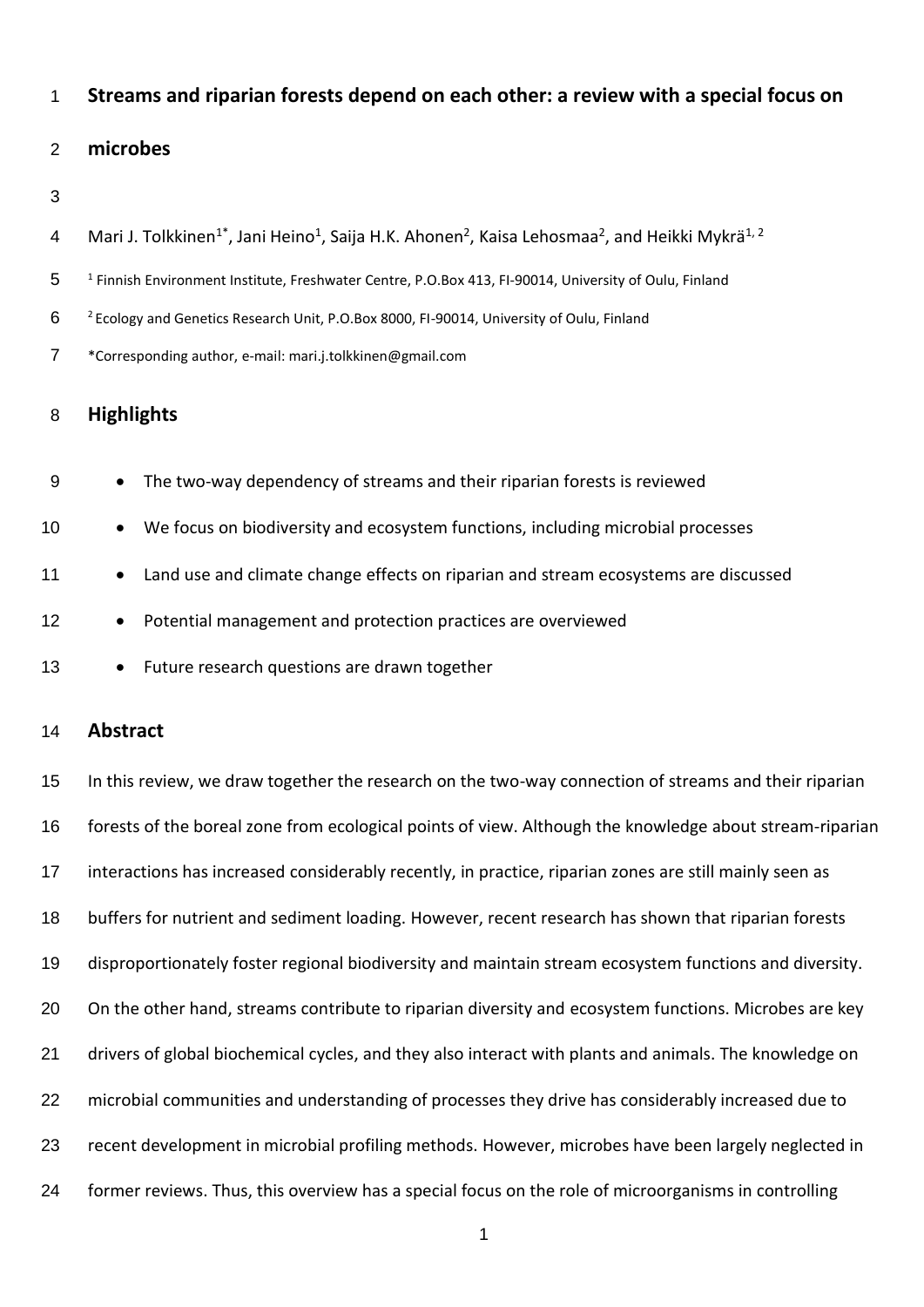stream-riparian interaction. We also review the land-use pressures that are threatening biodiversity and ecosystem processes of riparian zones in forested landscapes. In addition, we review the possible effects 27 of climate change on stream-riparian interactions. Finally, we outline the research gaps that call for future research.

 **Keywords:** stream-riparian interface, ecosystem functions, biodiversity, riparian vegetation, reciprocal subsidies, microbial processes, flooding, forest management, nature protection, sediment and nutrient retention, decomposition, endophytes

# **1. Introduction**

 Understanding the tight interlinkage between boreal streams and their riparian forests is necessary in order to preserve or improve the biodiversity of surface waters. The interaction needs to be acknowledged to manage forests in an ecologically sustainable manner near streams. Streams are sources of rivers (Vannote et al. 1980), thereby providing services to rivers by contributing to water quality and providing energy resources and enabling spawning grounds for fish (Freeman et al. 2007, Wipfli et al. 2007, Gomi et al. 2002, Wipfli & Gregovich 2002). Although small in size, streams contribute considerably to regional species pool and may act as reservoirs for river and lake organisms (Besemer et al. 2013, Clarke et al. 2008, Meyer et al. 2007). Riparian forests are transition zones which connect streams to upland forests (Naiman et al. 2005). Given that their occurrence is limited to near-stream locations, the area of riparian forests is small compared to that of upland forests. However, they have a disproportionate influence in maintaining biodiversity and ecosystem processes. First, streams are closely associated with their riparian forests, and the two ecosystems depend on each other hydrologically and ecologically. This is especially true for small headwater streams that rely on riparian- based energy sources. Second, riparian forests often have distinct assemblages of plants and invertebrates, which differ in their composition from upland forest assemblages, increasing regional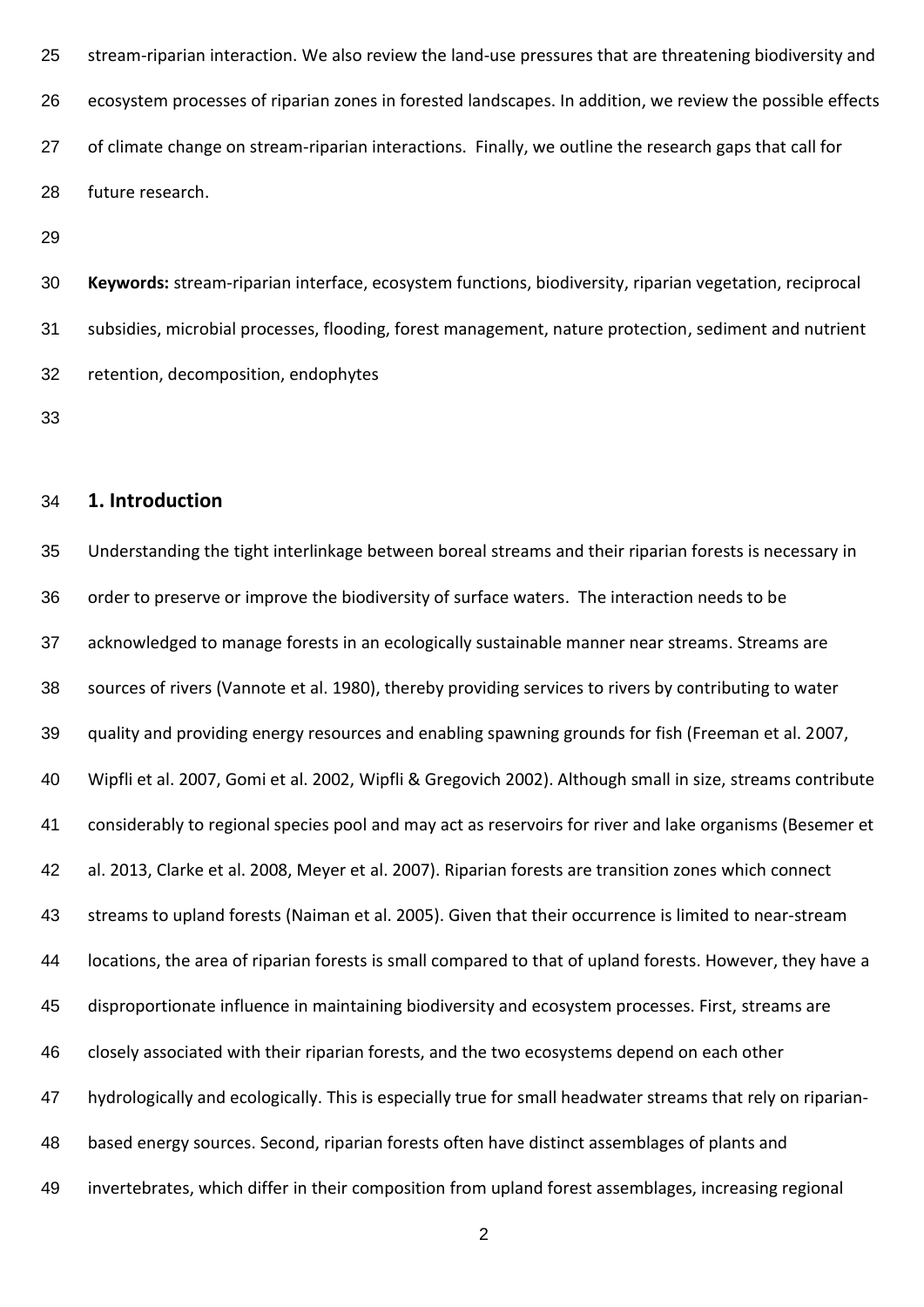biodiversity (Kuglerová et al. 2014a, Selonen et al. 2011, Rykken et al. 2007a, Sabo et al. 2005). In addition, streams and their riparian zones serve as dispersal routes and corridors for many terrestrial and aquatic taxa, being integral parts of the landscape in augmenting organisms' movements between sites (Ament et al. 2014, Tonkin et al. 2018).

 The interest in stream-riparian interactions in forested landscapes dates back to 1970´s when it was realized that forest management based on clear-cutting severely impacted surface waters and forest soil (e.g. Brown 1973). Although the knowledge about stream-riparian interactions has increased, and the multiple ecosystem services provided by riparian forests are now being acknowledged by scientists, forest managers still mainly see riparian zones as buffers for nutrient and sediment loading. Riparian forests of small streams are not included in international directives and we still lack common protocols for their management. The use of stream riparian areas in some countries is restricted by national acts, yet there is huge variation among nations on how and to what extent riparian forests are considered in legislation (Ring et al. 2017, Lee et al. 2004). Because legislation acknowledges only a small proportion of riparian sites as conservation units, if any, the protection of streamside forests depends heavily on land owners´ will. Some countries (e.g. Finland) offer a monetary incentive for the land owner for leaving a predefined stripe of a near-natural riparian forest uncut to enhance the protection of woodland key habitats (Timonen et al. 2010). In addition, forest certificates guide riparian forest management of small streams and even define the width of buffers, but also these buffers vary a lot among countries (Piirainen et al. 2017).

 The close interactions between streams and riparian forests make the two inseparable. In this overview, we aim to highlight the two-way connection of streams and their riparian forests from an ecological point of view. We focus on the boreal zone, although many aspects apply also to temperate streams. By "streams" we mean fluvial channels with up to 100 km<sup>2</sup> catchment area and which have permanent 75 water-flow. We assumed that a catchment of 100 km<sup>2</sup> would equal approximately to stream orders 1 to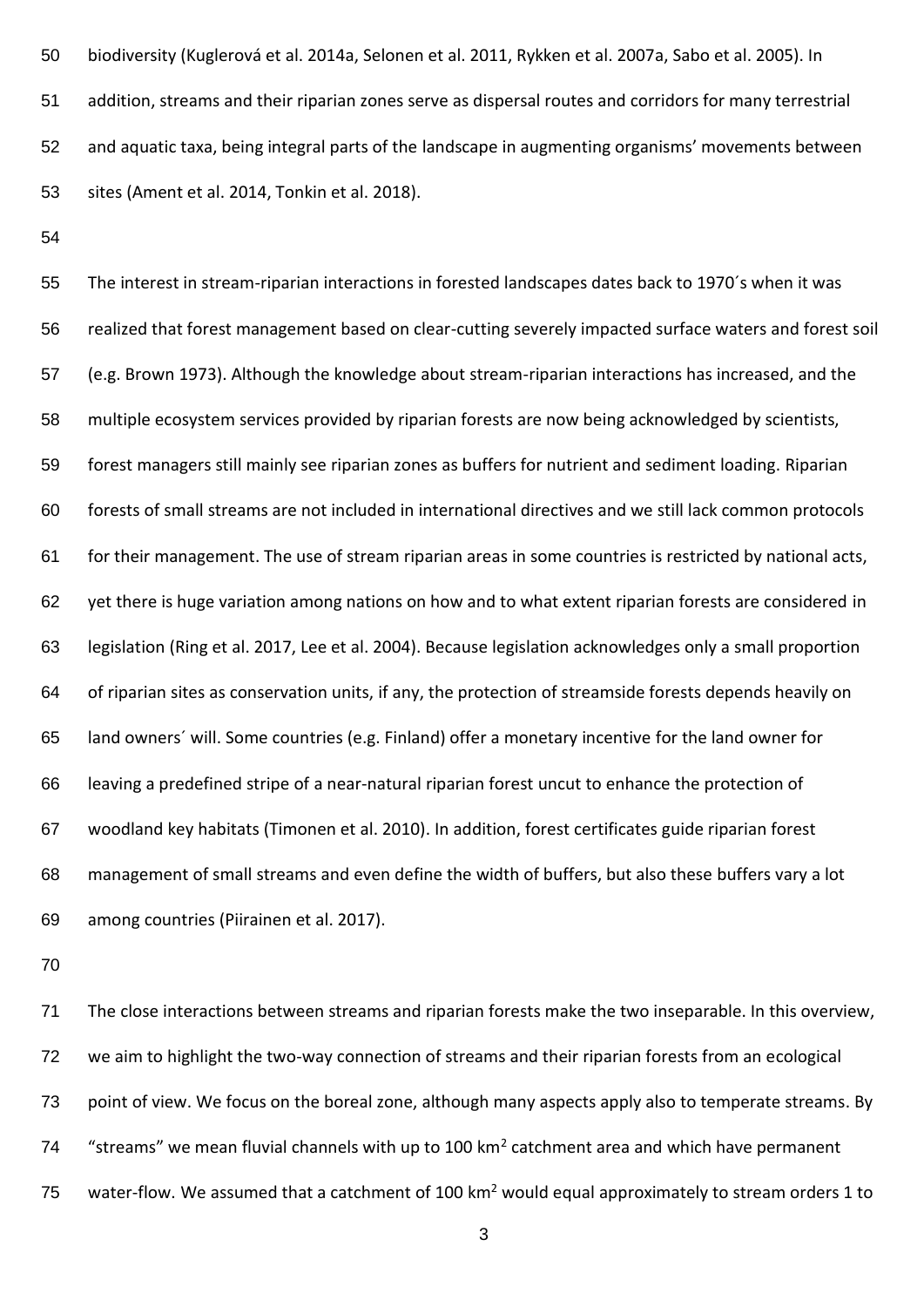3 (Strahler 1957). We refer to orders 1-2 as headwaters and to order 3 as mid-sized streams. These 77 approximately resemble stream mean width under 2.5 and 7.5 meters, respectively (Downing et al. 2012). Some variation, however, may exist in stream order and width depending on regional features (such as the presence of headwater lakes). Large streams from order 4 onward are not considered in 80 this review. Research on stream-riparian interactions has mostly focused on exchange of nutrients and material from land to streams and vice versa. In this overview, we include other processes and aspects 82 of diversity that are important in shaping stream-riparian interactions, such as those including microbes and environmental forces. Although microbial community structure and processes largely drive the 84 diversity and functioning of higher organisms, former reviews about streams or riparian interface have largely neglected the microbial point of view (e.g. Richardson 2019, Wohl 2017, Richardson & Danehy 2017, Hjältén et al. 2016). Particularly, a holistic understanding of the drivers of microbial community 87 dynamics and the relationship between biodiversity and functioning of microbes is lacking (e.g. Ledesma 88 et al. 2018). We aim to draw together the main points of stream-forest association and underline the importance of protecting streams and their riparian forests and maintaining the linkage between the two. We further describe in more detail the drivers of riparian biodiversity and how it is affected by anthropogenic pressures. Finally, we draw together the main aspects that should guide riparian management and protection and define future research needs.

# **2. Ecosystem services provided by riparian forest to streams**

 In the boreal zone, riparian forest floor is often peat dominated, but the thickness of the peat layer varies due to climate and small-scale environmental variation. Peat layer thickness and vegetation affect the processes on the riparian forest that are the drivers of ecosystem services provided by riparian zones to streams. Sediment, organic matter, nutrient (Pinay et al. 1992) and metal (Lidman et al. 2014) retention capacity of riparian zone depends on soil type, vegetation, topography and hydrology of the riparian area. Streams are hydrologically connected by three-dimensional water flux: within the channels (longitudinally), between riparian zones and channels (laterally) and between surface water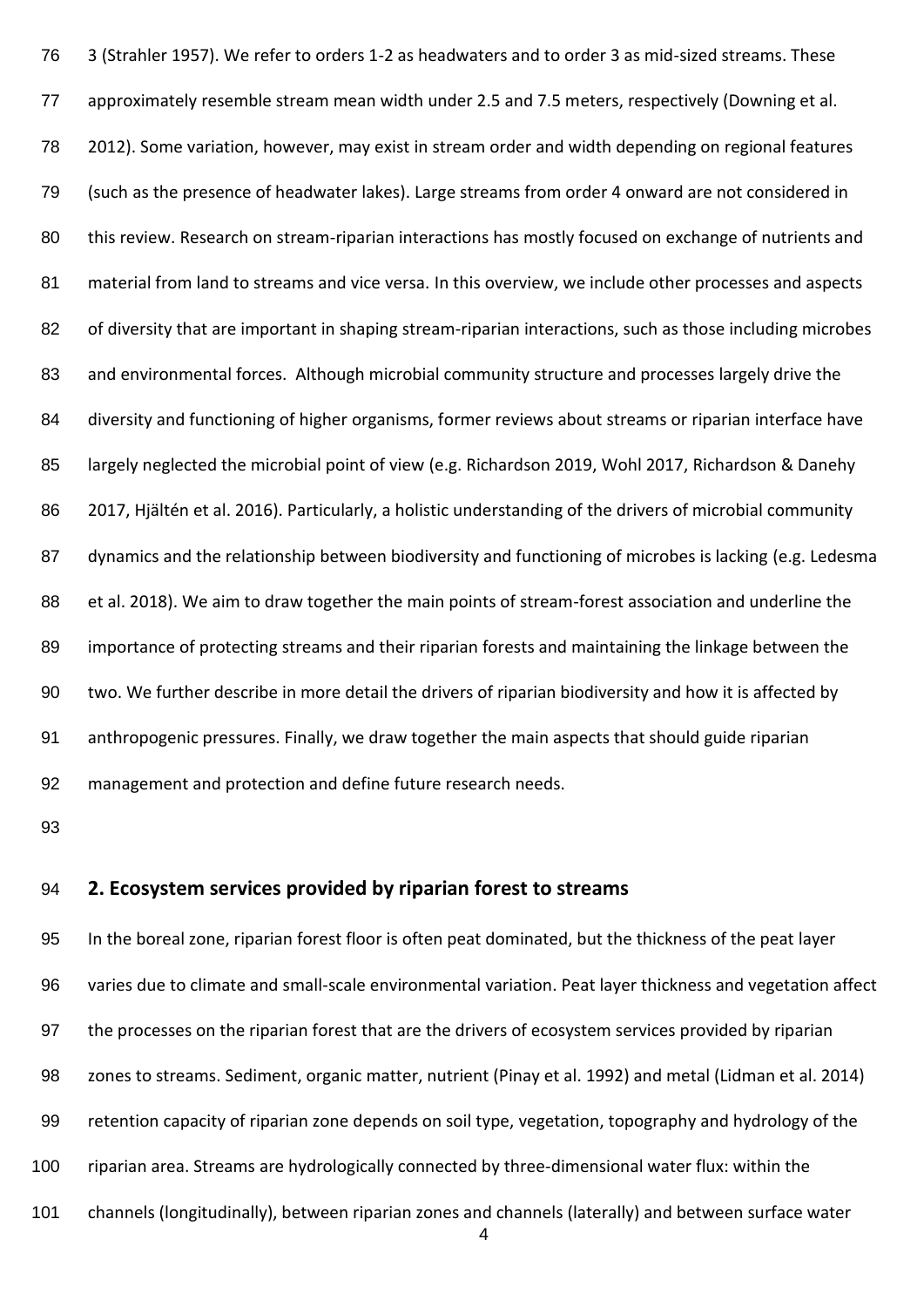and groundwater (vertically; hyporheic flow), all of which affect the fluxes of material in to stream network. In this review, we focus on describing fluxes across the lateral dimension. Riparian zones are situated on low elevation areas in the end of terrestrial hydrological flow paths. They receive and process considerable amounts of water, organic matter (OM), organic carbon (OC), nutrients and elements from the catchment, thus, they are considered as hotspots for biochemical processes (McClain et al. 2003). Microbes are key drivers of biochemical cycles metabolizing elements and organic compounds, which may be stored into plant biomass and bulk soil or carried to the stream channel.

## **2.1 Sediment retention and erosion prevention by riparian zone**

 Sedimentation is caused by bank erosion or transportation of sediments from riparian or upland forest. 112 Sedimentation may reduce the survival of stream organisms and alter community composition (Tolkkinen et al. 2016), biodiversity (Annala et al. 2014, Izagirre et al. 2009) and productivity (Annala et al. 2014, Cardinale et al. 2002, Parkhill & Gulliver 2002). Roots of plants in the riparian zone stabilize the ground and thus prevent erosion. In forests, natural sedimentation of stream beds is usually low compared to that of less vegetated landscapes, although streams with riparian zones that have thin peat layer can also be sandy in the boreal zone. Further, drought or spring snow melt may significantly increase bank erosion (Wood & Armitage 1999, Naiman 1982).

#### **2.2 Organic matter and carbon retention capacity of riparian zone**

121 On a global scale, carbon processing rates in the riparian forests and streams are determined by temperature and precipitation (Tiegs et al. 2019). The hydrology of the riparian zone has a key role in determining the flux of OM and associated OC to the stream (Fiebig et al. 1990). OM may leach to a stream due to land use near the stream or in the catchment. High loads of OM my cause brownification of waters, which may further impair invertebrate diversity (Astorga et al. 2011), microbial community composition and functions (Wagner et al. 2015), and fish abundance (Hedström et al. 2017) locally or at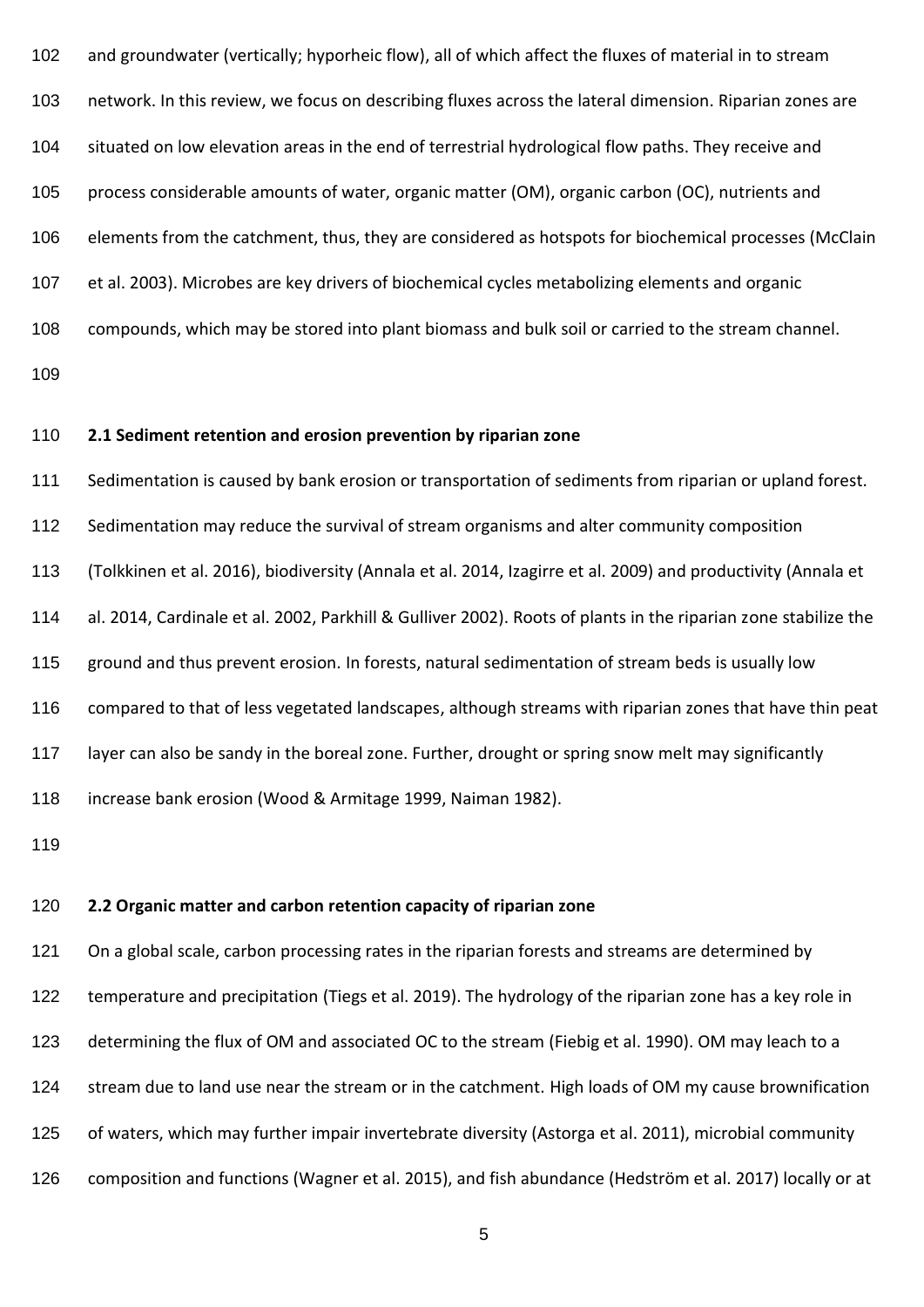downstream reaches. Therefore, the OM retention capacity of riparian soil, i.e. the capacity to prevent organic substances draining to the stream, is an important ecosystem service needed to maintain stream functioning and biodiversity in a natural state.

 OM retention capacity is maintained by vegetation forming OM traps together with soil microbes and invertebrates decomposing OM into simple particles, which eventually forms soil. Decomposition rate is controlled by soil moisture and temperature (Coûteaux et al. 1995, Singh and Gupta 1977), soil texture (van Deen & Kuikman 1990) and litter quality (Coûteaux et al. 1995). Fungi are often considered as the dominant decomposers on land, especially in acid soils and soils experiencing frequent drying-wetting dynamics (Bapiri et al. 2010, Yuste et al. 2011), while bacteria may overtake decomposition in circumneutral-alkaline and arid soils (Rousk et al. 2010). However, this pattern is not self-evident (see a review by Strickland & Rousk 2010). In riparian forests lower soil carbon:nitrogen (C:N) ratio may give competitive advantage to decomposer bacteria over fungi (Högberg et al. 2007, Fierer et al. 2009, Brockett et al. 2012), although this likely depends on the overall nutritional status of the habitat (Kyaschenko et al. 2017b). In addition to environmental factors, soil fungal community composition has been identified as an important controlling factor of OM storage in humic soil (Kyaschenko et al. 2017a). The net balance of C along a stream network depends on terrestrial C gains, biological consumption of C,

145 and inorganic processes such as outgassing of  $CO<sup>2</sup>$  (Dawson et al. 2004). Because groundwater table is shallow near headwater streams, these small streams likely receive terrestrial OC from riparian zone via subsurface pathways rather than from upland sites (Mei et al. 2012). However, upland sites may be principal sources of OC for headwater streams with adjacent hillslopes and those that have shallow bedrock near the channel (Gannon et al. 2015). The amount of OM fluxes may also depend on catchment type as shown by a long-term study from northern Sweden, where fluxes of terrestrial OM at baseflow were positively correlated with the proportion of wetlands in the catchment (Laudon et al. 2011). Increased discharge, due to for example heavy rain events, may further increase the flux of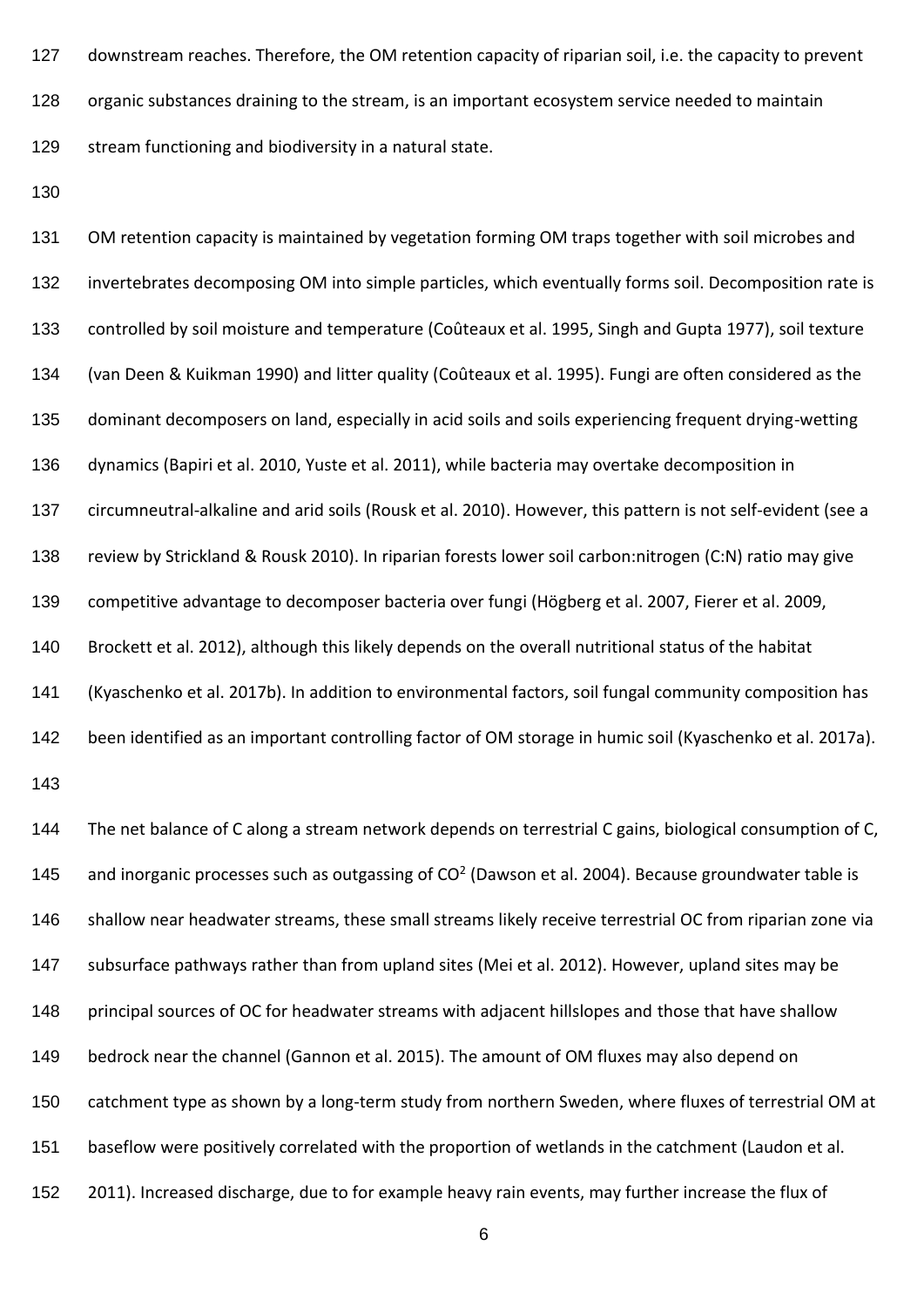riparian OC to streams (Lambert et al. 2011). Differences exist also in inorganic C sources of low and high 154 order streams. Headwater streams may receive most of their inorganic carbon, namely  $CO<sub>2</sub>$ , from the riparian zone, where it is formed by soil respiration (Winterdahl et al. 2016). Higher order streams, in 156 turn, more likely gain inorganic C from in-stream processes, where DOC is turned into CO<sub>2</sub> in aquatic mineralization processes (Moody et al. 2013).

#### **2.3 Riparian-based organic matter in streams**

 In streams, benthic microbial communities (Kreutzweiser & Capell 2003) together with benthic invertebrates may utilize OM effectively, controlling the flux and concentration of terrestrial OM and OC further downstream (Dawson et al. 2001). Terrestrial OM is important for the biodiversity and ecosystem functions of streams. As implicated by the River Continuum Concept (Vannote et al. 1980), headwater stream invertebrate communities usually depend on allochthonous energy resources (Cummins et al. 1989), which end up to the stream as dissolved and particulate organic matter (DOM and POM, respectively). Main source of coarse POM (CPOM) from riparian forest is leaf litter, but also pieces of other plants and terrestrial invertebrates enter the stream. Benthic invertebrate shredders are the main macroscopic consumers of leaf litter in streams (Cummins et al. 1989, Hieber & Gessner 2002). The major product of decomposition is fine POM (FPOM), which is then carried downstream where it is further consumed by microbes and invertebrates (Webster et al. 1999).

 In addition to shredders, microbes, especially hyphomycete fungi, are important consumers of leaf litter in streams (Hieber & Gessner 2002, Gessner et al. 1999, Bärlocher 1992). Microbial processing is thought to be an essential phase of litter decomposition, because it is assumed to make leaves more 175 palatable for invertebrate consumption due to changes in leaf matrix composition (Graça 2011, Rossi 1985).On the other hand, microbes can be seen as potential competitors for shredders as they use same 177 the energy resource (Gessner et al. 1999).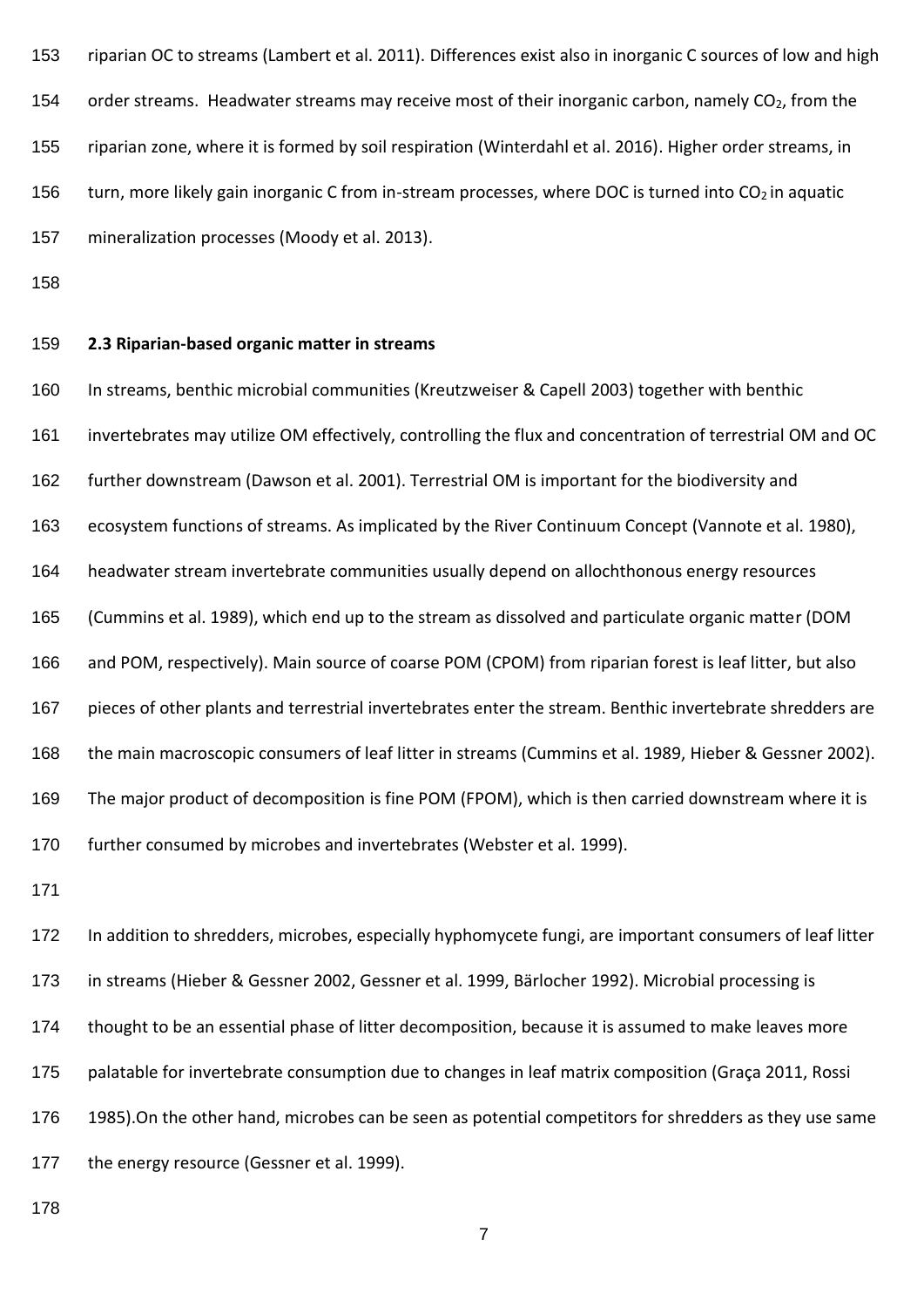Moreover, endophytic fungi, which colonize living leaves before abscission, may contribute to litter decomposition on land (Voříšková & Baldrian 2013, Koide et al. 2005) and in streams (Koivusaari et al. 2019, Wolfe et al. 2019, Mustonen et al. 2016, LeRoy et al. 2011). This may also hold true for endophytic bacteria, because they too can carry glycoside hydrolases genes, which encode enzymes required for decomposition of OM (Berlemont & Martiny 2016). The contribution of hyphomycete fungi to litter decomposition in streams may depend on hydrological factors. Mustonen et al. (2016) showed that endophytes were the main decomposers of stream litter in slow-flow experimental outdoor channels. Similarly, Wolfe et al. (2019) found litter infected by the endophyte *Rhytisma* decay faster than lesion- free litter in a third-order stream in a mixed conifer and hardwood forest. On the other hand, endophytes have ability to slow down decomposition rates on land (Omacini et al. 2004) and in streams (LeRoy et al. 2011) depending on endophyte identity and/or stream flow velocity. There are various possible ways how endophytes may control litter decomposition (e.g. by inhibiting other microbes), yet the underlying mechanisms are not currently well understood.

 Decomposing biota primarily control decomposition rates, but their efficiency is codetermined by environmental factors such as litter quality (Cornut et al. 2015, Ferreira & Chauvet 2011a, Leroy & Marks 2006), trophic state of the stream (Ferreira et al. 2015, Ferreira & Chauvet 2011b), water chemistry (Mykrä et al. 2019, Tolkkinen et al. 2015, Suberkropp & Chauvet 1995) and temperature (Martínez et al. 2014, Ferreira & Chauvet 2011a, 2011b). Riparian diversity may affect leaf breakdown rates in streams because litter species composition and quality influences leaf processing rates (Fernandes et al. 2012, Schindler & Gessner 2009, Swan & Palmer 2006, Swan & Palmer 2004). This impact can be mediated through changes in invertebrate (Leroy & Marks 2006) and microbial (Fernandes et al. 2013) diversity or due to differences in riparian forest composition (Kominoski et al. 2011).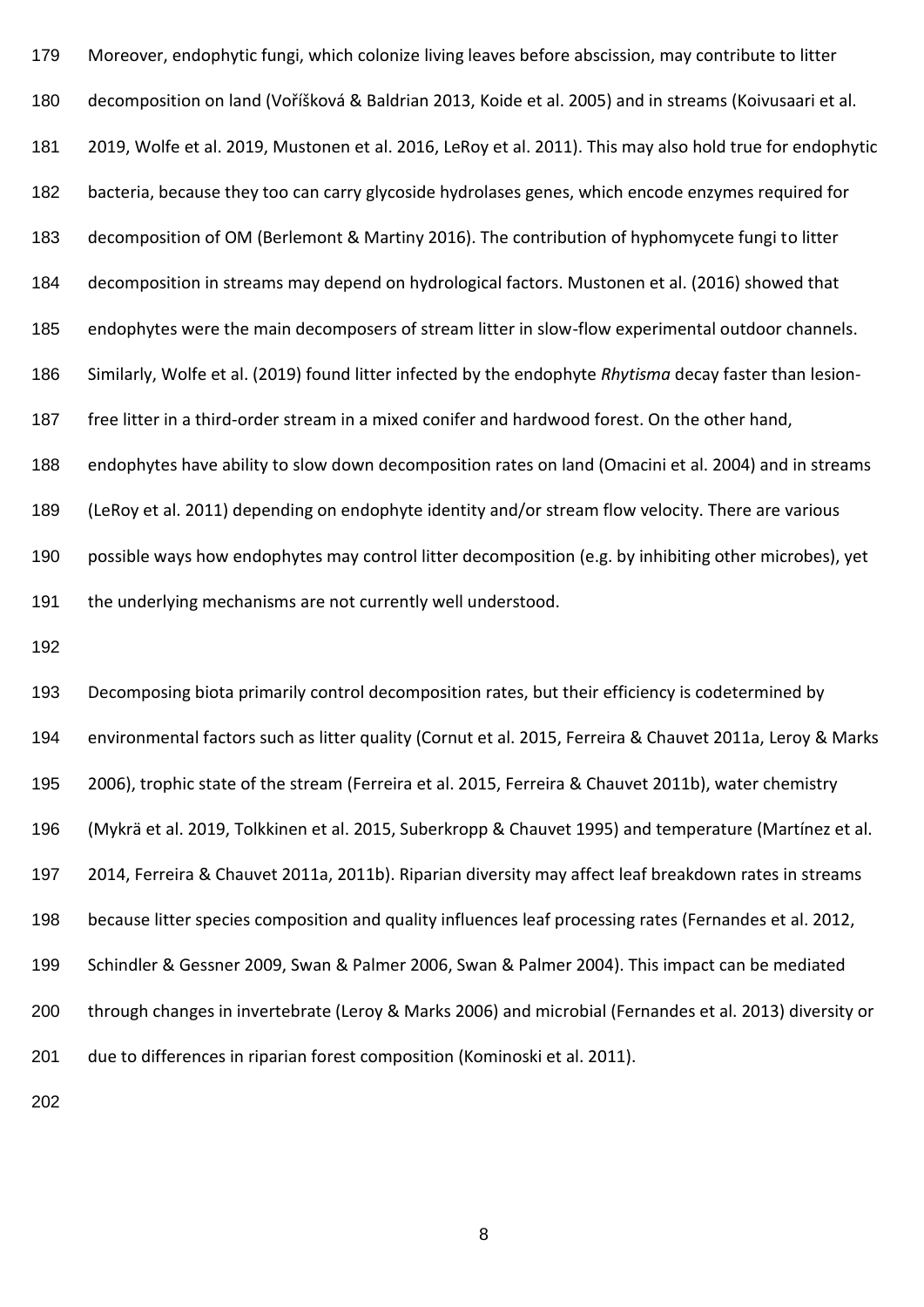## **2.4 Metal retention capacity of riparian zone and toxicity of metals**

 Drainage of OC and elements to streams are often related, because many elements have high affinity with organic compounds (Lair et al. 2007, Mierle & Ingram 1991). Peat soils may prevent the fluxes of trace metals to streams more effectively than mineral soils (Lidman et al. 2014). Stream water chemistry 207 determines bioavailability and toxicity of metals to organisms. In general, the more acidic and softer (lower concentration of calcium and magnesium) the water is, the lower concentrations of metals are needed to produce toxic effects on organisms (Paquin et al. 2000). Dissolved and particulate OC (DOC and POC, respectively) bind metals decreasing their bioavailability. Thus, in humic streams, organisms may not be as prone to toxic effects as in streams acidified due to, for example, acid sulfate soils or sulfate-rich bedrock. The latter can also decrease water pH more than OC. Ultimately, whether metals produce toxic effect on organisms or not, depends on organisms` sensitivity to metals. Metal contamination due to land-use changes may affect aquatic communities (Tolkkinen et al. 2016) and food-webs (Hogsden & Harding 2012).

 Trace metals, draining from upland or flushing with flood, may accumulate on riparian zone, potentially making the riparian soil toxic for some plants. On the other hand, high affinity of metals with OM may decreases their bioavailability in the riparian zone (Lidman et al. 2017). Some plants, with the help of microbial symbionts, have the ability to accumulate metals in their shoots, thus avoiding toxic effects (Khan et al. 2000). Further, mychorrizal fungi, which form symbiotic relationships with their host plant, have ability to either inhibit (Hildebrandt et al. 2007) or exacerbate (Killham & Firestone 1983) toxicity of metal-polluted soil on the host plant. An example of such metal-tolerant fungus is *Suillus* Gray, 1821 from order Boleatus, a common genus in Northern Hemisphere, which contribute to the survival of their host trees (Pinaceae) on metalliferous soils (Colpaert et al. 2011). Forest soil bacterial communities may be able to adapt to metal pollution, presumably via changes in community composition (Pennanen 2001), yet their functional activity may decrease despite adaptation (Frey et al. 2006). However,

relatively little is known how changes in microbial communities affect their processes.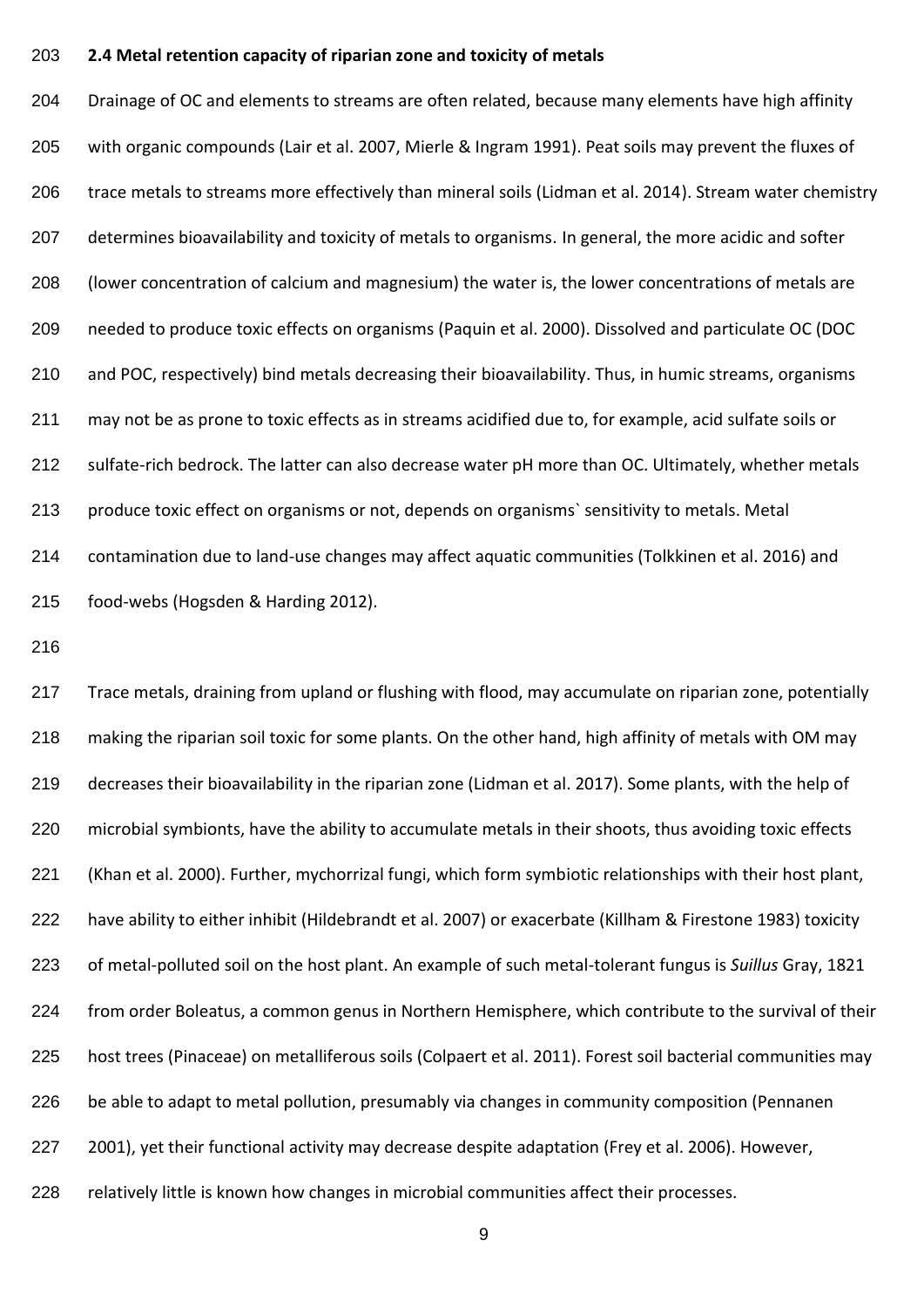**2.5 Nutrient retention capacity of riparian zone**

 Because of their position between stream and upland sites, riparian zones play a major role in chemical processing (Ledesma et al. 2013) and controlling stream nutrient status and pH. Because riparian soil in boreal forests is usually rich in OM, it also tends to accumulate nutrients and trace metals. However, as the riparian zone can be a source of OM for streams, especially for small streams, it may be a source of those nutrients that tend to bind with OM (Lidman et al. 2017). The input of alkaline elements may prevent stream from acidification.

 Vegetation and microbes are the primary consumers of soil nitrogen (N) and phosphorous (P), which are the main nutrients controlling ecosystem productivity in terrestrial and freshwater ecosystems (Aerts & Chapin III 1999). Denitrification, is often higher near river channels compared to upland forests (Hill et al. 2000, see also a review by Hill 1996), because the anerobic conditions in the wet ground enable the reduction of nitrate to nitrite and, eventually, to gaseous N forms (Tiedje 1988). Hill (1996) suggests that in watersheds with low drainage of nutrients, riparian forests may act as a nutrient source or sink to the stream depending on the potential redox conditions. In watersheds with relatively high nutrient drainage, riparian zone may act as a nutrient sink (Mulholland 1992).

 Hedin et al. (1998) identified narrow near-stream zone as functionally the most important location for denitrification in riparian zone despite low DOC levels. This may be a consequence of, for example, unexceptionally high root mass in the soil. In their review of microbial "hotspots" and "hot moments" Kuzyakov & Blagodatskaya (2015) go further to microscale and point out that soil microbial activity is highly heterogenous in space and time. In hotspots, such as rhizosphere and detritusphere, microbial activity can be two to 20 times higher than in the bulk soil (Blagodatskaya et al. 2009, Blagodatskaya et al. 2014). Also, seasonal variation may affect the effectiveness of riparian forest to retain nutrients (Pinay et al. 1993), thus studies conducted at different seasons may produce highly variable results.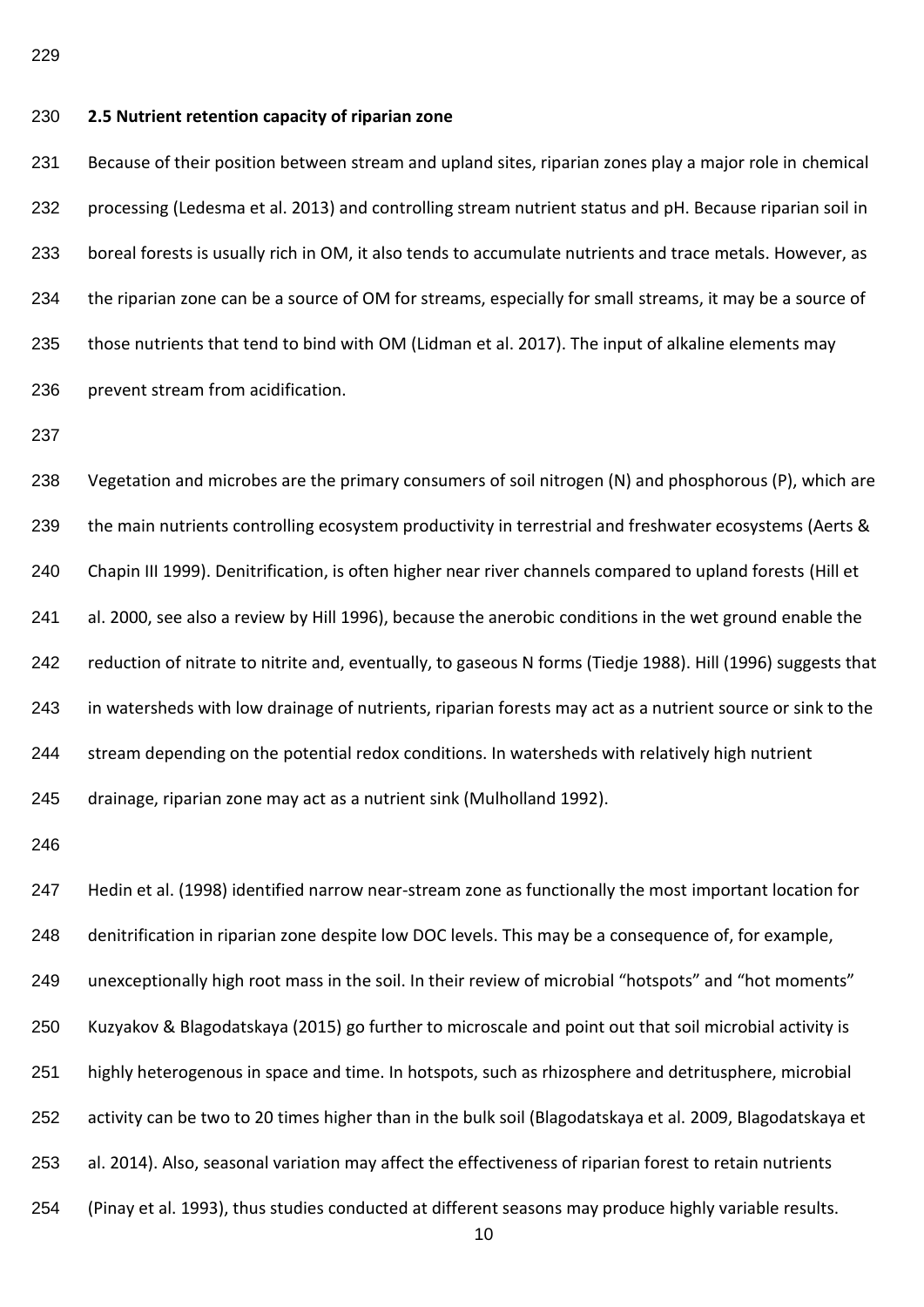#### BOX 1. Microbial community profiling with molecular methods

Microbial communities can be extensively studied with modern molecular methods, so-called 'omics' (see Franzosa et al. 2015 and Knight et al. 2018). In this review we will concentrate on nucleic acid-based methods, i.e. marker gene, metagenome and metatranscriptome sequencing, which can be used for **taxonomic and functional microbial community profiling** answering questions: "who is there?" (using genomic DNA as a template), "who is active?" (ribosomal RNA; rRNA) and "what are they doing?" (messenger RNA; mRNA). Taxonomic studies are usually based on DNA, while functional genomics include both functional potentials (DNA-based metagenomics) and functional activities (RNA-based metatranscriptomics).

Shotgun and amplicon-based marker gene, metagenomic and metatranscriptomic sequencing studies involve extraction of total DNA and/or RNA from the community samples. In RNA-based studies, this is generally followed by mRNA enrichment to remove rRNA (which is around 80% of total RNA) and synthesis of RNA to complementary DNA (cDNA). Typically, amplicon sequencing is based on single gene such as the bacterial 16S and fungal ITS or 18S rRNA gene region, which is amplified in PCR with specific primers. Shotgun sequencing instead gives millions of random genomic fragments from a studied microbial community that can be assembled into longer sequence reads (contigs). Acquired amplicon and shotgun sequence reads are then matched to reference databases and used for downstream analyses.

**Challenges in molecular methods:** In amplicon-based marker gene analysis, selecting primers that target all the taxa of interest is a challenge, while in shotgun-based studies the challenge is building contigs from complex environmental samples. In both, amplicon and shotgun-based methods, very short sequence reads may not be reliably matched. Still, the biggest problem with the 'omics' is the incomplete databases suffering from the missing reference species and functional genes, as for example 30-50% of the encoded proteins by any given genome are still unknown or incorrectly annotated, especially for taxa found from less well-studied environments. The problem may be even larger with the methods relying on whole genome reference databases or in pathway-reconstruction depending on species-specific databases.

**Recommendations for the future:** Combining different 'omic-methods' (including also proteomics and metabolomics) gives enhanced and more reliable results, e.g. by covering some of the weaknesses of the others. These 'multi-omics' studies can be used to acquire a more profound biological understanding and can be used to support new hypotheses. Also, combining traditional cultivation and modern molecular methods could provide new insights into life of microorganisms. However, microbiome studies with molecular methods acquire a careful planning all the way from the study setup, sampling, choosing the most appropriate 'omic-methods' (e.g. primer selection and sequencing platforms) to bioinformatics and statistical analyses.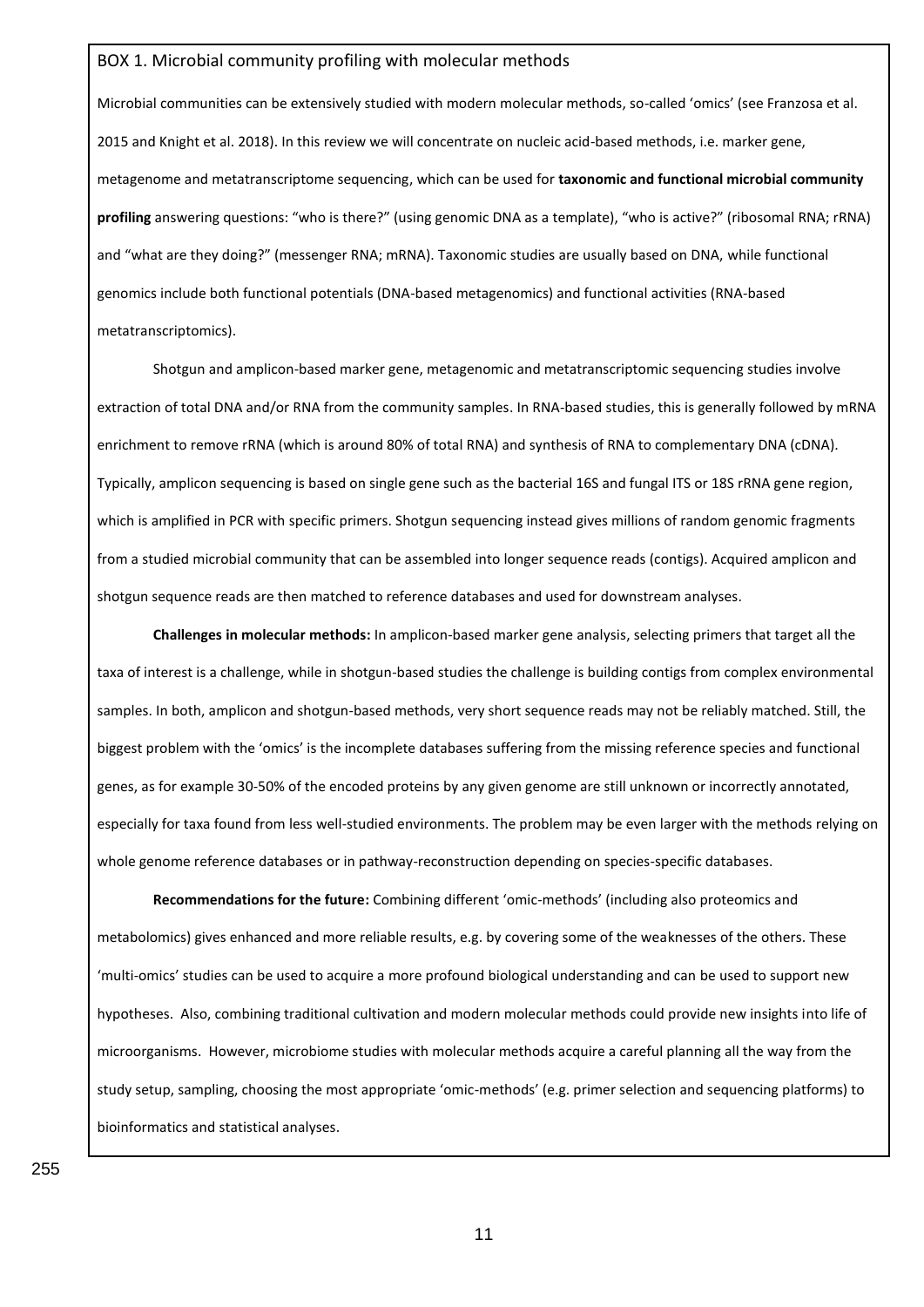#### **2.6 Riparian control on stream microbial diversity**

 Although the development of molecular methods (Box 1) have made microbial profiling much easier, faster and cheaper than before, our knowledge on freshwater bacteria (Zwart et al. 2002) and fungi (Grossart et al. 2006) is still rather scarce compared to that of some other biotic groups, for example, benthic invertebrates. Especially microbial studies linking the aquatic and terrestrial ecosystems are lacking. However, there is evidence that the type of soil-originating DOM can affect aquatic microbial productivity (Berggren et al. 2009), which may be mediated through shifts in bacterial community compositions (Judd et al. 2006). Possibly also aquatic fungi are affected, but they have not been studied in this regard. DOM from the riparian soil originates mostly from plants (Wang et al. 2014). As OM quality and quantity depend on the quality (identity) and quantity of terrestrial plants, riparian vegetation potentially has a strong control of aquatic microbial communities. In addition, genetic variation affects the variability of phenotypic traits in plants having ecosystem-level effects (Hughes et al. 2008). For example, genetic variation can be realized as effects on community structure, species interactions, recovery from disturbance, primary production and decomposition (Hughes et al. 2008, Whitham et al. 2006), and can be detected also in streams (LeRoy et al. 2006).

 Microorganisms originating from land can contribute significantly to richness, and possibly composition, of microbial communities in aquatic ecosystems, especially in streams, which are highly connected to land (Ruiz-Conzales et al. 2015). The relationship between riparian and stream microbial communities is, however, still poorly understood. Plant species (Carney & Matson 2006, Marchner et al. 2001, Borga et al. 1994) and soil properties, such as pH (Moon et al. 2016), can select for certain microbes in terrestrial 277 habitats, and this may also hold true for aquatic environments. For example, certain terrestrial plants can favor fungi over bacteria (Bardgett & Walker 2004), which in turn may play a role in structuring aquatic microbial communities.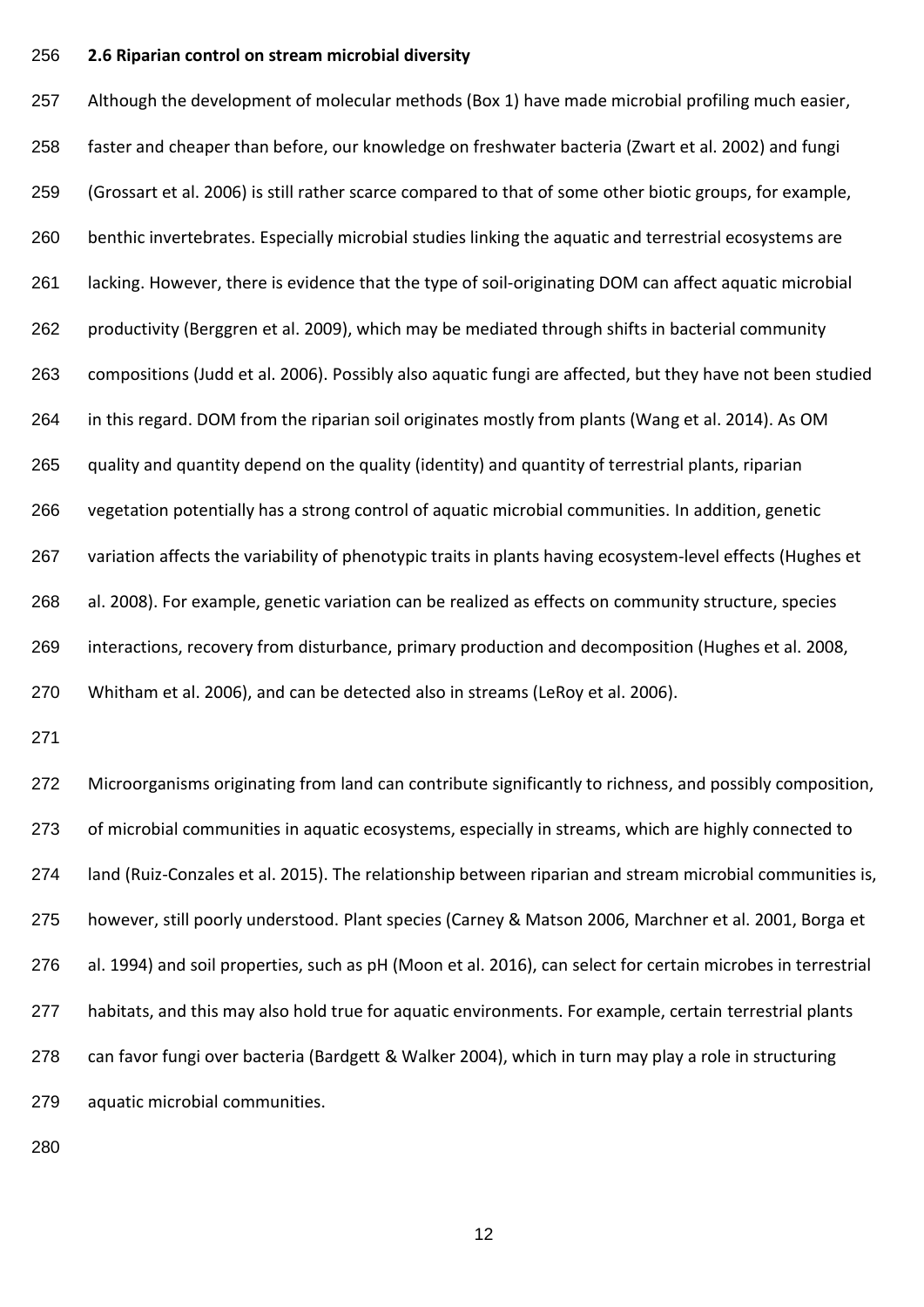#### **2.7 Terrestrial invertebrates in stream food-webs**

 The amounts of terrestrial invertebrates entering the stream are determined by riparian tree composition, especially to the amounts of deciduous trees in riparian forest. Deciduous forests support significantly greater fluxes of invertebrates from land to stream compared to coniferous forests (Inoue et al. 2013, Wipfli 1997). Terrestrial prey input is relevant for stream fish and predatory invertebrates, as they may depend nutritionally on terrestrial subsidies. Food consumed by stream fish may comprise 30- 90% of terrestrial invertebrates (Inoue et al. 2013, Wipfli 1997), with a positive feedback on their growth (Gustafsson 2011). The effect may cascade further down the food-web due to predatory-release of aquatic invertebrates. For example, Nakano et al. (1999) experimentally prevented terrestrial invertebrate fluxes to stream, which shifted fish to feed on aquatic grazers, consequently leading to increased periphyton production. England and Rosemond (2004) showed that even a small reduction in riparian forest tree cover may significantly alter the food-web of aquatic consumers that are dependent on terrestrial subsidies.

#### **2.8 Physical effects of riparian forest to stream**

 Riparian forests affect stream biodiversity and functions also physically. Because headwater streams are narrow, they are more shaded than rivers due to more closed canopy cover. Riparian trees thus have a great control on stream water temperature (Richardson & Danehy 2007, Moore et al. 2005). Also, groundwater input from hyporheic zone or the upland forest cools down stream water (Boulton & Hancock 2006). Canopy cover may affect stream diversity by controlling primary production (Mosisch et al. 2008, Hawkins et al. 1982, Murphy et al. 1981), water temperature (Moore et al. 2005) and litter input (Melody & Richardson 2004, Wallace et al 1997). The proximity of trees near streams enable falling of branches and trunks in to the channel. In-stream deadwood originating from riparian forests contributes to decomposition efficiency by trapping and accumulating leaves on the stream bed (Flores et al. 2011), thus extending the retention time of leaves in the stream. Accumulation of leaf litter to the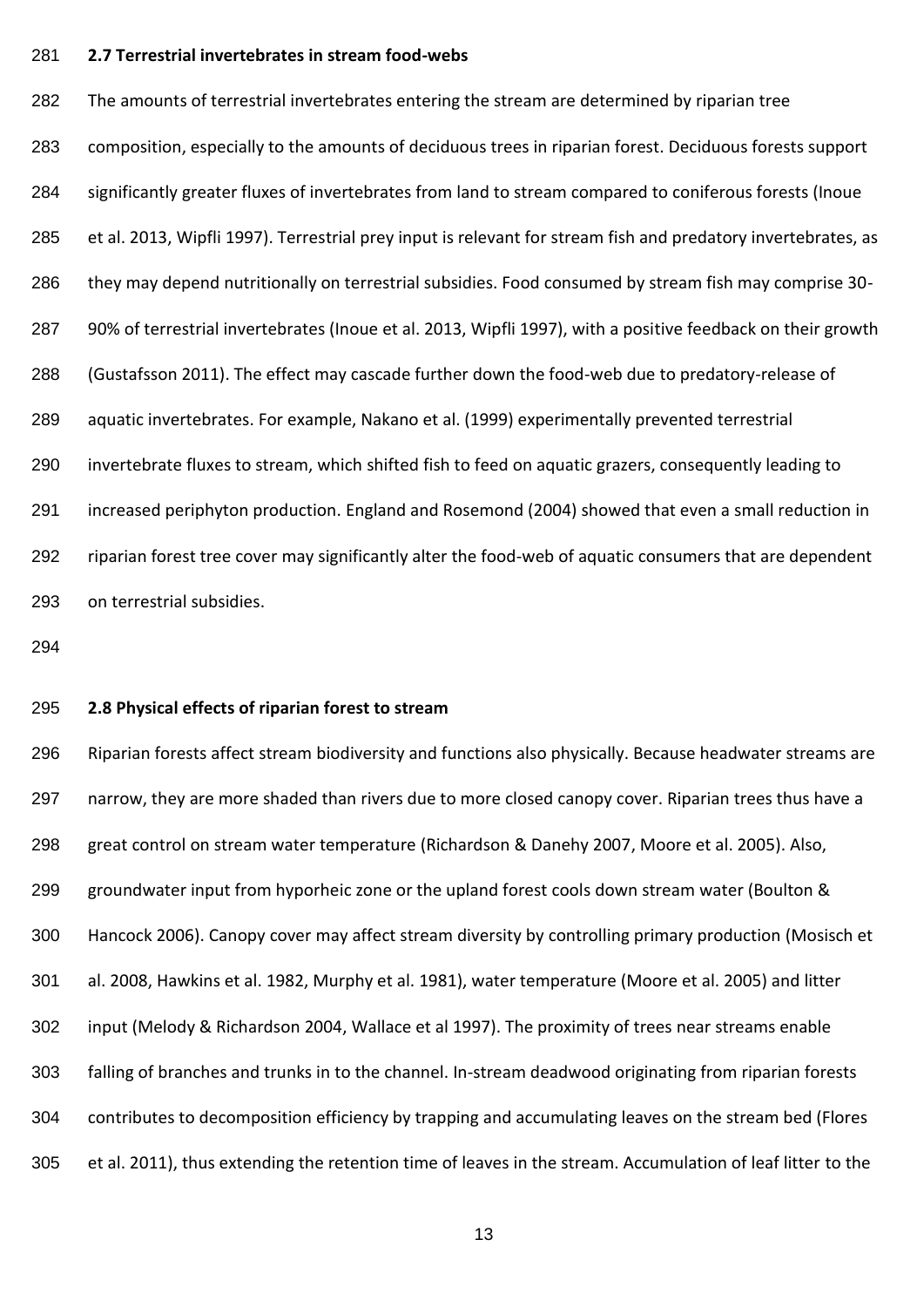stream bottom may be particularly relevant in northern streams, where ice sheet and snow in the

riparian zone prevent fluxes from land to water during winter.

| 309 | 3. Riparian forest diversity depends on the stream                                                        |
|-----|-----------------------------------------------------------------------------------------------------------|
| 310 | Streams can shape riparian diversity by forming a disturbance regime on the riparian zone, by assisting   |
| 311 | the dispersal of riparian species and by offering subsidies for riparian food-web. Also, groundwater      |
| 312 | affects riparian diversity and although it is not strictly a mechanism caused by the stream, it is        |
| 313 | characteristic for stream riparian zones due to their low topographic position in the catchment. We first |
| 314 | explain, why riparian diversity differs from that of upland forest and then describe in more detail the   |
| 315 | mechanisms by which the stream affects riparian diversity. Finally, we discuss the effects of the stream  |
| 316 | on riparian microbiome.                                                                                   |
| 317 |                                                                                                           |
| 318 | 3.1 An overview of riparian diversity                                                                     |
| 319 | Riparian zones may support more species than the upland landscapes. Studies have shown riparian           |
| 320 | habitats to be important at least for bird (Bennet et al. 2014, Mosley et al. 2006, Whitaker &            |
| 321 | Montevecchi 1999, Darveau et al. 1995) and plant (Pollock et al. 1998, Kuglerova et al. 2014a) diversity  |
| 322 | and dispersal. Even if riparian species richness does not exceed that of upland sites, the biotic         |
| 323 | communities differ in their composition (Sabo et al. 2005). Riparian zones support species that either    |
| 324 | prefer or withstand moist conditions, thereby increasing regional species richness (Kuglerová et al.      |
| 325 | 2014a, Selonen et al. 2011, Dynesius et al. 2009, Rykken et al. 2007a, Zinko et al. 2005). Soil can be    |
| 326 | moist due to groundwater input from upland sites or shallow groundwater table near the stream, or due     |
| 327 | to inundation by flooding waters. While the role of groundwater is usually more evident in headwater      |
| 328 | streams, flooding is more important in medium sized streams. In both cases, soil moisture tends to        |
| 329 | increase near-stream biodiversity, because different species inhabit wetted ground compare to drier       |
| 330 | sites. The mechanism is different, though. The proximity of groundwater wets the ground year-round        |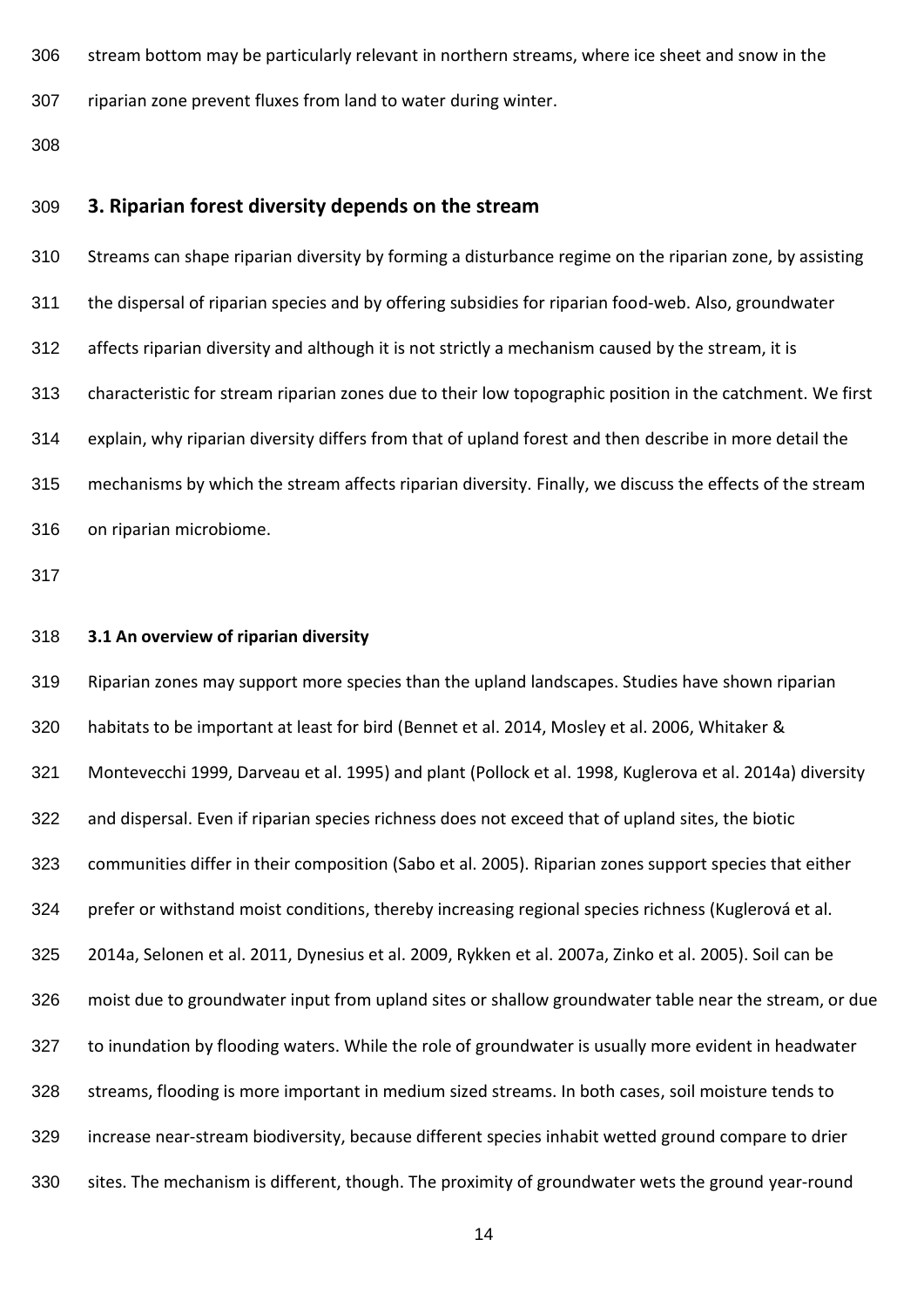and increases pH and N availability (Kuglerová et al. 2014a), thus favoring some species of bryophytes and vascular plants over others. Flooding, on the other hand, causes disturbance and temporal inundation offering habitat for moisture dependent or resistant species that may be poor competitors in more stable conditions. While upland forest may consist of only one to few tree species, riparian zones of typically support a high species richness of trees, especially deciduous ones, which tend to form a zonation from reach to upper forest (Ward et al. 2002), especially in medium-sized streams.

## **3.2 Effects of stream flooding and ice on riparian forest**

 Stream flooding shapes riparian diversity by creating a disturbance regime in the riparian zone. Climate, stream channel morphology, bank slope, groundwater discharge, and proximity of lakes determine the extent of stream flooding, which is typical for medium-sized (and bigger) streams. Precipitation and seasonal shifts in temperature affect the magnitude and duration of floods and the formation and melting of ice and snow. The effect of floods and ice on riparian zone is significantly different in a V- shaped stream valley with steep bank slopes compared to U-shaped valley with only moderate slope. Flooding can be an important, even fundamental, mediating factor of the diversity of riparian vegetation (Garssen et al. 2015, Lind & Nilsson 2015). As initially hypothesized by Connell (1978), intermediate disturbances should maintain highest biodiversity by promoting competitive release. In theory, intermediate flooding should thus create space for stress-tolerant species with low-competitive abilities and for pioneer species (Lind et al. 2014b). Accordingly, some field studies have found species richness to peak at intermediate flooding (Pollock et al. 1998, Townsend et al. 1997). However, local conditions, especially site productivity, determine the response of communities to disturbances, and thus environmental gradients should be considered when evaluating disturbance effects on diversity (Huston 2014). Furthermore, the scale at which diversity effect is evaluated should be considered carefully, because positive diversity effects at intermediate levels of flooding may be detectable more readily on large (hectares) than on small (square meters) scale (Pollock et al 1998). Due to flooding, riparian ecosystems are often highly variable in space and time. Because of frequent disturbances, riparian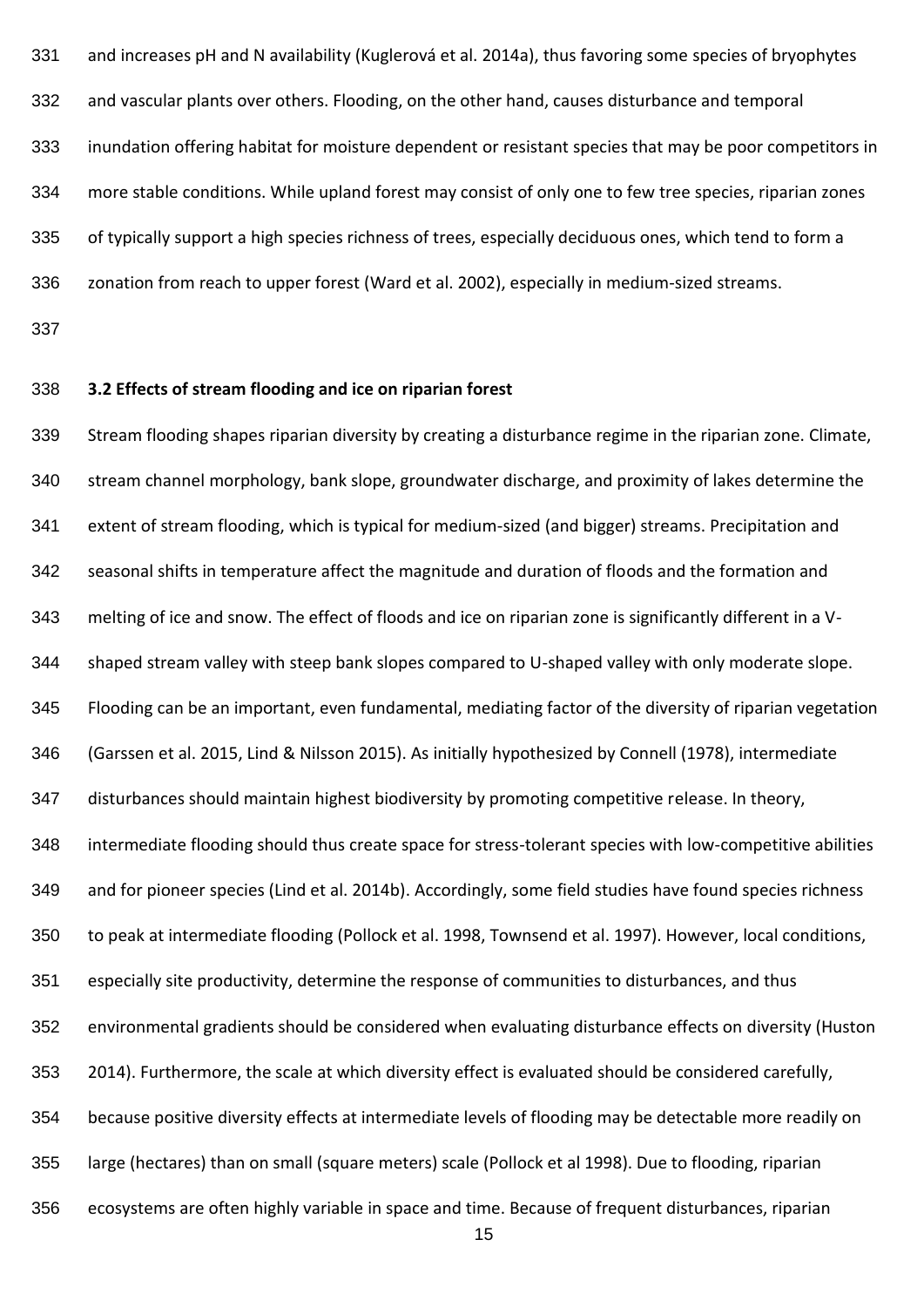communities can be considered highly resilient to natural perturbations, but it does not automatically make them resistant or resilient to anthropogenic disturbances, which are usually fundamentally different from natural ones.

 In the northern hemisphere, ice is an important factor mediating riparian diversity (Lind et al. 2014a, Lind et al. 2014b, Engström et al. 2011). About 60% of the major river basins north of the equator experience ice processes during winter (Allard et al. 2011). Thus, the ecological importance of ice cannot be neglected. In small boreal streams, the formation of anchor ice promotes flooding (Beltaos 2008), which in turn can increase riparian vegetation diversity. While detrimental to individual plants, ice creates space for early successional species by ripping off vegetation during ice melt; thus, its effect is similar to that of flooding.

#### **3.3 Stream as a dispersal corridor for riparian species**

 Species richness and assemblage composition in a given stream or riparian location is determined by the sum of environmental preferences, dispersal ability and other traits of the species (Tonkin et al. 2018, Heino et al. 2015, Leyer and Pross 2009, Hérault and Honnay 2005). Stream channel is an important dispersal corridor for passive dispersal of plants and their seeds (Kuglerová et al. 2015, Nilsson et al. 2010). Some studies suggest that seeds of riparian plants are more often adapted to floating than upper-forest species (Johansson et al. 1996, Lopez 2001), which implies that their dispersal success may be dependent on the transport capacity of the stream (Merritt & Wohl 2002, Jansson et al. 2000). The potential for transporting seeds and vegetative parts varies among streams due to differences in channel morphology and vegetation cover (van Leeuwen et al. 2014, Riis and Sand-Jensen 2006), magnitude of discharge (Nilsson et al. 2010) and water level (van Leeuwen et al. 2014). Jansson et al. (2005) and Merrit et al. (2010) showed in their studies in Swedish rivers that dispersal by water significantly increased the diversity of riparian plant species. However, hydrochory may be more important for the occurrence of species in larger streams compared to the smallest headwater streams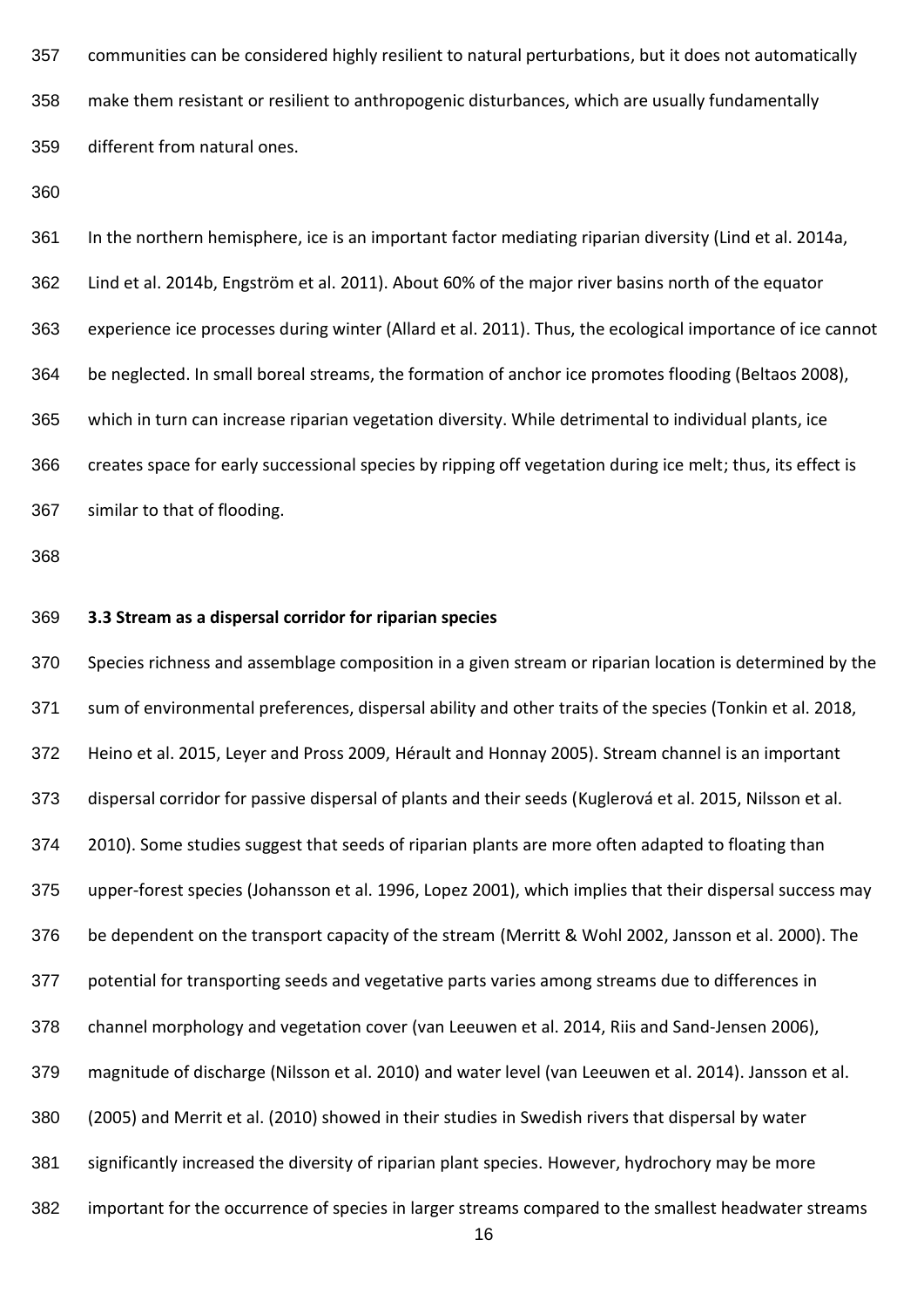(Kuglerová et al. 2015), presumably because headwater populations do not have source populations upstream, and because they must rely on dispersal modes other than hydrochory. Water dispersal may be also relevant for other riparian organisms (e.g. fungi) as shown by a recent study (LeBrun et al. 2018). 

#### **3.4 Subsidies from stream to riparian forest**

 While terrestrial-to-aquatic subsidies concern mainly the flux of detritus, emerging aquatic insects dominate subsidies from water to riparian zone (Bartels et al. 2012). Insects emerging from the streams are consumed by riparian insectivores, and they are also a nutrient source for riparian plants and micro- organisms (Dryer et al. 2005). Although benthic production of streams exceeds that of lakes, streams and rivers can support significantly lower fluxes of prey to land compared to ponds and lakes (Gratton & Vander Zanden 2009). That said many studies have shown that bottom-up effects initiated by aquatic prey can have major impacts on riparian ecosystems, contributing 25 to 100% of energy sources to spiders, lizards, birds and bats (Baxter et al. 2005). However, most studies are from the temperate zone, and it would thus be beneficial to gain more knowledge from the boreal zone.

#### **3.5 Stream effects on riparian microbiome and related processes**

 Literature about the effects of stream hydrology and ecology on microbial process rates in the riparian zone is scarce, and riparian zones are widely variable regarding to, for example, moisture and nutrient status, which makes generalization difficult. However, biochemical processes in the riparian zone may be more stable than in the upland forest due to closeness of a permanent stream and associated relatively stable microclimate conditions, although we did not find any studies related on the subject. 404 On the other hand, changing hydrology due to land-use change can have unpredictable effects on riparian processes, which may become detectable only in the long term (e.g. Bardgett et al. 2001). Further research is needed on how protecting stream flooding regimes, groundwater discharge and natural vegetation could contribute to the maintenance of biochemical processes in the riparian zone.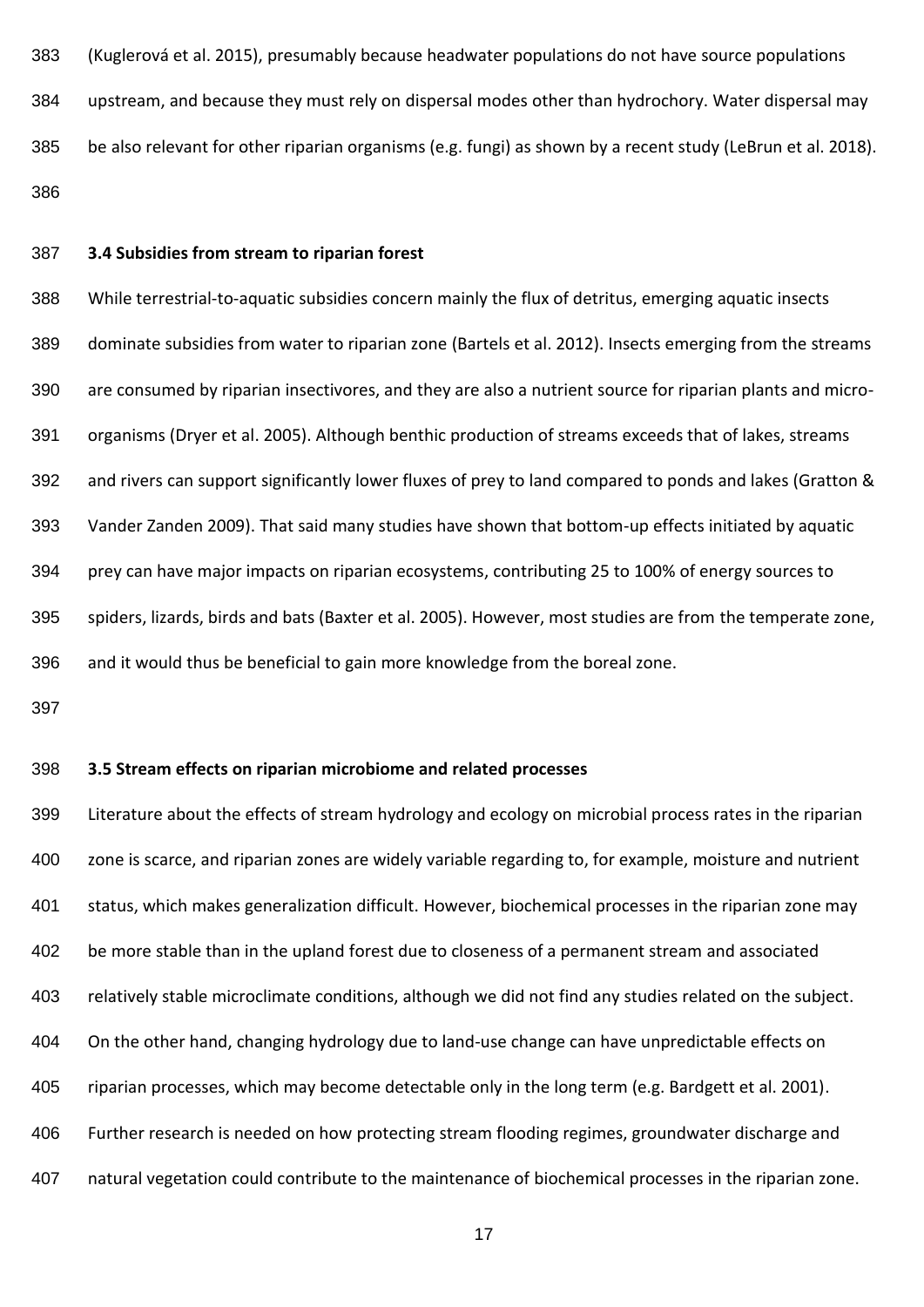

 Figure 1. Main reciprocal effects in a stream and its riparian forest. Boxes with arrows indicate the direction of the effect, either from the riparian forest to the stream (light green boxes) or from the stream to the riparian forest (light blue boxes).

# **4. Human impact on riparian and stream ecosystems**

 Extensive land use and modification of stream channels have led to dramatic decline of natural riparian habitats (Richardson et al. 2007). Multiple pressures due to land management are threatening biodiversity and ecosystem processes in riparian zones. These pressures include forestry, drainage ditching, agriculture, grazing and invasion by alien species. Land use has been identified as the most influential pressure affecting biodiversity (Sala et al. 2000). Streams may be the most sensitive aquatic ecosystems towards human impact, given their topographically low position in the catchment (Richardson 2019). Channelization and damming of streams and rivers can affect freshwater and riparian zone diversity. Anthropogenic land use near streams can change riparian microclimate conditions and enable invasion by alien species, which translate into changes in species composition and may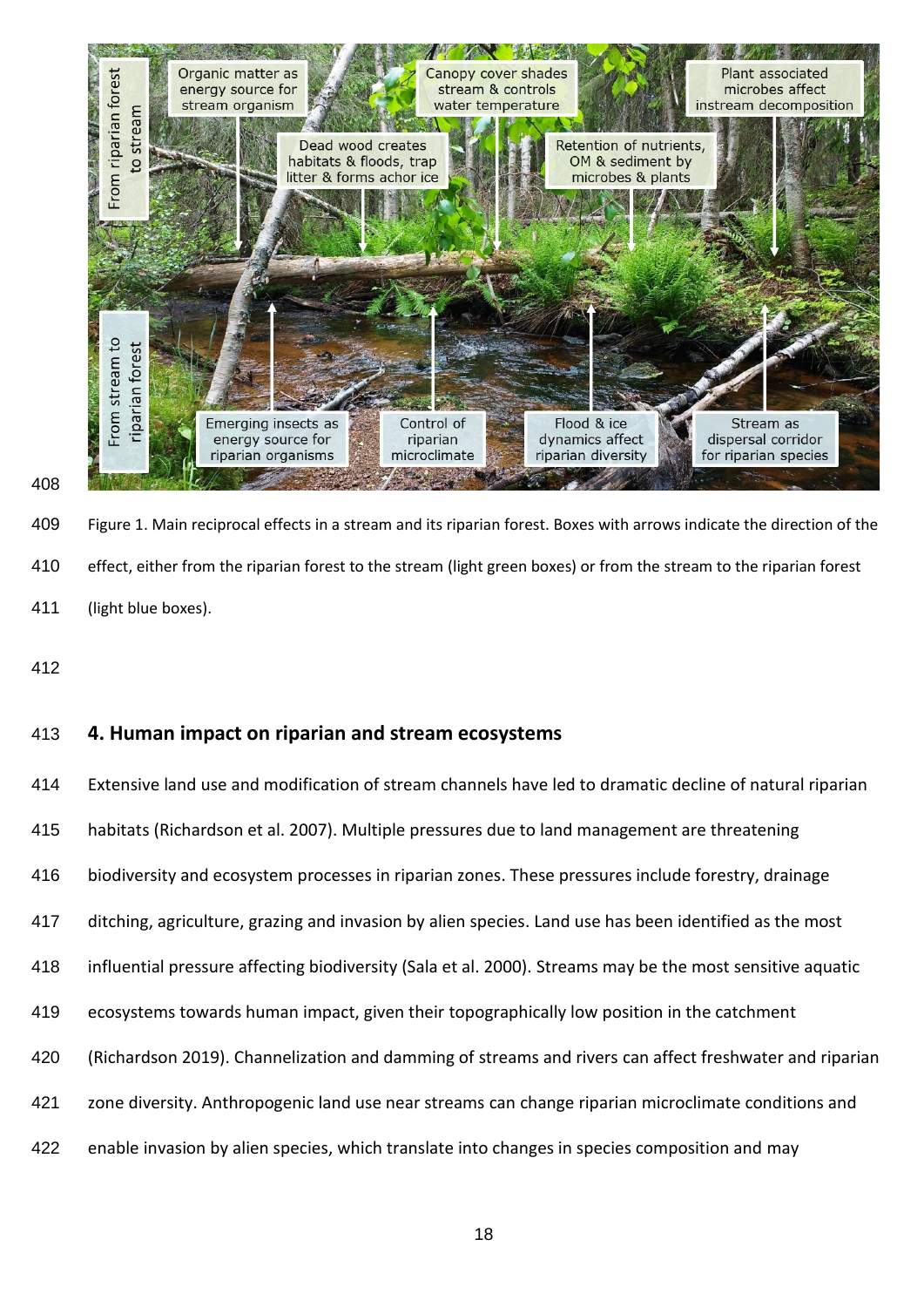subsequently affect ecosystem functions. If ecosystem functions are changed, it is possible that the

consequences accumulate downstream and extend into riparian forest.

#### **4.1 Effects of riparian land use on stream and riparian diversity and ecosystem functions**

427 In this review, we only consider forestry-associated land use effect, and thus urban and agricultural impacts are beyond our consideration, for example. Forestry associated impacts include physical and chemical modification of streams and riparian forests, potentially leading to changes in biotic communities, and eventually to depauperate ecosystem functions.

*4.1.1 Stream warming*

 Removing mature trees from riparian zone predisposes streams to warming directly and through warming of exposed spring waters (Kreutzweiser et al. 2009, Brown & Krygier 1970). Possible warming of the stream water depends on the site characters and the weather conditions following the time of logging. Headwater streams that rely on direct input of groundwater may not be as prone to warming (Mellina et al. 2002) as larger streams. On the other hand, wider streams are naturally less shaded than narrow ones, thus the temperature of headwater streams may be more susceptible to forest harvesting 439 compared to higher order streams. The recovery from possible warming following forest harvesting varies a lot among streams and can take up to ten years (Moore et al. 2005). Warming may change the structure of stream communities (Piggott et al. 2015, Ryan & Ryan 2006, Quinn et al. 2004) and eventually the function of the stream. For example, increasing solar radiation accelerates primary production (Kiffney et al. 2004, Boothroyd et al. 2004, Feminella et al. 1989) and decomposition (Ferreira & Canhoto 2015, Ylla et al. 2014, Ferreira & Chauvet 2011), and can result in eutrophication 445 and emission of  $CO<sub>2</sub>$  from streams (Acuña et al. 2008).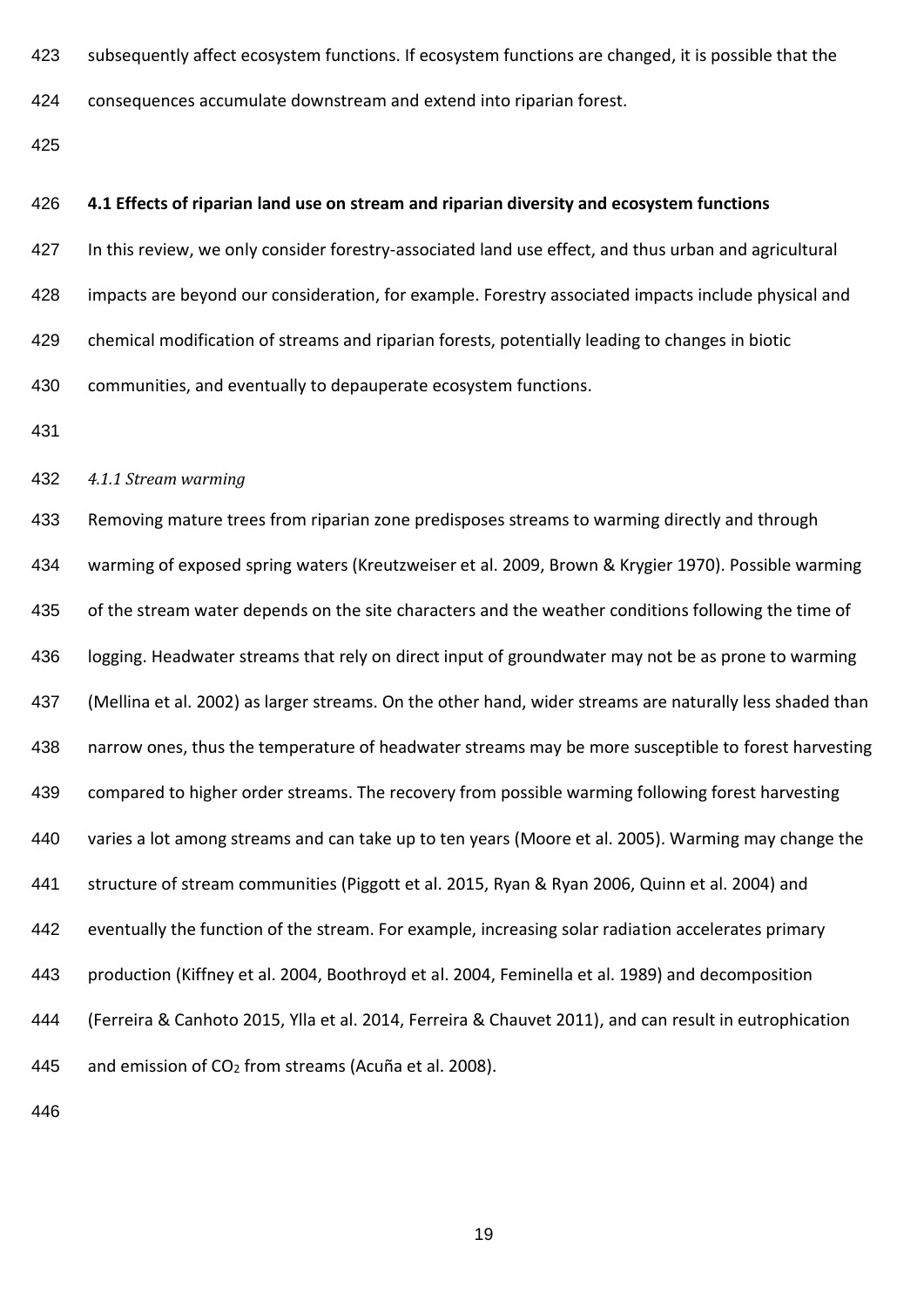*4.1.2 Stream water chemistry*

 Stream water quality is compromised in forest harvesting, because extensive cutting and site preparation often increase stream DOC levels in headwaters (Schelker et al. 2012). Clear-cutting leads to rapid increase in spring snow melting and runoff potentially increasing nutrient, element and sediment flow to streams (Schelker et al. 2013). In addition, drainage of even-aged peatland forests is a common practice in northern countries. It lowers the groundwater table enhancing tree growth, but at the same time it causes nutrients, suspended solids and sediment load to streams (Nieminen et al. 2017, Stenberg et al. 2015, Marttila & Kløve 2010) leading to depauperate biotic communities due to simplification of habitat structures (Vuori et al. 1998, Vuori & Joensuu 1996), brownification (Hayden et al. 2019, Haaland et al. 2010, Evans et al. 2005) and eutrophication (Hayden et al. 2019, Marttila et al. 2018).

 Furthermore, ditch network maintenance poses similar threats to streams as new ditches (Nieminen et al. 2018a, Joensuu et al. 2002).

## *4.1.3 Aquatic diversity and functions*

 Removing trees, especially deciduous ones, from the riparian zone decreases the input of leaf litter and wood to the stream, which means less energy sources for decomposers, less traps for leaf retention and less variable habitat for microbes, algae, plants and invertebrates. These may lead to a decline in diversity, abundance and/or biomass of decomposer communities (Johnson et al. 2003, Wallace et al. 1997). Community changes may further decrease ecosystem stability (see the discussion in Bengtsson et al. 2000 and Cardinale et al. 2012) and lead to impaired stream functions, for example, decreased decomposition. In-stream decomposition can be extremely sensitive to land use in the riparian forest (Lecerf & Richardson 2010), but also upland land use changes can be detectable in such processes (Kreutzweiser et al. 2008a). On the other hand, clear-cutting near a stream can increase in-stream decomposition rate with a time lag if it leads to increased deciduous tree abundance in the riparian zone, increased nutrient load to the stream and/or increased mechanical fragmentation of litter due to higher sediment loads (Benfield et al. 2001, McKie & Malmqvist 2008).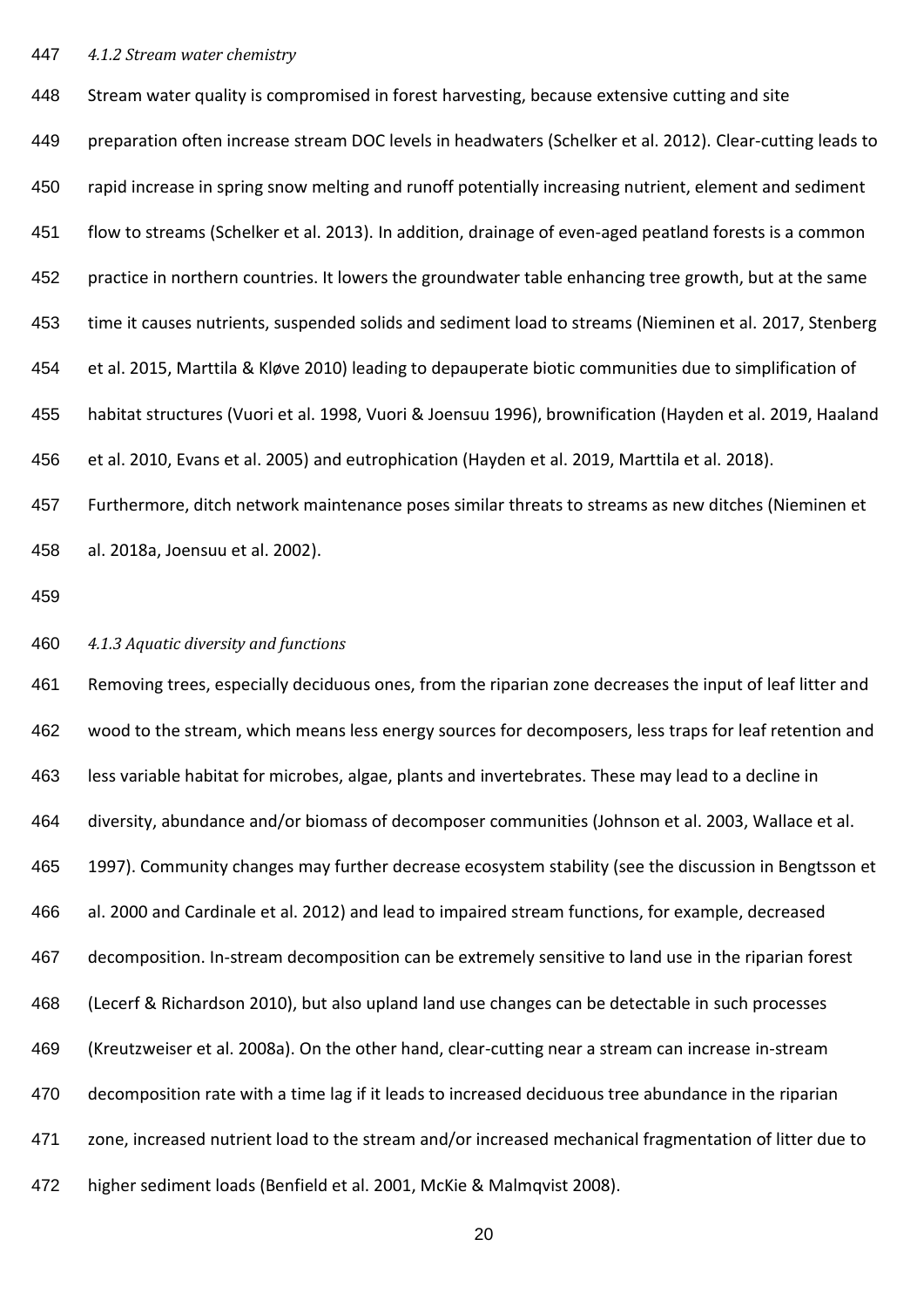Because riparian plant diversity affects stream microbes (Judd et al. 2006), any change in riparian vegetation – species composition, biomass, age structure and/or species ratio of riparian trees – may change stream assemblage compositions and functions through bottom-up effects on the food-web (Bartels et al. 2012, Inoue et al. 2013, Kominoski & Rosemond 2012, Kominoski et al. 2011, Sweeney et al. 2004).

# *4.1.4 Dispersal of aquatic species with terrestrial adult stages*

 Catchment-scale vegetation loss may also limit stream-organism dispersal, especially for species that have terrestrial adult stages (Smith et al. 2009), although there is no firm evidence of such from forested catchments. Headwater streams are situated at the top of the river network and suitable source populations are not always found upstream, thus populations may rely on dispersal via land or from source populations downstream (Tonkin et al. 2018). Their colonization success depends on their dispersal abilities and on distance between suitable habitats (Sarremejane et al. 2017). Particularly, the dispersal of caddisflies, stoneflies and mayflies is mostly dependent on adult flying stages (Bunn & Hughes 1997); hence forest habitat fragmentation may impact their population dynamics. Especially populations depending on nearby source populations and dispersal over-land, may be in jeopardy if dispersal is restricted due to land use changes (Heino et al. 2017).

## *4.1.5 Riparian diversity*

 In theory, riparian organisms may be more adapted to disturbances than upland-dwelling ones, and they may be more effective in re-colonization and re-establishment, because they can more readily take advantage of water-assisted dispersal (Johansson et al. 1996, Lopez 2001). This is especially the case if suitable source populations exist upstream. However, if species disappear after anthropogenic disturbance, they may not be able to recolonize denuded locations (Dynesius et al. 2009). For example, species depending on old-growth forest may not have suitable source populations in nearby areas.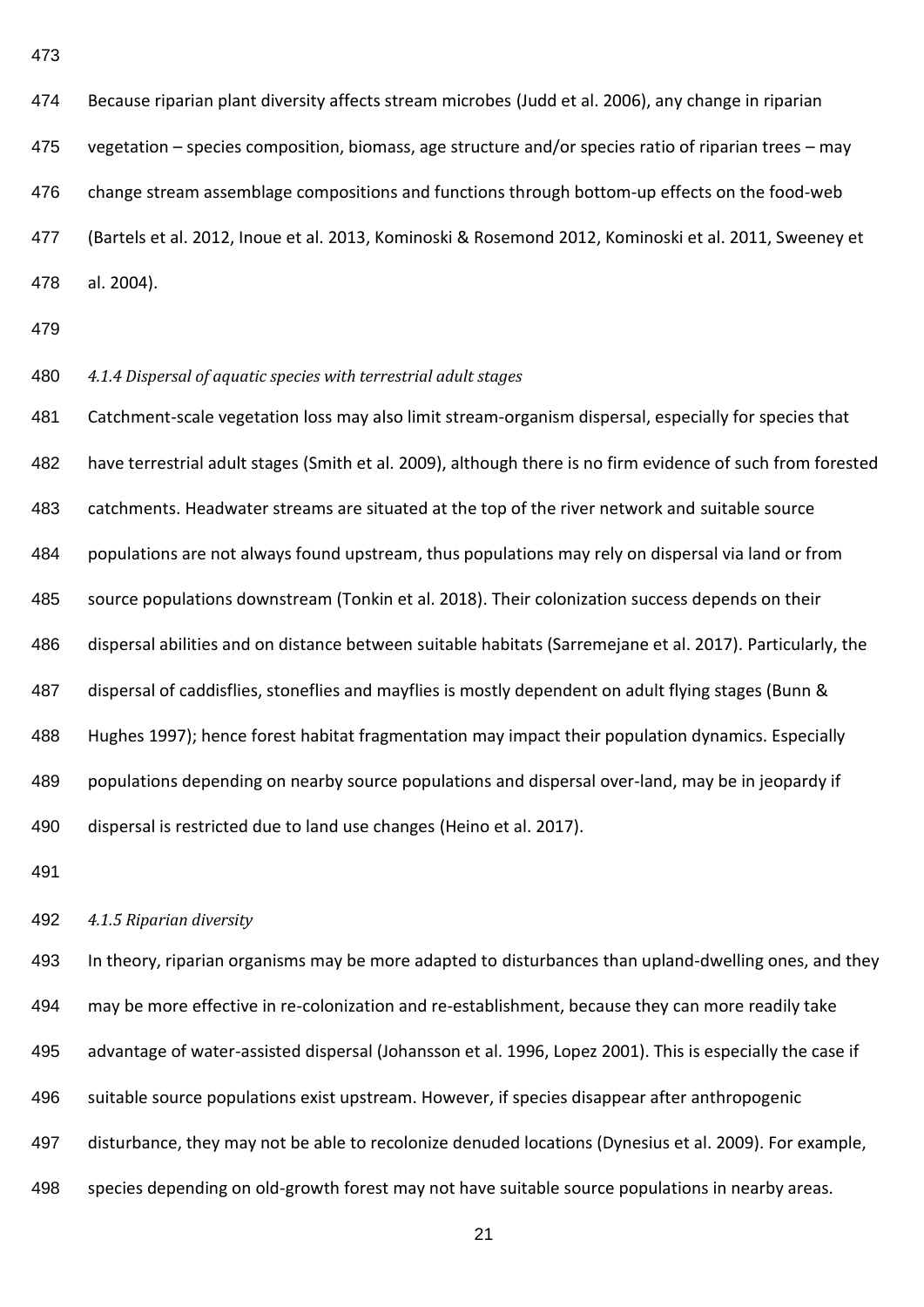Moreover, riparian vegetation removal may be too severe disturbance to overcome, because it reduces suitable habitat for riparian and semi-aquatic species. For example, riparian vegetation loss is a threat to web-spinning spider abundance and diversity because it reduces habitat for web sites (Laeser et al. 2005).

 Tree removal in or near the riparian forest leads to drying of microclimate due to exposure to sun and wind (Oldén et al. 2019). Such changes in microclimatic conditions may affect especially species that are specialized to occur in moist riparian habitats, yet this likely depends on species` ecology and site characters. Species attracted to convex surfaces (e.g. logs, stumps or boulders) can have high mortality in uncut buffers due to edge effect caused by clear-cutting (Oldén et al. 2019, Hylander et al. 2005). On the other hand, some riparian organism groups may be more tolerant toward disturbance at sites with rough ground, which have concave surfaces (e.g. stony sites). Species attracted to concave surfaces may be unaffected by edge effect, because of the ability of the uneven ground to maintain moist conditions (Dynesius et al. 2009, Hylander et al. 2005, Hylander et al. 2004). However, in other cases species of concave surfaces have decreased due to logging (Oldén et al. 2019). If soil tillage is practiced in the riparian forest, the potentially beneficial effect of concave forest floor is lost.

## *4.1.6 Riparian microbes and microbial processes*

 Forest harvesting, especially clear-cutting, may affect microorganisms via changes in nutrient availability, microclimate conditions and root dynamics. Although most research has been conducted in upland forest rather than in the riparian zone, here-in we assume, that the microbial processes are pretty much similar in upland and riparian forests, if the differences in environmental conditions (such as soil moisture and microclimate) are considered. Logging impacts on soil nutrient cycling and flux to streams depends on soil type, site conditions, catchment hydrology, post-logging weather patterns, and type and season of harvesting (Kreutzweiser 2008b). Often soil N, P and possibly potassium (K) are increased after harvesting, because of decreased/ceased tree root nutrient uptake, increased erosion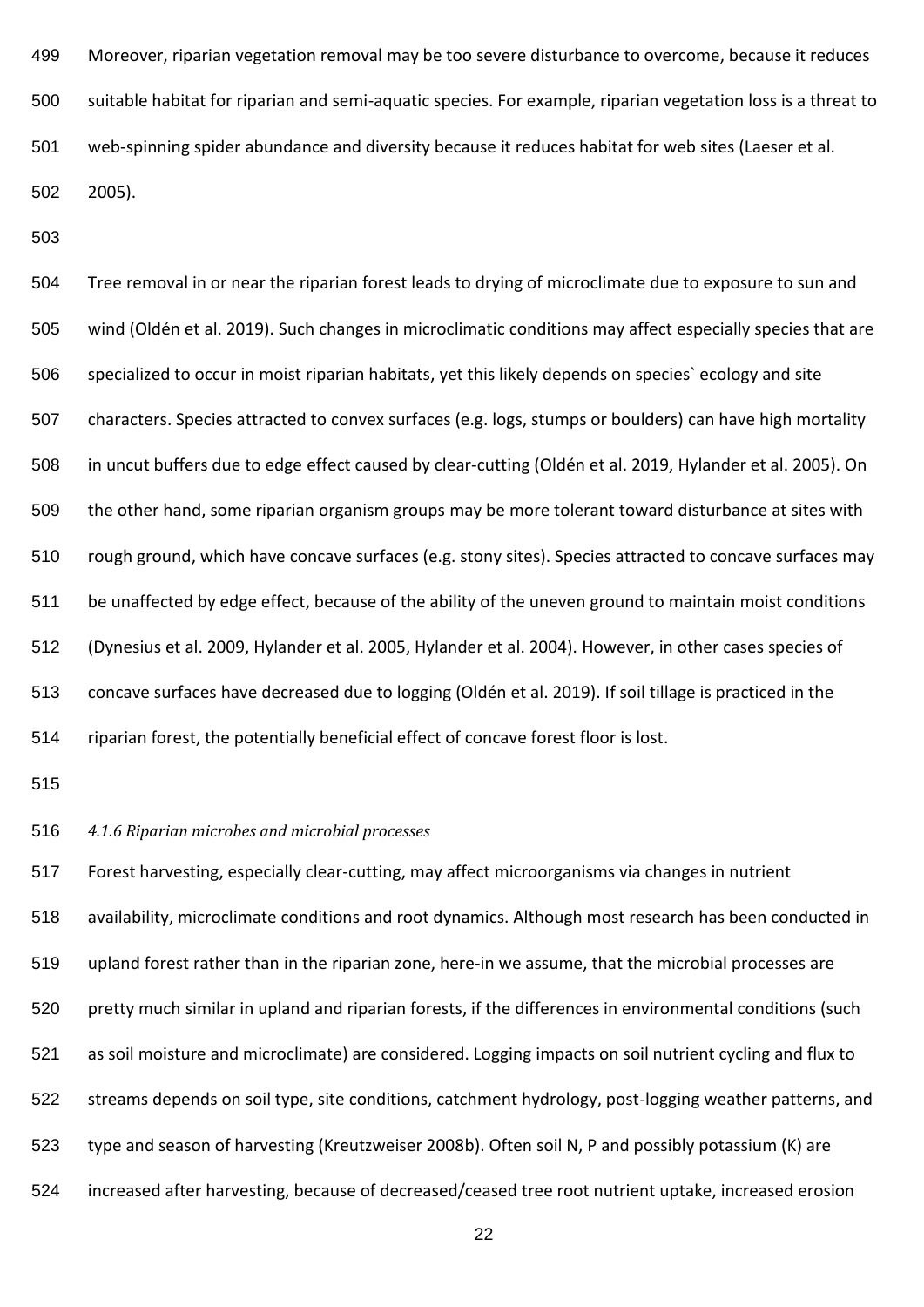and leaching, and increased mineralization and nitrification rates (Hynes & Germida 2013). However, removing logging residual may lead to negative effects on soil productivity and decrease in soil nutrient pools compared with stem-only harvesting and decrease decomposition (Thiffault et al. 2011). Also, clear-cutting effects on microbial dynamics vary among sites. While microbial biomass may not be directly affected by forest harvesting (Taylor et al. 1999), it may decrease due to reduced litter input and changes in microclimate (Hassett & Zak 2005) and soil moisture (Taylor et al. 1999) following clear-cut harvest. Furthermore, microbial community composition may change after harvesting (Hynes & Germida 2013, Lazaruk et al. 2005, Hagerman et al. 1999). Presumably fungi are more sensitive to forest harvesting than bacteria (Bååth et al. 1999), because the changes in root dynamics affect root- associated (mycorrhizal) fungi (Kyashcenko et al. 2017b, Bååth 1980). This contradicts to natural disturbances, such as wildfires, which usually act above ground rather having little or no effect underground (Jonsson et al. 1999). Moreover, wildfire and forest harvesting have distinct impact on soil chemical composition, which potentially induces differing microorganismal responses (Thiffault et al. 2008). However, as Hynes & Germida (2013) point out, changes in microbial composition, or even biomass, do not necessarily resemble changed microbial functions - rather it may reflect ability of the community to adjust to changed conditions and keep up functions.

 Harvesting-induced changes in soil moisture can affect microbiota. Soil moisture can either decrease or increase due to forest harvesting depending on the hydrological connectivity of the stream and the catchment (Smerdon et al. 2009). Typically, boreal streams are in the receiving end of groundwater flow path, and thus groundwater table more likely rises near the stream reach rather than decreases. Groundwater level tends to rise due to removal of trees, which absorb water from the ground. This may make the soil more wet in places, where groundwater table is shallow, for example, near streams, especially headwaters. When the forest begins to regenerate, groundwater table may decrease back or close to basic level (Smerdon et al. 2009). Site preparation for a new tree generation can override harvesting effects on groundwater level. Full-cutting in peatlands may be accompanied with drainage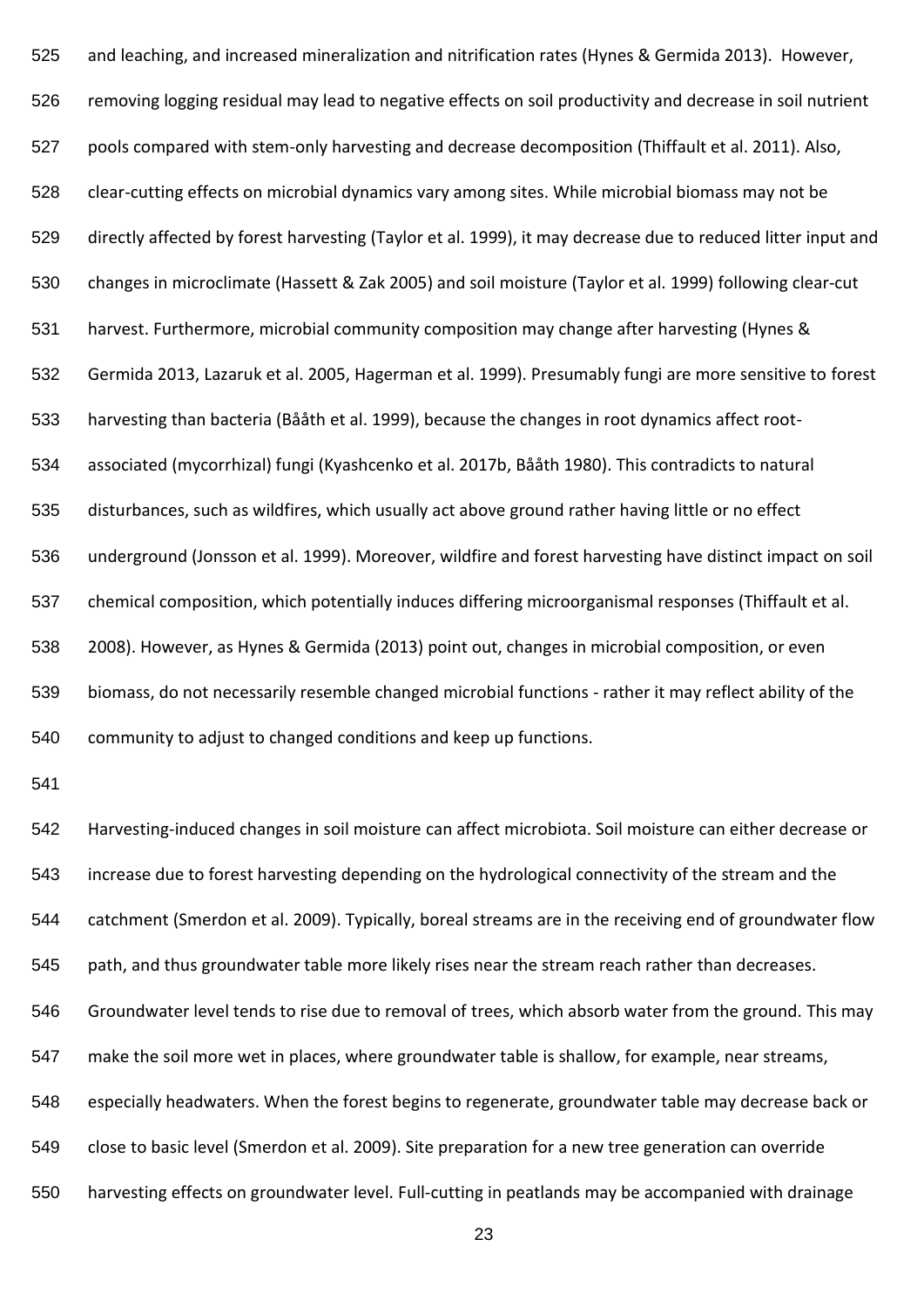ditching, which is intended to lower the groundwater level, and thus soil may not get wetter. In addition, removing shading trees leads to drying of microclimate (e.g. Oldén et al. 2019) including topsoil. Thus, the effect of forestry practices on microbial communities and processes may be very different depending on which soil profile is being considered. Disentangling the effects of forestry- related changes in the soil is difficult, because tree harvesting affects simultaneously so many phenomena, which potentially induce changes to microbial biomass, composition and/or processes. These include, for example, soil moisture and chemistry, soil bulk density, organic matter content and fine root biomass. Also, the effect on soil properties may vary depending on the harvesting method (e.g. partial-cut harvesting, green tree retention patches and strip-cut corridors; Lindo & Visser 2003).

## **4.2 Management of riparian forests and protection of streams**

 Streams and riparian forests are important areas for biodiversity and ecosystem processes, and at the same time they are sensitive to land-use changes needing special attention in management. We now discuss potential ways to protect streams and riparia from harmful effects of forestry. We use the terms "protection" and "preservation" interchangeably to mean the protection of near-natural habitats and species (but not necessarily to restrict all human use of the habitat). By "conservation" we mean ecologically sustainable use of nature and natural resources.

 Riparian communities are highly dependent on the microclimatic conditions of near-stream forest (Pollock et al. 1998, Kuglerová et al. 2014a). Higher resilience of riparian compared to upland communities can occur if flooding and groundwater discharge maintain moist conditions (Dynesius et al. 2009). Promoting flooding by adding wood and boulders in the stream (Turunen et al. 2017) or by allowing colonization by beaver (Pollock et al. 2014) could mitigate harmful effects of catchment land- use, at least in given locations. However, if flooding significantly increases nutrient input to the riparian forest, it may pose a threat to riparian diversity (Lamers et al. 2006). This could happen if, for example,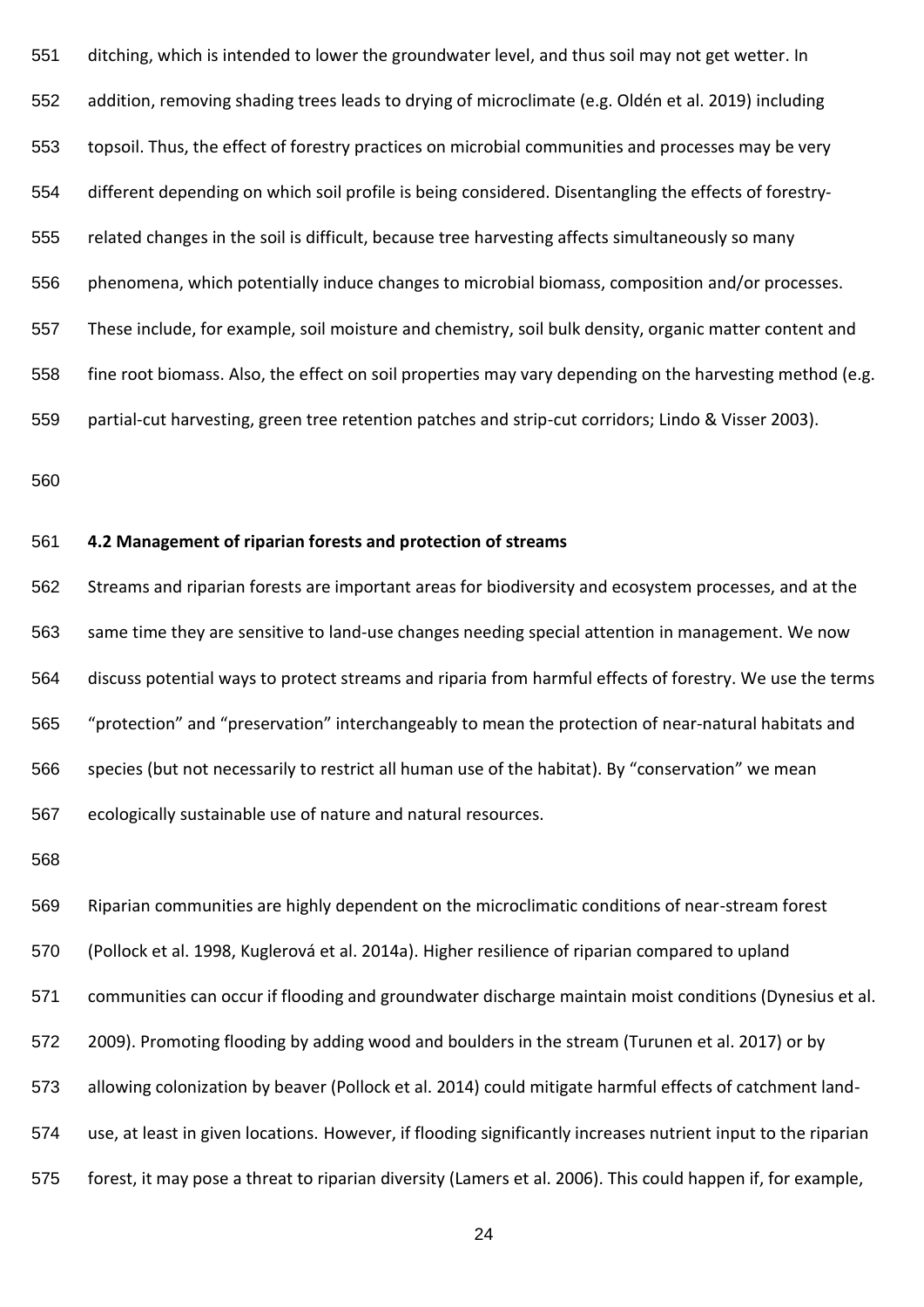nutrients from a heavily ditched catchment drain to the stream and are flushed on to the riparia by floods. To our knowledge this is a novel idea and we are no aware of any research studying this aspect of flooding. Also, due to their disturbance regime, riparian habitats may be easily invaded by alien species (Catford & Jansson 2014, Richardson et al. 2007, Planty-Tabacchi et al. 1996).

 There are only few means of reducing harmful effects of ditch maintenance (Nieminen et al. 2018a). Integration of drainage with biodiversity conservation (Lõhmus et al. 2015), and a site-specific evaluation of the real need for ditch maintenance coupled with careful planning (Hasselquist et al. 2018), should be the primary approaches to avoid unnecessary disturbance to waters. In addition, considering continuous cover forestry in peatland sites (Nieminen et al. 2018b) and near streams could be a way to overcome the problem that ditches pose. Leaving trees and/or the shrub layer on the riparian zone mitigates heating of the stream (Mellina et al. 2002, Brosofske et al. 1997), although in some cases even partial harvesting of riparian trees may result in significant warming of water (Moore et al. 2005). Other potential management practices reducing the need for ditches include, for example, gap canopy harvesting and strip felling (see also Kuglerová et al. 2017).

 If intensive land management is practiced in the watershed, a buffer is usually needed to prevent nutrient and sediments draining to stream. No ground-disturbance should be practiced on the buffer, but partial tree-harvesting may be allowed. Riparian forests have been acknowledged as effective nutrient sinks in agricultural watersheds (Lowrance et al. 1984, Peterjohn & Corell 1984), and at the same time they are able to maintain stream biodiversity (Turunen et al. 2019). They also have a great stream protection potential with forestry-associated land fertilization (Vowell & Frydenborg 2004). In order to function effectively, the buffer needs to be wide enough. Today, riparian researches recommend varying-width buffers (Kuglerová et al. 2017, Richardson et al. 2017). This is because riparian forest itself is varying width, if it is defined by its most important characters: microclimate and soil moisture. Also, the nutrient and sediment retention capacity of riparian forest is site specific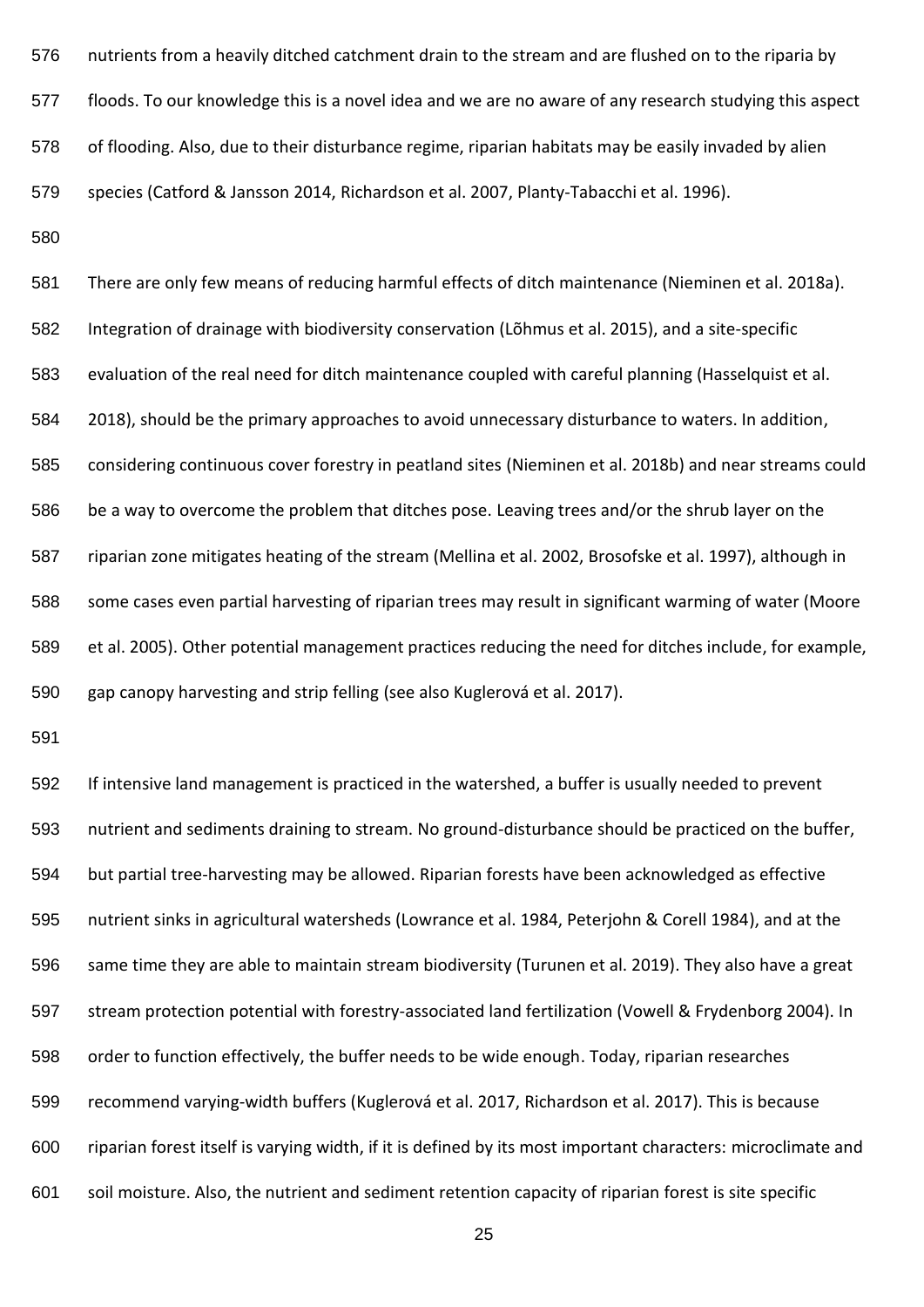depending on soil characters and topography (Gundersen et al. 2010). However, in practice buffers are still usually designed as fixed-width. This is probably because fixed-width buffers were formerly the center of research (e.g. Pinay et al. 1993) and management tend to change slowly, and because fixed- widths are easier to design and implement compared to varying-width buffers. Nature-caring forest management would benefit from considering new ways of implementing riparian buffers.

 Buffers can also be used for biodiversity protection, but it is essential to define what the protection is targeted for (see Gundersen et al. 2010 and references therein). While relatively narrow buffer strip may (or may not; Vuori & Joensuu 1996) protect the stream from sedimentation, few rows of trees unlikely provide effective protection for natural values on the riparian zone. Furthermore, forestry- associated ground disturbance can affect aquatic food webs despite buffers (Erdozain et al. 2019). If the aim is to develop a dispersal corridor, then the buffer zone should be long and continuous, but not necessarily wide (see Gundersen 2010). The width of effective dispersal corridor depends on the target species: in general, the larger the target species is the wider the buffer should be. If the aim is to protect moisture-dependent species or certain habitat types, the buffer zones should be set wide enough where the targeted conditions prevail. This can be achieved by incorporating variable width buffers with wider buffers left where specific natural values occur and narrower buffers elsewhere (Kuglerová et al. 2014b). In general, however, wider buffer strips are usually better than narrow ones from the ecological point of view (Sweeney et al. 2004). The exception to this rule may be sites that have changed significantly because of former land-use practices, for example, riparian forest, which have become spruce- monocultures. Such sites may benefit from partial harvesting or management that emulates natural disturbances on the riparian forest (Sibley et al. 2012), because making space for other species can foster biodiversity and direct the plant communities towards more natural-like assemblages. 

 Leaving riparian forests uncut may benefit most forest species because they can use riparian zones as refuges from clear-cutting and as dispersal corridors. Preserving natural riparian forests can also benefit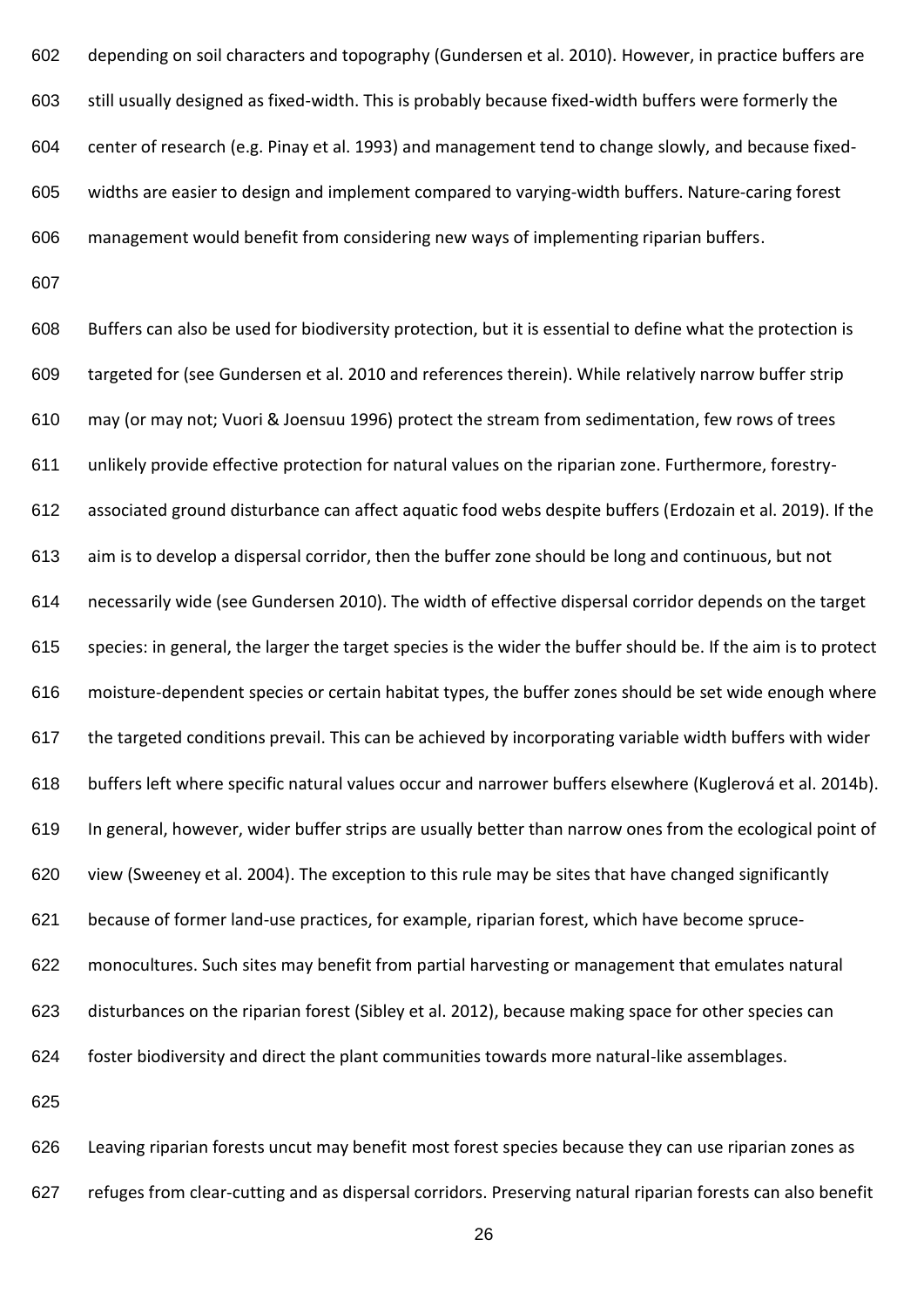stream biodiversity and red-listed aquatic species (Suurkuukka et al. 2014). Particularly, protecting natural riparian and stream habitats could secure aquatic, semi-aquatic and terrestrial insects whose abundance has declined dramatically in the past decades (e.g. Hallman et al. 2017). In addition, preserving the functional diversity of the microbial community may sustain long-term timber and soil production, and diversity of plants, by retaining the capacity of symbiotic fungi and decomposing microbes. It is not clear, though, whether refugees cause unintended pressures on riparian buffers, for example due to increased rate of herbivory. Introduction of small herbivorous mammals, for example, may cause changes in the vegetation community composition and affect nutrition dynamics in riparian forest (Sirotnak & Huntly 2000).

 Intermediate disturbances may increase functional diversity in the riparian forest (Biswas & Mallik 2010). It has been suggested that selective logging could be practiced on riparian buffers to emulate natural disturbances (Kuglerová et al. 2017). However, because clear-cutting itself is such a big disturbance that fundamentally differs from natural disturbances (Bergeron et al. 1999), more research and careful landscape-level planning is needed before any additional disturbance can be recommended. Overall, protection should not aim to increase local biodiversity, but rather the natural-like habitats and associated species. For example, harvesting riparian trees increases light availability and temperature, decreases near-ground air humidity and creates open space. Such environmental changes are likely to initiate community changes by allowing the establishment of pioneer species and species adapted to more open forest and concurrently losing species adapted to moist and/or shadow habitats. Especially communities colonizing moist parts of riparian forest are at risk (Oldén et al. 2019, Kuglerová et al. 2014b). While partial logging may promote local biodiversity, at the same time, it can decrease or increase beta diversity (Anderson et al. 2011) among sites, depending on the identity and number of winners and losers. Regional (gamma) diversity will decrease if species specialized to riparian habitats are lost. Considering the intensity of current forestry, gaps (clear-cuts) are well established in forests. It is the old-growth forest and associated species that need protection, that is, species typically found in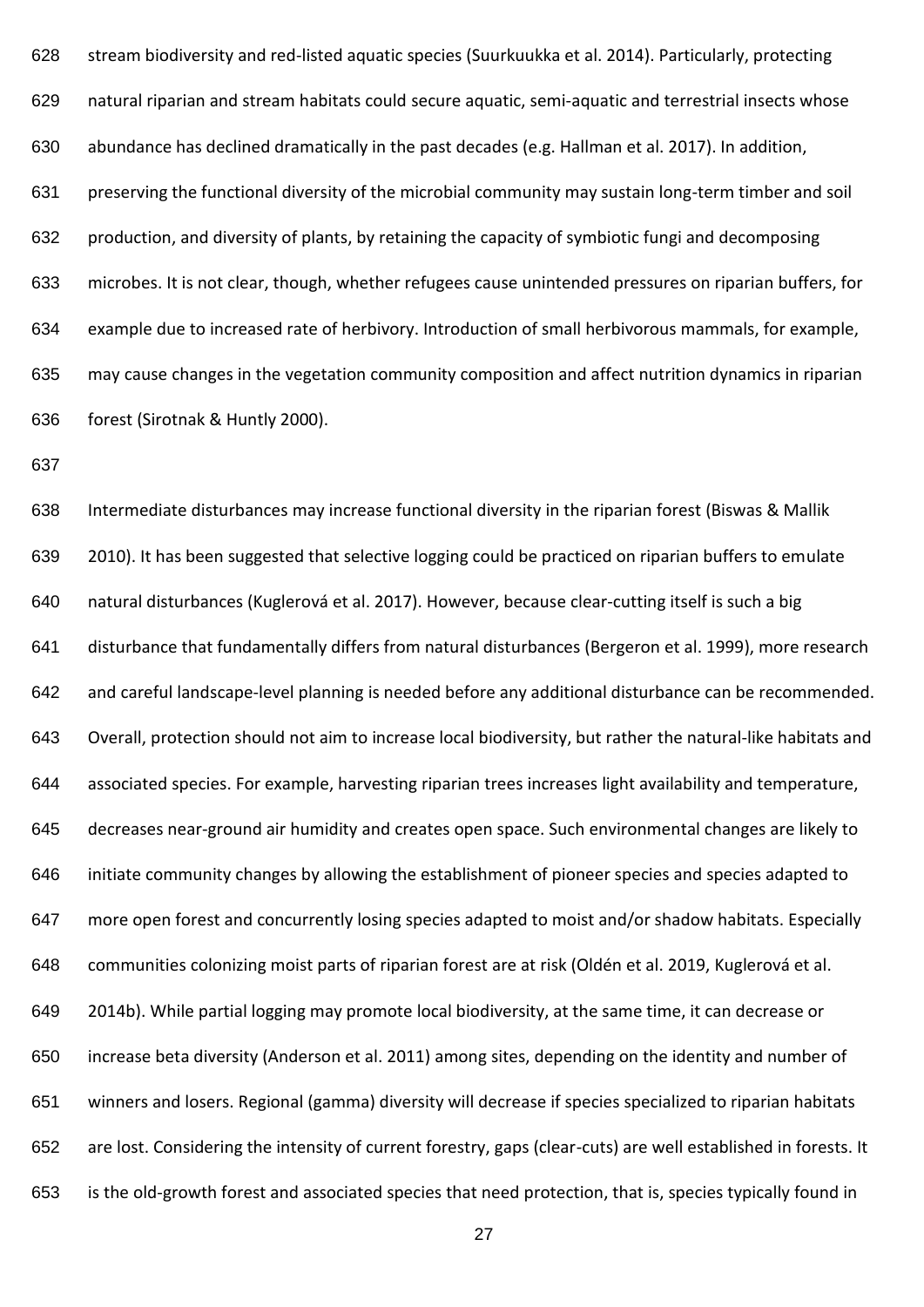undisturbed natural forests, for example those associated to dead wood, but at the same time forest management needs to consider species of all successional stages (Spence 2001). However, it is not clear how different management practices affect rare or endangered species, which most urgently need protection.

 The impact of selective logging on diversity depends on the width of the buffer, because the edge effect causes additional warming and drying of riparian microclimate (Oldén et al. 2019, Steward & Mallik 2006). Thus, some logging might be allowed in buffers, that are wide-enough to overcome the edge effect, without jeopardizing natural values. In boreal forests, a 30-45 m buffer without selective logging on both sides of the stream is needed to prevent changes in microclimate (air humidity, temperature) and moss communities in riparian forest that are considered hotspots of diversity (Oldén et al. 2019, Selonen et al. 2013, Rykken et al. 2007a, Steward & Mallik 2006). Similarly, a >30 m forested buffer is needed in between the stream and the clear-cut to prevent the stream from significant warming and biological changes (Sweeney & Newbold 2014). Continuous cover forestry near streams could be one way to dodge the issue of wide buffers. Currently, there is no research on how combining continuous cover forestry and selective logging in riparian forest affects riparian or stream populations and communities.

 As much as riparian forests need protection, it is not an easy task if the forest must be deployed for timber production at the same time. In most forests, riparian habitats cannot be wholly preserved without any economic losses to forest owners. Therefore, effective and extensive riparian protection requires that the forest owners understand the value of biodiversity and riparian ecosystem services. However, even awareness of natural values may not be enough, because forest owners may have a conflict of interest, for example, among biodiversity, climate change mitigation and economic values (Eriksson & Klapwijk 2019, Norlund & Westin 2011) and because the demand of forest products forces to more extensive logging. On the other hand, sustainable forestry makes sense not only from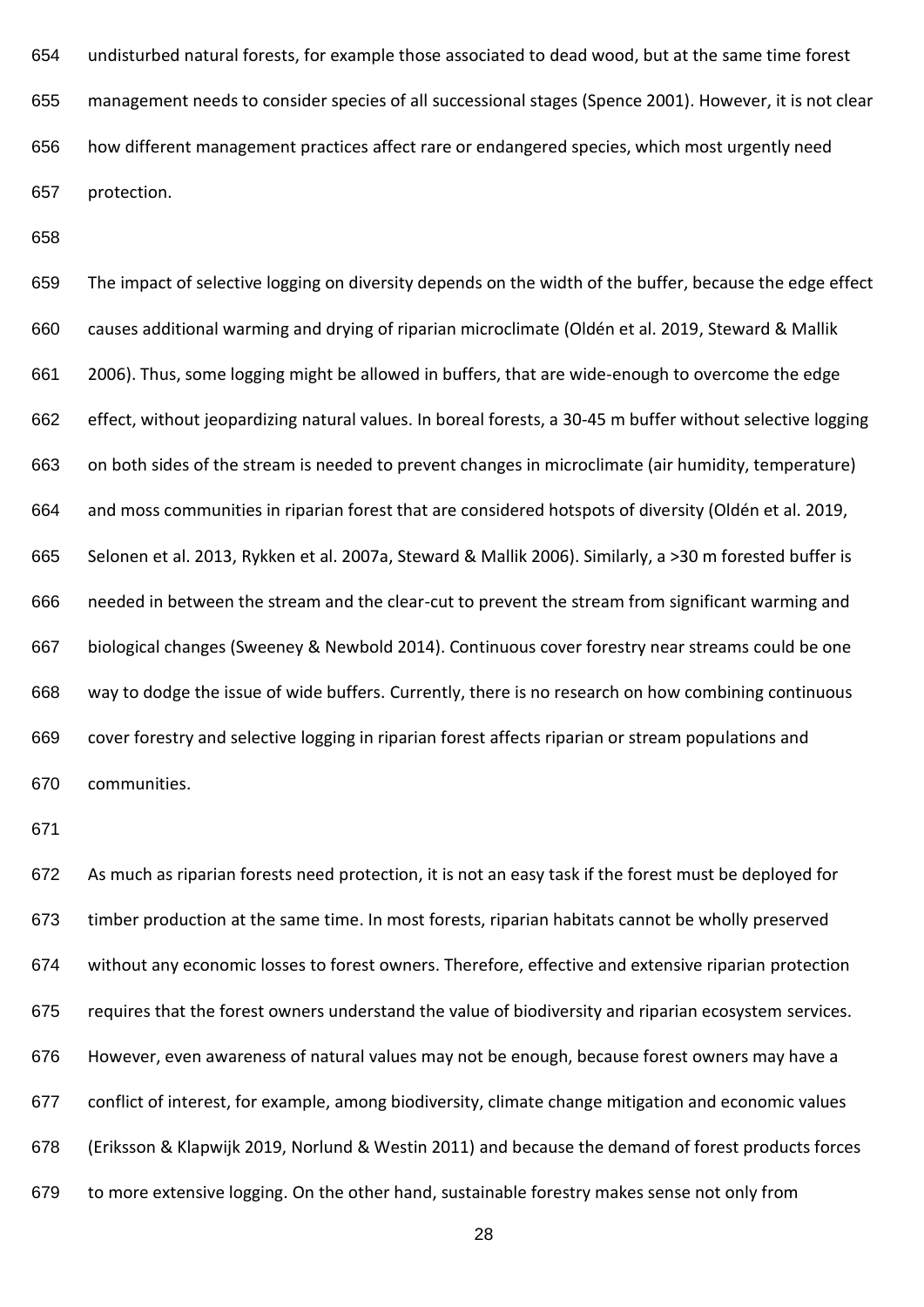ecological, but also from economical point of view (Balmford et al. 2002). Thus, efforts should be put into finding a sustainable compromise between biodiversity protection and forestry. This can be achieved by targeting additional protection to biodiversity hotspots, such as riparian forests, while guaranteeing large enough forest areas for preserving overall biodiversity.

 Especially nature prioritizing forest management would benefit from further research, but also economic gains from tree harvest and other ecosystem services depend on nature-caring forestry. It is important to maintain diversity of both micro- and macroorganisms at a level that enables communities to reject perturbations and adjust to changing conditions, that is, maintain the resilience potential of communities. For example, extensive clear-cutting has a negative effect on ectomycorrhizal fungal abundance (Kyashcenko et al. 2017b) and diversity (Lazaruk et al. 2005, Hagerman et al. 1999), decomposition (Ussiri and Johnson 2007), and the community of decomposing microbes through changes in organic carbon pool (Bååth et al. 1995) and vegetation (De Graaff et al. 2010). Thus, in the long run, alternative forest management practices (e.g. Lazaruk et al. 2005, Hagerman et al. 1999) could be beneficial for the maintenance of biodiversity and ecosystem services in riparian forests.

#### **4.3 Climate change effects on stream and riparian ecosystem processes**

 Mitigation of climate change on rivers and their watersheds is a challenge that calls for optimized management practices. Climate change models predict increasing mean annual temperatures, more frequent drought and extreme rainfall events, decreasing water table levels, and in the boreal zone elongated thawed time and more frequent freezing-thawing cycles (Pachauri et al. 2014). Overall, wet areas become wetter and dry areas drier (Dore 2005). Streamflow dynamics may change, for example, it is predicted to increase in the winter and decrease in the summer in the northern hemisphere (Fortsieri et al. 2013, Stahl et al. 2010, Wilson et al. 2010, Zhang et al. 2001). It is likely that biotic communities and processes on streams and riparian areas will be affected due to changes in hydrology and environmental factors related to warming (Heino et al. 2009).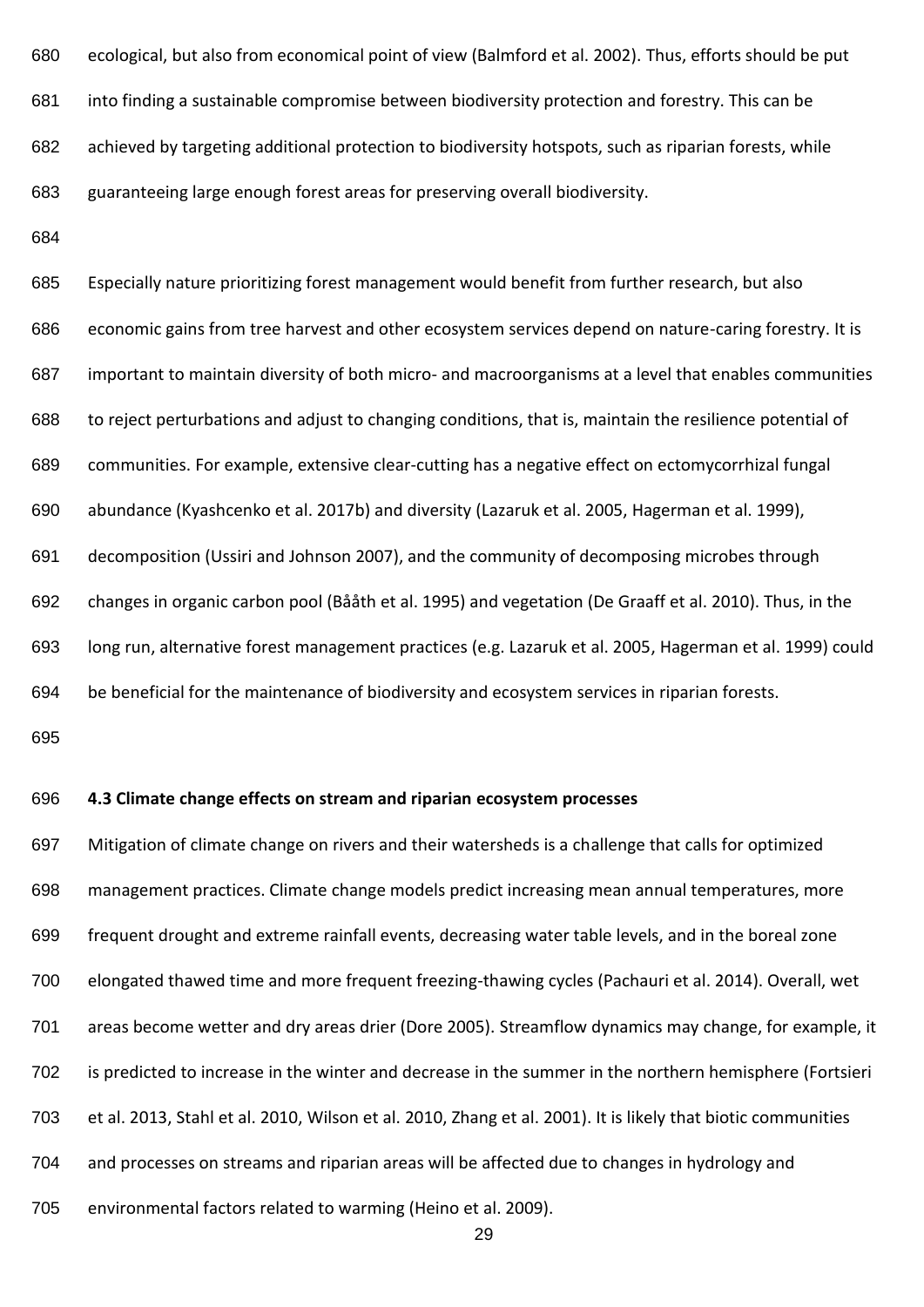Nilsson et al. (2013) reviewed climate change effects on riparian vegetation on the boreal zone. Shortly, they conclude that decreased area of moist riparian zone due to increased summer-time drought and smaller spring floods may decrease local species richness. It is worth noting, that climate change can increase hydrological drought (van Loon 2015) due to increased evaporation, even if meteorological drought does not increase (an Lanen et al. 2013, Wong et al. 2013, Wong & Beldring 2011). The rate of formation and melting of ice in boreal streams has accelerated during recent decades and as the climate keeps warming the ice formation will become rarer (Tolonen et al. 2019). Increased ice dynamics may promote the formation of more species rich communities. Dead wood in streams creates similar flooding effects (Turunen et al. 2017) as ice (Prowse & Beltaos 2002) and, on the other hand, wood enhances the formation of anchor ice (Lind & Nilsson 2015). Promoting the amounts of dead wood could thus keep up the ice-like dynamics in streams under climate change. The dispersal of invasive species to higher latitudes will increase with climate warming, which poses further thread to native plant communities (Nilsson et al. 2013).

 Microbes play a key role in immobilizing C from atmosphere to soil and biomass. Thus, understanding drivers of microbial processes are essential for climate change mitigation. Because water drains from upland area to riparian zones, their soils receive and process remarkable proportion of C and N from the drainage area, and they can be considered hotspots of C and N cycling and transformation (Vidon et al. 2010). Accelerated freezing-thawing, increased thawed time, and a decrease in water table and/or frozen soil depth may affect C (Groffman et al. 2001) and N (Groffman et al. 2001, Mitchell et al. 1996, Goodroad & Keeney 1984) cycling. Although decomposition relates to soil temperature on a local scale (Kirschbaum 2006), increased decomposition rates at higher temperatures and at increased freezing- thawing dynamics seems to relate to changes in soil moisture and substrate quality rather than warming per se (Giardina & Ryan 2000). Changes in decomposition rates occur through changes in microbial community composition (Haei et al. 2011, Nielsen et al. 2011, Zogg et al. 1997). Decomposition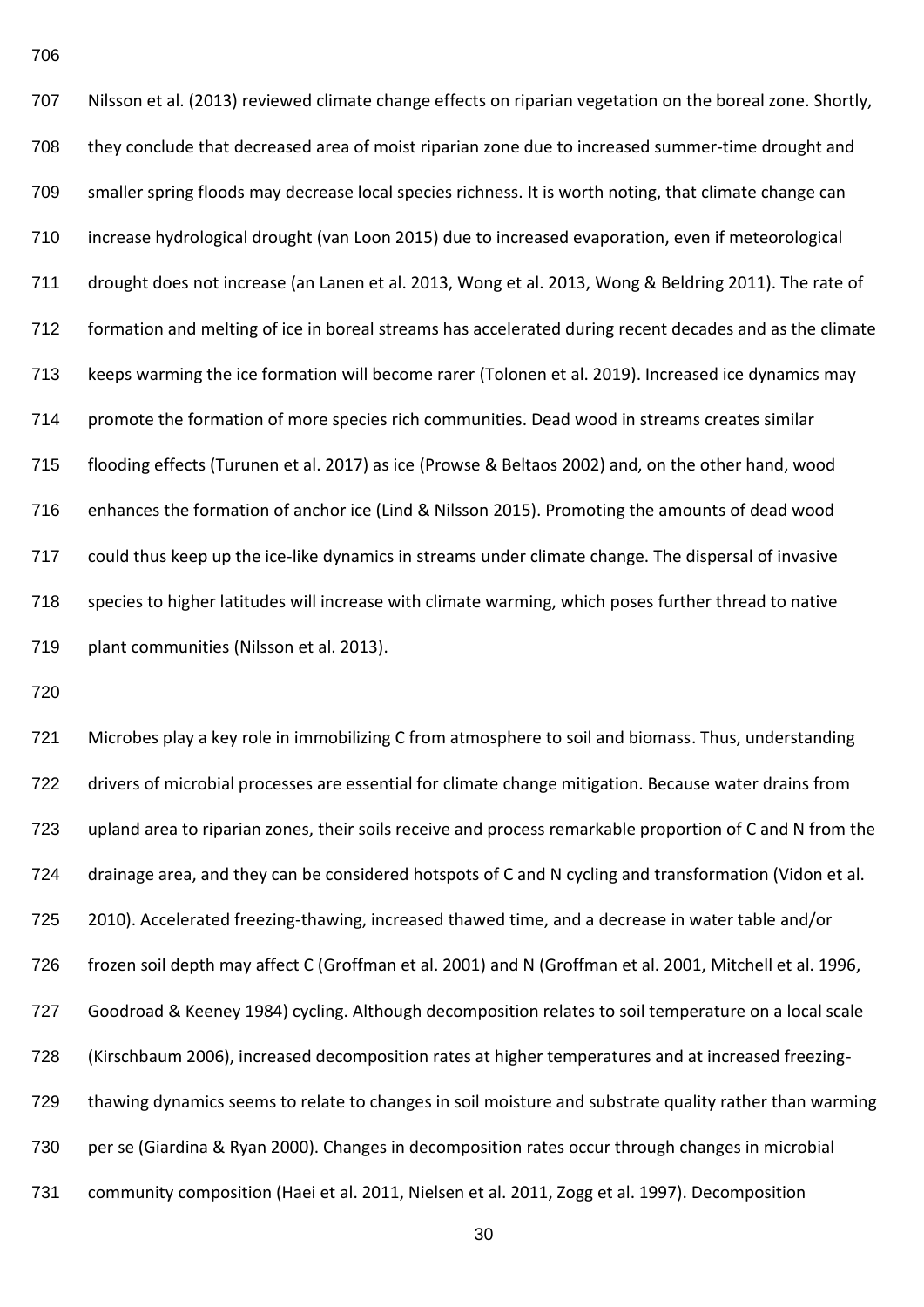efficiency may be related, for example, to the differences in the C processing or growth efficiency of the microbial species (Zogg et al. 1997).

 There is the possibility that climate change will cause a positive feedback that would increase the emissions of greenhouse gases from riparian soils (Davidson & Janssens 2006) and drying stream beds (Shumilova et al. 2019). When soils dry and then become rewetted, there is a burst of decomposition, 738 mineralization and release of inorganic N and  $CO<sub>2</sub>$  (Jarvis et al. 2007). Also, decreased snow cover can 739 change C and N cycling, for example increase the fluxes of N<sub>2</sub>O from forests (Groffman et al 2006). Given the extent of streams and their riparian areas and the fact that a relatively modest change in soil C stocks are assumed to have major consequences for atmospheric  $CO<sub>2</sub>$  concentrations and climate change (Nielsen et al. 2011), changes in the decomposition of riparian areas can have major consequences on C cycling. Further, N-cycling is predominantly determined by soil condition (Brenzinger 744 et al. 2017), and significant emissions of  $N_2O$  from the soil due to climate change induced changes in microbial communities and/or their functions (Chen et al. 2015, Baggs 2011) would further enhance climate warming.

 Global change is modifying microbial composition and functional potential in soil ecosystems (Amend et al. 2016). Based on the hypotheses of Wallenstein and Hall (2012) microbial communities are better able to adapt to changing temperature and precipitation condition in regions and habitats that naturally experience relatively rapid temporal temperature and moisture variation. In line with this theory, aquatic microbial communities would be less capable adapting to climate change than terrestrial communities, because temperature changes are typically more subtle in aquatic than in terrestrial habitats. Following this reasoning, biological communities in high latitudes would be more conservative towards climate change impacts than those at temperate regions. This is because natural temperature changes during a year are more pronounced in high compared to low latitudes. However, this is only theoretic, and the actual realization of climate change impacts on biotic communities can be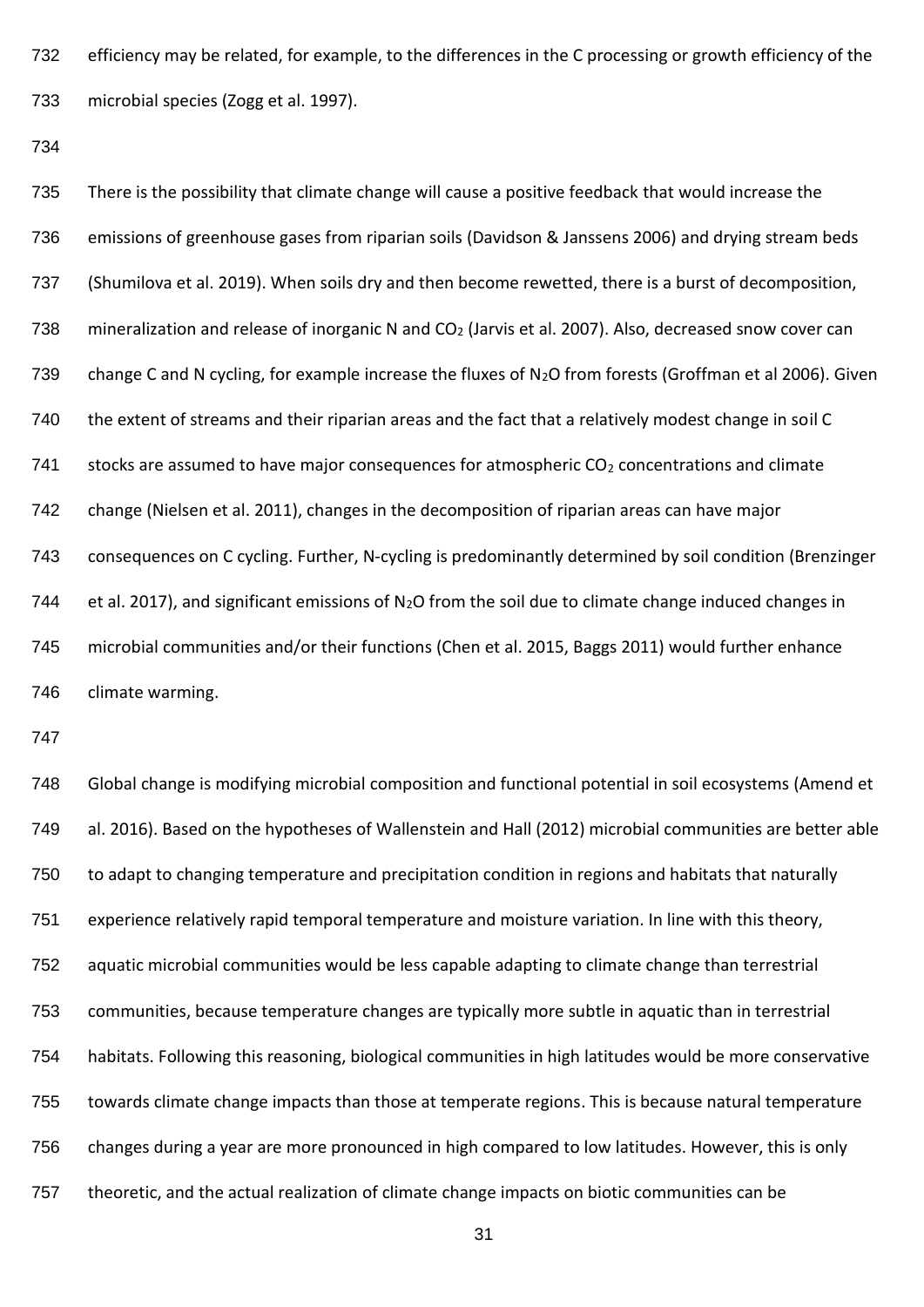unpredictable. Furthermore, adaptation at the community level does not mean that processes do not change. In fact, adaptation of microbial communities to changing climate can have major impacts on biochemical processes (Wallenstein & Hall 2012).

 According to Ferreira & Chauvet (2011a) water temperature is the major environmental factor controlling the structure of aquatic hyphomycete communities. Increase in water temperature due to climate change may thus affect species composition of and decomposition by aquatic hyphomycetes (Ferreira & Chauvet 2011b). Bacteria may be affected similarly. Reason may be the fact that microbial processes are driven by enzymes (Berlemont & Martiny 2016), the performance of which depends on temperature or that biomass production increases with temperature in both stream fungi and bacteria (Suberkropp & Weyers 1996). Significant changes may be detectable only after a substantial stream warming (e.g. 10 °C). On the other hand, warming may interact with increased nutrient loads (due to climate change or land use) exacerbating the effects on microbial communities and processes (Ferreira & Chauvet 2011b). Climate induced increase in flood dynamics also may increase the export of detrital material downstream. Thus, only little material may be left for decomposer consumption, which may lead to food depletion especially for invertebrate shredders (Buzby & Perry 2000).

 Due to their high diversity, microbes can be expected to have higher functional redundancy compared to most other biotic groups (but see Mayfield et al. 2010). However, their communities consist of high 777 proportions of rare species, which may make microbial processes vulnerable to climate or land use change because rare species can disproportionally increase functional diversity (Jousset et al. 2017, Mouillot et al. 2013). If low temperatures become less important in constraining decomposition, others, such as soil moisture and substrate quality, will become more important (Giardina & Ryan 2000). Therefore, prioritizing the protection efforts on maintaining natural hydrological conditions and riparian vegetation would benefit mitigation of climate change effects on streams and riparian zone microbial related processes.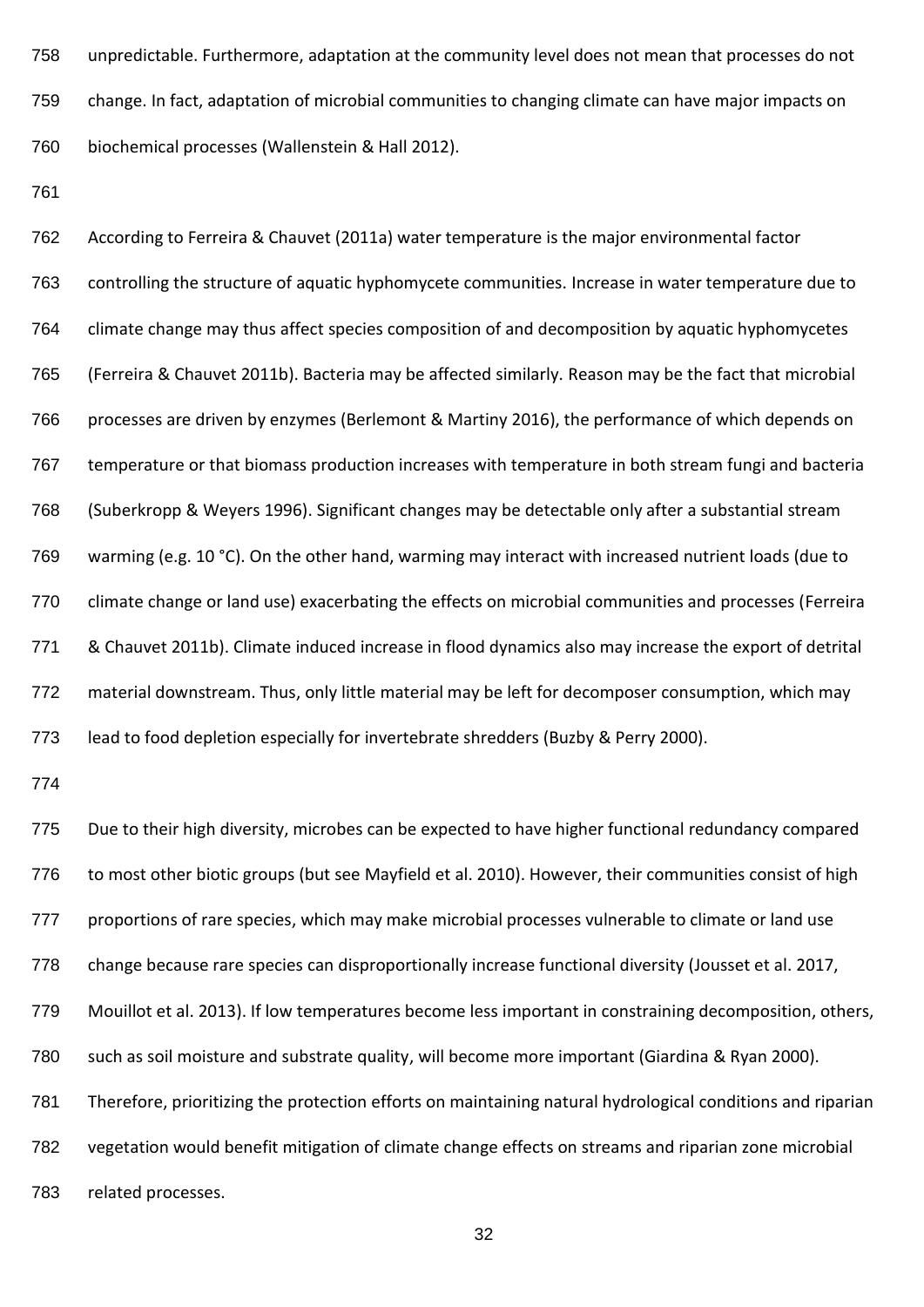# **5. Future research**

 In the world of increasing anthropogenic impacts, we need to evaluate the state of habitats and to point out the pressures threatening biodiversity and ecosystem functions of streams and riparian forests. In order to be able to mitigate the harmful effects on ecosystems, research should focus on comparing "what is there" to "what should there be". This means, that the reference sites should represent the natural state of the studied ecosystem as well as possible. As the footprint of anthropogenic actions can be nowadays seen everywhere on the Earth, researchers must define what is "a pristine enough" reference site to cover their study questions. For example, in Finland, almost all forests have been clear- cut at some point of history, and even if not recently clear-cut (e.g. 100 years), they often have been partially harvested and/or their drainage basin has been ditched. Furthermore, climate crisis is now affecting all ecosystems around the world, thus we must accept that our new "reference" is forced under anthropogenic pressure. From conservation point of view, "what should there be" may also refer to future conditions rather than the past. Should we aim to protect the species and habitats as they have occurred before human interventions or should we conserve and restore for the future (Choi et al. 2008)? If the latter is the aim, long-term ecological studies ("knowledge of the past") may be needed to set future conservation goals (Willis et al. 2007).

 Furthermore, headwater streams are often highly variable, and soil and forest types differ according to the geographical and topographical position. Thus, it can be difficult to control for among stream variation in statistical tests and interpretation of results. Studies focusing on biodiversity are needed to detect the effects of land management along riparian corridors and streams. Both qualitative and quantitative criteria should be used to evaluate biodiversity. Including multiple biological groups may 807 enhance the detection of responses that can be seen in some organism groups but not the others (Mykrä et al. 2017, Annala et al. 2014, Williams et al. 2014). In addition, beta diversity should be included in biodiversity studies, but with a caution because habitat fragmentation or degradation may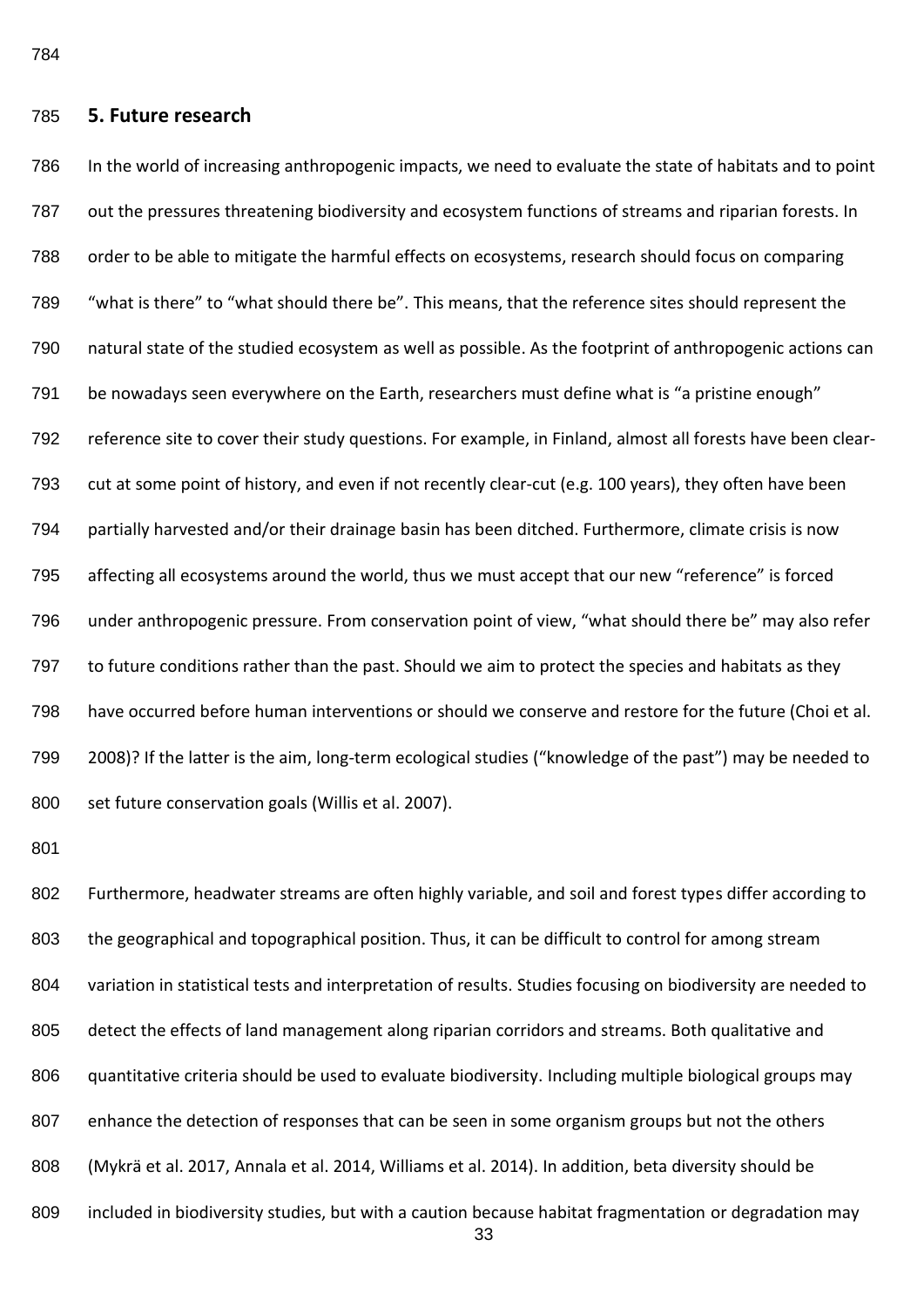lead to increased beta diversity (Mykrä et al. 2017, Hawkins et al. 2015). We now draw together main

811 gaps in knowledge on riparian ecosystems that call for future research (Table 1.).

 The interaction between terrestrial and aquatic microbiome is poorly understood. Deep understanding of circulation of energy and substances requires detailed knowledge of the interaction of different microbial processes. The role of endophytic fungi and bacteria on decomposition in streams should be 816 studied more carefully. For example, the functional potential of decomposer microbes, including prokaryotes and eukaryotes, and the impact of interactions between fungi and bacteria on decomposition deserve further attention. Research would benefit from studying fungi and bacteria simultaneously, because responses may be detectable in one group but not the other and interaction between fungi and bacteria likely affect their functioning but are poorly understood. Environmental 821 filtering strongly determines microbial community composition, and co-occurrence patterns among microbial groups are weak (Mykrä et al. 2017, Williams et al. 2014), which further emphasizes the importance of including multiple biological groups in studies. Furthermore, some microbial groups, such as archaea and fungi (e.g. Horner-Devine et al. 2007), are underrepresented in ecological studies and 825 the relationship between riparian and stream microbial communities is still imperfectly understood. Simultaneous research on aquatic and terrestrial communities is necessary to understand the diversity 827 and functioning of and the linkage between streams and riparian forests.

 Riparian forests often contribute to OM cycling (McClain et al. 2003) and storage (Sutfin et al. 2016, Hazlett et al. 2015, Jaramillo et al. 2003) relatively more than upland forest. Further research is needed 831 on how preserving stream flooding regimes, groundwater discharge and natural vegetation contribute on maintaining OM cycling on riparian zone. Also, most brownification studies are from lakes, and effects of brownification on lotic waters should thus be studied. As drainage ditching is a common practice in peatland-dominated forests, a question rises whether nutrient loads due to intensive 835 drainage ditching at an upstream site can impact riparian diversity at downstream sites, if floods pass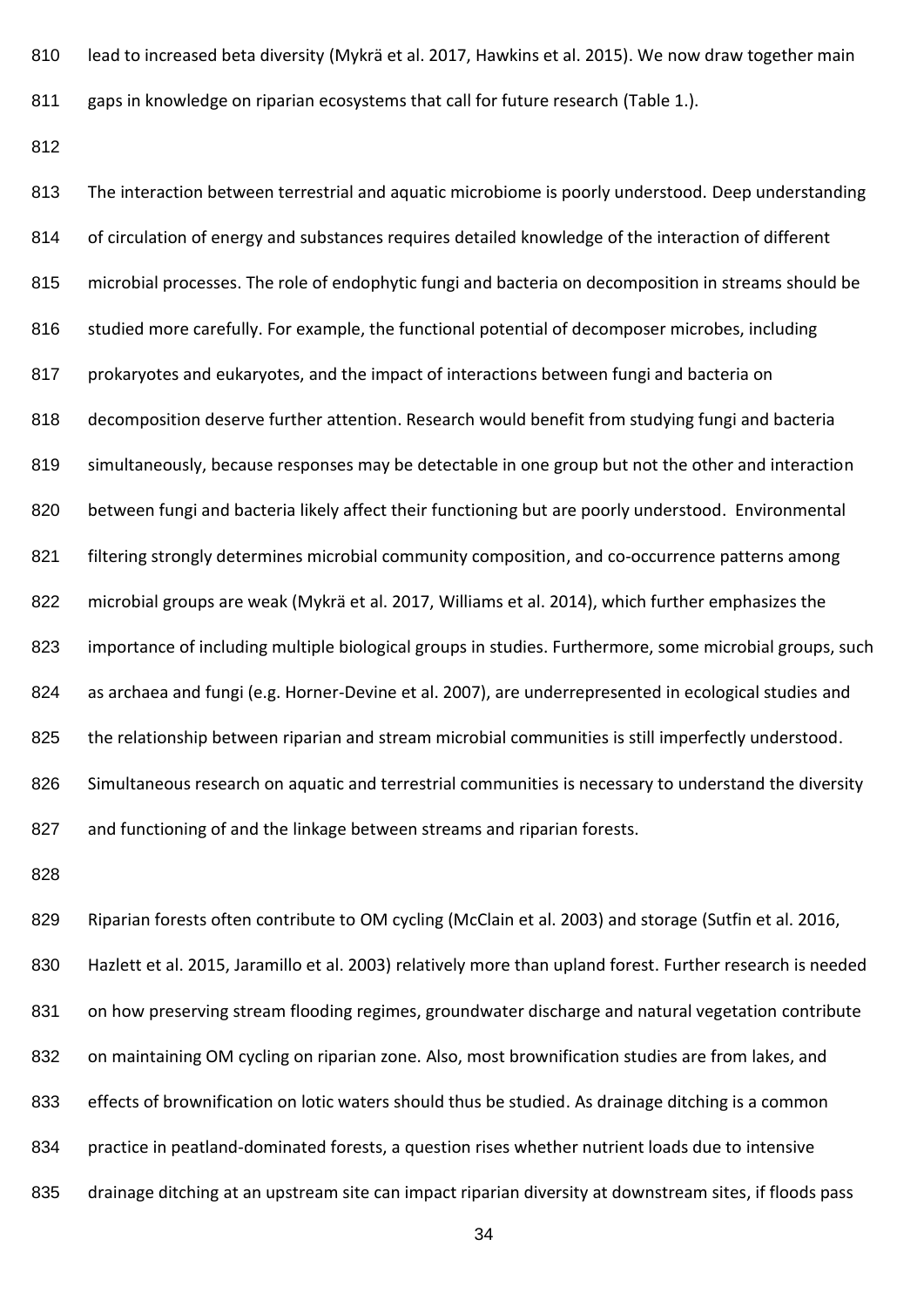836 nutrients to riparian forest. Furthermore, as the studies on the sensitivity of riparian zones towards 837 disturbances are scarce and inconsistent, more research is needed to clarify the sensitivity of riparian zones to human disturbance and their importance as dispersal corridors (Gundersen et al. 2010).

 The effect of habitat-specific microbial communities on OM decomposition and nutrient cycling 841 deserves further studying. Especially fungi are an understudied group. Different fungal guilds have differing functional potential, which can be studied with novel sequencing techniques and applying analysis tools such as FUNGuild (Nguyen et al. 2016; and correspondingly PICRUSt2 for bacteria, Douglas 844 et al. 2019; see Box 1.). For example, ectomycorrhizal fungi may compete for N with free-living decomposer microbes decreasing C cycling rate (Averill & Hawkes 2016) and increasing soil C storage (Averill et al. 2014, Orwin et al. 2011). Also, fungi have greater potential for stocking C in their biomass 847 than bacteria (Godbold et al. 2006) and they are considered the main decomposers in aquatic ecosystems (Fabian et al. 2017). Functional potential (DNA-based) and activity (RNA-based) of stream- riparian microbiome can be studied, for example, with metatranscriptomics and metagenomics, respectively (see Box 1.). However, if the aim is to study the active fraction of microbiome, relic DNA should be taken into consideration when planning the sampling and analyses. Relic DNA, which can exist in high amounts in soil (Fierer et al. 2017, Carini et al. 2016), can obscure the detection of active vs. 853 inactive microbes. Thus, it should be removed from the samples or optionally RNA-based methods can be used instead or together with DNA-based methods.

 Preserving shading vegetation in the riparian zone could be one way to prevent warming of surface 857 waters by maintaining shading trees and shrubs near streams and around groundwater discharge spots. Almost every permanent stream is somewhat dependent on groundwater hydrologically (Boulton & Hancock 2006), but groundwater discharge is also important for riparian diversity (Jansson et al. 2007, Zinko et al. 2005). However, the role of groundwater in mitigating harmful effects of forest harvesting, 861 climate change and their interactions call for further research (Dwire et al. 2018).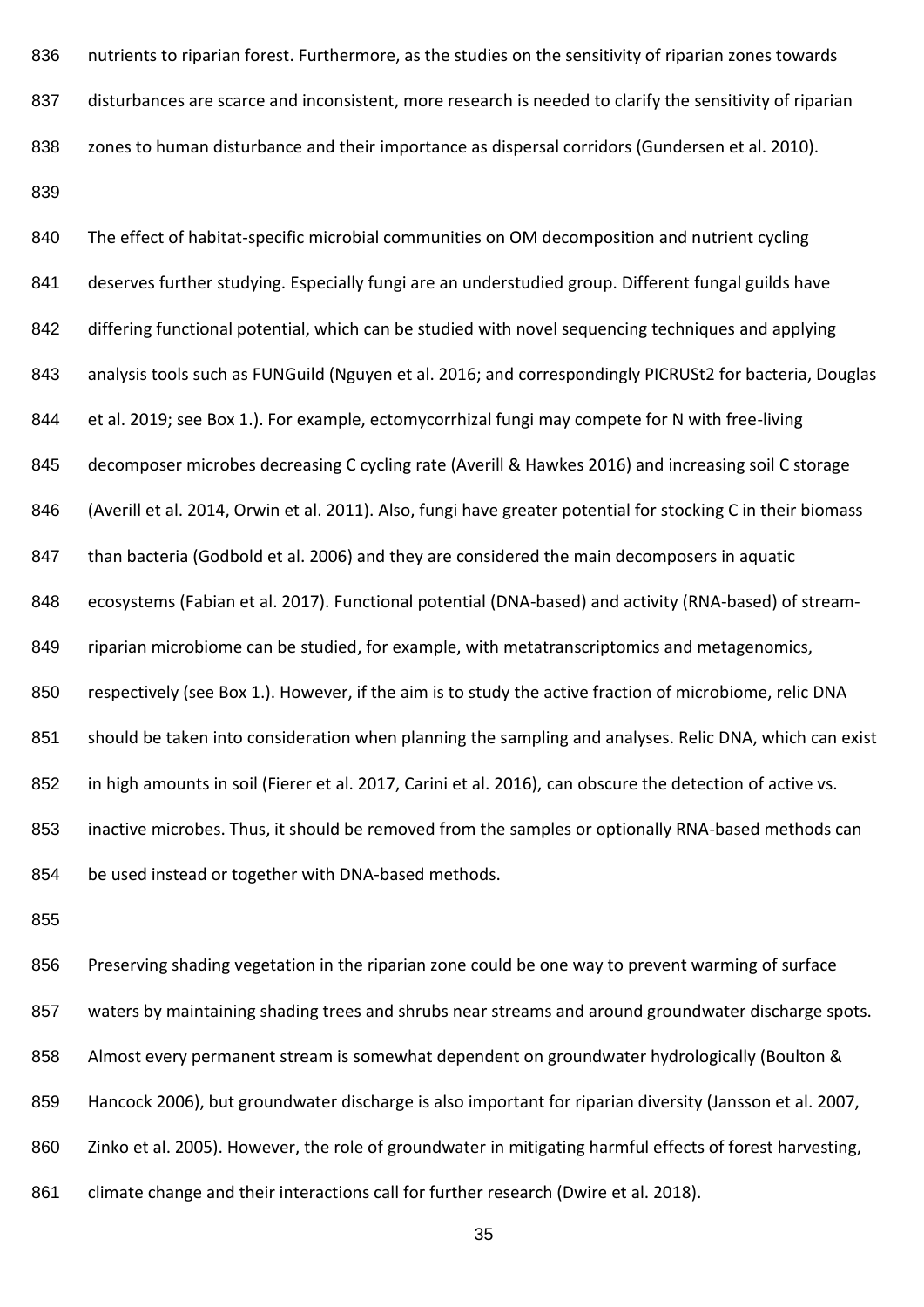863 While the importance of riparian forest to species diversity of many organism groups is relatively well established, there are many biological groups uncovered. What is the meaning of riparian zones to mammals, reptiles, frogs, insects, mollusks, fungi, bacteria and others and how does forest management affect them? The implementation of forest buffers is still a question of debate: how should they be 867 planned and what management practices can or cannot be conducted in or near them if the aim is to 868 protect the riparian ecosystem as well as the stream? It is not clear how riparian zones respond to different kinds of anthropogenic pressures, interactions of stressors, and which aspects of biological diversity are most sensitive or resistant towards disturbances. And further, how sensitive are different kinds of riparian zones to anthropogenic pressures and what kind of protection do they need? Addressing these questions would further help the development of better forest management practices 873 that consider simultaneously the protection of the streams and their riparian forests.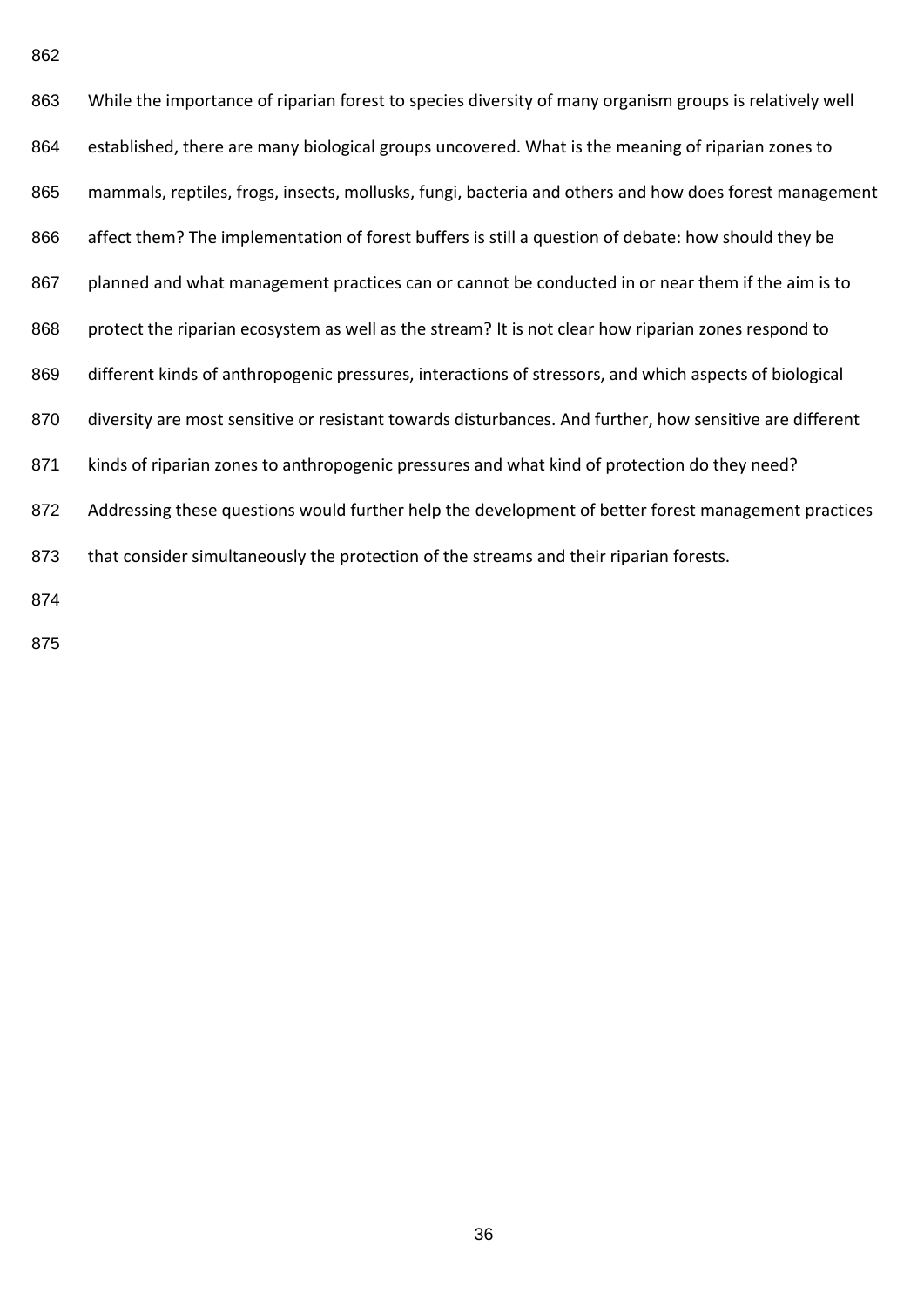| Ecosystem       | Subject          | Specific research question/approach                                            |  |  |  |  |
|-----------------|------------------|--------------------------------------------------------------------------------|--|--|--|--|
|                 | Ecosystem        | Role of endophytic micro-organisms in aquatic decomposition and underlying     |  |  |  |  |
|                 | functions        | mechanisms                                                                     |  |  |  |  |
|                 |                  | Symbiosis of differing microorganism groups in aquatic decomposition           |  |  |  |  |
| <b>Streams</b>  | Ecosystem        |                                                                                |  |  |  |  |
|                 | functions and    | <b>Effects of brownification</b>                                               |  |  |  |  |
|                 | diversity        |                                                                                |  |  |  |  |
|                 |                  | Reciprocal exploration of aquatic and terrestrial communities: e.g. to what    |  |  |  |  |
| Stream-         | Diversity and    | extent does terrestrial microbial diversity drive the diversity and ecosystem  |  |  |  |  |
| riparian        | ecosystem        | functions of streams and vice versa?                                           |  |  |  |  |
| linkage         | functions        | Variation in beta diversity and community composition                          |  |  |  |  |
|                 |                  | Importance of functional and phylogenetic diversity                            |  |  |  |  |
|                 |                  | Combined effect of drainage ditching and flooding on riparian diversity        |  |  |  |  |
|                 | Diversity        | Sensitivity to human induced disturbance                                       |  |  |  |  |
|                 |                  | Sensitivity of headwater riparian forests to invasions by alien species        |  |  |  |  |
|                 |                  | Effect of forest management practices (buffer widths, selective logging on     |  |  |  |  |
|                 |                  | upland and riparian forests, continuous cover forestry)                        |  |  |  |  |
|                 |                  | Importance for regional diversity (especially for groups other than birds and  |  |  |  |  |
| Riparian forest |                  | plants)                                                                        |  |  |  |  |
|                 |                  | Contribution of flooding on carbon cycling                                     |  |  |  |  |
|                 | Ecosystem        | Contribution of groundwater discharge on carbon cycling                        |  |  |  |  |
|                 | functions        | Contribution of natural vs. non-natural vegetation on carbon cycling           |  |  |  |  |
|                 |                  | The stability of biochemical processes in the riparian zone compared to upland |  |  |  |  |
|                 |                  | forest                                                                         |  |  |  |  |
|                 | Other ecological |                                                                                |  |  |  |  |
|                 | relevance        | Meaning of headwater riparian forests as dispersal corridors                   |  |  |  |  |

878

## 879 **Declaration of Competing Interest**

880 The authors declare that they have no known competing financial interests or personal relationships

881 that could have appeared to influence the work reported in this paper.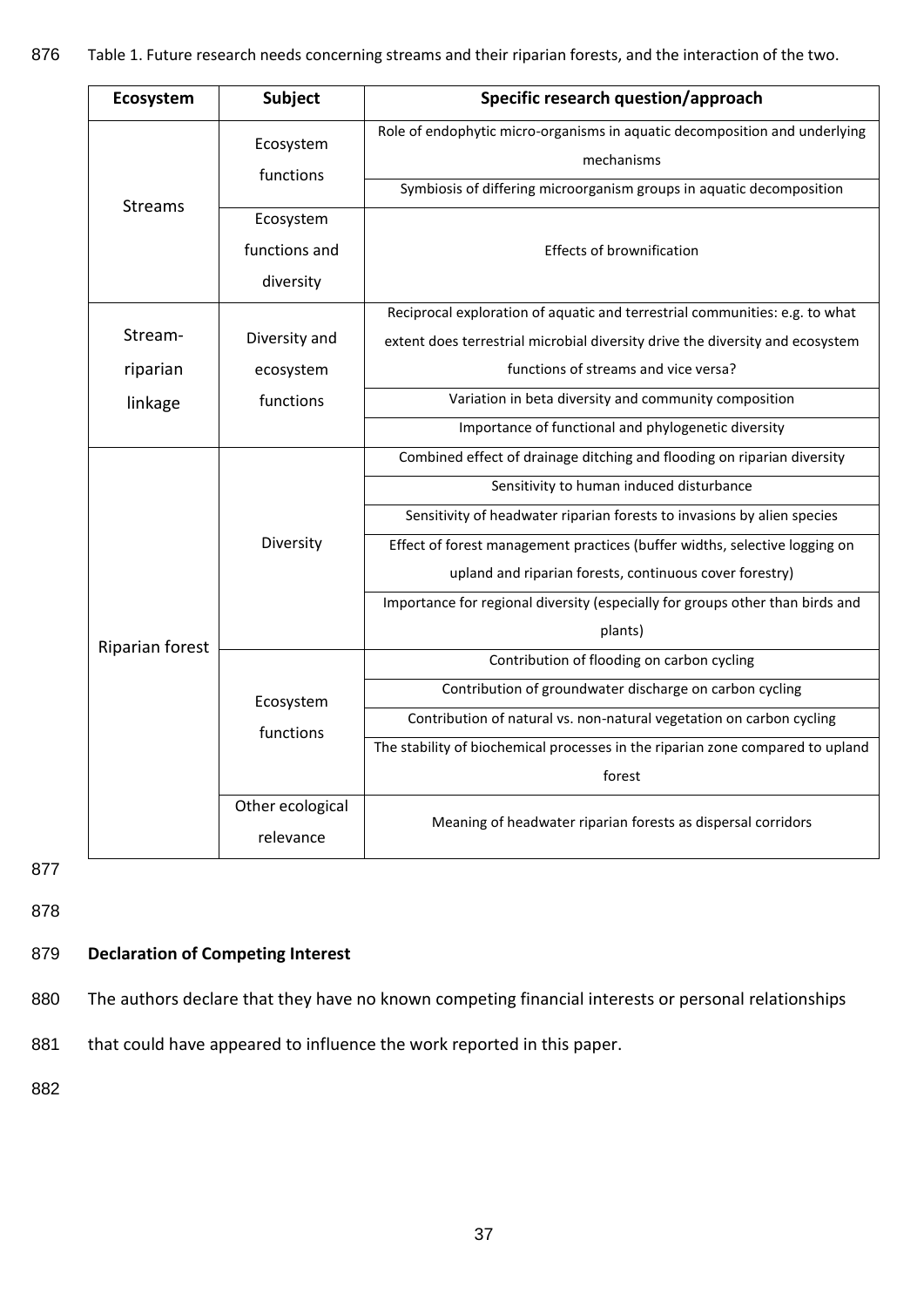## **Acknowledgements**

- This work was funded by a grant from Maj and Tor Nessling Foundation to Mari Tolkkinen [grant number
- 201800320]. We thank Heikki Annala for his help with the picture.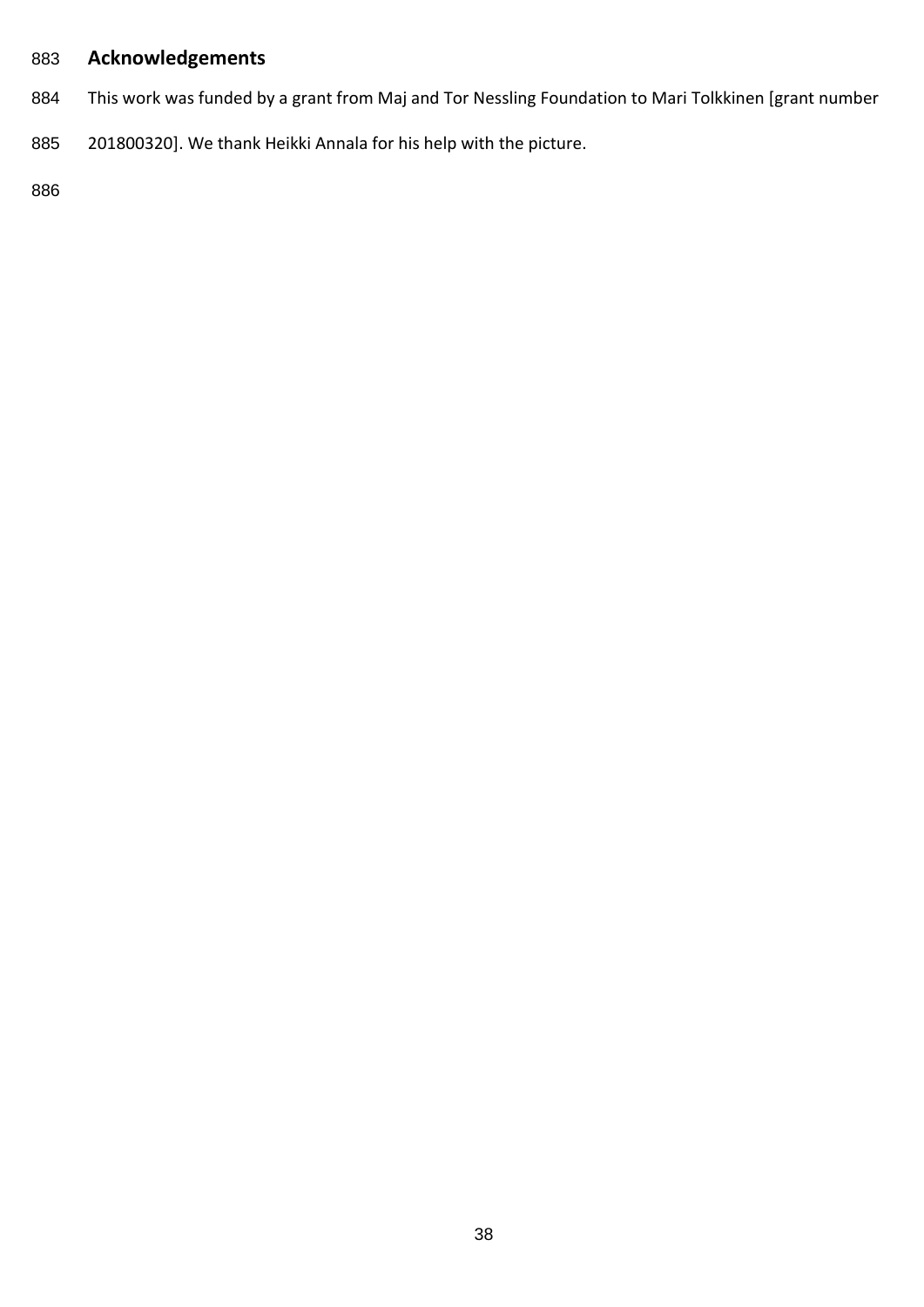| 887<br>888 | Literature                                                                                                     |
|------------|----------------------------------------------------------------------------------------------------------------|
| 889        | Acuña, V., Wolf, A., Uehlinger, U. & Tockner, K. 2008. Temperature dependence of stream benthic                |
| 890        | respiration in an Alpine river network under global warming. Freshwater Biology 53: 2076-2088.                 |
| 891        | https://doi.org/10.1111/j.1365-2427.2008.02028.x                                                               |
| 892        |                                                                                                                |
| 893        | Aerts, R. & Chapin III, F.S. 1999. The mineral nutrition of wild plants revisited: a re-evaluation of          |
| 894        | processes and patterns. Advances in Ecological Research 30: 1-67. https://doi.org/10.1016/S0065-               |
| 895        | 2504(08)60016-1                                                                                                |
| 896        |                                                                                                                |
| 897        | Allard, G., Buffin-Bélanger, T. & Bergeron, N. 2011. Analysis of frazil ice as a geomorphic agent in a frazil  |
| 898        | pool. River Research and Applications 27: 1136-1148. https://doi.org/10.1002/rra.1490                          |
| 899        |                                                                                                                |
| 900        | Amend, A.S., Martiny, A.C., Allison, S.D., Berlemont, R., Goulden, M.L., Lu, Y., Treseder, K.K., Weihe, C. &   |
| 901        | Martiny, J.B.H. 2016. Microbial response to simulated global change is phylogenetically conserved and          |
| 902        | linked with functional potential. The ISME Journal 10: 109-118. https://doi.org/10.1038/ismej.2015.96          |
| 903        |                                                                                                                |
| 904        | Ament, R., Callahan, R., McClure, M. Reuling, M. & Tabor, G. 2014. Wildlife Connectivity: Fundamentals         |
| 905        | for Conservation Action. Center for Large Landscape Conservation. Bozeman, Montana.                            |
| 906        | https://doi.org/10.13140/RG.2.1.3958.0561                                                                      |
| 907        |                                                                                                                |
| 908        | Anderson, M.J., Crist, T.O., Chase, J.M., Vellend, M., Inouye, B.D., Freestone, A.L., Sanders, N.J., Cornell,  |
| 909        | H.V., Comita, L.S., Davies, K.F., Harrison, S.P., Kraft, N.J., Stegen, J.C. & Swenson, N.G. 2011. Navigating   |
| 910        | the multiple meanings of $\beta$ diversity: a roadmap for the practicing ecologist. Ecology Letters 14: 19-28. |
| 911        | https://doi.org/10.1111/j.1461-0248.2010.01552.x                                                               |
| 912        |                                                                                                                |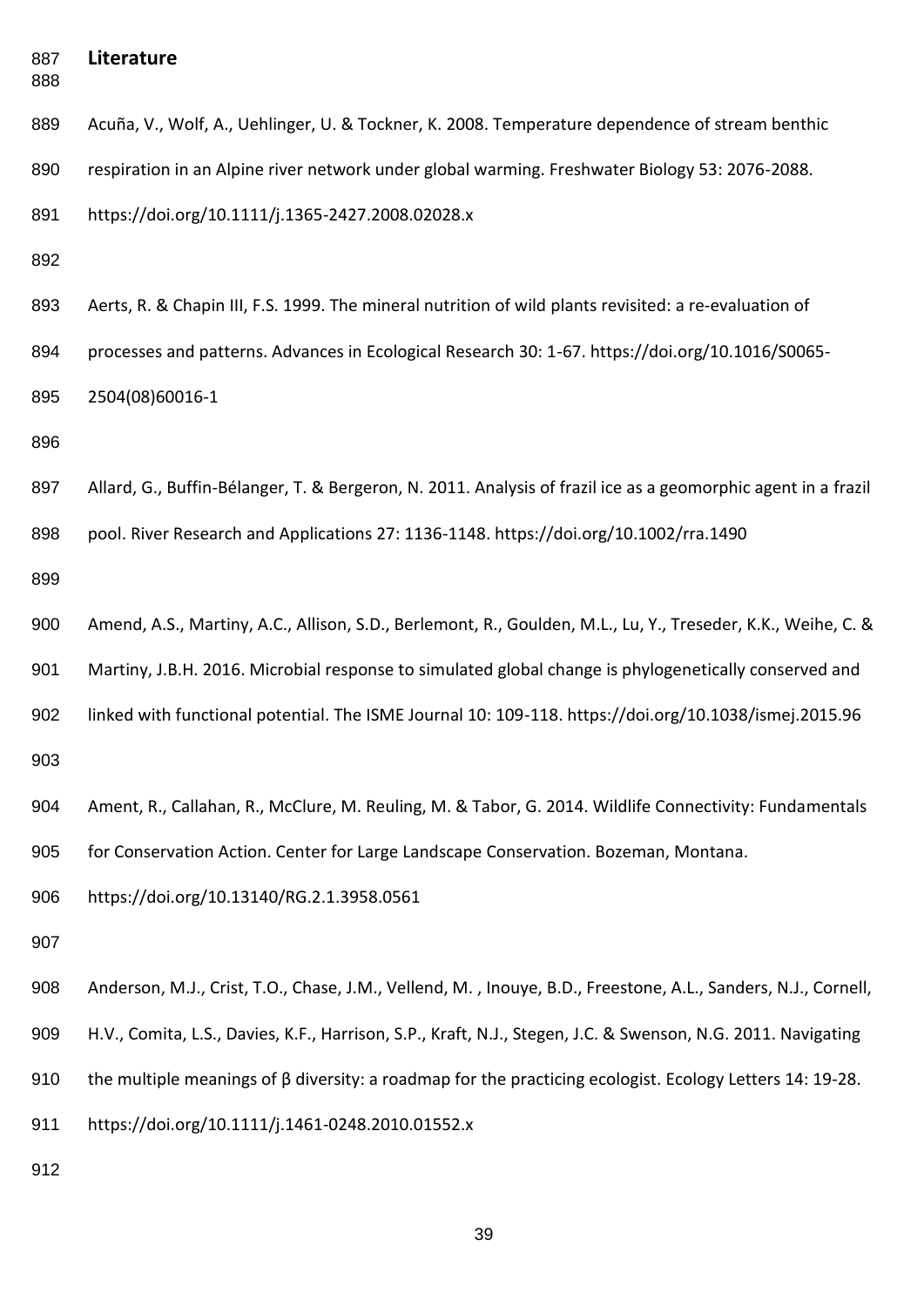| 913 | Annala, M., Mykrä, H., Tolkkinen, M., Kauppila, T. & Muotka, T. 2014. Are biological communities in       |
|-----|-----------------------------------------------------------------------------------------------------------|
| 914 | naturally unproductive streams resistant to additional anthropogenic stressors? Ecological Applications   |
| 915 | 24: 1887-1897. https://doi.org/10.1890/13-2267.1                                                          |
| 916 |                                                                                                           |
| 917 | Astorga, A., Heino, J., Luoto, M. & Muotka, T. 2011. Freshwater biodiversity at regional extent:          |
| 918 | determinants of macroinvertebrate taxonomic richness in headwater streams. Ecography 34: 705-713.         |
| 919 | https://doi.org/10.1111/j.1600-0587.2010.06427.x                                                          |
| 920 |                                                                                                           |
| 921 | Averill, C., Turner, B.L. & Finzi, A.C. 2014. Mycorrhiza-mediated competition between plants and          |
| 922 | decomposers drives soil carbon storage. Nature 505: 543-545. https://doi.org/10.1038/nature12901          |
| 923 |                                                                                                           |
| 924 | Averill, C. & Hawkes, C.V. 2016. Ectomycorrhizal fungi slow soil carbon cycling. Ecology letters 19: 937- |
| 925 | 947. https://doi.org/10.1111/ele.12631                                                                    |
| 926 |                                                                                                           |
| 927 | Bapiri, A., Bååth, E. & Rousk, J. 2010. Drying-rewetting cycles affect fungal and bacterial growth        |
| 928 | differently in an arable soil. Microbial Ecology 60: 419-428. https://doi.org/10.1007/s00248-010-9723-5   |
| 929 |                                                                                                           |
| 930 | Baggs, E.M. 2011. Soil microbial sources of nitrous oxide: recent advances in knowledge, emerging         |
| 931 | challenges and future direction. Current Opinion in Environmental Sustainability 3: 321-327.              |
| 932 | https://doi.org/10.1016/j.cosust.2011.08.011                                                              |
| 933 |                                                                                                           |
| 934 | Balmford, A., Bruner, A., Cooper, P., Costanza, R., Farber, S., Green, R. E., Jenkins, M., Jefferiss, P., |
| 935 | Jessamy, V., Madden, J., Munro, K., Myers, N., Naeem, S., Paavola, J., Rayment, M., Rosendo, S.,          |
| 936 | Roughgarden, J., Trumper, K. & Turner, R. K. 2002. Economic reasons for conserving wild nature. Science   |
| 937 | 297: 950-953. https://doi.org/ 10.1126/science.1073947                                                    |
| 938 |                                                                                                           |
|     |                                                                                                           |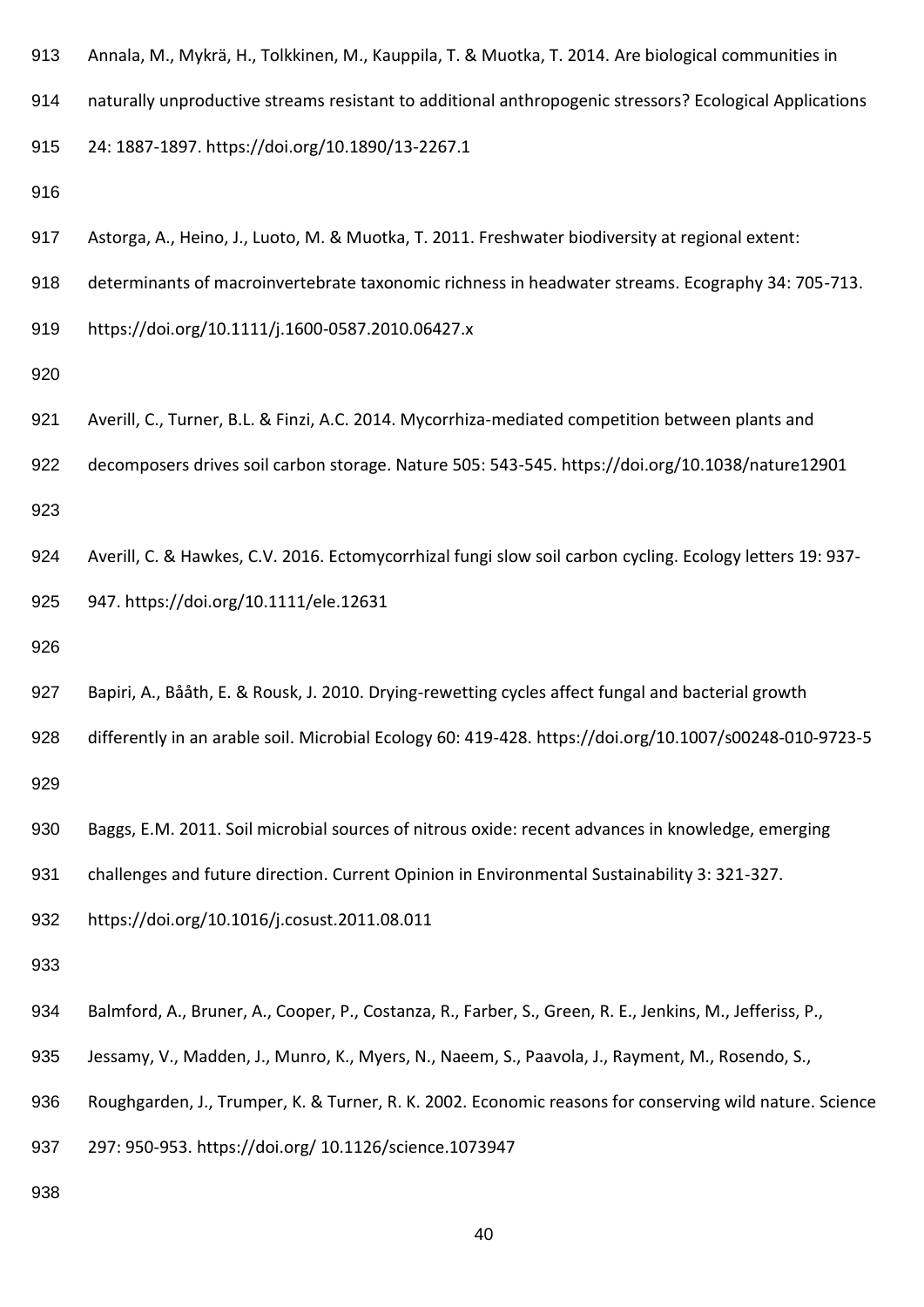Bardgett, R.D., Anderson, J.M., Behan-Pelletier, V., Brussaard, L., Coleman, D.C., Ettema, C., Moldenke,

A., Schimel, J.P. & Wall, D.H. 2001. The influence of soil biodiversity on hydrological pathways and the

transfer of materials between terrestrial and aquatic ecosystem. Ecosystems 4: 421-429.

https://doi.org/10.1007/s10021-001-0020-5

- Bardgett, R.D. & Walker, L.R. 2004. Impact of colonizer plant species on the development of
- decomposer microbial communities following deglaciation. Soil Biology & Biochemistry 36: 555-559.
- https://doi.org/10.1016/j.soilbio.2003.11.002

- Bartels, P., Cucherousset, J., Steger, K., Eklov, P., Tranvik, L.J. & Hillebrand, H. 2012. Resiprocal subsidies
- between freshwater and terrestrial ecosystems structure consumer resource dynamics. Ecology 93:
- 1173-1182. https://doi.org/10.1890/11-1210.1

- Baxter, C. V., Fausch, K. D. & Saunders, W. C. 2005. Tangled webs: reciprocal flows of invertebrate prey
- link streams and riparian zones. Freshwater Biology 50: 201-220. https://doi.org/10.1111/j.1365-
- 2427.2004.01328.x

- Beltaos, S. 2008. Progress in the study and management of river ice jams. Cold Regions Science and
- Technology 51: 2-19. https://doi.org/10.1016/j.coldregions.2007.09.001

- Benfield, E.F., Webster, J.R., Tank, J.L. & Hutchens, J.J. 2001. Long-term patterns in leaf breakdown in
- streams in response to watershed logging. International Review of Hydrobiology 86: 467-474.
- https://doi.org/10.1002/1522-2632(200107)86:4/5<467::AID-IROH467>3.0.CO;2-1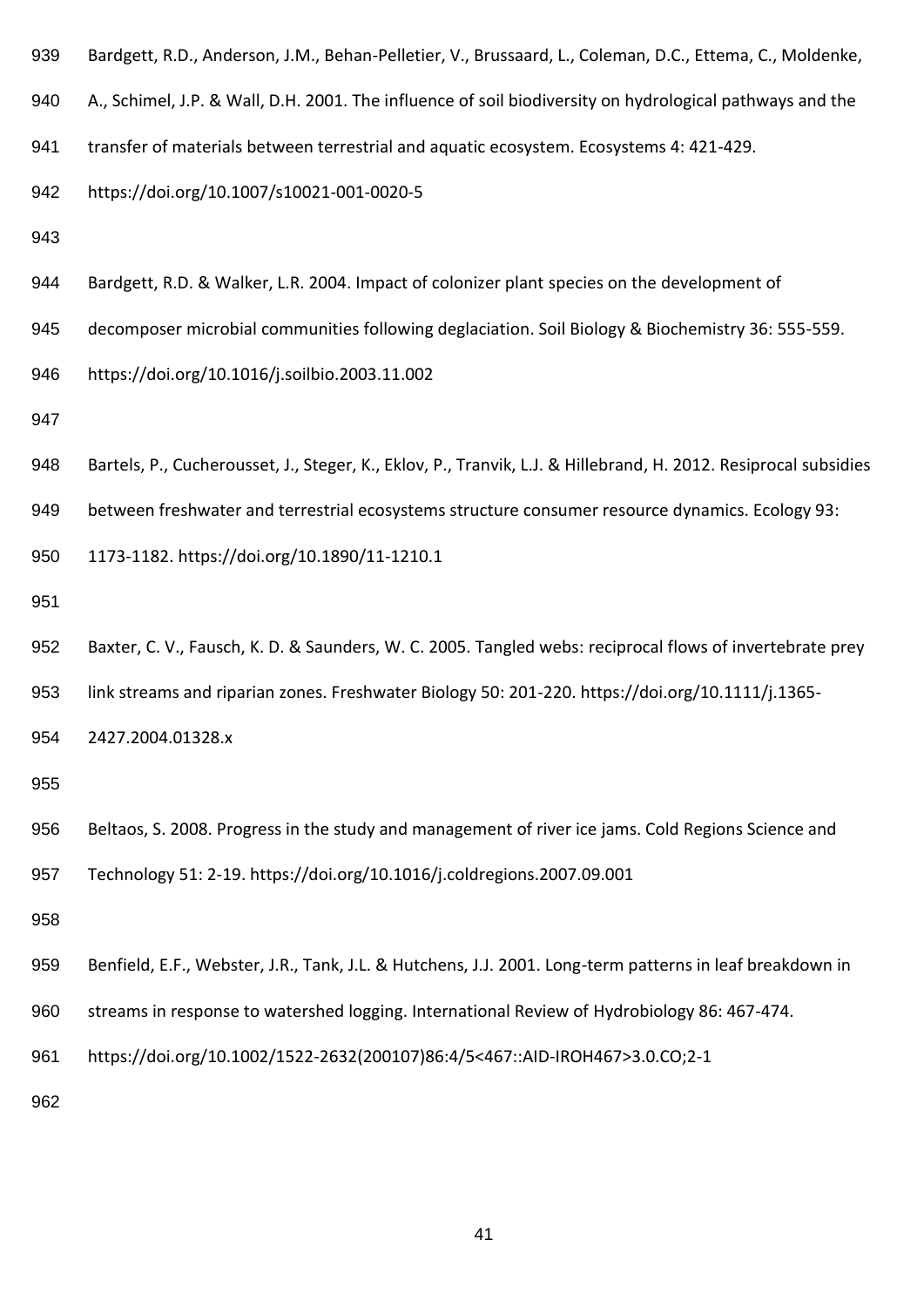- Bengtsson, J., Nilsson, S.G., Franc, A. & Menozzi, P. 2000. Biodiversity, disturbances, ecosystem function
- and management of European forests. Forest Ecology and Management 132: 39-50.

[https://doi.org/10.1016/S0378-1127\(00\)00378-9](https://doi.org/10.1016/S0378-1127(00)00378-9)

- Bennet, A.F. Nimmo, D.G. & Radford, J.Q. 2014. Riparian vegetation has disproportionate benefits for
- 968 landscape-scale conservation of woodland birds in highly modified environments. Journal of Applied
- Ecology 51: 514-523. https://doi.org/10.1111/1365-2664.12200

- Bergeron, Y., Harvey, B., Leduc, A. & Gauthier, S. 1999. Forest management guidelines based on natural
- disturbance dynamics: Stand- and forest-level considerations. The Forestry Chronicle 75: 49-54.
- https://doi.org/10.5558/tfc75049-1

- Berggren, M., Laudon, H. & Jansson, M. 2009. Hydrological Control of Organic Carbon Support for
- Bacterial Growth in Boreal Headwater Streams. Microbial Ecology 57: 170-178. https://doi.org/
- doi:10.1007/s00248-008-9423-6

- Berlemont, R. & Martiny, A.C. 2016. Glycoside hydrolases across environmental microbial communities.
- PLoS Comput Biol 12(12):e1005300. https://doi.org/10.1371/journal.pcbi.1005300

- Besemer, K., Singer, G., Quince, C., Bertuzzo, E., Sloan, W. & Battin, T.J. 2013. Headwaters are critical
- reservoirs of microbial diversity for fluvial networks. Proceeding of the Royal Society: B20131760.
- https://doi.org/10.1098/rspb.2013.1760

- Bishop, K., Buffam, I., Erlandsson, M., Fölster, J., Laudon, H., Seibert, J. & Temnerud, J. 2008. *Aqua*
- *Incognita*: the unknown headwaters. Hydrological Processes 22: 1239-1242.
- https://doi.org/10.1002/hyp.7049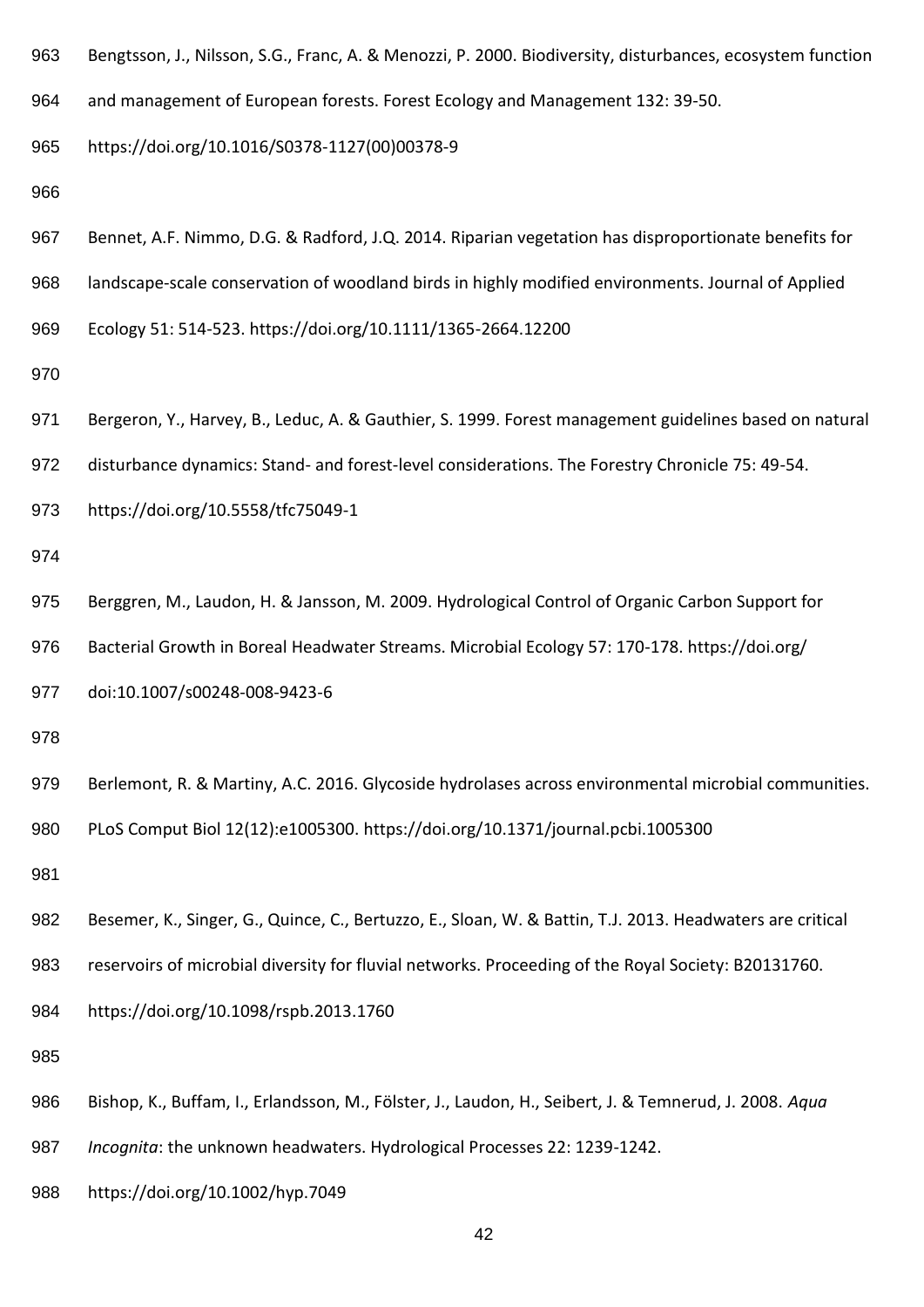| 990  | Biswas, S.R. & Mallik, A.U. 2010. Disturbance effects on species diversity and functional diversity in     |
|------|------------------------------------------------------------------------------------------------------------|
| 991  | riparian and upland plant communities. Ecology 91: 28-35. https://doi.org/10.1890/08-0887.1                |
| 992  |                                                                                                            |
| 993  | Blagodatskaya, E.V., Blagodatsky, S.A., Anderson, T.H. & Kuzyakov, Y. 2009. Contrasting effects of         |
| 994  | glucose, living roots and maize straw on microbial growth kinetics and substrate availability in soil.     |
| 995  | European Journal of Soil Science 60: 186e197. https://doi.org/10.1111/j.1365-2389.2008.01103.x             |
| 996  |                                                                                                            |
| 997  | Blagodatskaya, E., Blagodatsky, S., Anderson, T.H. & Kuzyakov, Y. 2014. Microbial growth and carbon use    |
| 998  | efficiency in the rhizosphere and root-free soil. Plos One 9: e93282.                                      |
| 999  | https://doi.org/10.1371/journal.pone.0093282                                                               |
| 1000 |                                                                                                            |
| 1001 | Boothroyd, I.K.G., Quinn, J.M., Langer, E.R.L., Costley, K.J., Steward, G. 2004. Riparian buffers mitigate |
| 1002 | effects of pine plantation logging on New Zealand streams: 1. Riparian vegetation structure, stream        |
| 1003 | geomorphology and periphyton. Forest Ecology and Management 197: 199-213.                                  |
| 1004 | https://doi.org/10.1016/j.foreco.2004.02.018                                                               |
| 1005 |                                                                                                            |
| 1006 | Borga, P., Nilsson, M. & Tunlid, A. 1994. Bacterial communities in peat in relation to botanical           |
| 1007 | composition as revealed by phospholipid fatty acid analysis. Soil Biology and Biochemistry 26: 841-848.    |
| 1008 | https://doi.org/10.1016/0038-0717(94)90300-X                                                               |
| 1009 |                                                                                                            |
| 1010 | Boulton, A.J. & Hancock, P.J. 2006. Rivers as groundwater-dependent ecosystems: a review of degrees of     |
| 1011 | dependency, riverine processes and management implications. Australian Journal of Botany 54: 133-          |
| 1012 | 144. https://doi.org/10.1071/BT05074                                                                       |
| 1013 |                                                                                                            |
|      |                                                                                                            |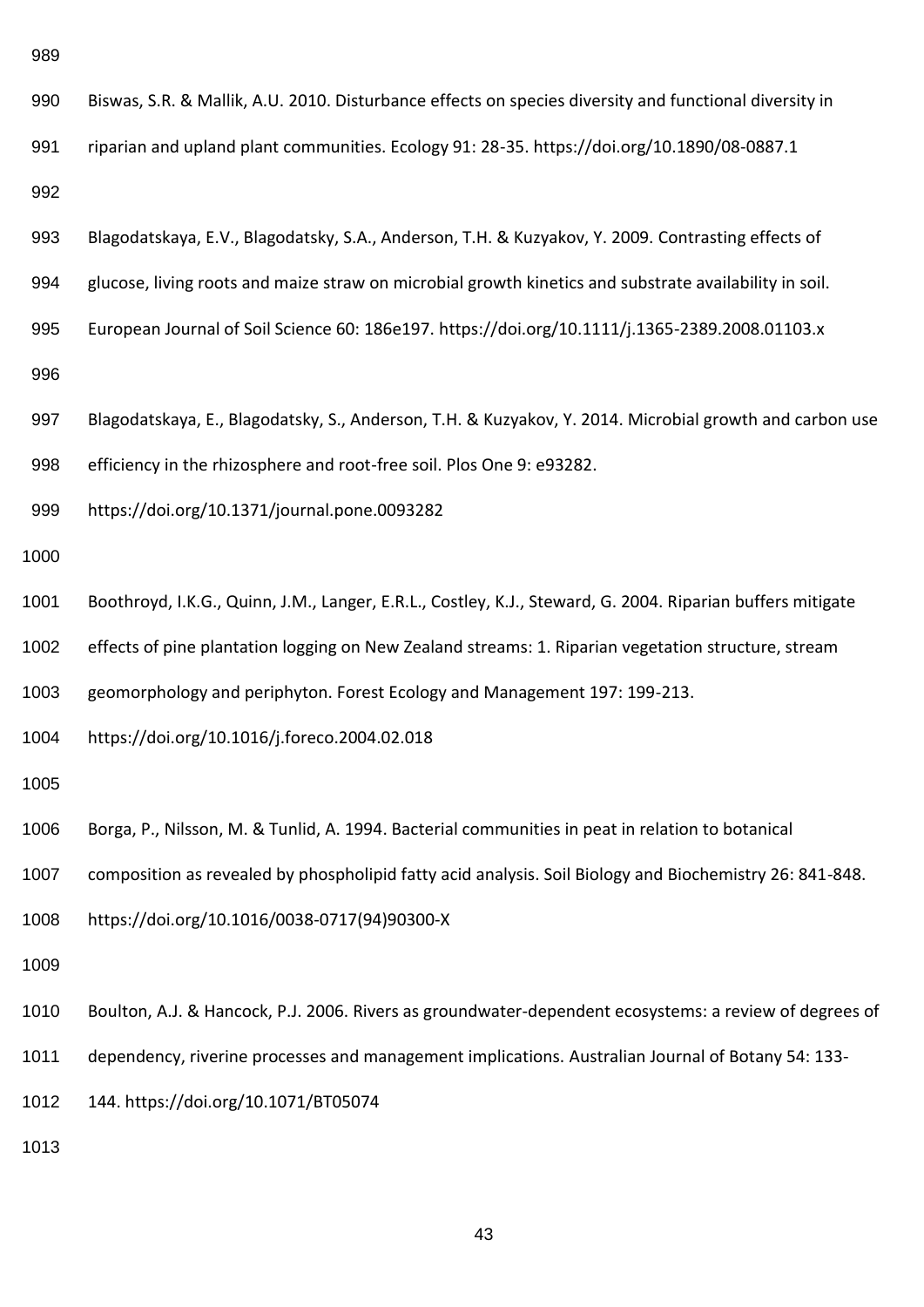| 1014 | Brenzinger, K., Kujala, K., Horn, M.A., Moser, G., Guillet, C., Kammann, C., Müller, C. & Braker, G. 2017.  |
|------|-------------------------------------------------------------------------------------------------------------|
| 1015 | Soil condition rather than long-term exposure to elevated CO <sub>2</sub> affect soil microbial communities |
| 1016 | associated with N-cycling. Frontiers in Microbiology 8: 1976. https://doi.org/10.3389/fmicb.2017.01976      |
| 1017 |                                                                                                             |
| 1018 | Brockett, B.F.T., Prescott, C.E. & Grayston, S.J. 2012. Soil moisture is the major factor influencing       |
| 1019 | microbial community structure and enzyme activities across seven biogeoclimatic zones in western            |
| 1020 | Canada. Soil Biology & Biochemistry 44: 9-20. https://doi.org/10.1016/j.soilbio.2011.09.003                 |
| 1021 |                                                                                                             |
| 1022 | Brosofske, K. D., Chen, J., Naiman, R. J. & Franklin, J. F. 1997. Harvesting effects on microclimatic       |
| 1023 | gradients from small streams to uplands in Western Washington. Ecological Applications 7: 1188-1200.        |
| 1024 | https://doi.org/10.1890/1051-0761(1997)007[1188:HEOMGF]2.0.CO;2                                             |
| 1025 |                                                                                                             |
| 1026 | Brown, G. W. & Krygier, J. T. 1970. Effects of clear-cutting on stream temperature. Water Resources         |
| 1027 | Research 6: 1133-1139. https://doi.org/10.1029/WR006i004p01133                                              |
| 1028 |                                                                                                             |
| 1029 | Brown, G.W. 1973. The impact of timber harvest on soil and water resources. Extension Bulletin 827.         |
| 1030 | Oregon State University Extension Service.                                                                  |
| 1031 |                                                                                                             |
| 1032 | Bunn, S.E. & Hughes, J.M. 1997. Dispersal and recruitment in streams: evidence from genetic studies.        |
| 1033 | Journal of the North American Benthological Society 16: 338-346. https://doi.org/10.2307/1468022            |
| 1034 |                                                                                                             |
| 1035 | Buzby, K. M. & Perry, S. A. 2000. Modeling the potential effects of climate change on leaf pack             |
| 1036 | processing in central Appalachian streams. Canadian Journal of Fisheries and Aquatic Sciences 57: 1773-     |
| 1037 | 1783. https://doi.org/10.1139/f00-113                                                                       |
| 1038 |                                                                                                             |
|      |                                                                                                             |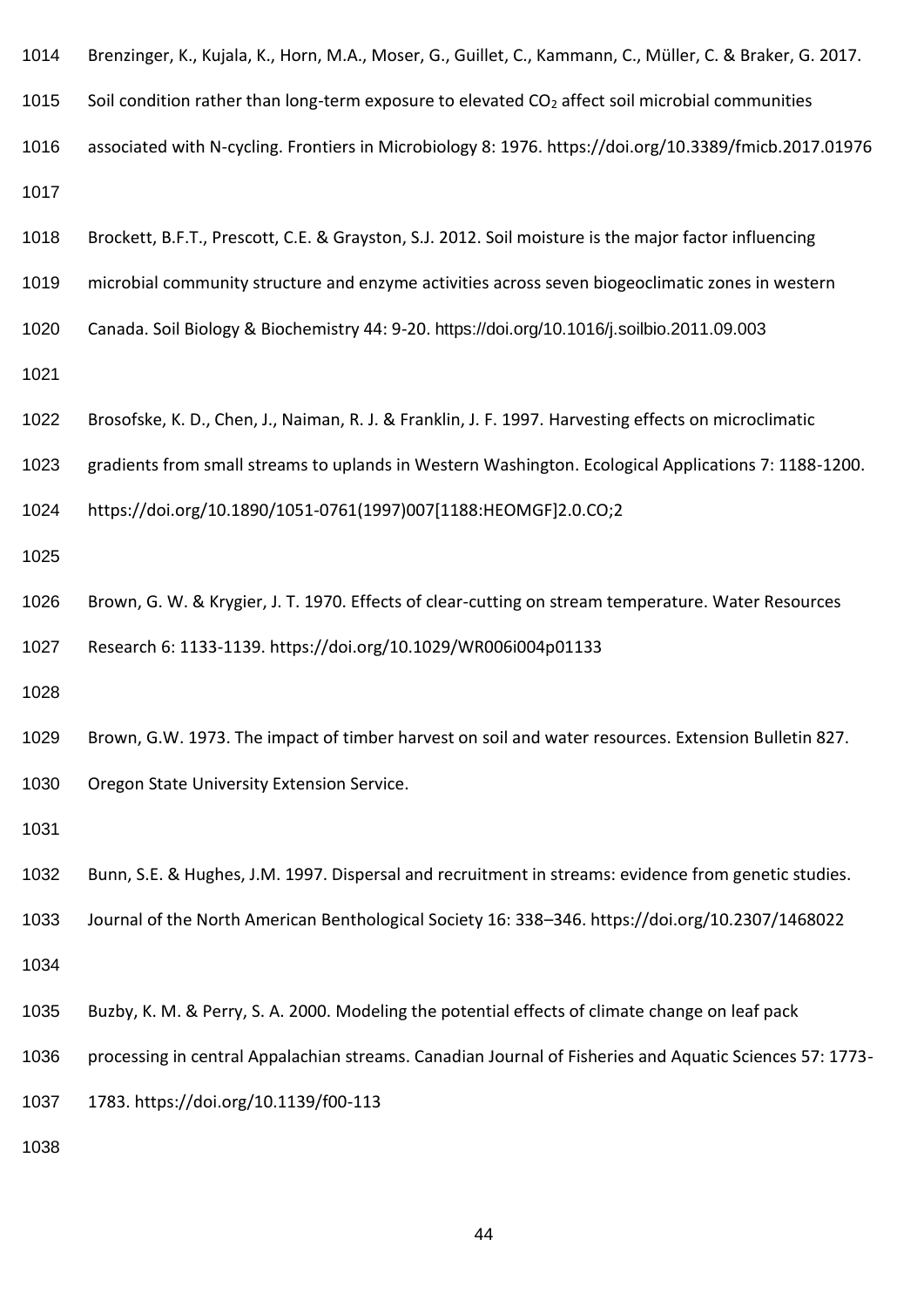Bååth, E. 1980. Soil fungal biomass after clear-cutting of a pine forest in central sweden. Soil Biology and

Biochemistry 12: 495-500. https://doi.org/10.1016/0038-0717(80)90086-3

| 1042 | Bååth, E., Frostegård, Å., Pennanen, T. & Fritze, H. 1995. Microbial community structure and pH                  |
|------|------------------------------------------------------------------------------------------------------------------|
| 1043 | response in relation to soil organic matter quality in wood-ash fertilized, clear-cut or burned coniferous       |
| 1044 | forest soils. Soil Biology and Biochemistry 27: 229-240. https://doi.org/10.1016/0038-0717(94)00140-V            |
| 1045 |                                                                                                                  |
| 1046 | Bååth, E., Frostegård, Å, Pennanen, T. & Fritze, H. 1999. Microbial community structure and pH response          |
| 1047 | in relation to soil organic matter quality in wood-ash fertilized, clear-cut or burned coniferous forest         |
| 1048 | soils. Soil Biology and Biochemistry 27: 229-240. https://doi.org/10.1016/0038-0717(94)00140-V                   |
| 1049 |                                                                                                                  |
| 1050 | Bärlocher, F. 1992. Community organization, in: Bärlocher, F. (Ed.), The Ecology of Aquatic                      |
| 1051 | Hyphomycetes. Ecological Studies, Vol. 94. Springer-Verlag, Berlin, pp. 38-76.                                   |
| 1052 |                                                                                                                  |
| 1053 | Cardinale, B.J., Palmer, M.A., Swan, C.M., Brooks, S. & Poff, N. L. 2002. The influence of substrate             |
| 1054 | heterogeneity on biofilm metabolism in a stream ecosystem. Ecology 83: 412-422.                                  |
| 1055 | https://doi.org/10.1890/0012-9658(2002)083[0412:TIOSHO]2.0.CO;2                                                  |
| 1056 |                                                                                                                  |
| 1057 | Cardinale, B.J., Duffy, J.E., Gonzalez, A., Hooper, D.U., Perrings, C., Venail, P., Narwani, A., Mace, G.M.,     |
| 1058 | Tilman, D., Wardle, D.A., Kinzig, A.P., Daily, G.C., Loreau, M., Grace, J.B., Larigauderie, A., Srivastava, D.S. |
| 1059 | & Naeem, S. 2012. Biodiversity loss and its impact on humanity. Nature 486: 59-67.                               |
| 1060 | https://doi.org/10.1038/nature11148                                                                              |
| 1061 |                                                                                                                  |
| 1062 | Carini, P., Marsden, P.J., Leff, J.W., Morgan, E.E., Strickland, M., and Fierer, N. 2017. Relic DNA is           |
| 1063 | abundant in soil and obscures estimates of soil microbial diversity. Nature Microbiology 2: 16242.               |
| 1064 | https://doi.org/dx.doi.org/10.1101/043372                                                                        |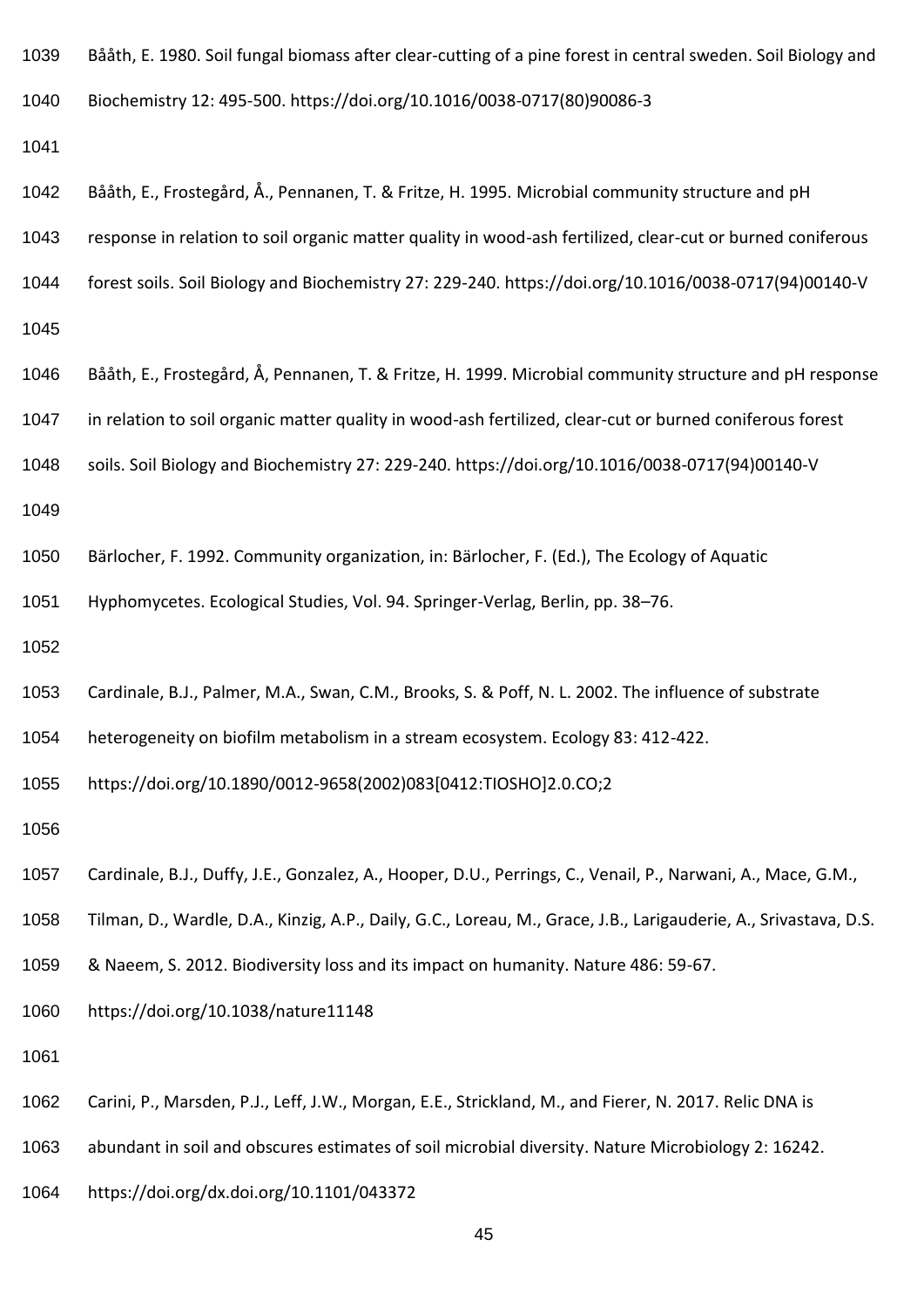| 1066 | Carney, K.M. & Matson, P.A. 2006. The influence of tropical plant diversity and composition on soil               |
|------|-------------------------------------------------------------------------------------------------------------------|
| 1067 | microbial communities. Micobial Ecology 52: 226-238. https://doi.org/10.1007/s00248-006-9115-z                    |
| 1068 |                                                                                                                   |
| 1069 | Catford, J. A. & Jansson, R. 2014. Drowned, buried and carried away: effects of plant traits on the               |
| 1070 | distribution of native and alien species in riparian ecosystems. New Phytologist 204: 19-36.                      |
| 1071 | https://doi.org/10.1111/nph.12951                                                                                 |
| 1072 |                                                                                                                   |
| 1073 | Chen, H., Mothapo, N.V. & Shi, W. 2015. Soil moisture and pH control relative contributions of fungi and          |
| 1074 | bacteria to N <sub>2</sub> O production. Microbial Ecology 69: 180-191. https://doi.org/10.1007/s00248-014-0488-0 |
| 1075 |                                                                                                                   |
| 1076 | Choi, Y. D., Temperton, V. M., Allen, E. B., Grootjans, A. P., Halassy, M., Hobbs, R. J., Naeth M. A. &           |
| 1077 | Torok, K. 2008. Ecological restoration for future sustainability in a changing environment. Écoscience 15:        |
| 1078 | 53-64. https://doi.org/10.2980/1195-6860(2008)15[53:ERFFSI]2.0.CO;2                                               |
| 1079 |                                                                                                                   |
| 1080 | Clarke, A., Mac Nally, R., Bond, N. & Lake, P.S. 2008. Macroinvertebrate diversity in headwater streams:          |
| 1081 | a review. Freshwater Biology 53: 1707-1721. https://doi.org/10.1111/j.1365-2427.2008.02041.x                      |
| 1082 |                                                                                                                   |
| 1083 | Colpaert, J. V., Wevers, J. H. L., Krznaric, E. & Adriaensen, K. 2011. How metal-tolerant ecotypes of             |
| 1084 | ectomycorrhizal fungi protect plants from heavy metal pollution. Annals of Forest Science 68: 17-24.              |
| 1085 | https://doi.org/10.1007/s13595-010-0003-9                                                                         |
| 1086 |                                                                                                                   |
| 1087 | Connell, J.H. 1978. Diversity in Tropical Rain Forests and Coral Reefs. Science 199: 1302-1310.                   |
| 1088 | https://doi.org/10.1126/science.199.4335.1302                                                                     |
| 1089 |                                                                                                                   |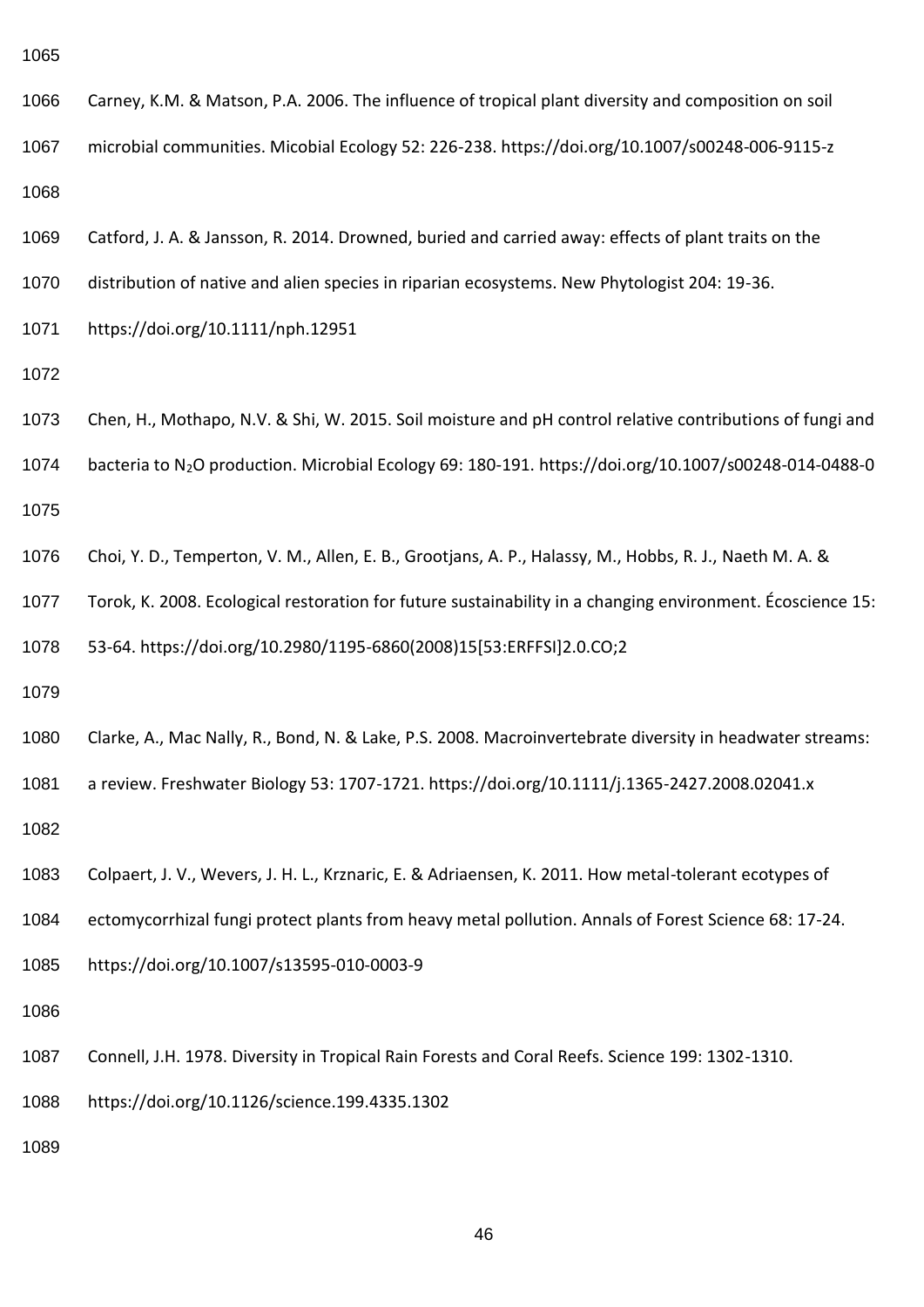- 1090 Cornut, J., Ferreira, V., Gonçalves, A.L., Chauvet, E. & Canhoto, C. 2015. Fungal alteration of the
- elemental composition of leaf litter affects shredder feeding activity. Freshwater Biology 60: 1755-1771.
- https://doi.org/10.1111/fwb.12606

- Coûteaux, M.-M., Bottner, P. & Berg, B. 1995. Litter decomposition, climate and litter quality. Trends in
- ecology and evolution 10: 63-66. https://doi.org/10.1016/S0169-5347(00)88978-8
- 
- Darveau, M., Beauchesne, P., Bélanger, L., Huot, L. & Larue, P. 1995. Riparian forest strips as habitat for
- breeding birds in boreal forest. The Journal of Wildlife Management 59: 67-78.
- https://doi.org/10.2307/3809117

- Davidson, E.A. & Janssens, I.A. 2006. Temperature sensitivity of soil carbon decomposition and feedback
- to climate change. Nature 440: 165-173. https://doi.org/ doi:10.1038/nature04514

- Dawson, J. J. C., Bakewell, C. & Billett, M. F. 2001. Is in-stream processing an important control on spatial
- changes in carbon fluxes in headwater catchments? Science of The Total Environment 265: 153-167.
- https://doi.org/10.1016/S0048-9697(00)00656-2

- Dawson, J. J. C., Billett, M. F., Hope, D., Palmer, S. M. & Deacon, C. M. 2004 Sources and sinks of aquatic
- carbon in a peatland stream continuum. Biochemistry 70: 71-92.
- https://doi.org/10.1023/B:BIOG.0000049337.66150.f1
- 
- De Graaff, M.-A., Classen, A.T., Castro, H.F. & Schadt, C.W. 2010. Labile soil carbon inputs mediate the
- soil microbial community composition and plant residue decomposition rates. New Phytologist 188:
- 1055-1064. https://doi.org/10.1111/j.1469-8137.2010.03427.x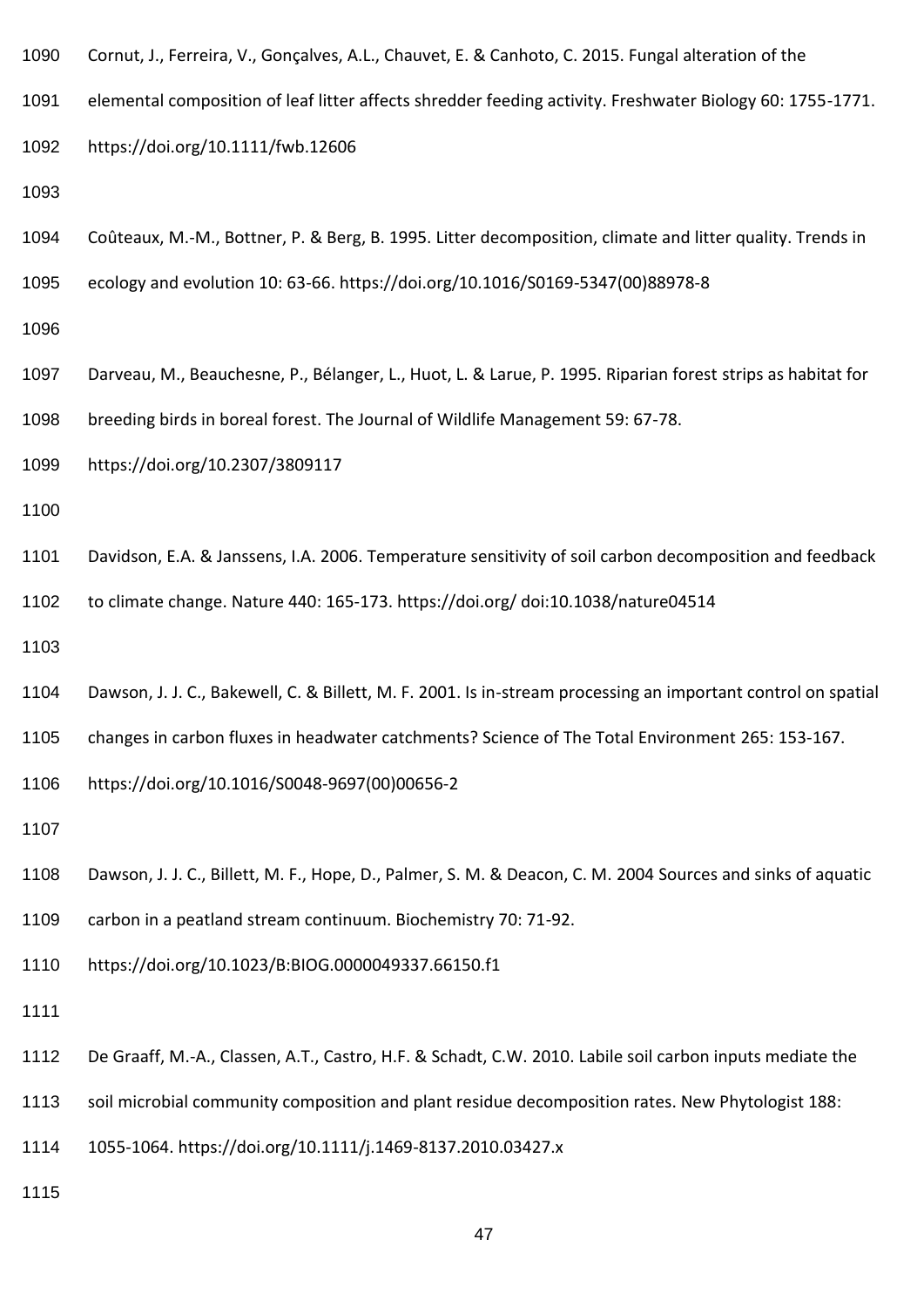- Dore, M.H.I. 2005. Climate change and changes in global precipitation patterns: What do we know?
- Environmet International 31: 1167-1181. https://doi.org/10.1016/j.envint.2005.03.004
- 
- Douglas, G.M., Maffei, V.J., Zaneveld, J., Yurgel, S.N., Brown, J.R., Taylor, C.M., Huttenhower, C. &
- Langille, M.G. I. 2019. PICRUSt2: An improved and extensible approach for metagenome inference.
- BioRxiv: 672295. https://doi.org/10.1101/672295
- 
- Downing, J. A., Cole, J. J., Duarte, C. M., Middelburg, J. J., Melack, J. M., Prairie, Y. T., Kortelainen, P.,
- Striegl, R. G., McDowell, W. H. & Tranvik, L. J. 2012. Global abundance and size distribution of streams
- and rivers. Inland Waters 2: 229-236. https://doi.org/10.5268/IW-2.4.502
- 
- Dreyer, J., Townsend, P.A., Hook III, J.C., Hoekman, D., Vander Zanden, M.J. & Gratton, C. 2015.
- Quantifying aquatic insect deposition from lake to land. Ecology, 96: 499–509.
- https://doi.org/10.1890/14-0704.1
- 
- Dwire, K.A., Mellmann-Brown, S. & Gurrieri, J.T. 2018. Potential effects of climate change on riparian
- areas, wetlands, and groundwater-dependent ecosystems in the Blue Mountains, Oregon USA. Climate
- Services 10: 44-52. https://doi.org/10.1016/j.cliser.2017.10.002
- 
- Dynesius, M., Hylander, K. & Nilsson, C. 2009. High resilience of bryophyte assemblages in streamside
- compared to upland forests. Ecology 90: 1042-1052. https://doi.org/10.1890/07-1822.1
- 
- Erdozain, M., Kidd, K., Kreutzweiser, D. & Sibley, P. 2019. Increased reliance of stream
- macroinvertebrates on terrestrial food sources linked to forest management intensity. Ecological
- Applications 29: e01889. https://doi.org/10.1002/eap.1889
-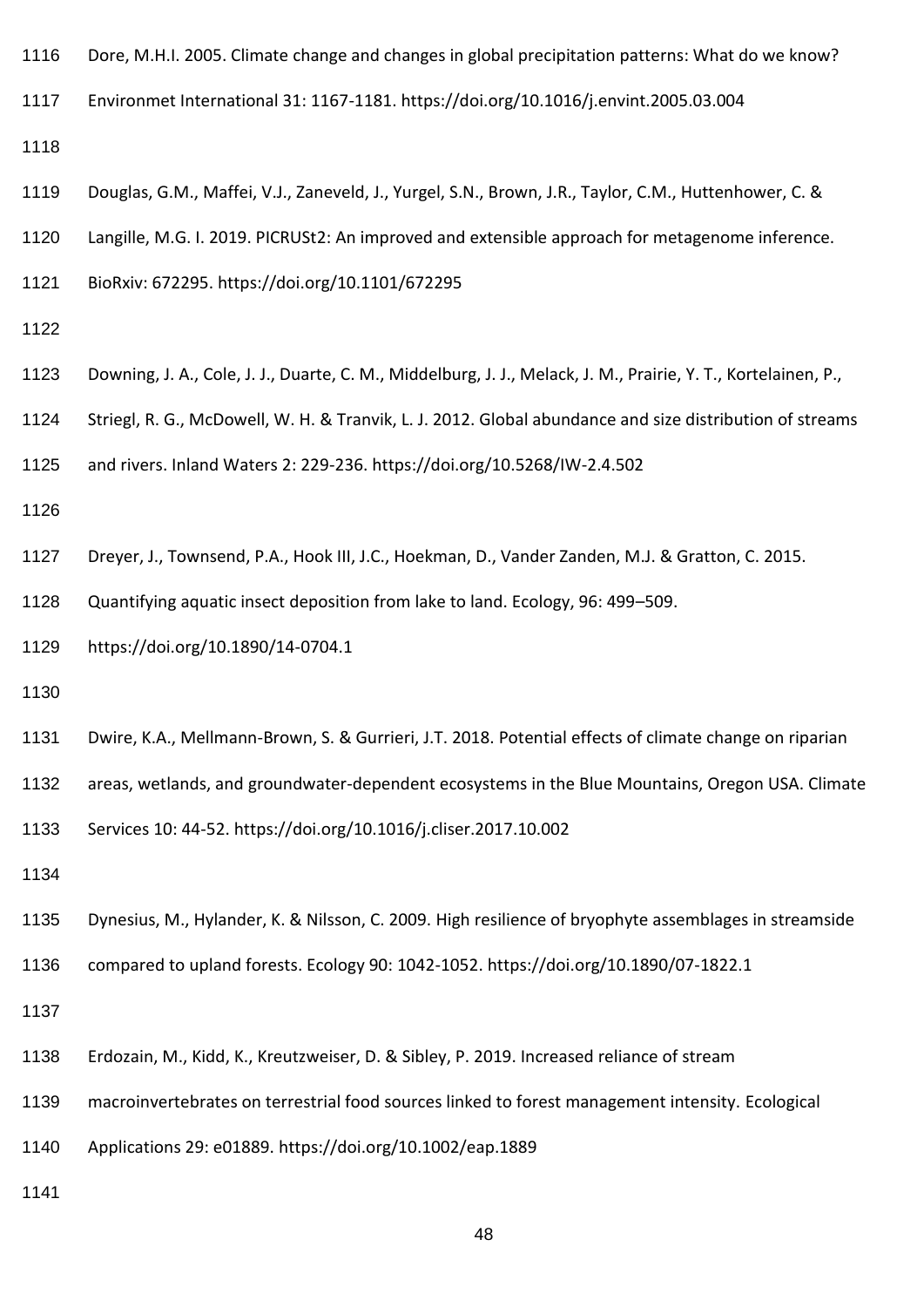- Engström, J., Jansson, R., Nilsson, C. & Weber, C. 2011. Effects of river ice on riparian vegetation.
- Freshwater Biology 56: 1095-1105. https://doi.org/10.1111/j.1365-2427.2010.02553.x

- England, L.E. & Rosemond, A.D. 2004. Small reductions in forest cover weaken terrestrial-aquatic
- linkages in headwater streams. Freshwater Biology 49: 721-734. https://doi.org/10.1111/j.1365-
- 2427.2004.01219.x
- 
- Eriksson, L. & Klapwijk, M.J. 2019. Attitudes towars biodiversity conservatiuon and carbon substitution
- in forestry: a study of stakeholders in Sweden. Forestry 00: 1-11.
- https://doi.org/10.1093/forestry/cpz003
- 
- Evans, C.D., Monteith, D.T. & Cooper, D.M. 2005. Long-term increases in surface water dissolved organic
- carbon: Observations, possible causes and environmental impacts. Environmental Pollution 137: 55-71.
- https://doi.org/10.1016/j.envpol.2004.12.031
- 
- Fabian, J., Zlatanovic, S., Mutz, M., Premke, K. 2017. Fungal–bacterial dynamics and their contribution to
- terrigenous carbon turnover in relation to organic matter quality. The ISME Journal 11: 415-425.
- https://doi.org/10.1038/ismej.2016.131
- 
- Feminella, J.W., Power, M.E. & Resh, V.H. 1989. Periphyton responses to invertebrate grazing and
- riparian canopy in three northern California coastal streams. Freshwater Biology 22: 445-457.
- https://doi.org/10.1111/j.1365-2427.1989.tb01117.x
- 
- Fernandes, I., Pascoal, C., Guimarães, H., Pinto, R., Sousa, I. & Cássio, F. 2012. Higher temperature
- reduces the effects of litter quality on decomposition by aquatic fungi. Freshwater Biology 57: 2306-
- 2317. https://doi.org/10.1111/fwb.12004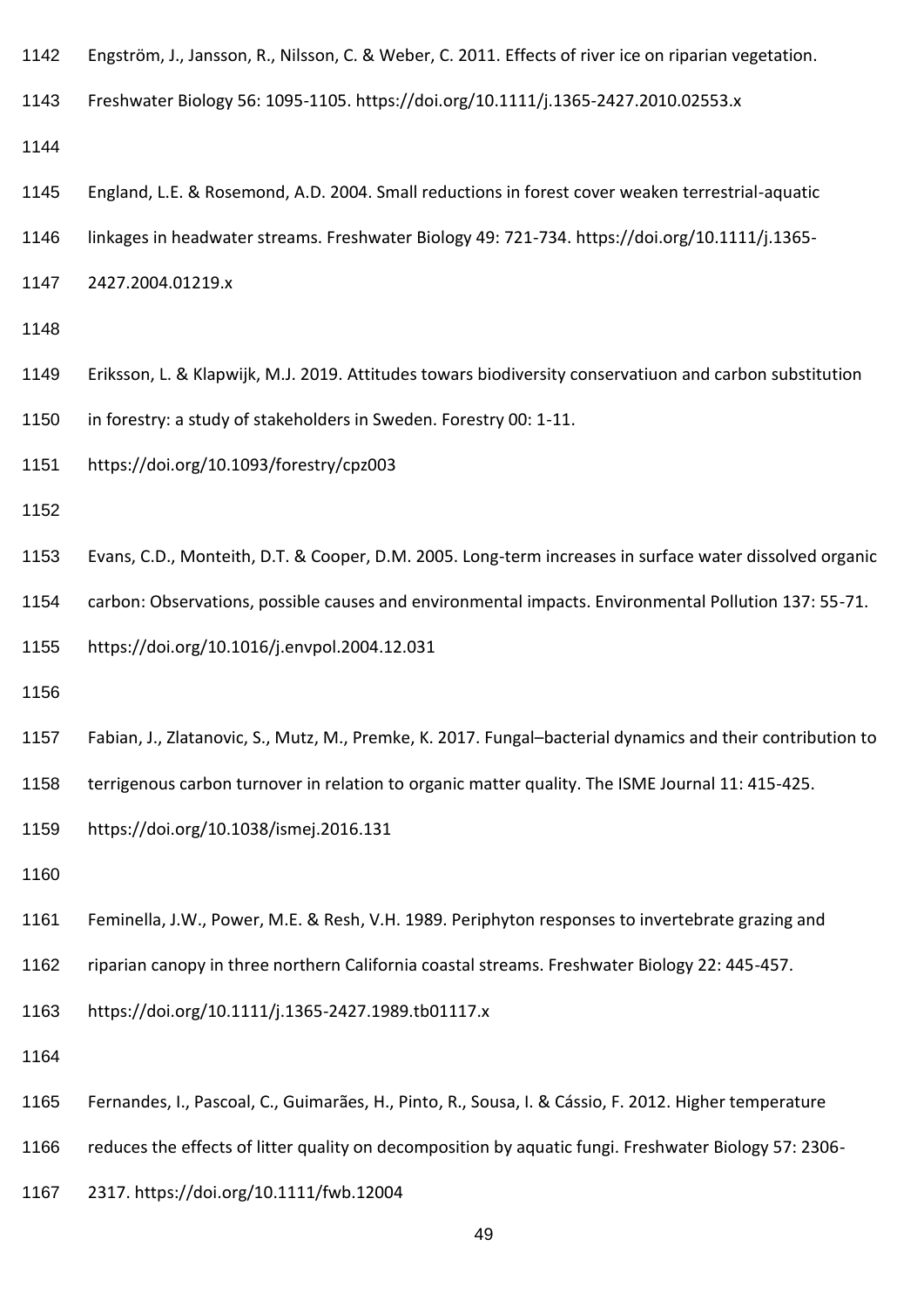| 1169 | Fernandes, I., Duarte, S., Cássio, F. & Pascoal, C. 2013. Effects of riparian plant diversity loss on aquatic |  |  |  |  |  |
|------|---------------------------------------------------------------------------------------------------------------|--|--|--|--|--|
|------|---------------------------------------------------------------------------------------------------------------|--|--|--|--|--|

microbial decomposers become more pronounced with increasing time. Microbial Ecolocy 66: 763-772.

https://doi.org/10.1007/s00248-013-0278-0

- Ferreira, V. & Canhoto, C. 2015. Future increase in temperature may stimulate litter decomposition in
- temperate mountain streams: evidence from a stream manipulation experiment. Freshwater Biology 60:
- 881-892. https://doi.org/10.1111/fwb.12539

- Ferreira, V. & Chauvet, E. 2011a. Future increase in temperature more than decrease in litter quality can
- affect microbial litter decomposition in streams. Oecologia 167: 279-291.
- https://doi.org/10.1007/s00442-011-1976-2
- 
- Ferreira, V. & Chauvet, E. 2011b. Synergistic effects of water temperature and dissolved nutrients on
- litter decomposition and associated fungi. Global Change Biology 17: 551-564.
- https://doi.org/10.1111/j.1365-2486.2010.02185.x

- 1185 Ferreira, V., Castagneyrol, B., Koricheva, J., Gulis, V., Chauvet, E. & Graça, A.S. 2015. A meta-analysis of
- the effects of nutrient enrichment on litter decomposition in streams. Biological Reviews 90: 669-688.
- https://doi.org/10.1111/brv.12125
- 
- Fiebig, D. M., Lock, M. A. & Neal, C. 1990. Soil water in the riparian zone as a source of carbon for a
- headwater stream. Journal of Hydrology 116: 217-237. https://doi.org/10.1016/0022-1694(90)90124-G

- Fierer, N. 2017. Embracing the unknown: disentangling the complexities of the soil microbiome. Nature
- Reviews Microbiology 15: 579–590. https://doi.org/10.1038/nrmicro.2017.87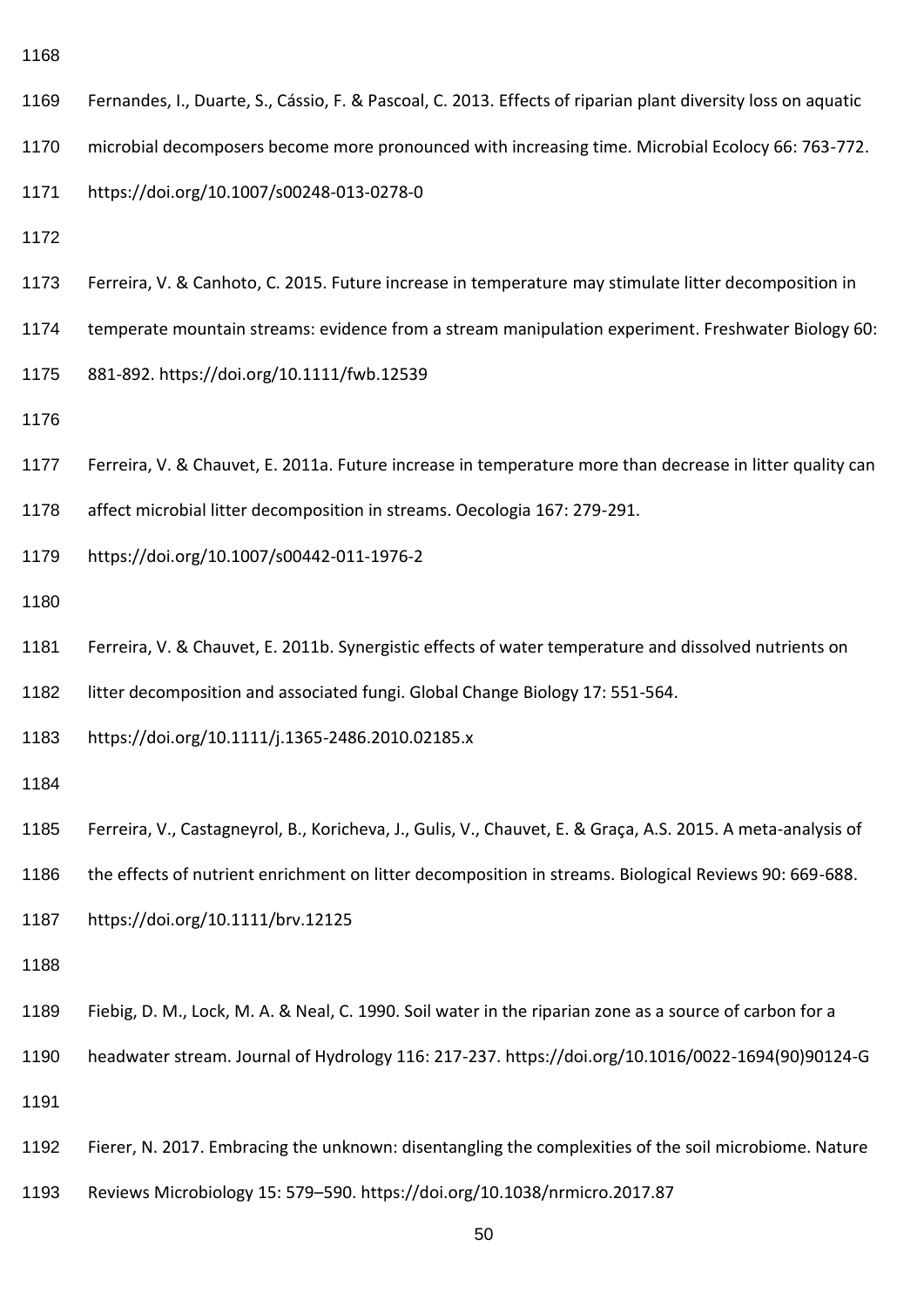| 1195 | Fierer, N., Strickland, M.S., Liptzin, D., Bradford, M.A. & Cleveland, C.C. 2009. Global patterns in      |
|------|-----------------------------------------------------------------------------------------------------------|
| 1196 | belowground communities. Ecology Letters 12: 1238-1249. https://doi.org/10.1111/j.1461-                   |
| 1197 | 0248.2009.01360.x                                                                                         |
| 1198 |                                                                                                           |
| 1199 | Flores, L., Larrañaga, A., Díez, J., Elosegi, A. 2011. Experimental wood addition in streams: effects on  |
| 1200 | organic matter storage and breakdown. Freshwater Biology 56: 2156-2167.                                   |
| 1201 | https://doi.org/10.1111/j.1365-2427.2011.02643.x                                                          |
| 1202 |                                                                                                           |
| 1203 | Fortsieri, G., Feyen, L., Rojas, R., Flörke, M., Wimmer, F. & Bianchi, A. 2013. Ensemble projections of   |
| 1204 | future streamflow droughts in Europe. Hydrology and Earth System Sciences Discussions 10: 10719-          |
| 1205 | 10774. https://doi.org/10.5194/hessd-10-10719-2013                                                        |
| 1206 |                                                                                                           |
| 1207 | Franzosa, E.A., Hsu, T., Sirota-Madi, A., Shafquat, A., Abu-Ali, G., Morgan, X.C. & Huttenhower, C. 2015. |
| 1208 | Sequencing and beyond: integrating molecular 'omics' for microbial community profiling. Nature            |
| 1209 | Reviews Microbiology 13: 360-372. https://doi.org/10.1038/nrmicro3451                                     |
| 1210 |                                                                                                           |
| 1211 | Freeman, M.C., Pringle, C.M. & Jackson, C.R. 2007. Hydrologic connectivity and the contribution of        |
| 1212 | stream headwaters to ecological integrity at regional scales. Journal of the American Water Resources     |
| 1213 | Association 43: 5-14. https://doi.org/10.1111/j.1752-1688.2007.00002.x                                    |
| 1214 |                                                                                                           |
| 1215 | Frey, B., Stemmer, M., Widmer, F., Luster, J. & Sperisen, C. 2006. Microbial activity and community       |
| 1216 | structure of a soil after heavy metal contamination in a model forest ecosystem. Soil Biology and         |
| 1217 | Biochemistry 38: 1745-1756. https://doi.org/10.1016/j.soilbio.2005.11.032                                 |
| 1218 |                                                                                                           |
|      |                                                                                                           |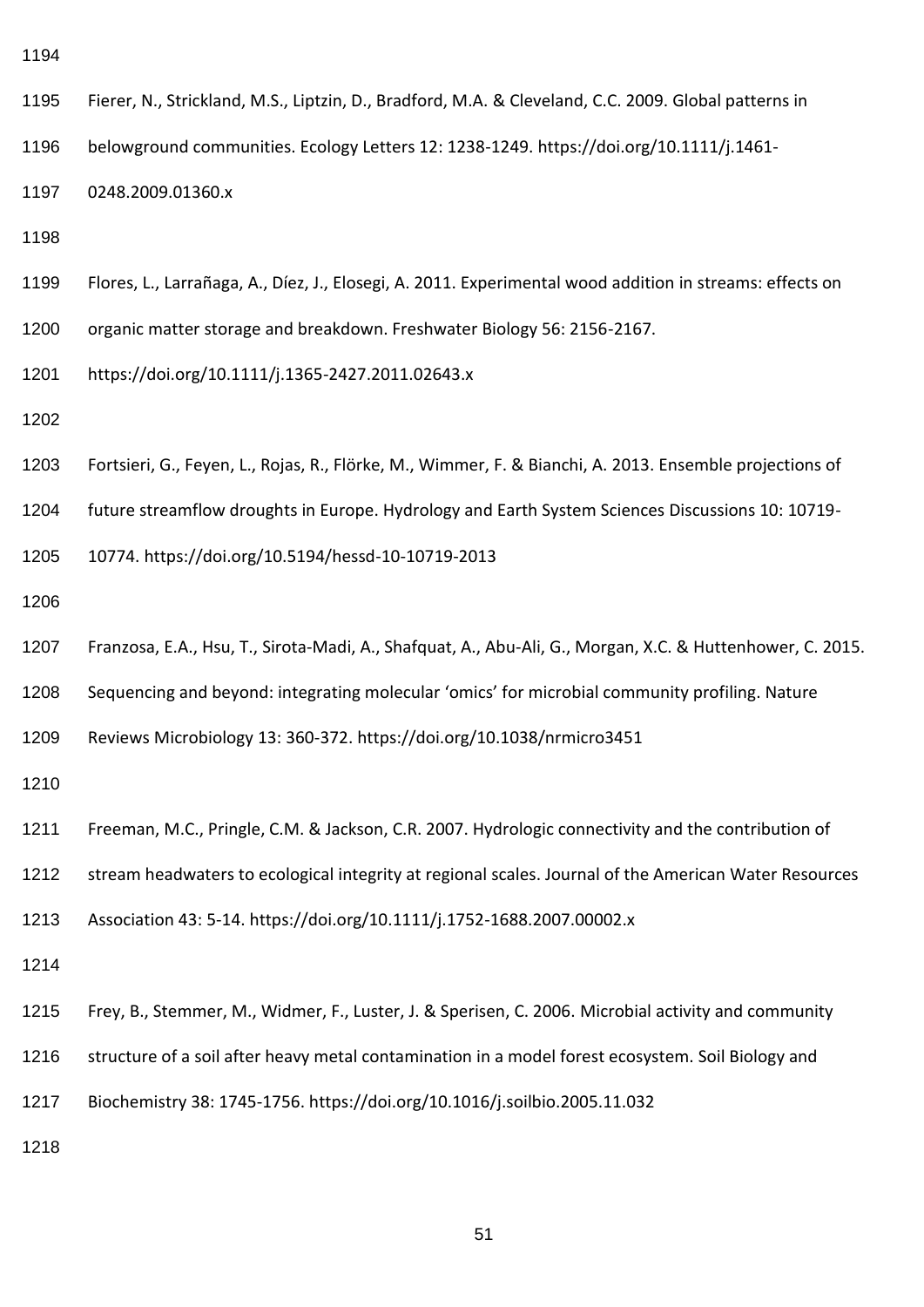- Gannon, J. P., Bailey, S. W., McGuire, K. J. & Shanley, J. B. 2015. Flushing of distal hillslopes as an
- alternative source of stream dissolved organic carbon in a headwater catchment. Water Resources

Research 51: 8114-8128. https://doi.org/10.1002/2015WR016927

- Garssen, A.G., Baattrup-Pedersen, A., Voesenek, L.A.C.J., Verhoeven, J.T.A. & Soons, M.B. 2015. Riparian
- plant community responses to increased flooding: a meta-analysis. Global Change Biology 21: 2881-
- 2890. https://doi.org/10.1111/gcb.12921
- 
- Gessner, M.O., Chauvet, E. & Dobson, M. 1999. A perspective on leaf litter breakdown in streams. Oikos
- 85: 377-384. https://www.jstor.org/stable/3546505

 Giardina, C.P. & Ryan, M.G. 2000. Evidence that decomposition rates of organic carbon in mineral soil do not vary with temperature. Nature 404: 858-861. https://doi.org/10.1038/35009076

- Godbold, D.L., Hoosbeek, M.R., Lukac, M., Cotrufo, M.F., Janssens, I.A., Ceulemans, R., Polle, A.,
- Velthorst, E.J., Scarascia-Mugnozza, G., De Angelis, P., Miglietta, F. & Peressotti, A. 2006. Mycorrhizal
- hyphal turnover as a dominant process for carbon input into soil organic matter. Plant and Soil 281: 15-
- 24. https://doi.org/10.1007/s11104-005-3701-6

Gomi, T., Sidle, R.C. & Richardson, J.S. 2002. Understanding processes and downstream linkages of

headwater systems: Headwaters differ from downstream reaches by their close coupling to hillslope

- processes, more temporal and spatial variation, and their need for different means of protection from
- land use. BioScience 52: 905-916.

- Goodroad, L.L. & Keeney, D.R. 1984. Nitrous oxide emissions from soils during thawing. Canadian
- Journal of Soil Sciences 64: 187-194. https://doi.org/10.4141/cjss84-020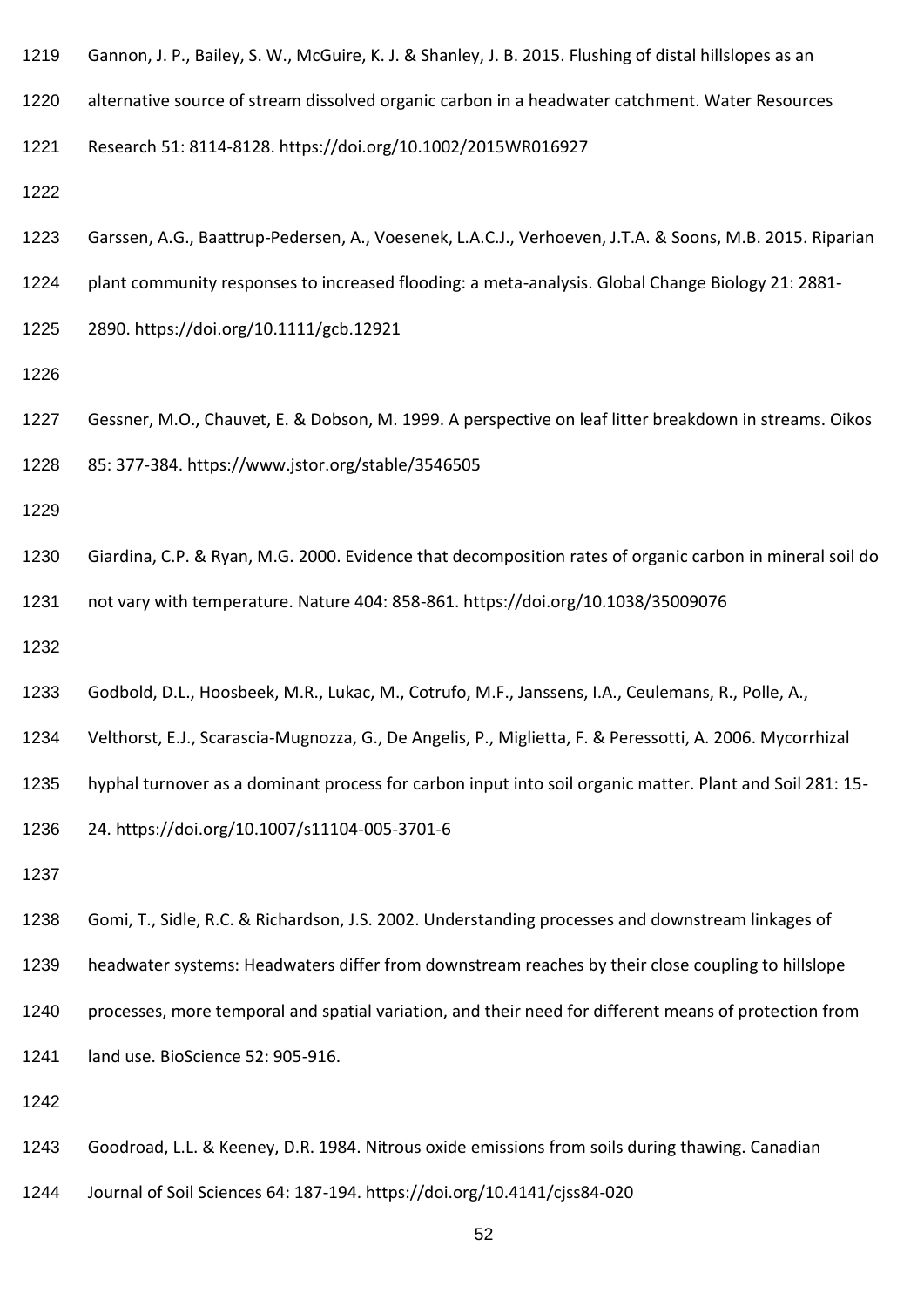- 1246 Graça, M.A.S. 2011. The role of invertebrates on leaf litter decomposition in streams a review.
- Hydrobiology 86: 383-393. https://doi.org/10.1002/1522-2632(200107)86:4/5<383::AID-
- IROH383>3.0.CO;2-D
- 
- Gratton, C. & Vander Zanden, M.J. 2009. Flux of aquatic insect productivity to land: comparison of lentic and lotic ecosystems. Ecology 90: 2689–2699. https://doi.org/10.1890/08-1546.1
- 

- Groffman, P.M., Driscoll, C.T., Fahey, T.J., Hardy, J.P., Fitzhugh, R.D. & Tierney, G.L. 2001. Colder soils in a
	- warmer world: A snow manipulation study in a northern hardwood forest ecosystem. Biochemistry: 56:
	- 135-150. https://doi.org/10.1023/A:1013039830323
	-
	- Groffman, P.M., Hardy, J.P, Driscoll, C.T. & Fahey, T.J. 2006. Snow depth, soil freezing, and fluxes of
	- carbon dioxide, nitrous oxide and methane in a northern hardwood forest. Global Change Biology 12:
	- 1748-1760. https://doi.org/10.1111/j.1365-2486.2006.01194.x
	-
	- Grossart, H.-P. & Rojas-Jimenez, K. 2016. Aquatic fungi: targeting the forgotten in microbial ecology.
	- Current Opinion in Microbiology 31: 140-145. https://doi.org/10.1016/j.mib.2016.03.016
	-
	- Gundersen, P., Laurén, A., Finér, L., Ring, E., Koivusalo, H., Sætersdal, M., Weslien, J.-O., Sigurdsson, B.D.,
	- Högbom, L., Laine, J. & Hansen, K. 2010. Environmental services provided from the riparian forests in the
	- Nordic countries. Ambio. DOI: 10.1007/s13280-010-0073-9.
	-
	- Gustafsson, P. 2011. Forest stream linkages: Brown trout (*Salmo trutta*) responses to woody debris,
	- terrestrial invertebrates and light. Dissertation. Faculty of Social and Life Sciences, Department of
	- Biology, Karlstad University Studies. diva2:387321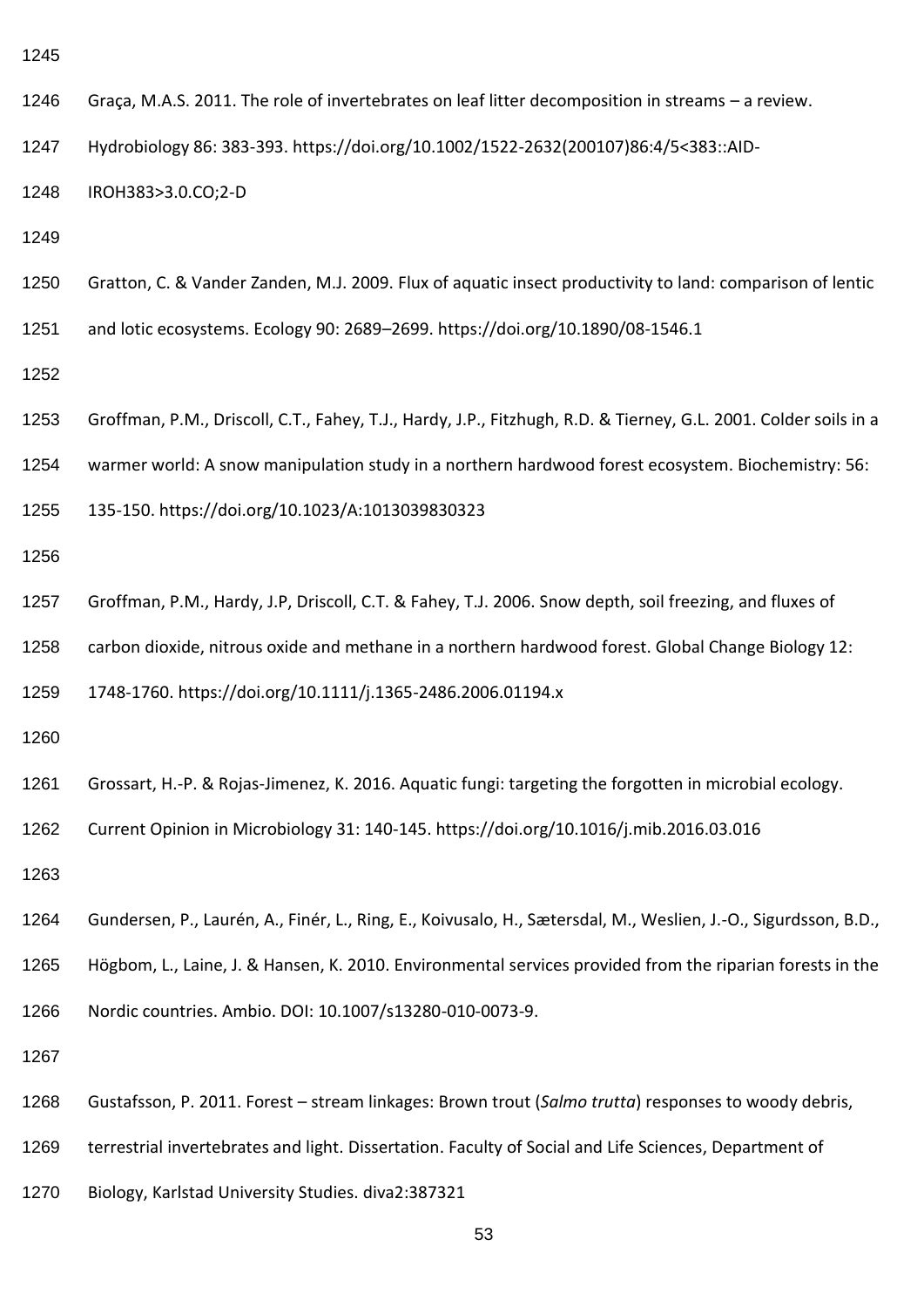| 1271 |                                                                                                             |
|------|-------------------------------------------------------------------------------------------------------------|
| 1272 | Haaland, S., Hongve, D., Laudon, H., Riise, G. & Vodt, R.D. 2010. Quantifying the drivers of the increasing |
| 1273 | colored organic matter in boreal surface waters. Environmental Science & Technology 44: 2975-2980.          |
| 1274 | https://doi.org/10.1021/es903179j                                                                           |
| 1275 |                                                                                                             |
| 1276 | Haei, M., Rousk, J., Ilstedt, U., Öquist, M., Bååth, E & Laudon, H. 2011. Effects of soil frost on growth,  |
| 1277 | composition and respiration of the soil microbial decomposer community. Soil Biology and Biochemistry       |
| 1278 | 43: 2069-2077. https://doi.org/10.1016/j.soilbio.2011.06.005                                                |
| 1279 |                                                                                                             |
| 1280 | Hagerman, S.M., Jones, M.D., Bradfield, G.E., Gillespie, M. & Durall, D.M. 1999. Effects of clear-cut       |
| 1281 | logging on the diversity and persistence of ectomycorrhizae at a subalpine forest. Canadian Journal of      |
| 1282 | Forest Research 29: 124-134. https://doi.org/10.1139/x98-186                                                |
| 1283 |                                                                                                             |
| 1284 | Hallmann, C.A., Sorg, M. Jongejans, E., Siepel, H., Hofland, N., Schwan, H., Stenmans, W., Müller, A.,      |
| 1285 | Sumser, H., Hörren, T., Goulson, D. & de Kroon, H. 2017. More than 75 percent decline over 27 years in      |
| 1286 | total flying insect biomass in protected areas. PLoS ONE 12: e0185809.                                      |
| 1287 | https://doi.org/10.1371/journal.pone.0185809                                                                |
| 1288 |                                                                                                             |
| 1289 | Hasselquist, E.M., Lidberg, W., Sponseller, R.A., Ågren, A. & Laudon, H. 2017. Identifying and assessing    |
| 1290 | the potential hydrological function of past artificial forest drainage. Ambio.                              |
| 1291 | https://doi.org/10.1007/s13280-017-0984-9.                                                                  |
| 1292 |                                                                                                             |
| 1293 | Hassett, J. E. & Zak, D. R. 2005. Aspen harvest intensity decreases microbial biomass, extracellular        |
| 1294 | enzyme activity, and soil nitrogen cycling. Soil Science Society of America Journal 69: 227-235.            |
| 1295 |                                                                                                             |
|      |                                                                                                             |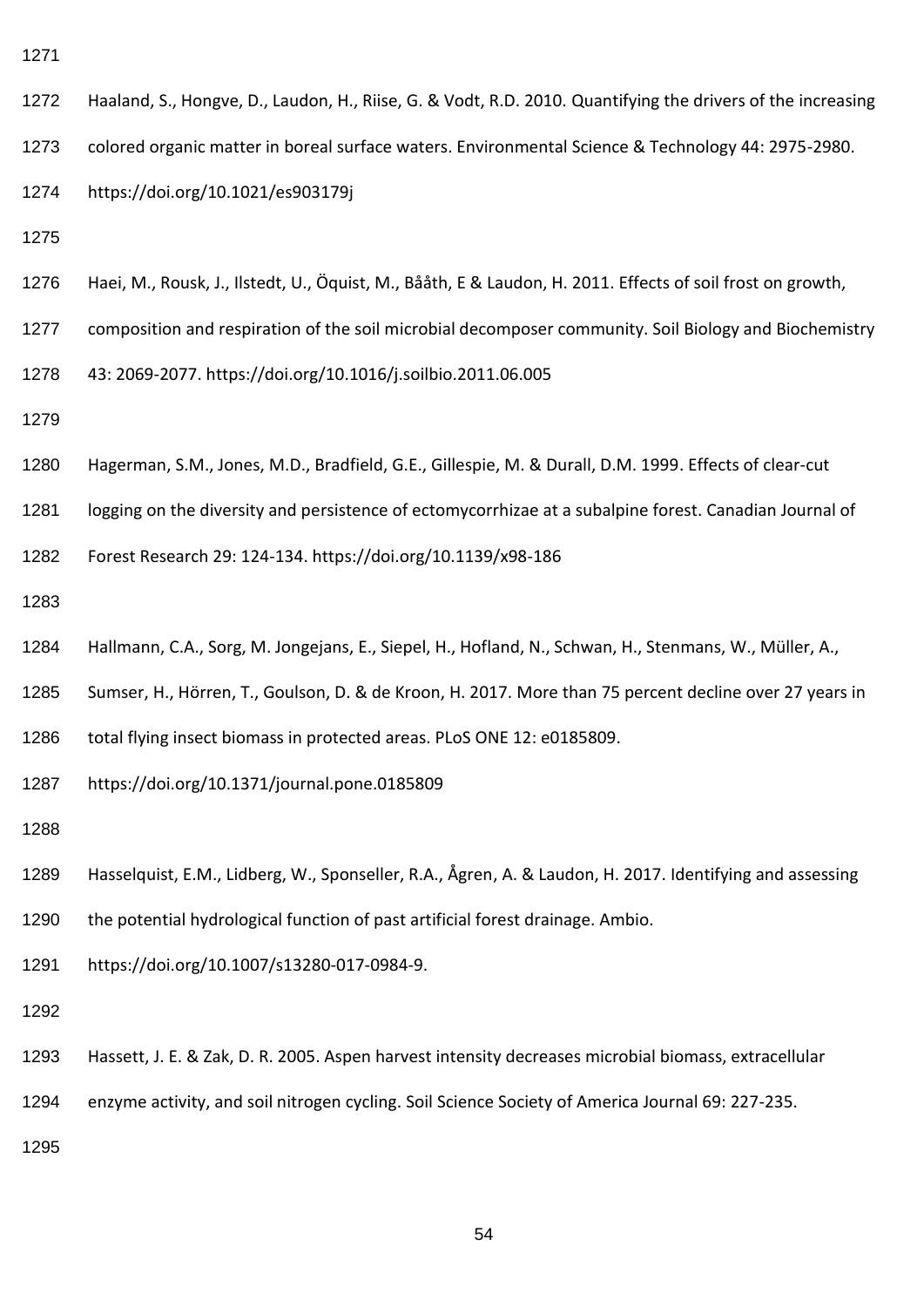| 1296 |  |  |  |  |  |  | Hawkins, C.P., Murphy, M.L. & Anderson, N.H. 1982. Effects of canopy, substrate composition, and |
|------|--|--|--|--|--|--|--------------------------------------------------------------------------------------------------|
|------|--|--|--|--|--|--|--------------------------------------------------------------------------------------------------|

gradient on the structure of macroinvertebrate communities in Cascade Range streams of Oregon.

Ecology 63: 1840-1856. https://doi.org/10.2307/1940125

- Hawkins, C.P., Mykrä, H., Oksanen, J. & Vander Laan, J.J. 2015. Environmental disturbance can increase
- beta diversity of stream macroinvertebrate assemblages. Global Ecology and Biogeography 24: 483-494.
- https://doi.org/10.1111/geb.12254

- Hayden, B. , Harrod, C. , Thomas, S.M., Eloranta, A.P., Myllykangas, J. , Siwertsson, A. , Præbel, K. ,
- Knudsen, R. , Amundsen, P. & Kahilainen, K.K. 2019. From clear lakes to murky waters tracing the
- 1306 functional response of high-latitude lake communities to concurrent 'greening' and 'browning'.
- Ecological Letters 22: 807-816. https://doi.org/10.1111/ele.13238

- Hazlett, P.W., Gordon, A.M., Dibley, P.K. & Nuttle, J.M. 2005. Stand carbon stocks and soil carbon and
- nitrogen storage for riparian and upland forests of boreal lakes in northeast Ontario. Forest Ecology and
- Management 219: 56-68. https://doi.org/10.1016/j.foreco.2005.08.044

- Hedin, L.O., von Fischer, J.C., Ostrom, N.E., Kennedy, B.P., Brown, M.G. & Robertson, G.P. 1998.
- Thermodynamic constraints on nitrogen transformations and other biogeochemical processes at soil-
- stream interfaces. Ecology 79: 684-703.
- 
- Hedström, P., Bystedt, D., Karlsson, J., Bokma, F. & Byström, P. 2017. Brownification increases winter mortality in fish. Oecologia 183: 587-595.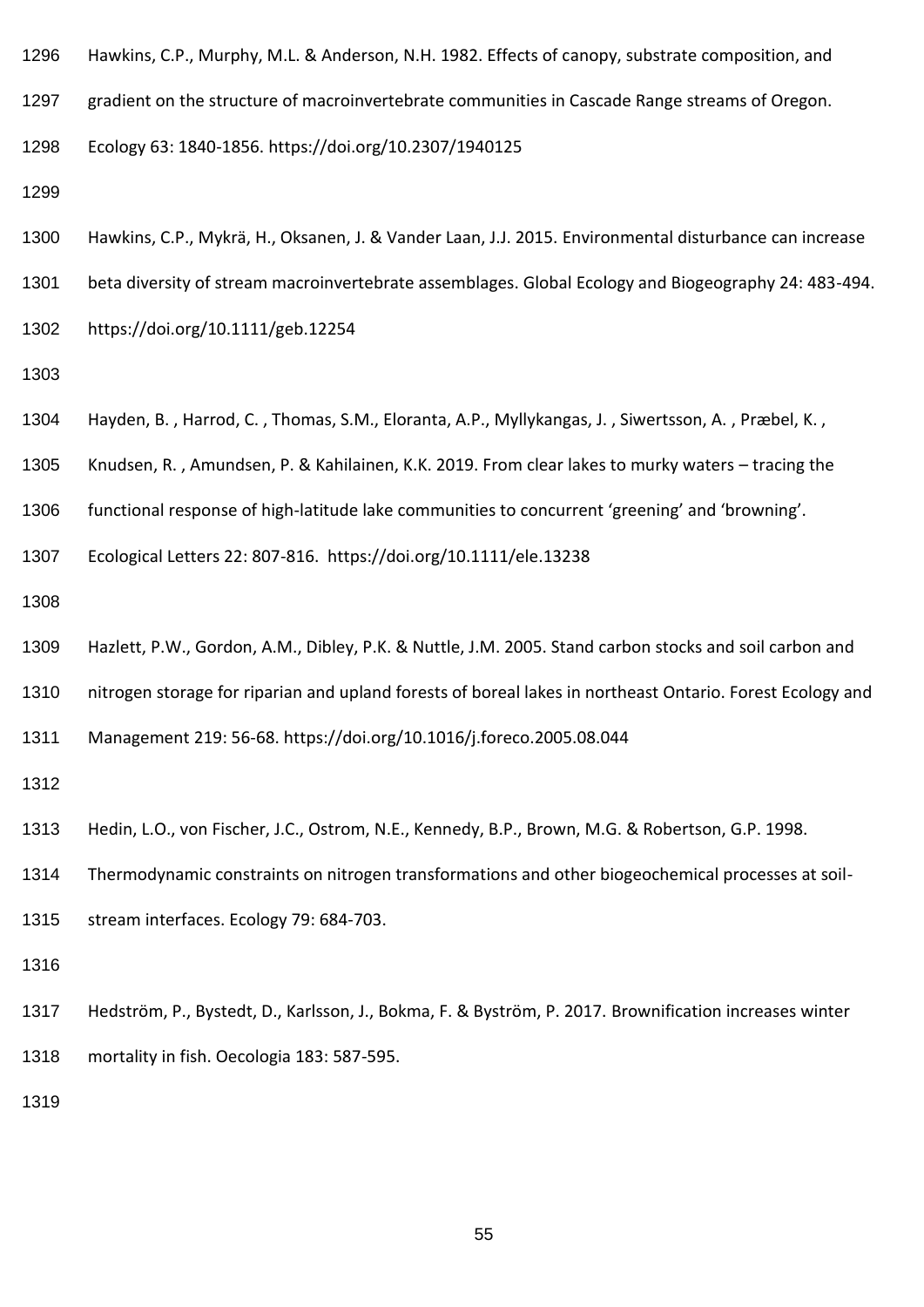| 1320 | Heino, J., Virkkala, R. & Toivonen, H. 2009. Climate change and freshwater biodiversity: detected                |
|------|------------------------------------------------------------------------------------------------------------------|
| 1321 | patterns, future trends and adaptations in northern regions. Biological Reviews 84: 39-54.                       |
| 1322 | https://doi.org/10.1111/j.1469-185X.2008.00060.x                                                                 |
| 1323 |                                                                                                                  |
| 1324 | Heino, J., Melo, A.S., Siqueira, T., Soininen, J., Valanko, S. & Bini, L.M. 2015. Metacommunity                  |
| 1325 | organisation, spatial extent and dispersal in aquatic systems: patterns, processes and prospects.                |
| 1326 | Freshwater Biology 60: 845-869. https://doi.org/10.1111/fwb.12533                                                |
| 1327 |                                                                                                                  |
| 1328 | Heino, J., Alahuhta, J., Ala-Hulkko, T., Antikainen, H., Bini, L.M., Bonada, N., Datry, T., Erős, T., Hjort, J., |
| 1329 | Kotavaara, O., Melo, A.S. & Soininen, J. 2017. Integrating dispersal proxies in ecological and                   |
| 1330 | environmental research in the freshwater realm. Environmental Reviews 25: 334-349.                               |
| 1331 | https://doi.org/10.1139/er-2016-0110                                                                             |
| 1332 |                                                                                                                  |
| 1333 | Hérault, B. & Honnay, O. 2005. The relative importance of local, regional and historical factors                 |
| 1334 | determining the distribution of plants in fragmented riverine forests: an emergent group approach.               |
| 1335 | Journal of Biogeography 32: 2069-2081. https://doi.org/10.1111/j.1365-2699.2005.01351.x                          |
| 1336 |                                                                                                                  |
| 1337 | Hieber, M. & Gessner, M.O. 2002. Contribution of stream detrivores, fungi, and bacteria to leaf                  |
| 1338 | breakdown based on biomass estimates. Ecology 83: 1026-1038. https://doi.org/10.1890/0012-                       |
| 1339 | 9658(2002)083[1026:COSDFA]2.0.CO;2                                                                               |
| 1340 |                                                                                                                  |
| 1341 | Hildebrandt, U., Regvar, M. & Bothe, H. 2007. Arbuscular mycorrhiza and heavy metal tolerance.                   |
| 1342 | Phytochemistry 68: 139-146. https://doi.org/10.1016/j.phytochem.2006.09.023                                      |
| 1343 |                                                                                                                  |
| 1344 | Hill, A.R. 1996. Nitrate removal in stream riparian zone. Journal of Environmental Quality 25: 743-755.          |
|      |                                                                                                                  |

https://doi.org/10.2134/jeq1996.00472425002500040014x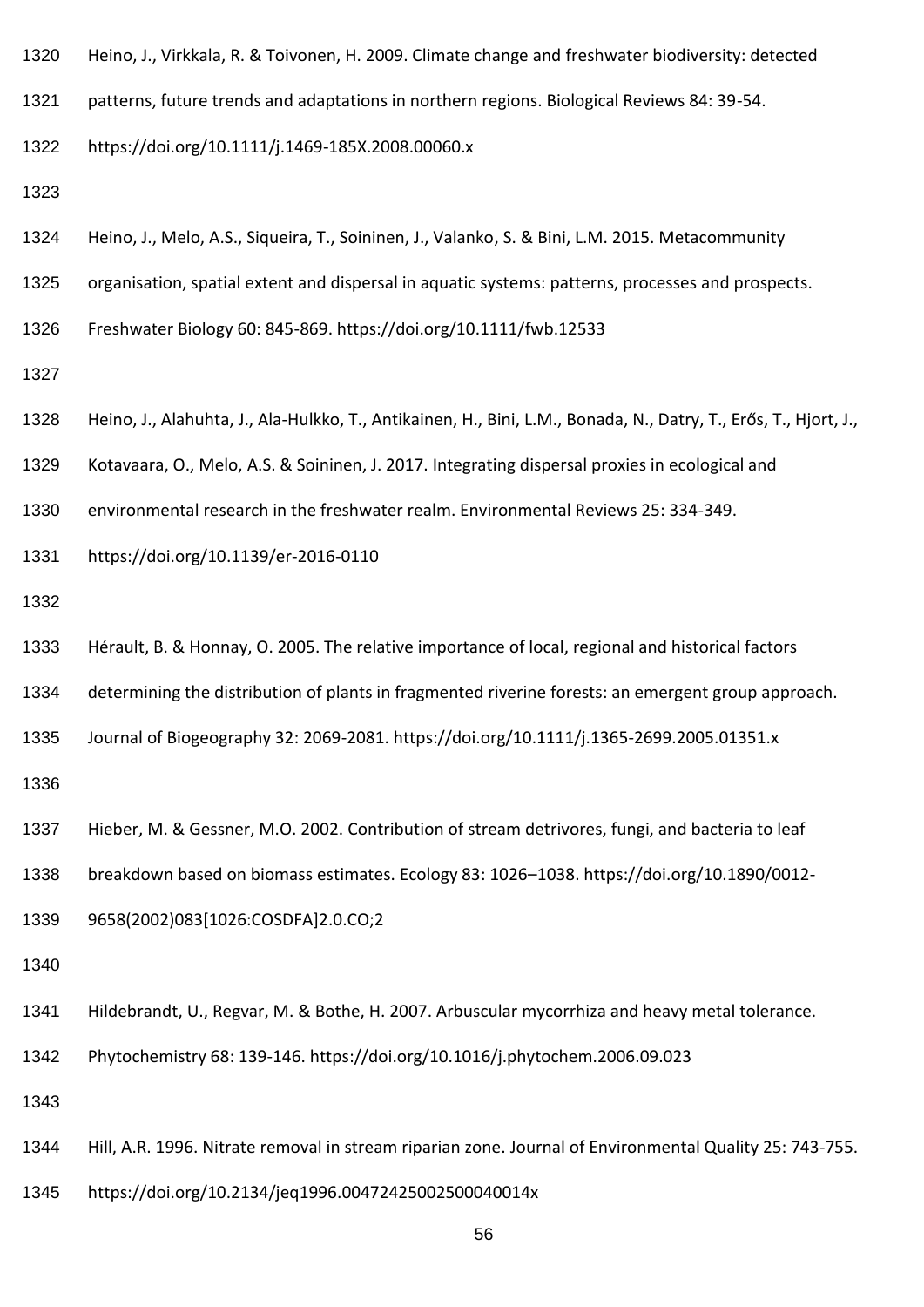- Hill, A.R., Devito, K.J., Camagnolo, S. & Sanmugadas, K. 2000. Subsurface denitrification in a forest
- riparian zone: Interactions between hydrology and supplies of nitrate and organic carbon.

Biogeochemistry 51: 193-223. https://doi.org/10.1023/A:1006476514038

- Hogsden, K. L. & Harding, J. S. 2012. Anthropogenic and natural sources of acidity and metals and their
- influence on the structure of stream food webs. Environmental Pollution 162: 466-474.
- https://doi.org/10.1016/j.envpol.2011.10.024

- Horner-Devine, M.C., Silver, J.M., Leibold, M.A., Bohannan, B.J.M., Colwell, R.K., Fuhrman, J.A., Green,
- J.L., Kuske, C.R., Martiny, J.B., Muyzer, G., Øvreås, L., Reysenbach, A.-L. & Smith, V.H. 2007. A
- comparison of taxon co-occurrence patterns for macro- and microorganisms. Ecology 88: 1345-1353.
- https://doi.org/10.1890/06-0286

- Hughes, A.R., Inouye, B.D., Johnson, M.T.J., Underwood, N. & Vellend, M. 2008. Ecological consequences
- of genetic diversity. Ecology Letters 11: 609-623. https://doi.org/10.1111/j.1461-0248.2008.01179.x

Huston, M.A. 2014. Disturbance, productivity, and species diversity: empiricism vs. logic in ecological

theory. Ecology 95: 2382-2396. https://doi.org/10.1890/13-1397.1

Hylander, K., Dynesius, M., Jonsson, B.G. & Nilsson, C. 2005. Substrate form determines the fate of

bryophytes in riparian buffer strips. Ecological Applications, 15: 674-688. https://doi.org/10.1890/04-

0570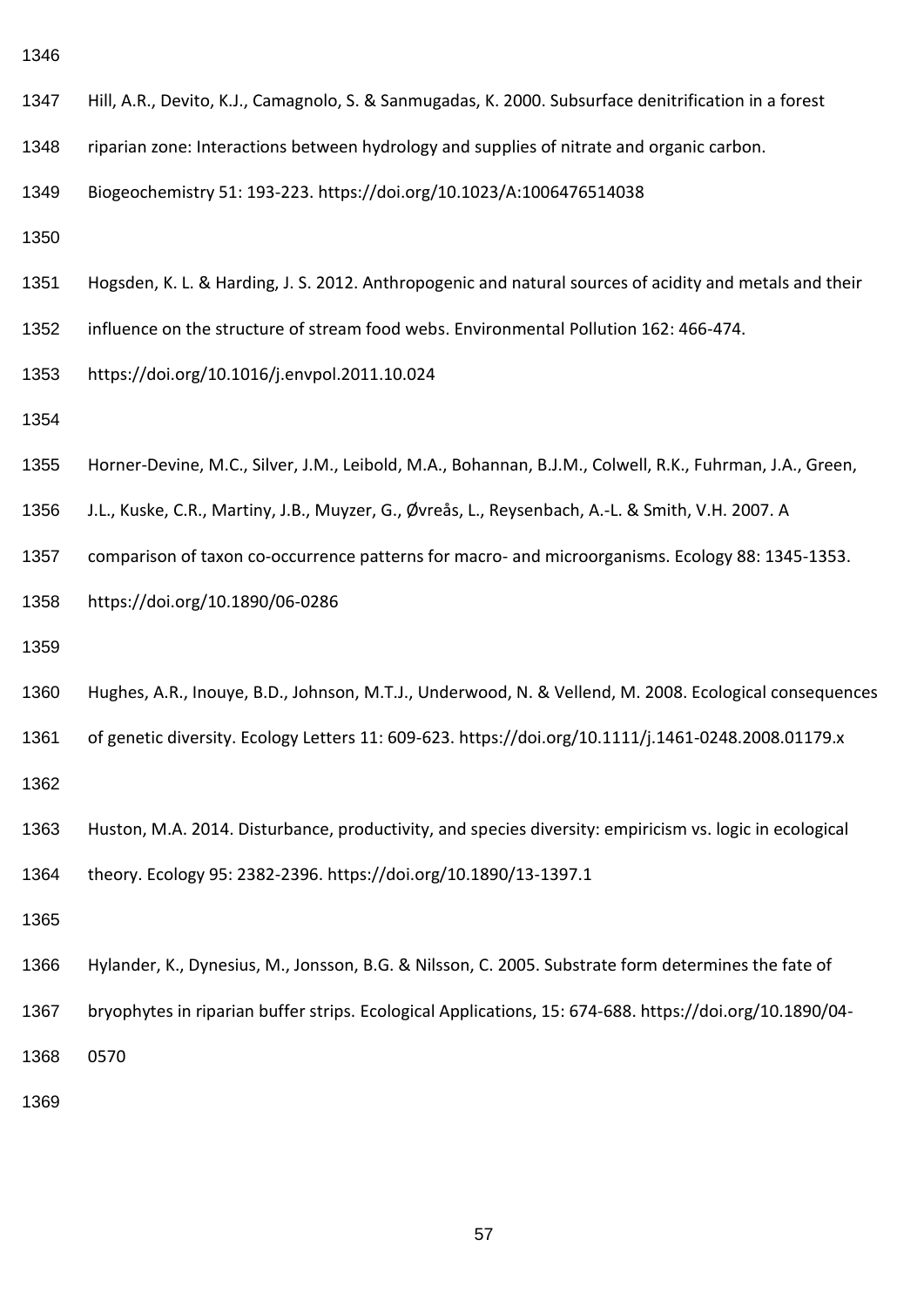| 1370 | Hylander, K., Nilsson, C. & Göthner, T. 2004. Effects of buffer-strip retention and clearcutting on land |
|------|----------------------------------------------------------------------------------------------------------|
| 1371 | snail in boreal riparian forests. Conservation Biology 18: 1052-1062. https://doi.org/10.1111/j.1523-    |
| 1372 | 1739.2004.00199.x                                                                                        |
| 1373 |                                                                                                          |
| 1374 | Hynes, H. M. & Germida, J. J. 2013. Impact of clear cutting on soil microbial communities and            |
| 1375 | bioavailable nutrients in the LFH and Ae horizons of Boreal Plain forest soils. Forest Ecology &         |
| 1376 | Management 306: 88-95. https://doi.org/10.1016/j.foreco.2013.06.006                                      |
| 1377 |                                                                                                          |
| 1378 | Högberg, M.N., Högberg, P. & Myrold, D.D. 2007. Is microbial community composition in boreal forest      |
| 1379 | soils determined by pH, C-to-N ratio, the trees, or all three? Oecologia 150: 590-601.                   |
| 1380 | https://doi.org/10.1007/s00442-006-0562-5                                                                |
| 1381 |                                                                                                          |
| 1382 | Inoue, M., Sakamoto, S. & Kikuchi, S. 2013. Terrestrial prey inputs to streams bordered by deciduous     |
| 1383 | broadleaved forests, conifer plantations and clear-cut sites in southwestern Japan: effects on the       |
| 1384 | abundance of red-spotted masu salmon. Ecology of Freshwater Fish 22: 335-347.                            |
| 1385 | https://doi.org/10.1111/eff.12029                                                                        |
| 1386 |                                                                                                          |
| 1387 | IPCC 2014. Climate Change 2014: Synthesis Report. Contribution of Working Groups I, II and III to the    |
| 1388 | Fifth Assessment Report of the Intergovernmental Panel on Climate Change / R. Pachauri and L. Meyer      |
| 1389 | (Eds.), Geneva, Switzerland, IPCC, 151 p., ISBN: 978-92-9169-143-2.                                      |
| 1390 | https://epic.awi.de/id/eprint/37530/                                                                     |
| 1391 |                                                                                                          |
| 1392 | Izagirre, O., Serra, A., Guasch, H. & Elosegi, A. 2009. Effects of sediment deposition on periphytic     |
| 1393 | biomass, photosynthetic activity and algal community structure. Science of The Total Environment 407:    |
| 1394 | 5694-5700. https://doi.org/10.1016/j.scitotenv.2009.06.049                                               |
| 1395 |                                                                                                          |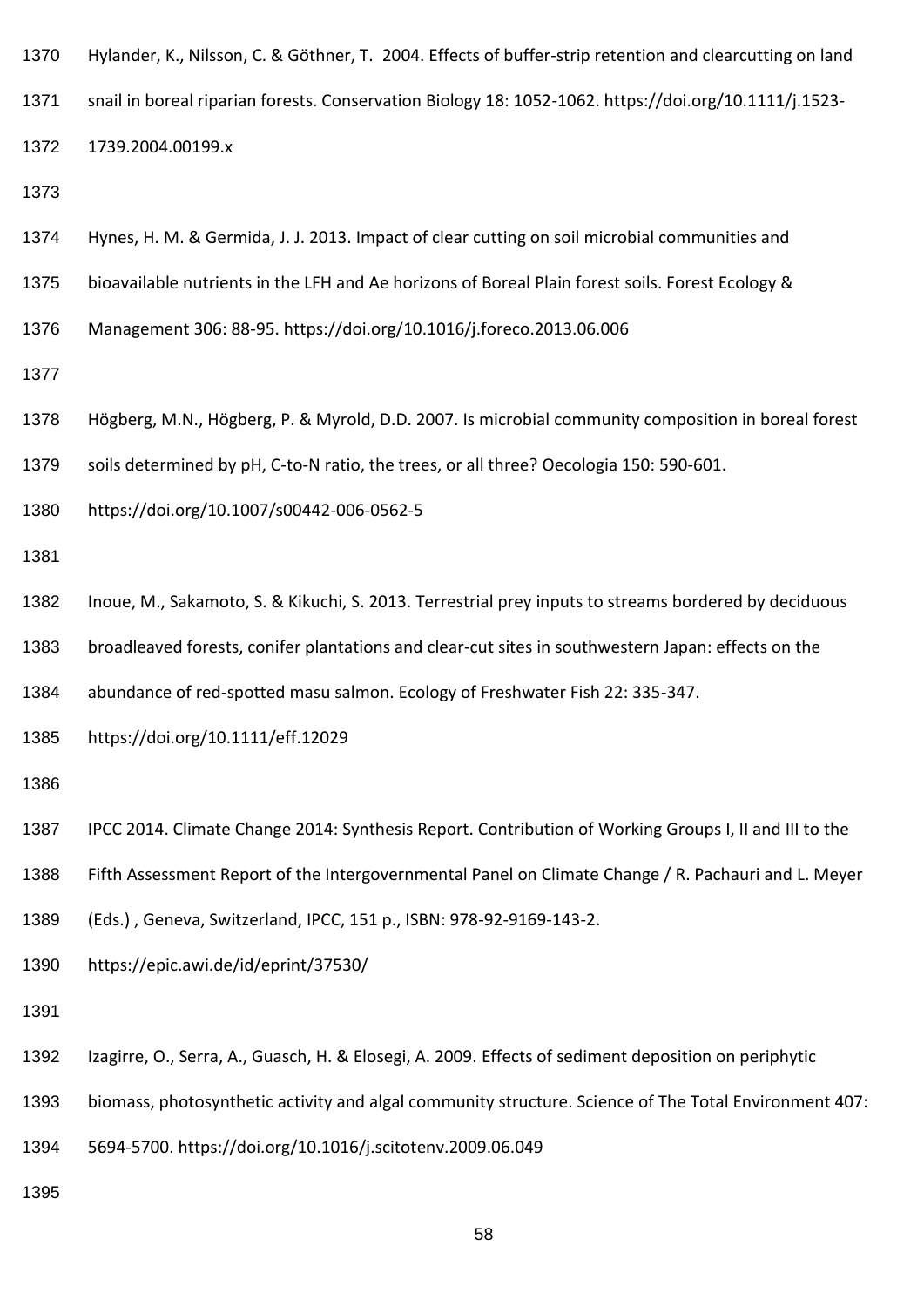- Jansson, R., Nilsson, C. & Renöfält, B. 2000. Fragmentation of riparian floras in rivers with multiple dams.
- Ecology 81: 899-903. https://doi.org/10.1890/0012-9658(2000)081[0899:FORFIR]2.0.CO;2

- Jansson, R., Zinko, U., Merritt, D.M. & Nilsson, C. 2005. Hydrochory increases riparian plant species
- richness: a comparison between a free-flowing and a regulated river. Journal of Ecology 93: 1094-1103.
- https://doi.org/10.1111/j.1365-2745.2005.01057.x
- 
- Jansson, R., Laudon, H., Johansson, E. & Augspurger, C. 2007. The importance of groundwater discharge
- for plant species number in riparian zones. Ecology 88: 131–139. https://doi.org/10.1890/0012-
- 9658(2007)88[131:TIOGDF]2.0.CO;2
- 
- Jaramillo, V.J., Kauffman, J.B., Rentería-Rodríguez, L., Cummings, D.L. & Ellingson, L.J. 2003. Biomass,
- carbon, and nitrogen pools in Mexican tropical dry forest landscape. Ecosystems 6: 609-629.
- https://doi.org/10.1007/s10021-002-0195-4
- 
- Jarvis, P., Rey, A., Petsikos, C., Wingate, L., Rayment, M., Pereira, J., Banza, J., David, J., Miglietta, F.,
- Borghetti, M., Manca, G. & Valentini, R. 2007. Drying and wetting of Meditterranean soils stimulates
- decomposition and carbon dioxide emission: the "Birch effect". Tree Physiology 27: 929-940.
- https://doi.org/10.1093/treephys/27.7.929
- 
- Joensuu, S., Ahti, E. & Vuollekoski, M. 2002. Effects of ditch network maintenance on the chemistry of
- run-off water from peatland forests. Scandinavian Journal of Forest Research 17: 238-247.
- https://doi.org/10.1080/028275802753742909
- 
- Johansson, M.E., Nilsson, C. & Nilsson, E. 1996. Do rivers function as corridors for plant dispersal?
- Journal of Vegetation Science 7: 593-598. https://doi.org/10.2307/3236309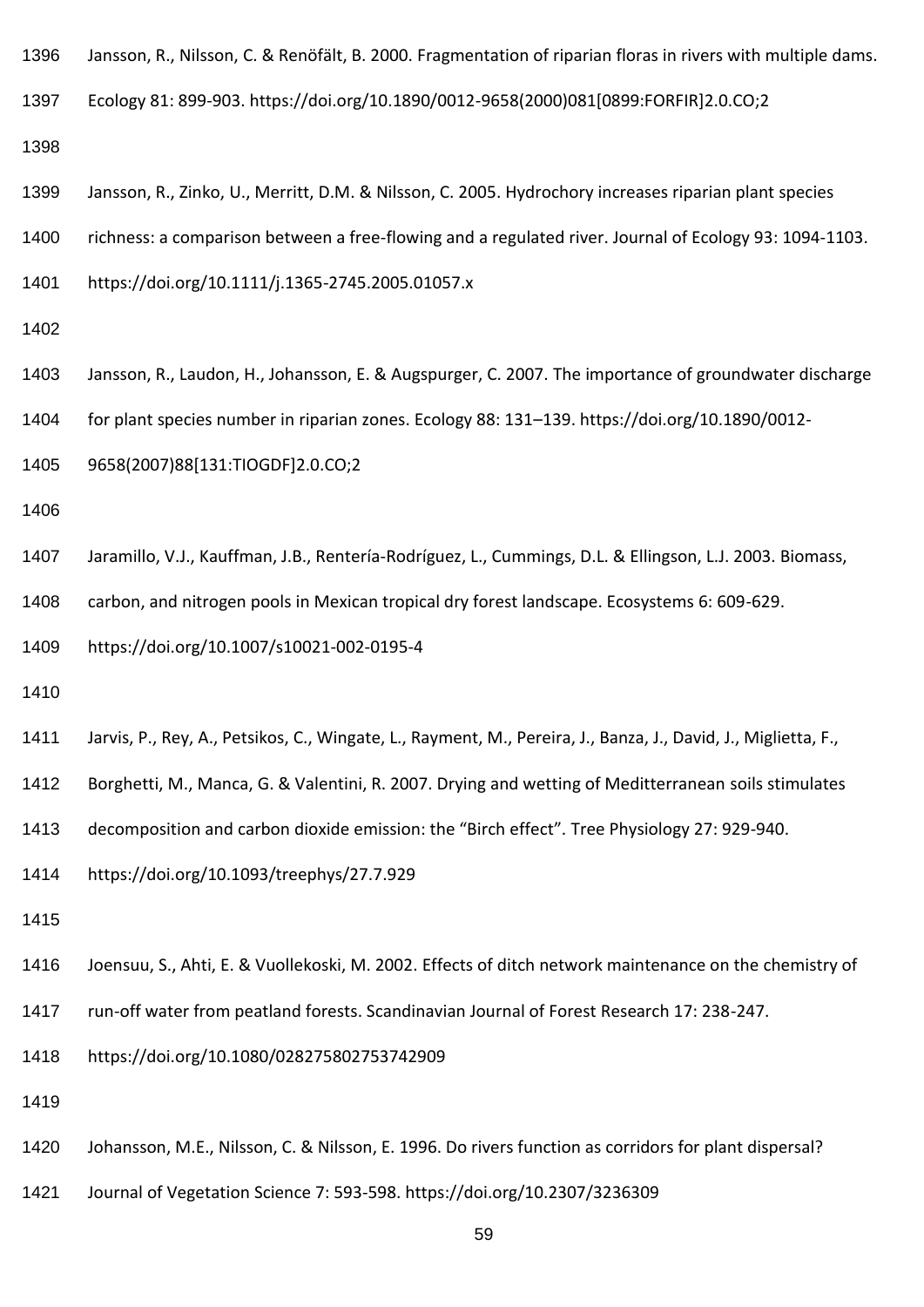| 1423 | Johnson, B.R., Cross, W.F. & Wallace J.B. 2003. Long-term resource limitation reduces insect detritivore            |
|------|---------------------------------------------------------------------------------------------------------------------|
| 1424 | growth in a headwater stream. Journal of the North American Benthological Society 22: 565-574.                      |
| 1425 | https://doi.org/10.2307/1468353                                                                                     |
| 1426 |                                                                                                                     |
| 1427 | Jonsson, L., Dahlberg, A., Nilsson, M.-C., Zackrisson, O. & Kåren, O. 1999. Ectomycorrhizal fungal                  |
| 1428 | communities in late-successional Swedish boreal forests, and their composition following wildfire.                  |
| 1429 | Molecular Ecology 8: 205-215. https://doi.org/10.1046/j.1365-294x.1999.00553.x                                      |
| 1430 |                                                                                                                     |
| 1431 | Jousset, A., Bienhold, C., Chatzinotas, A., Gallien, L., Gobet, A., Kurm, V., Küsel, K., Rilling, M. C., Rivett, D. |
| 1432 | W., Salles, J. F., van der Heijden, M. G. A., Youssef, N. H., Zhang, X., Wei, Z. & Hol, W. H. G. 2017. Where        |
| 1433 | less may be more: how the rare biosphere pulls ecosystems strings. The ISME Journal 11: 853-862.                    |
| 1434 | https://doi.org/10.1038/ismej.2016.174                                                                              |
| 1435 |                                                                                                                     |
| 1436 | Judd, K.E., Crump, B.C. & Kling, G., W. 2006. Variation in dissolved organic matter controls bacterial              |
| 1437 | production and community composition. Ecology 87: 2068-2079. https://doi.org/10.1890/0012-                          |
| 1438 | 9658(2006)87[2068:VIDOMC]2.0.CO;2                                                                                   |
| 1439 |                                                                                                                     |
| 1440 | Khan, A. G., Kuek, C., Chaudhry, T. M., Khoo, C. S. & Hayes, W. J. 2000. Role of plants, mycorrhizae and            |
| 1441 | phytochelators in heavy metal contaminated land remediation. Chemosphere 41: 197-207.                               |
| 1442 | https://doi.org/10.1016/S0045-6535(99)00412-9                                                                       |
| 1443 |                                                                                                                     |
| 1444 | Kiffney, P.M., Richardson, J.S. & Bull, J.P. 2004. Establishing light as a causal mechanism structuring             |
| 1445 | stream communities in response to experimental manipulation of riparian buffer width. Journal of North              |
| 1446 | American Benthological Society 23: 542-555. https://doi.org/10.1899/0887-                                           |
| 1447 | 3593(2004)023<0542:ELAACM>2.0.CO;2                                                                                  |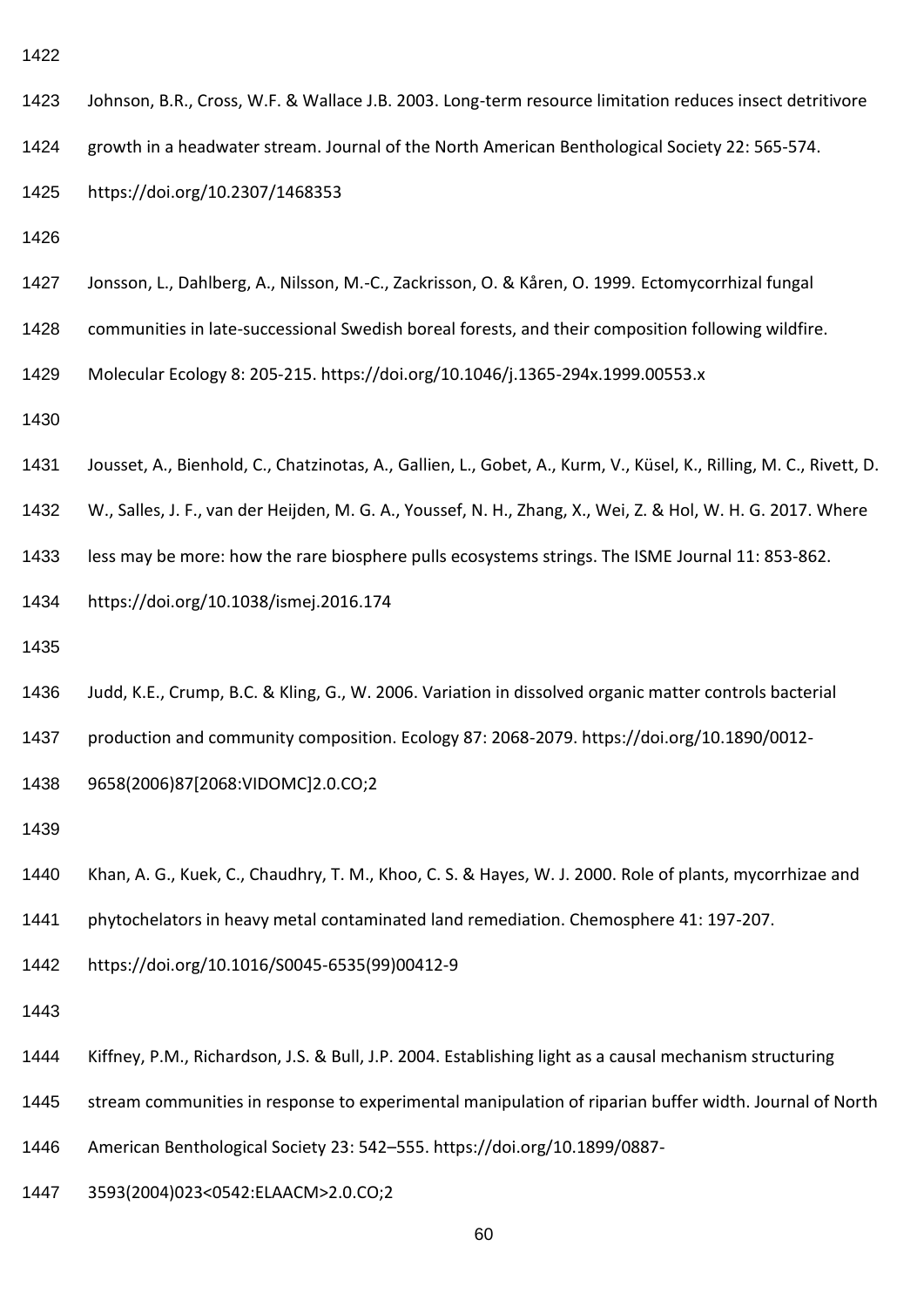| 1449 | Killham, K. & Firestone, M. K. 1983. Vesicular arbuscular mycorrhizal mediation of grass response to          |
|------|---------------------------------------------------------------------------------------------------------------|
| 1450 | acidic and heavy metal depositions. Plant and Soil 72: 39-48. https://doi.org/10.1007/BF02185092              |
| 1451 |                                                                                                               |
| 1452 | Kirschbaum, M.U.F. 2006. The temperature dependence of organic-matter decomposition - still a topic           |
| 1453 | of debate. Soil Biology & Biochemistry 38: 2510-2518. https://doi.org/10.1016/j.soilbio.2006.01.030           |
| 1454 |                                                                                                               |
| 1455 | Knight, R., Vrbanac, A., Taylor, B.C., Aksenov, A., Callewaert, C., Debelius, J., et al. 2018. Best practices |
| 1456 | for analysing microbiomes. Nature Reviews Microbiology 16: 410-422. https://doi.org/10.1038/s41579-           |
| 1457 | 018-0029-9                                                                                                    |
| 1458 |                                                                                                               |
| 1459 | Koide, K., Osonoro, T. & Takeda, H. 2005. Colonization and lignin decomposition of Camellia japonica          |
| 1460 | leaf litter by endophytic fungi. Mycoscience 46: 280-286. https://doi.org/10.1007/S10267-005-0247-7           |
| 1461 |                                                                                                               |
| 1462 | Koivusaari, P., Tejesvi, M.V., Tolkkinen, M., Markkola, AM., Mykrä, H. & Pirttilä, A.M. 2019. Fungi           |
| 1463 | originating from tree leaves contribute to fungal diversity of litter in streams. Frontiers in Microbiology   |
| 1464 | 10:651. https://doi:10.3389/fmicb.2019.00651                                                                  |
| 1465 |                                                                                                               |
| 1466 | Kominoski, J.S. & Rosemond, A.D. 2012. Conservation from the bottom up: forecasting effects of global         |
| 1467 | change on dynamics of organic matter and management needs for river networks. Freshwater Science              |
| 1468 | 31: 51-68. https://doi.org/10.1899/10-160.1                                                                   |
| 1469 |                                                                                                               |
| 1470 | Kominoski, J.S., Marczak, L.B. & Richardson, J.S. 2011. Riparian forest composition affects stream litter     |
| 1471 | decomposition despite similar microbial and invertebrate communities. Ecology 92: 151-159.                    |
| 1472 | https://doi.org/10.1890/10-0028.1                                                                             |
| 1473 |                                                                                                               |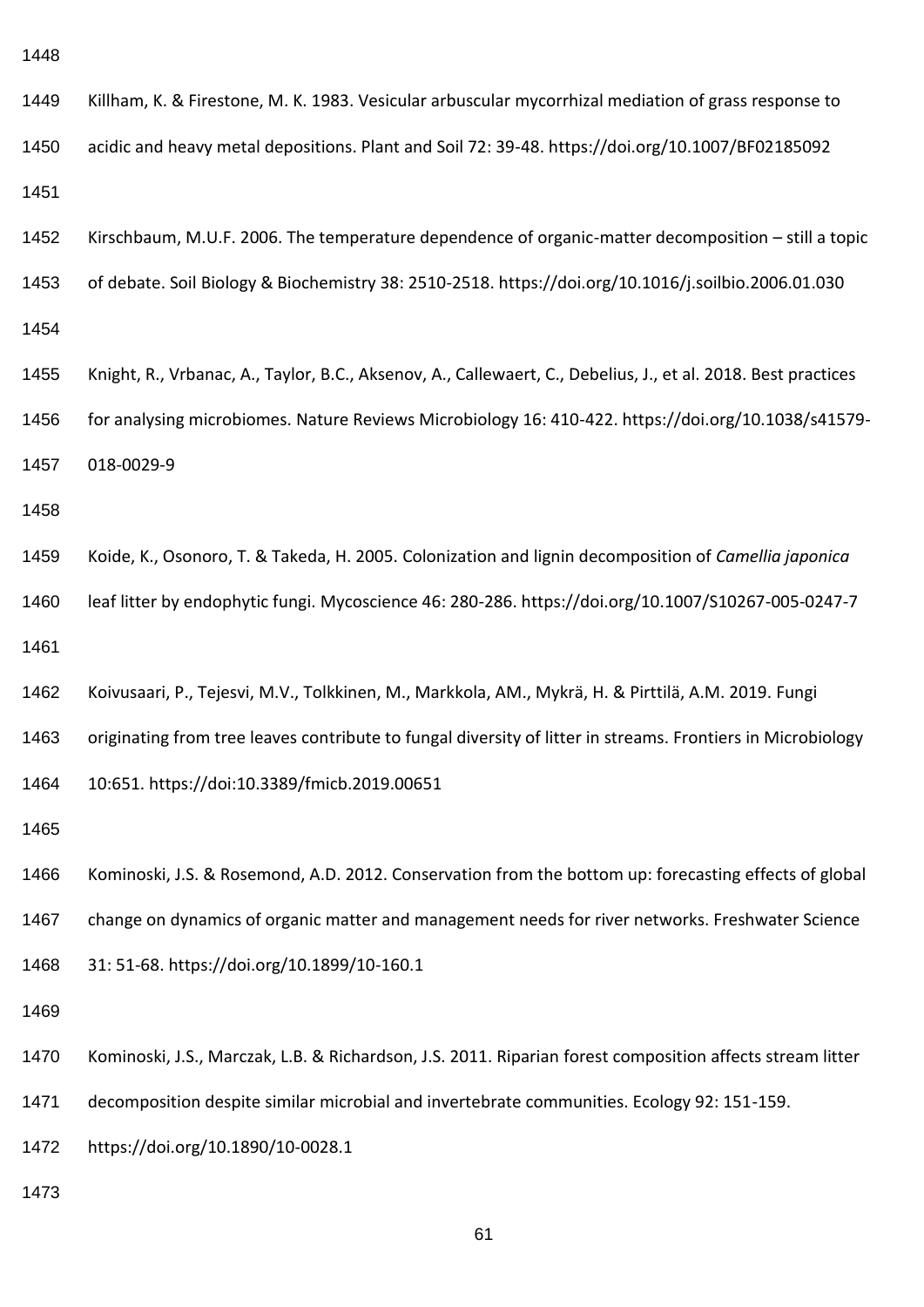|  |  | 1474 Kreutzweiser, D. P. & Capell, S. S. 2003. Benthic microbial utilization of differential |
|--|--|----------------------------------------------------------------------------------------------|
|--|--|----------------------------------------------------------------------------------------------|

dissolved organic matter sources in a forest headwater stream. Canadian Journal of Forest Research 33:

1444-1451. https://doi.org/10.1139/X03-030

- Kreutzweiser, D. P., Good, K. P., Capell, S. S. & Holmes, S. B. 2008a. Leaf-litter decomposition and
- macroinvertebrate communities in boreal forest streams linked to upland logging disturbance. Journal
- of North American Benthological Society 27: 1-15. https://doi.org/10.1899/07-034R.1

- Kreutzweiser, D. P., Hazlett, P. W. & Gunn, J. M. 2008b. Logging impacts on the biogeochemistry of
- boreal forest soils and nutrient export to aquatic systems: A review. Environmental Reviews 16: 157-
- 179. https://doi.org/10.1139/A08-006

- Kreutzweiser, D.P., Capell, S.S. & Holmes, S.B. 2009. Stream temperature responses to partial-harvest
- logging in riparian buffers of boreal mixedwood forest watershed. Canadian Journal of Forest Research
- 39: 497-506. https://doi.org/10.1139/X08-191

- Kuglerová, L., Jansson, R., Ågren, A., Laudon, H. & Malm-Renöfält, B. 2014a. Groundwater discharge
- creates hotspots of riparian plant species richness in a boreal forest stream network. Ecology 95: 715-
- 725. https://doi.org/10.1890/13-0363.1
- 
- Kuglerová, L., Ågren, A., Jansson, R. & Laudon, H. 2014b. Towards optimizing riparian buffer zones:
- Ecological and biogeochemical implications for forest management. Forest Ecology and Management
- 334: 74-84. https://doi.org/10.1016/j.foreco.2014.08.033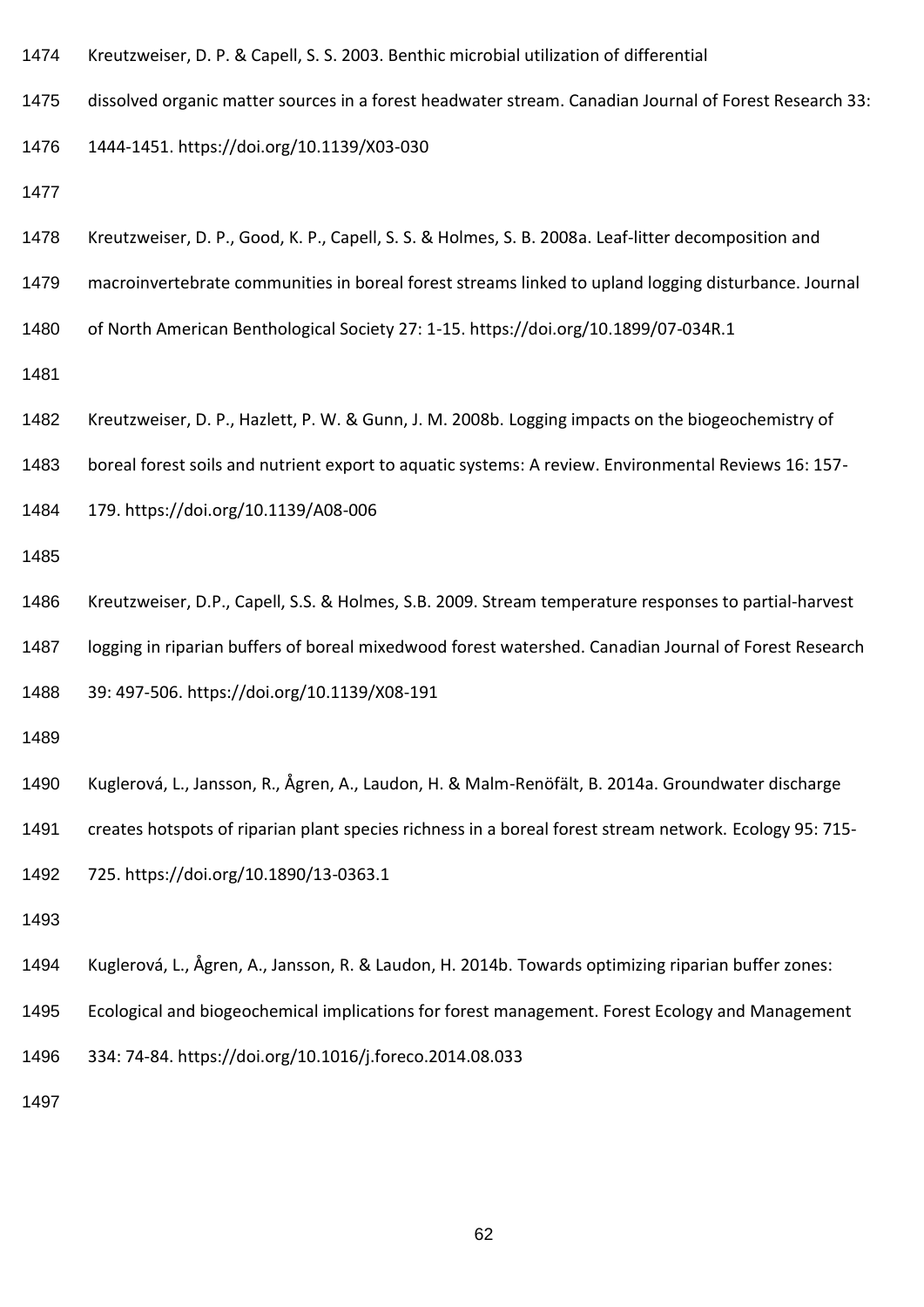| 1498 | Kuglerová, L., Jansson, R., Sponseller, R. A., Laudon, H. & Malm-Renöfält, B. 2015. Local and regional      |
|------|-------------------------------------------------------------------------------------------------------------|
| 1499 | processes determine plant species richness in a river-network metacommunity. Ecology 96: 381-391.           |
| 1500 | https://doi.org/10.1890/14-0552.1                                                                           |
| 1501 |                                                                                                             |
| 1502 | Kuglerová, L., Hasselquist, E.M., Richardson, J.S., Sponseller, R.A., Kreutzweiser, D.P. & Laudon, H. 2017. |
| 1503 | Management perspective on Aqua incognita: Connectivity and cumulative effects of small natural and          |
| 1504 | artificial streams in boreal forests. Hydrological Processes 31: 4268-4244.                                 |
| 1505 | https://doi.org/10.1002/hyp.11281                                                                           |
| 1506 |                                                                                                             |
| 1507 | Kuzyakov, Y. & Blagodatskaya, E. 2015. Microbial hotspots and hot moments in soil: Concept & review.        |
| 1508 | Soil Biology & Biochemistry 83: 184-199. https://doi.org/10.1016/j.soilbio.2015.01.025                      |
| 1509 |                                                                                                             |
| 1510 | Kyachenko, J., Clemmensen, K.E., Karltun, E. & Lindahl, B.D. 2017a. Below-ground organic matter             |
| 1511 | accumulation along a boreal forest fertility gradient relates to guild interaction within fungal            |
| 1512 | communities. Ecology Letters 20: 1546-1555. https://doi.org/10.1111/ele.12862                               |
| 1513 |                                                                                                             |
| 1514 | Kyachenko, J., Clemmensen, K.E., Hagenbo, A., Karltun, E. & Lindahl, B.D. 2017b. Shift in fungal            |
| 1515 | communities and associated enzyme activities along an age gradient of managed Pinus sylvestris stands.      |
| 1516 | The ISME Journal volume 11: 863-874. https://doi.org/doi:10.1038/ismej.2016.184                             |
| 1517 |                                                                                                             |
| 1518 | Laeser, S.R., Baxter, C.V. & Fausch, K.D. 2005. Riparian vegetation loss, stream channelization, and web-   |
| 1519 | weaving spiders in northern Japan. Ecological Research 20: 646-651. https://doi.org/10.1007/s11284-         |
| 1520 | 005-0084-3                                                                                                  |
| 1521 |                                                                                                             |
| 1522 | Lair, G. J., Gerzabek, M. H. & Haberhauer, G. 2007. Sorption of heavy metals on organic and inorganic       |
| 1523 | soil constituents. Environmental Chemistry Letters 5: 23-27. https://doi.org/10.1007/s10311-006-0059-9      |
|      |                                                                                                             |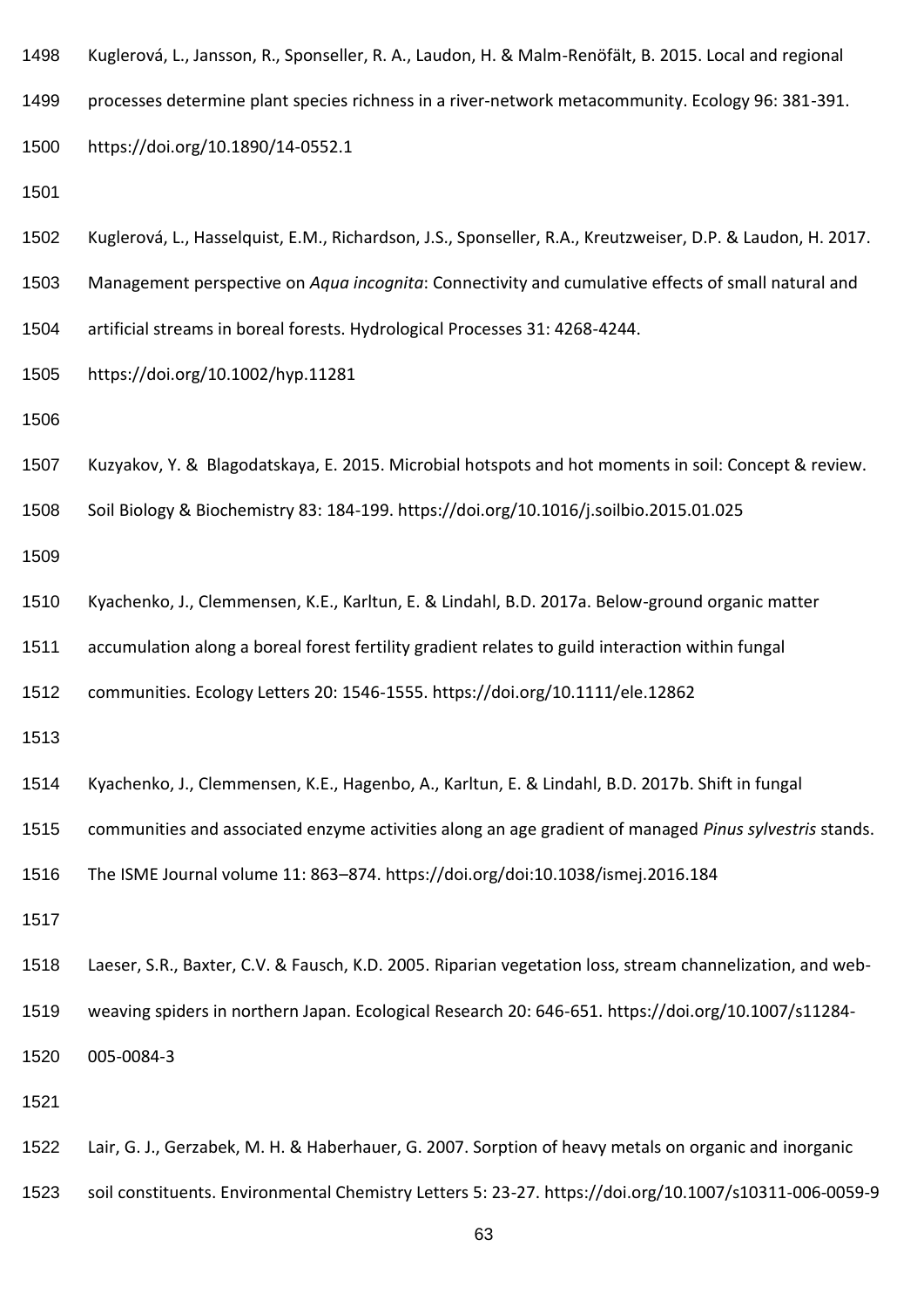| 1525 | Lambert, T., Pierson-Wickmann, A.-C., Gruau, G., Thibault, J.-N. & Jaffrezic, A. 2011. Carbon isotopes as |
|------|-----------------------------------------------------------------------------------------------------------|
| 1526 | tracers of dissolved organic carbon sources and water pathways in headwater catchments. Journal of        |
| 1527 | Hydrology 402: 228-238. https://doi.org/10.1016/j.jhydrol.2011.03.014                                     |
| 1528 |                                                                                                           |
| 1529 | Lamers, L.P.M., Loeb, R., Antheunisse, A.M., Miletto, M., Lucassen, E.C.H.E.T., Boxman, A.W., Smolders,   |
| 1530 | A.J.P. & Roelofs, J.G.M. 2006. Biogeochemical constraints on the ecological rehabilitation of wetland     |
| 1531 | vegetation in river floodplains. Hydrobiologia 565: 165-186. https://doi.org/10.1007/s10750-005-1912-8    |
| 1532 |                                                                                                           |
| 1533 | Laudon, H., Berggren, M., Ågren, A., Buffam, I., Bishop, K., Grabs, T., Jansson, M. & Köhler, S. 2011.    |
| 1534 | Patterns and dynamics of dissolved organic carbon (doc) in boreal streams: the role of processes,         |
| 1535 | connectivity, and scaling. Ecosystems 14: 880-893. https://doi.org/10.1007/s10021-011-9452-8              |
| 1536 |                                                                                                           |
| 1537 | Lazaruk, L.W., Kernaghan, G., Macdonald, S.E. & Khasa, D. 2005. Effects of partial cutting on the         |
| 1538 | ectomycorrhizae of Picea glauca forests in northwestern Alberta. Canadian Journal of Forest Research      |
| 1539 | 35: 1442-1454. https://doi.org/10.1139/x05-062                                                            |
| 1540 |                                                                                                           |
| 1541 | LeBrun, E.S., Taylor, D.L., King, R.S., Back, J.A. & Kang, S. 2018. Rivers may constitute an overlooked   |
| 1542 | avenue of dispersal for terrestrial fungi. Fungal Ecology 32: 72-79.                                      |
| 1543 | https://doi.org/10.1016/j.funeco.2017.12.003                                                              |
| 1544 |                                                                                                           |
| 1545 | Lecerf, A. & Richardson, J. S. 2010. Litter decomposition can detect effects of high and moderate levels  |
| 1546 | of forest disturbance on stream condition. Forest Ecology and Management 259: 2433-2443.                  |
| 1547 | https://doi.org/10.1016/j.foreco.2010.03.022                                                              |
| 1548 |                                                                                                           |
|      |                                                                                                           |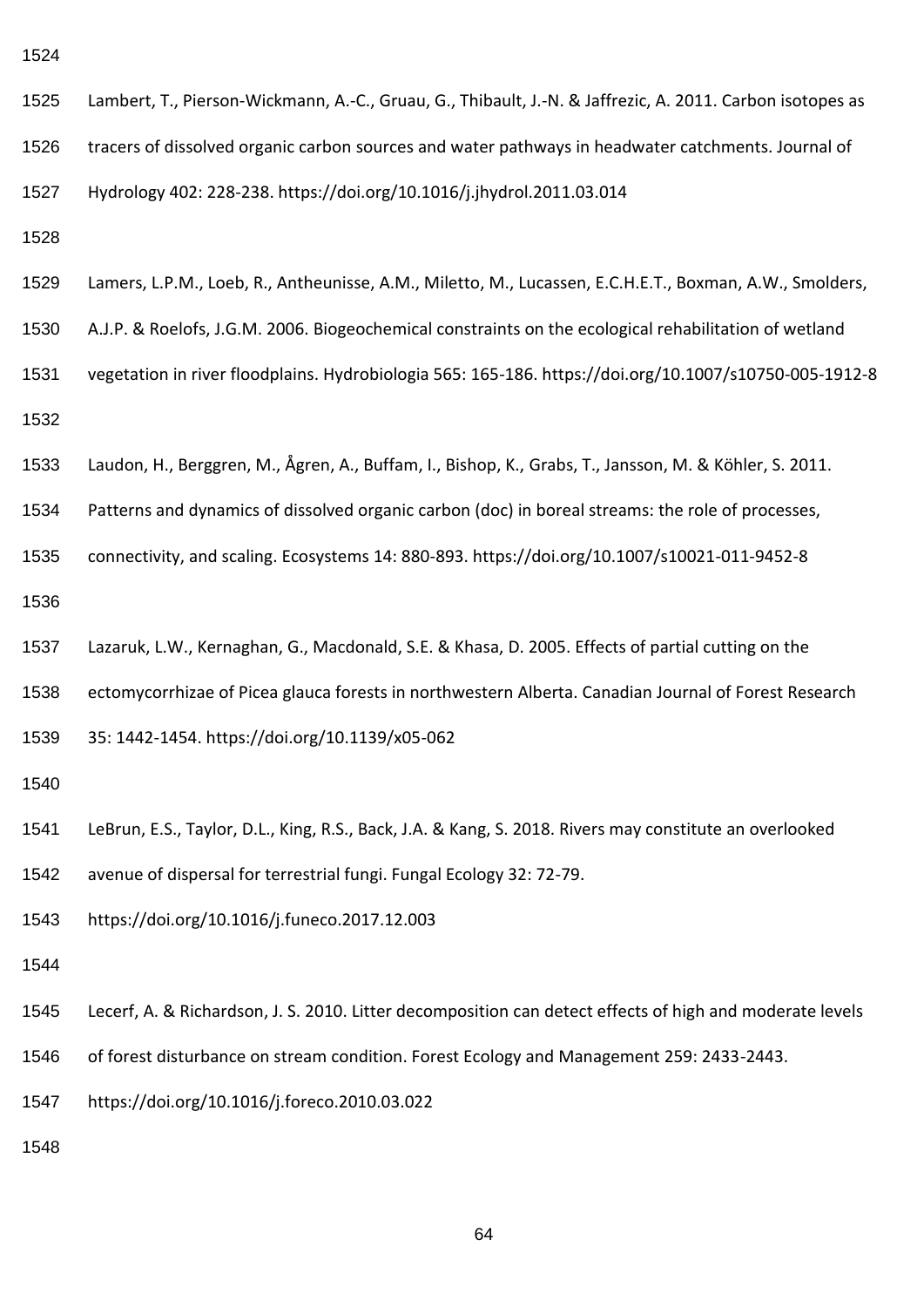- Ledesma, J. L. J., Grabs, T., Futter, M. N., Bishop, K. H., Laudon, H. & Köhler, S. J. 2013. Riparian zone
- control on base cation concentration in boreal streams. Biogeosciences 10: 3849-3868.
- https://doi.org/10.5194/bg-10-3849-2013
- 
- Ledesma, J. L. J., Futter, M. N., Blackburn, M., Lidman, F., Grabs, T., Sponseller, R. A., Laudon, H., Bishop,
- K. H. & Köhler, S. J. 2018. Towards an improved conceptualization of riparian zones in boreal forest
- headwaters. Ecosystems 21: 297-315. https://doi.org/10.1007/s10021-017-0149-5
- 
- Lee, P., Smyth, C. & Boutin, S. 2004. Quantitative review of riparian buffer width guidelines from Canada
- and the United States. Journal of Environmental Management 70: 165-180.
- https://doi.org/10.1016/j.jenvman.2003.11.009
- 
- LeRoy, C.J. & Marks, J.C. 2006. Litter quality, stream characteristics and litter diversity influence
- decomposition rates and macroinvertebrates. Freshwater Biology 51: 605-617.
- https://doi.org/10.1111/j.1365-2427.2006.01512.x
- 
- LeRoy, C.J., Whitham, T.G., Keim, P. & Marks, J.C. 2006. Plant genes link forests and streams. Ecology 87:
- 255-261. https://doi.org/10.1890/05-0159
- 
- LeRoy, C., Fischer, D.G., Halstead, K., Pryor, M., Bailey, J.K. & Schweitzer, J.A. 2011. A fungal endophyte
- slows litter decomposition in streams. Freshwater Biology 56: 1426-1433.
- https://doi.org/10.1111/j.1365-2427.2011.02581.x
- 
- Leyer, I. & Pross, S. 2009. Do seed and germination traits determine plant distribution patterns in
- riparian landscapes? Basic and Applied Ecology 10: 113-121. https://doi.org/10.1016/j.baae.2008.01.002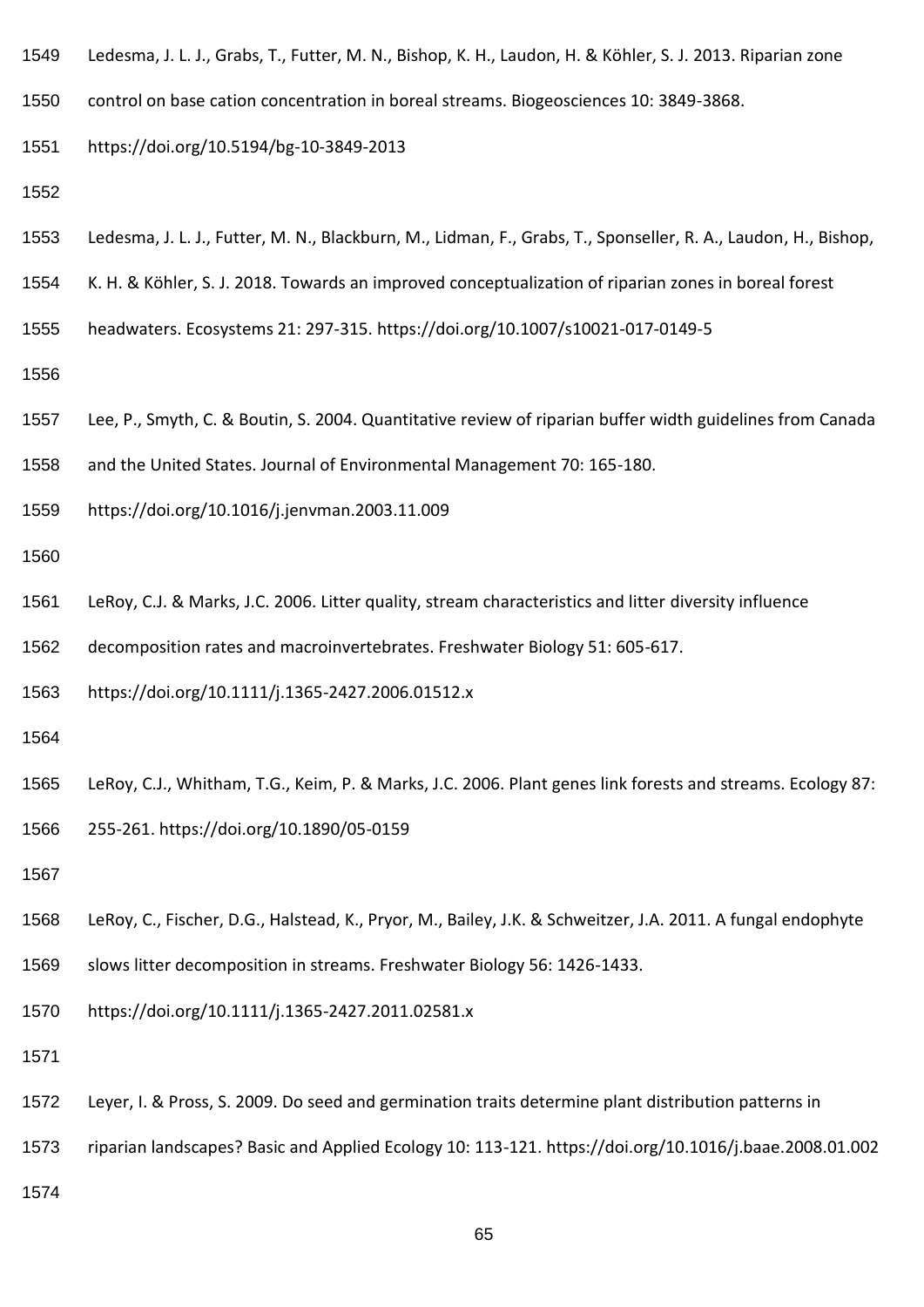| 1575 | Lidman, F., Köhler, S. J., Mörth, C.-M. & Laudon, H. 2014. Metal transport in the boreal landscape—the      |
|------|-------------------------------------------------------------------------------------------------------------|
| 1576 | role of wetlands and the affinity for organic matter. Environmental Science & Technology 48: 3783-          |
| 1577 | 3790. https://doi.org/10.1021/es4045506                                                                     |
| 1578 |                                                                                                             |
| 1579 | Lidman, F., Boily, Å., Laudon, H. & Köhler, S. J. 2017. From soil water to surface water – how the riparian |
| 1580 | zone controls element transport from a boreal forest to a stream. Biogeosciences 14: 3001-3014.             |
| 1581 | https://doi.org/10.5194/bg-14-3001-2017                                                                     |
| 1582 |                                                                                                             |
| 1583 | Lind, L., Nilsson, C., Polvi, L.E. & Weber, C. 2014a. The role of ice dynamics in shaping vegetation in     |
| 1584 | flowing waters. Biological Reviews 89: 791-804. https://doi.org/10.1111/brv.12077                           |
| 1585 |                                                                                                             |
| 1586 | Lind, L., Nilsson, C. & Weber, C. 2014b. Effects of ice and flooding on vegetation in streams in cold       |
| 1587 | regions: implications for climate change. Ecology and Evolution 4: 4173-4184.                               |
| 1588 | https://doi.org/10.1002/ece3.1283                                                                           |
| 1589 |                                                                                                             |
| 1590 | Lind, L. & Nilsson, C. 2015. Vegetation patterns in small boreal streams relate to ice and winter floods.   |
| 1591 | Journal of Ecology 103: 431-440. https://doi.org/10.1111/1365-2745.12355                                    |
| 1592 |                                                                                                             |
| 1593 | Lindo, Z. & Visser, S. 2003. Microbial biomass, nitrogen and phosphorus mineralization, and mesofauna       |
| 1594 | in boreal conifer and deciduous forest floors following partial and clear-cut harvesting. Canadian Journal  |
| 1595 | of Forest Research 33: 1610-1620. https://doi.org/10.1139/X03-080                                           |
| 1596 |                                                                                                             |
| 1597 | Lõhmus, A., Remm, L. & Rannap, R. 2015. Just a ditch in forest? Reconsidering draining in the context of    |
| 1598 | sustainable forest management. BioScience 65: 1066-1076. https://doi.org/10.1093/biosci/biv136              |
| 1599 |                                                                                                             |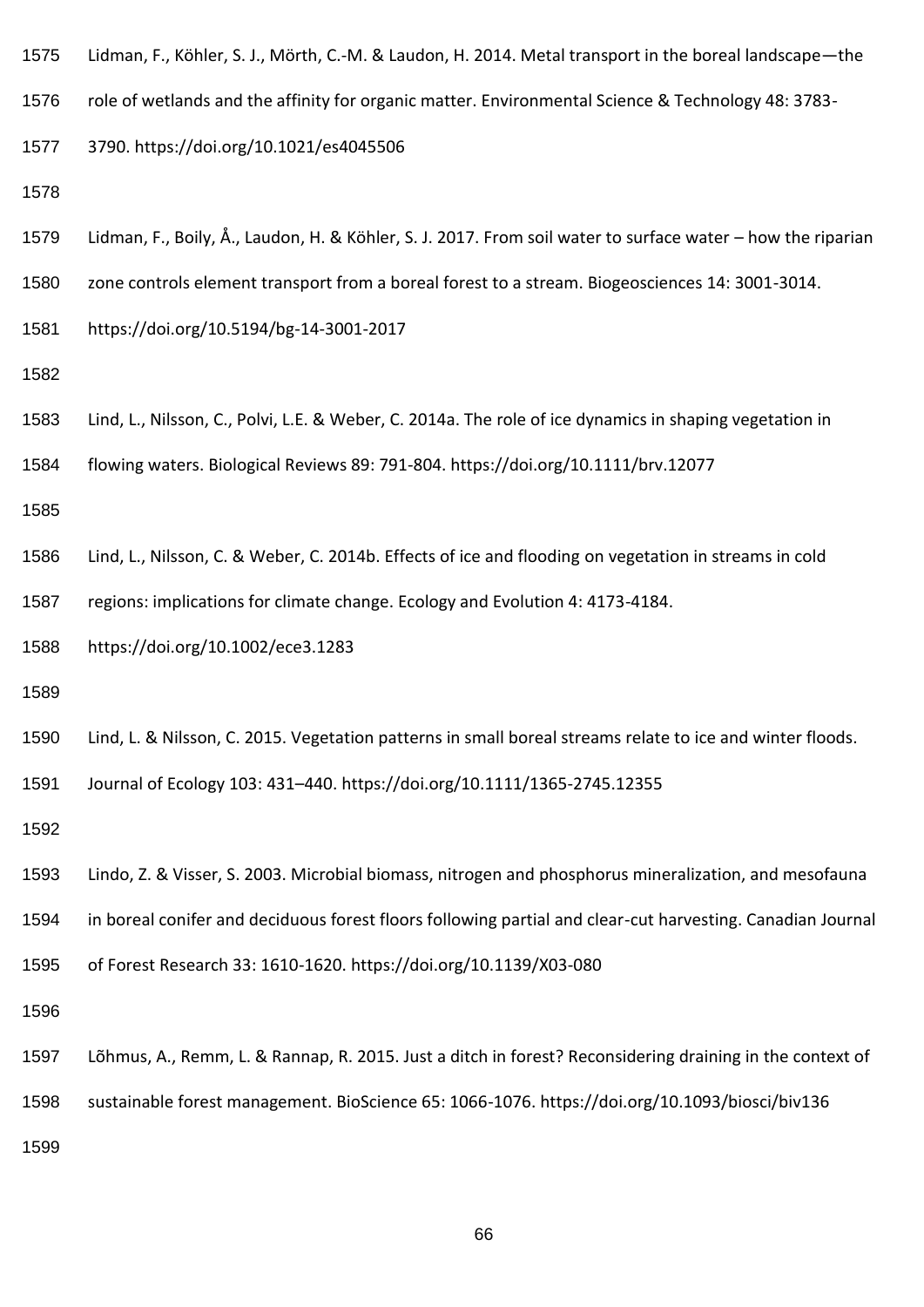Lopez, O.R. 2001. Seed flotation and postflooding germination in tropical *terra firme* and seasonally

flooded forest species. Functional Eology 15: 763-771. https://doi.org/10.1046/j.0269-

8463.2001.00586.x

- Lowrance, R., Todd, R., Fail Jr., J., Hendrickson, Jr., O., Leonard, R. & Asmussen, L. 1984. Riparian forests
- as nutrient filters in agricultural watersheds. BioScience 34: 374-377. https://doi.org/10.2307/1309729
- 
- Marchner, P., Yang, C.-H., Lieberei, R. & Crowley, D.E. 2001. Soil and plant specific effects on bacterial
- community composition in the rhizospere. Soil Biology & Biochemistry 33: 1437-1445.
- https://doi.org/10.1016/S0038-0717(01)00052-9

- Martínez, A., Larrañaga, A., Pérez, J., Descals, E., Pozo, J. & Notes, A. 2014. Temperature affects leaf
- litter decomposition in low-order forest streams: field and microcosm approaches. FEMS Microbiology

Ecology 87: 257-267. https://doi.org/10.1111/1574-6941.12221

Marttila, H., Karjalainen, S.-M., Kuoppala, M., Nieminen, M.L., Ronkanen, A.-K., Kløve, B. & Hellsten, S.

2018. Elevated nutrient concentrations in headwaters affected by drained peatland. Science of the Total

Environment. 643: 1304-1313. https://doi.org/10.1016/j.scitotenv.2018.06.278

Marttila, H. & Kløve, B. 2010. Dynamics of erosion and suspended sediment transport from drained

peatland forestry. Journal of Hydrology 388: 414-425. https://doi.org/10.1016/j.jhydrol.2010.05.026

- Mayfield, M.M., Bonser, S.P., Morgan, J.W., Aubin, I., McNamara, S. & Vesk, P.A. 2010. What does
- species richness tell us about functional trait diversity? Predictions and evidence for responses of
- species and functional trait diversity to land‐use change. Global Ecology and Biogeography 19: 423-431.
- https://doi.org/10.1111/j.1466-8238.2010.00532.x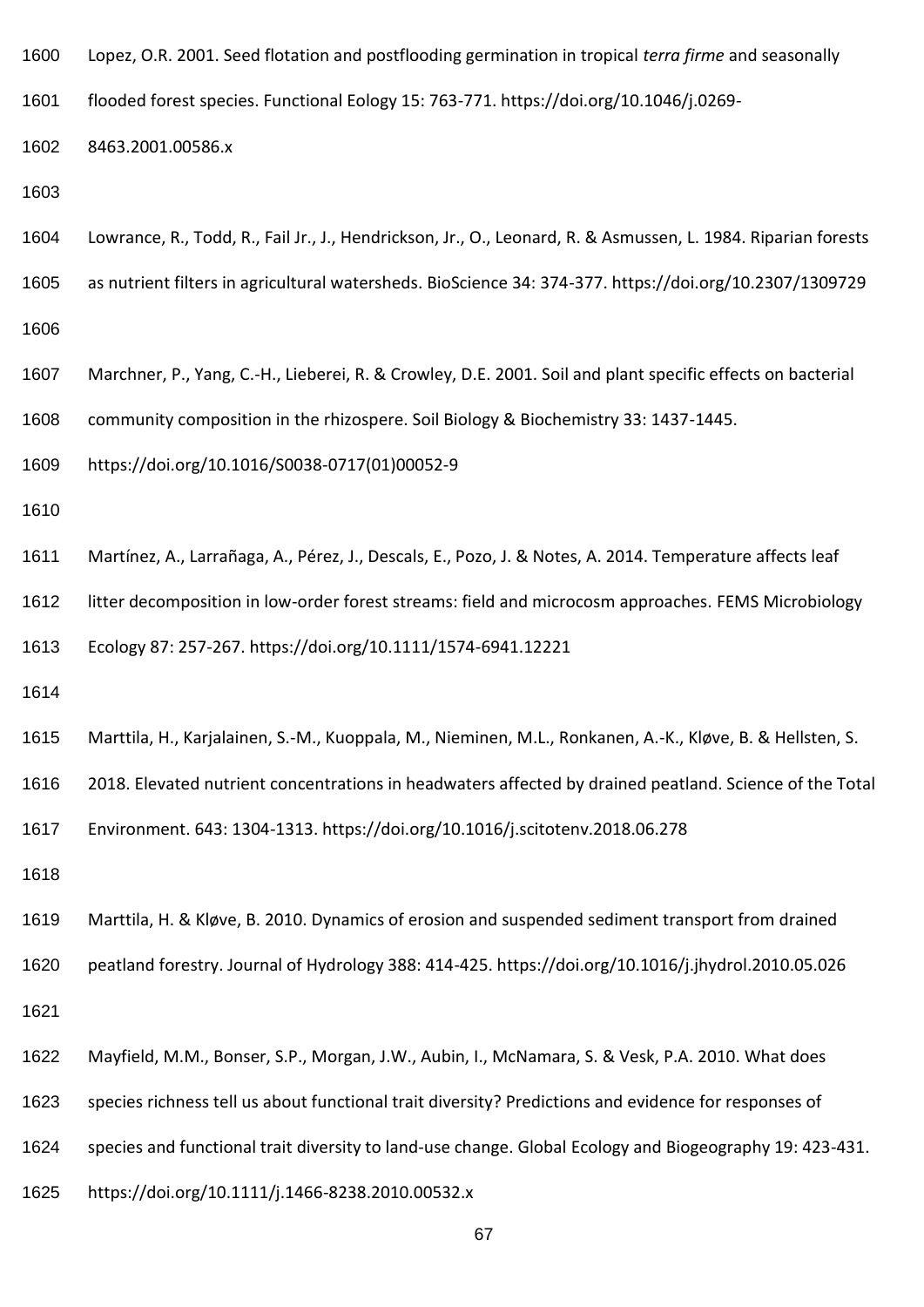| 1627 | McClain, M.E., Boyer, E.W., Dent, C.L., Gergel, S.E., Grimm, N.B., Groffman, P.M., Hart, S.C., Harvey, J.W., |
|------|--------------------------------------------------------------------------------------------------------------|
| 1628 | Johnson, C.A., Mayorga, E., McDowell, W.H. & Pinay, G. 2003. Biogeochemical hot spots and hot                |

moments at the interface of terrestrial and aquatic ecosystems. Ecosystems 6: 301-312.

https://doi.org/10.1007/s10021-003-0161-9

McKie, B.G. & Malmqvist, B. 2008. Assessing ecosystem functioning in streams affected by forest

management: increased leaf decomposition occurs without changes to the composition of benthic

assemblages. Freshwater Biology 54: 2086–2100. https://doi.org/10.1111/j.1365-2427.2008.02150.x

Mei, Y., Hornberger, G. M., Kaplan, L. A., Newbold, J. D. & Aufdenkampe, A. K. 2012. Estimation of

dissolved organic carbon contribution from hillslope soils to a headwater stream. Water Resources

Research 48: W09514. https://doi.org/10.1029/2011WR010815

Mellina, E., Moore, R. D., Hinch, S. G., Macdonald, J. S. & Pearson, G. Stream temperature responses to

clearcut logging in British Columbia: the moderating influences of groundwater and headwater lakes.

Canadian Journal of Fisheries and Aquatic Sciences 59: 1886-1900.

Melody, K.J. & Richardson, J.S. 2004. Responses of invertebrates and algae of a boreal coniferous forest

stream to experimental manipulation of leaf litter inputs and shading. Hydrobiologia 519: 197-206.

https://doi.org/10.1023/B:HYDR.0000026506.16929.e1

Merritt, D.M. & Wohl, E.E. 2002. Plant dispersal along rivers fragmented by dams. River Research and

Applications 22: 1-26. https://doi.org/10.1002/rra.890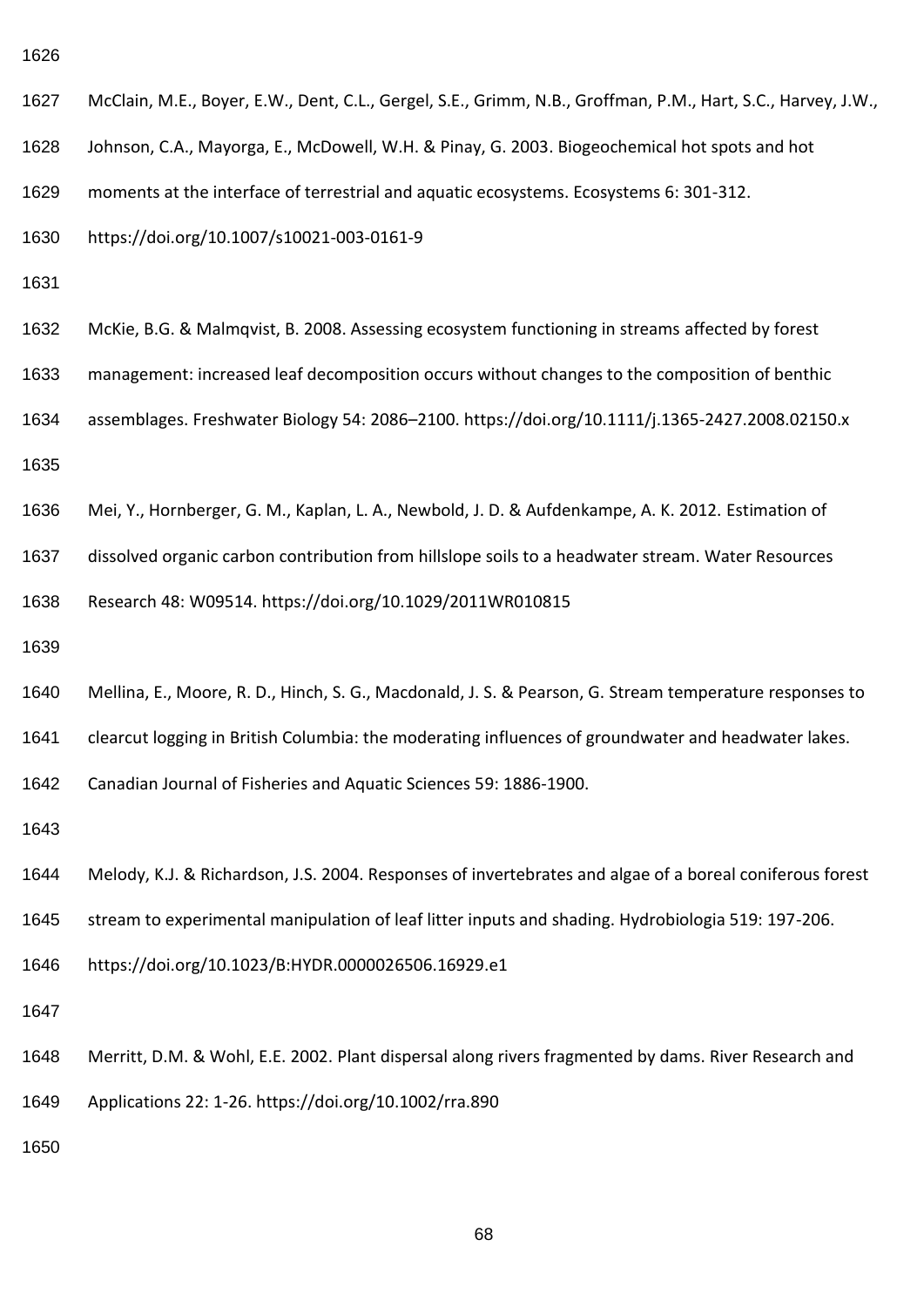| 1651 | Merrit, D.M., Nilsson, C. & Jansson, R. 2010. Consequences of propagule dispersal and river                     |
|------|-----------------------------------------------------------------------------------------------------------------|
| 1652 | fragmentation for riparian plant community diversity and turnover. Ecological Monographs 80: 609-626.           |
| 1653 | https://doi.org/10.1890/09-1533.1                                                                               |
| 1654 |                                                                                                                 |
| 1655 | Meyer, J.L., Strayer, D.L., Wallace, J.B., Eggert, S.L., Helfman, G.S. & Leonard, N.E. 2007. The contribution   |
| 1656 | of headwater streams to biodiversity in river networks. Journal of the American Water Resources                 |
| 1657 | Association 43: 86-103. https://doi.org/10.1111/j.1752-1688.2007.00008.x                                        |
| 1658 |                                                                                                                 |
| 1659 | Mierle, G. & Ingram, R. 1991. The role of humic substances in the mobilization of mercury from                  |
| 1660 | watersheds. Water, Air & Soil Pollution 56: 349-357. https://doi.org/10.1007/BF00342282                         |
| 1661 |                                                                                                                 |
| 1662 | Mitchell, M.J., Driscoll, C.T., Kahl, J.S., Likens, G.E., Murdoch, P.S. & Pardo, L.H. 1996. Climatic control of |
| 1663 | nitrate loss from forested watershed in the northeast United States. Environmental Science &                    |
| 1664 | Technology 30: 2609-2612. https://doi.org/10.1021/es9600237                                                     |
| 1665 |                                                                                                                 |
| 1666 | Moody, C. S., Worrall, F., Evans, C. D. & Jones, T. G. 2013. The rate of loss of dissolved organic carbon       |
| 1667 | (DOC) through a catchment. Journal of Hydrology 492: 139-150.                                                   |
| 1668 | https://doi.org/10.1016/j.jhydrol.2013.03.016                                                                   |
| 1669 |                                                                                                                 |
| 1670 | Moon, J.B., Wardrop, D.H., Bruns, M.A.V., Miller, R.M. & Naithani, K.J. 2016. Land-use and land-cover           |
| 1671 | effects on soil microbial community abundance and composition in headwater riparian wetlands. Soil              |
| 1672 | Biology & Biochemistry 97: 215-233. https://doi.org/10.1016/j.soilbio.2016.02.021                               |
| 1673 |                                                                                                                 |
| 1674 | Moore, R.D., Spittlehouse, D.L. & Story, A. 2005. Riparian microclimate and stream temperature                  |
| 1675 | response to forest harvesting: a review. Journal of the American Water Resources Association 41: 813-           |
| 1676 | 834. https://doi.org/10.1111/j.1752-1688.2005.tb03772.x                                                         |
|      |                                                                                                                 |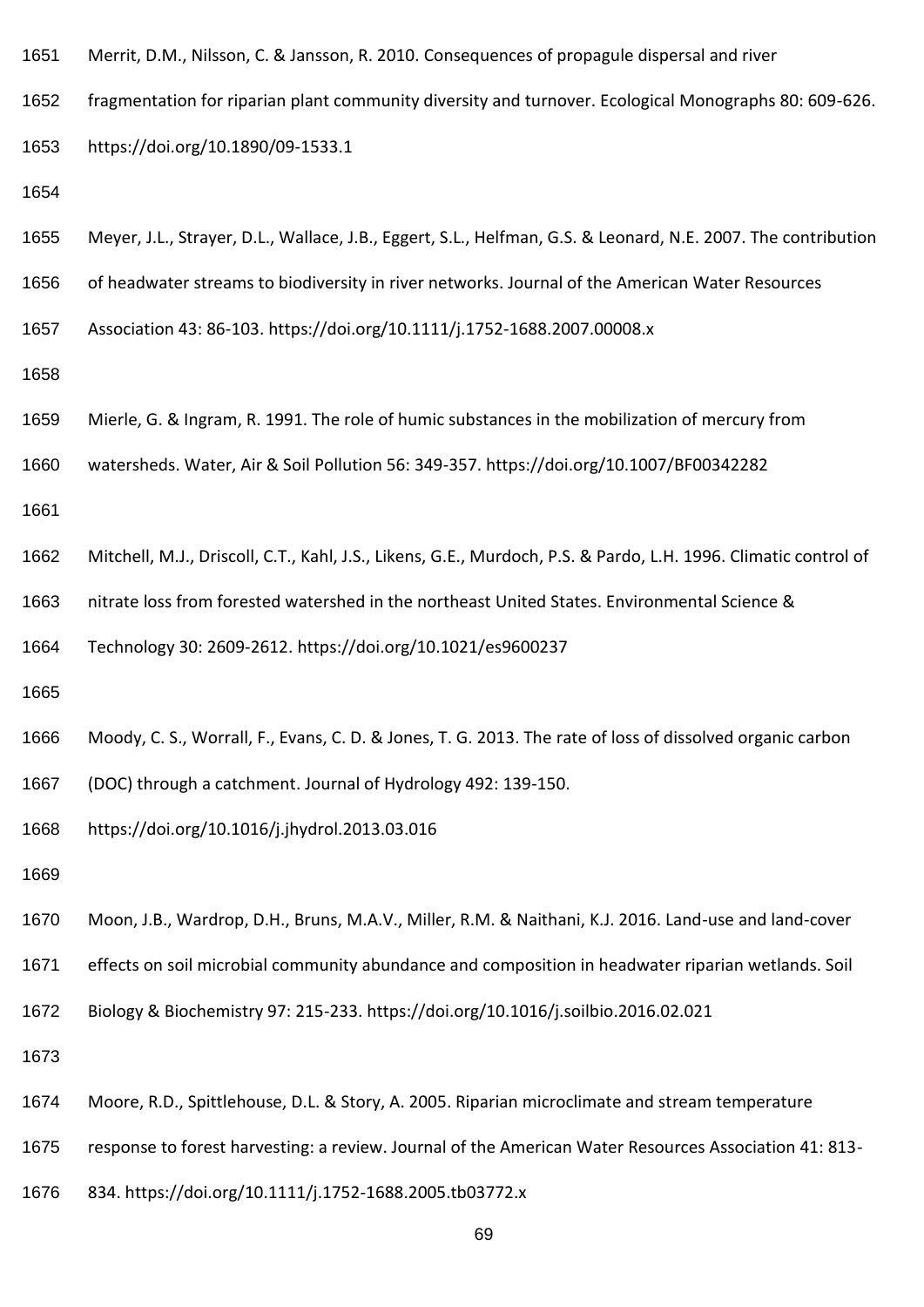- Mosisch, T.D., Bunn, S.E. & Davies, P.M. 2008. The relative importance of shading and nutrients on algal
- produduction in subtropical streams. Freshwater Biology 46: 1269-1278.
- https://doi.org/10.1046/j.1365-2427.2001.00747.x
- 
- Mosley, E., Holmes, S.B. & Nol, E. 2006. Songbird diversity and movement in upland and riparian
- habitats in the boreal mixedwood forest of northeastern Ontario. Canadian Journal of Forest Research
- 36: 1149-1164. https://doi.org/10.1139/x06-010
- 
- Mouillot, D., Bellwood, D.R., Baraloto, C., Chave, J., Galzin, R., Harmelin-Vivien, M., Kulbicki, M.,
- Lavergne, S., Lavorel, S., Mouquet, N., Paine, C.E.T., Renaud, J. & Thuiller, W. 2013. Rare species support
- vulnerable functions in high-diversity ecosystems. PLOS Biology 11: e1001569.
- https://doi.org/10.1371/journal.pbio.1001569
- 
- Mulholland, P.J. 1992. Regulation of nutrient concentrations in a temperate forest stream: Roles of
- upland, riparian, and instream processes. Limnology and Oceanography 37: 1512-1526.
- https://doi.org/10.4319/lo.1992.37.7.1512
- 
- Murphy, M.L., Hawkins, C.P. & Anderson, N.H. 1981. Effects of canopy modification and accumulated
- sediment on stream communities. Transactions of the American Fisheries Society 110: 469-478.
- https://doi.org/10.1577/1548-8659(1981)110<469:EOCMAA>2.0.CO;2
- 
- Mustonen, K.-R., Mykrä, H., Louhi, P., Markkola, AM., Tolkkinen, M., Huusko, A., Alioravainen, N.,
- Lehtinen, S. & Muotka, T. 2016. Sediments and flow have mainly independent effects on multitrophic
- stream communities and ecosystem functions. Ecological Applications 26: 2116-2129.
- https://doi.org/10.1890/15-1841.1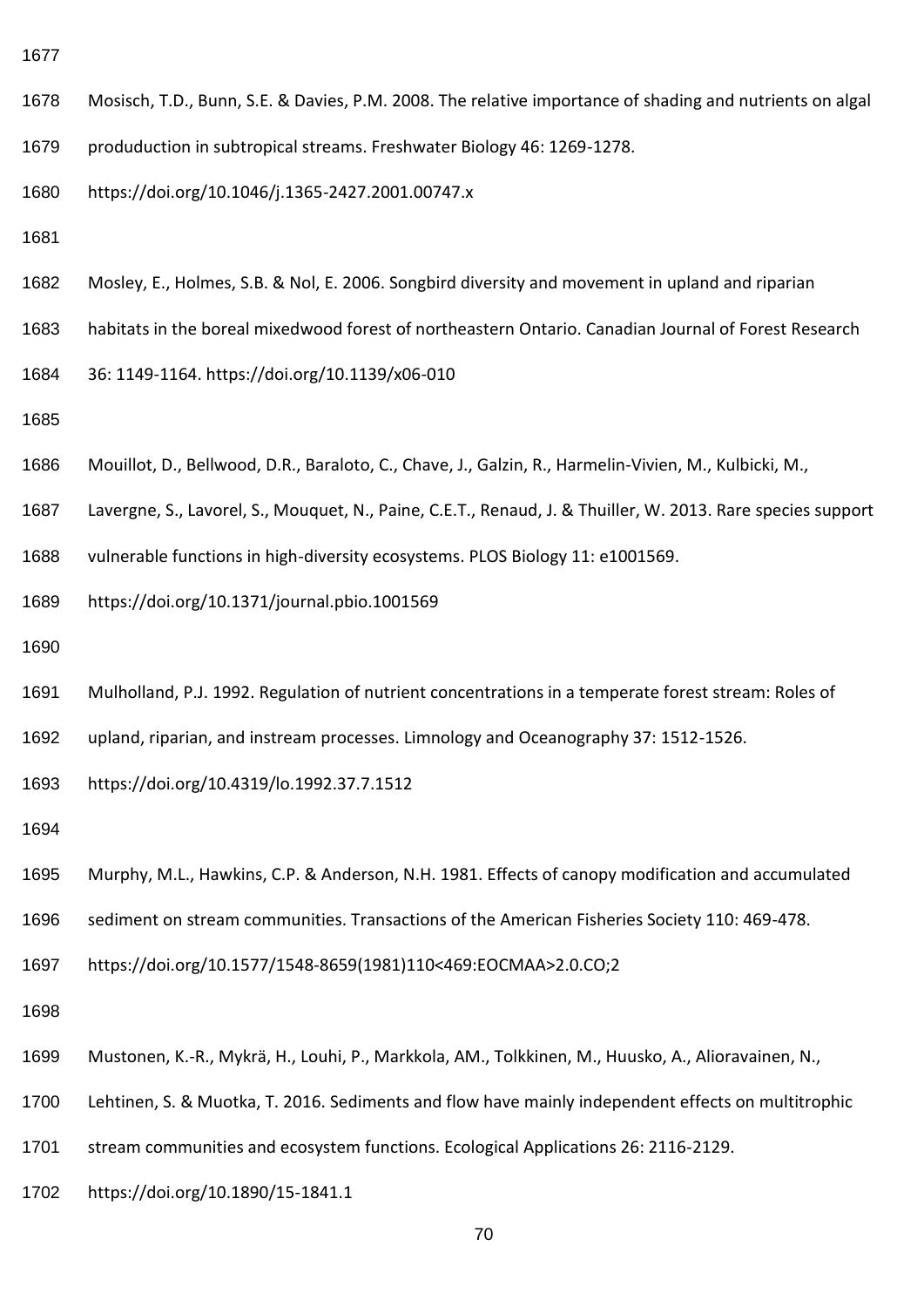| 1704 | Mykrä, H., Tolkkinen, M. & Heino, J. 2017. Environmental degradation results in contrasting changes in         |
|------|----------------------------------------------------------------------------------------------------------------|
| 1705 | the assembly processes of stream bacterial and fungal communities. Oikos 126: 1291-1298.                       |
| 1706 | https://doi.org/10.1111/oik.04133                                                                              |
| 1707 |                                                                                                                |
| 1708 | Mykrä, H., Sarremejane, R., Laamanen, T., Karjalainen, S.M., Markkola, A., Lehtinen, S., Lehosmaa, K. &        |
| 1709 | Muotka, T. 2019. Local geology determines responses of stream producers and fungal decomposers to              |
| 1710 | nutrient enrichment: A field experiment. Ambio 48: 100-110. https://doi.org/10.1007/s13280-018-1057-           |
| 1711 | 4                                                                                                              |
| 1712 |                                                                                                                |
| 1713 | Naiman, R. J. 1982. Characteristics of sediment and organic carbon export from pristine boreal forest          |
| 1714 | watersheds. Canadian Journal of Fisheries and Aquatic Sciences 39: 1699-1718.                                  |
| 1715 | https://doi.org/10.1139/f82-226                                                                                |
| 1716 |                                                                                                                |
| 1717 | Naiman, R.J., Décamps, H. & McClain, M.E. 2005. Riparia - Ecology, conservation, and management of             |
| 1718 | streamside communities. Elsevier Academic Press, China. 430 p.                                                 |
| 1719 |                                                                                                                |
| 1720 | Nakano, S., Miyasaka, H. & Kuhara, N. 1999. Terrestrial-aquatic linkages: Riparian arthropod inputs alter      |
| 1721 | trophic cascades in a stream food web. Ecology 80: 2435-2441. https://doi.org/10.1890/0012-                    |
| 1722 | 9658(1999)080[2435:TALRAI]2.0.CO;2                                                                             |
| 1723 |                                                                                                                |
| 1724 | Nguyen, N.H., Song, Z., Bates, S.T., Branco, S., Tedersoo, L., Menke, J., Schilling, J.S., Kennedy, P.G. 2016. |
| 1725 | FUNGuild: an open annotation tool for parsing fungal community datasets by ecological guild. Fungal            |
| 1726 | Ecology 20: 241-248. https://doi.org/10.1016/j.funeco.2015.06.006                                              |
| 1727 |                                                                                                                |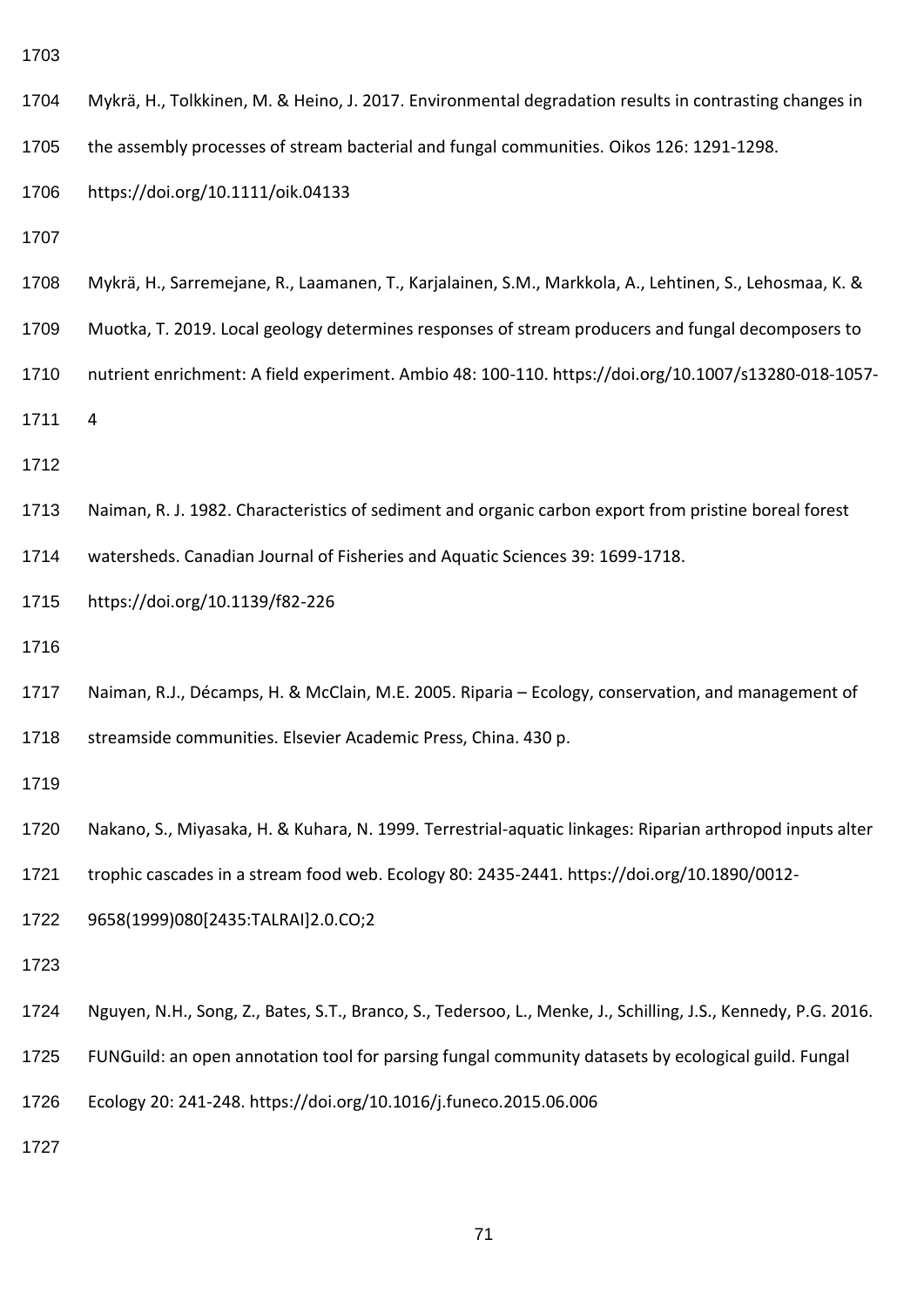Nielsen, U.N., Ayres, E., Wall, D.H. & Bardgett, R.D. 2011. Soil biodiversity and carbon cycling: a review and synthesis of studies examining diversity–function relationships. European Journal of Soil Science 62: 105-116. https://doi.org/10.1111/j.1365-2389.2010.01314.x

- Nieminen, M., Piirainen, S., Sikström, U., Löfgren, S., Marttila, H., Sarkkola, S., Laurén, A. & Finer, L.
- 2018a. Ditch network maintenance in peat-dominated boreal forests: Review and analysis of water
- quality management options. Ambio 47: 535-545. https://doi.org/10.1007/s13280-018-1047-6

- Nieminen, M., Hökkä, H., Laiho, R., Juutinen, A., Ahtikoski, A., Pearson, M., Kojola, S., Sarkkola, S.,
- Launiainen, S., Valkonen, S., Penttilä, T., Lohila, A., Saarinen, M., Haahti, K., Mäkipää, R., Miettinen, J. &
- Ollikainen, M. 2018b. Could continuous cover forestry be an economically and environmentally feasible
- management option on drained boreal peatlands? Forest Ecology and Management 424: 78-84.
- https://doi.org/10.1016/j.foreco.2018.04.046
- 
- Nieminen, M., Sarkkola, S. & Laurén, A. 2017. Impacts of forest harvesting on nutrient, sediment and
- dissolved organic carbon exports from drained peatlands: A literature review, synthesis and suggestions
- for the future. Forest Ecology and Management 392: 13-20.
- https://doi.org/10.1016/j.foreco.2017.02.046
- 
- Nilsson, C., Brown, R. L., Jansson, R. & Merritt, D. M. 2010. The role of hydrochory in structuring riparian
- and wetland vegetation. Biological Reviews 85: 837-858. https://doi:10.1111/j.1469-185X.2010.00129.x

- Nilsson, C., Jansson, R., Kuglerová, L., Lind, L. & Ström, L. 2013. Boreal riparian vegetation under climate
- change. Ecosystems 16: 401-410. https://doi.org/10.1007/s10021-012-9622-3
-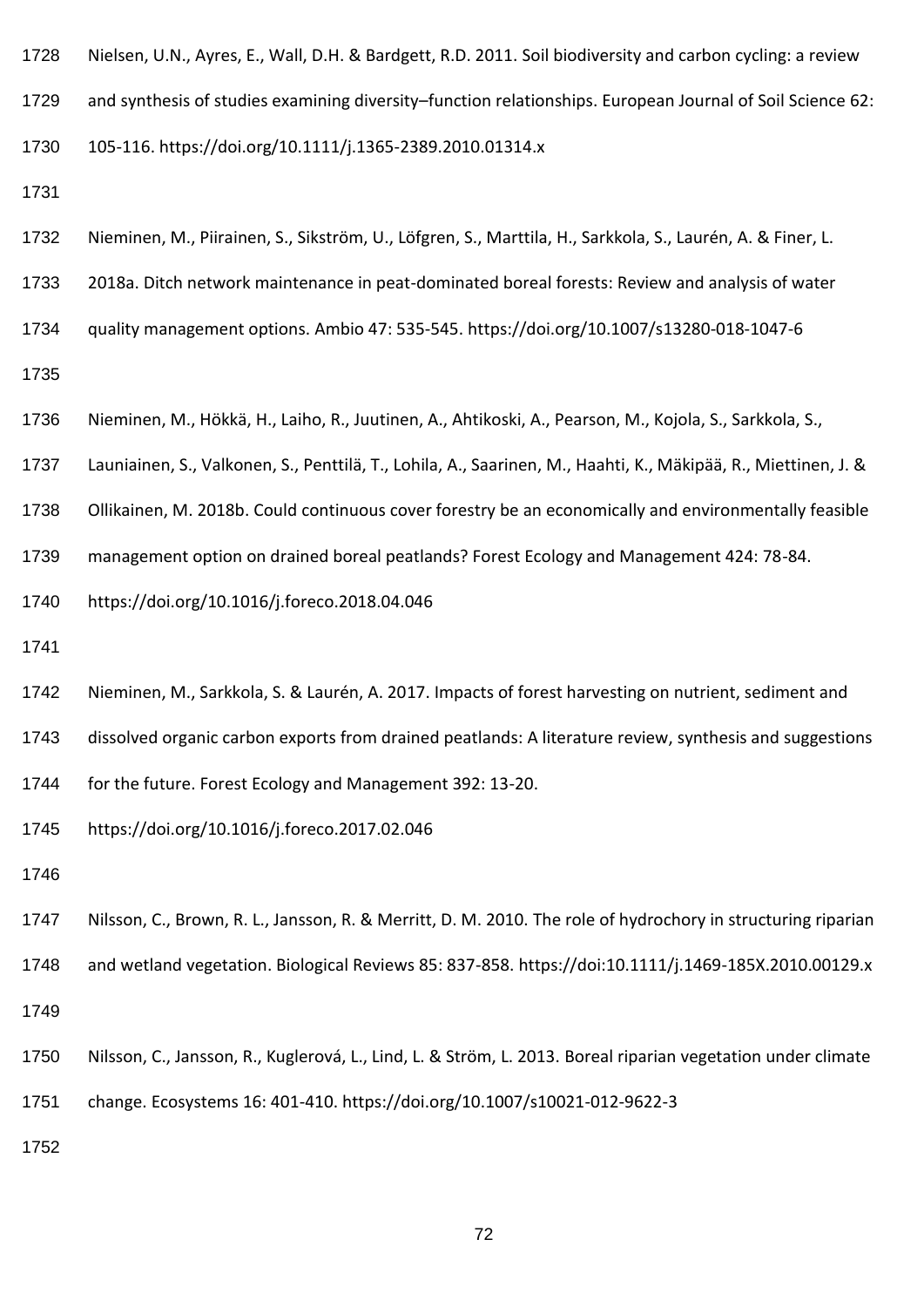- Norlund, A. & Westin, K. 2011. Forest values and forest management attitudes among private forest
- owners in Sweden. Forests 2: 30-50. https://doi.org/10.3390/f2010030

- Oldén, A., Selonen, V.A.O., Lehkonen, E. & Kotiaho, J.S. 2019. The effect of buffer strip width and
- selective logging on streamside plant communities. BMC Ecology 19:9 https://doi.org/10.1186/s12898-
- 019-0225-0
- 
- Omacini, M., Chaneton, E.J., Ghersa, C.M. & Otero, P. 2004. Do foliar endophytes affect grass litter
- decomposition? A microcosm approach using *Lolium multiflorum*. Oikos 104: 581-590.
- https://doi.org/10.1111/j.0030-1299.2004.12915.x

- Orwin, K.H., Kirschbaum, M.U.F., St John, M.G. & Dickie I.A. 2011. Organic nutrient uptake by
- mycorrhizal fungi enhances ecosystem carbon storage: a model-based assessment. Ecology Letters 14:
- 493-502. https://doi.org/10.1111/j.1461-0248.2011.01611.x
- 
- Ostrofsky, M.L. 1997. Relationship between chemical characteristics of autumn-shed leaves and aquatic
- processing rates. Journal of American Benthological Society 16: 750-759.
- https://doi.org/10.2307/1468168
- 
- Parkhill, K.L.P. & Gulliver, J.S. 2002. Effects of inorganic sediment on whole-stream productivity.
- Hydrobiologia 472: 5-17. https://doi.org/10.1023/A:1016363228389

- Pennanen, T. 2001. Microbial communities in boreal coniferous forest humus exposed to heavy metals
- 1776 and changes in soil pH—a summary of the use of phospholipid fatty acids, Biolog<sup>®</sup> and <sup>3</sup>H-thymidine
- incorporation methods in field studies. Geoderma 100: 91-126. https://doi.org/10.1016/S0016-
- 7061(00)00082-3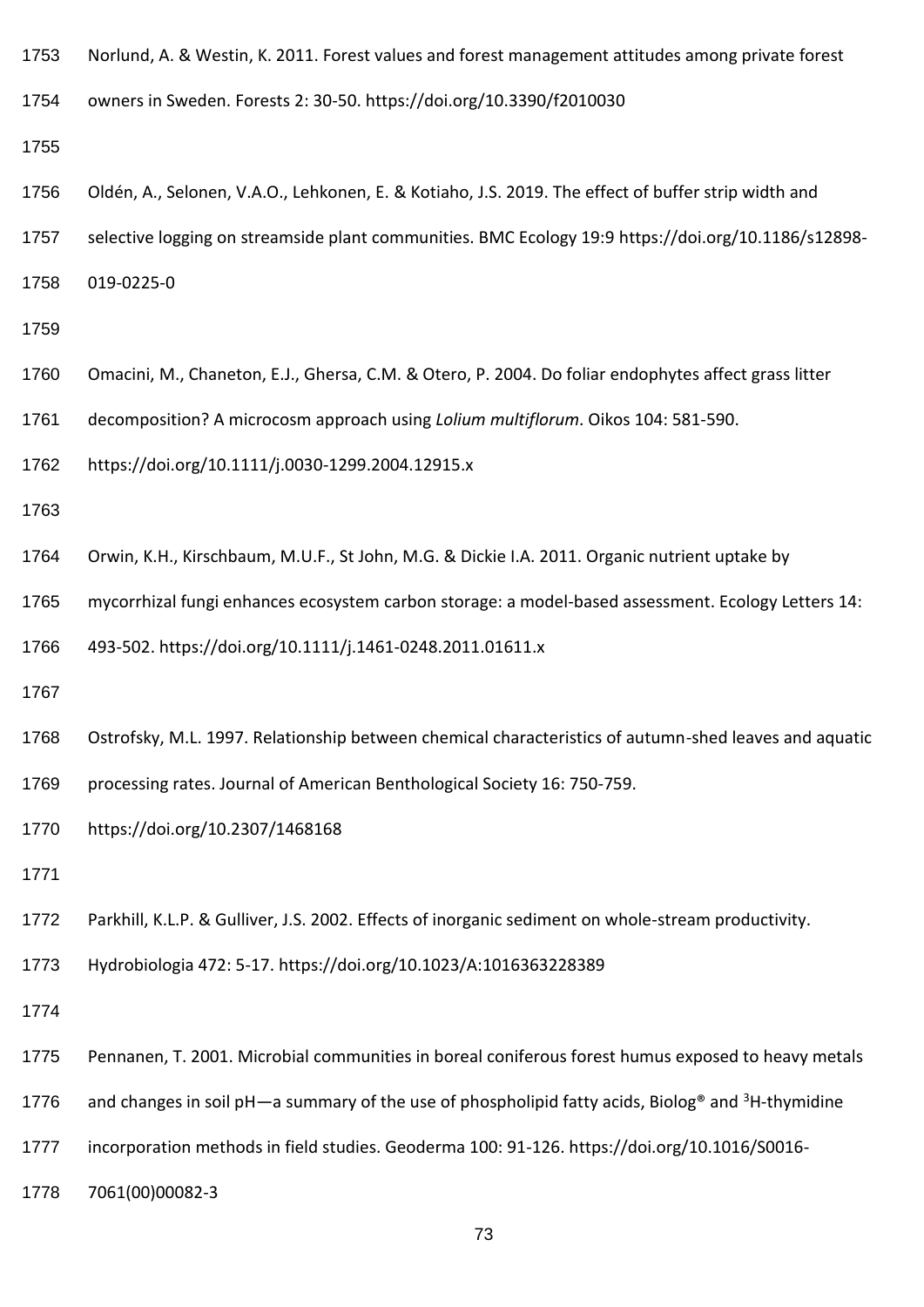- Peterjohn, W.T. & Corell, D.L. 1984. Nutrient dynamics in an agricultural watershed: Observations on the
- role of a riparian forest. Ecology 65: 1466-1475. https://doi.org/10.2307/1939127

- Planty-Tabacchi, A.-M., Tabacchi, E., Naiman, R.J., Deferrari, C. & Décamps, H. 1996. Invasibility of
- species-rich communities in riparian zones. Conservation Biology 10: 598-607.
- https://doi.org/10.1046/j.1523-1739.1996.10020598.x

- Piggot, J.J., Townsend, C.R. & Matthaei, C.D. 2015. Climate warming and agricultural stressors interact to
- determine stream macroinvertebrate community structure. Global Change Biology 21: 1887-1906.
- https://doi.org/10.1111/gcb.12861

- Piirainen, S., Finér, L., Andersson, E., Belova, O., Čiuldiené, D., Futter, M., Gil, W., Glazko, Z., Hiltunen, T.,
- Högbom, L., Janek, M., Joensuu, S., Jägrud, L., Libiete, Z., Lode, E., Löfgren, S., Pierzgalski, E., Ring, E.,
- Zarins, J. & Thorell, D. 2017. Management of riparian forests for good water quality in the Baltic Sea
- Region countries current knowledge, methods and areas for development. EU Baltic Sea Region
- Interreg WAMBAF. http://jukuri.luke.fi/handle/10024/540296

- Pinay, G., Fabre, A., Vervier, Ph. & Gazelle, F. 1992. Control of C, N, P distribution in soils of riparian
- forests. Landscape Ecology 6: 121-132. https://doi.org/10.1007/BF00130025

- Pinay, G., Roques, L. & Fabre, A. 1993. Spatial and temporal patterns of denitrification in a riparian
- forest. Journal of Applied Ecology 30: 581-591. https://doi.org/10.2307/2404238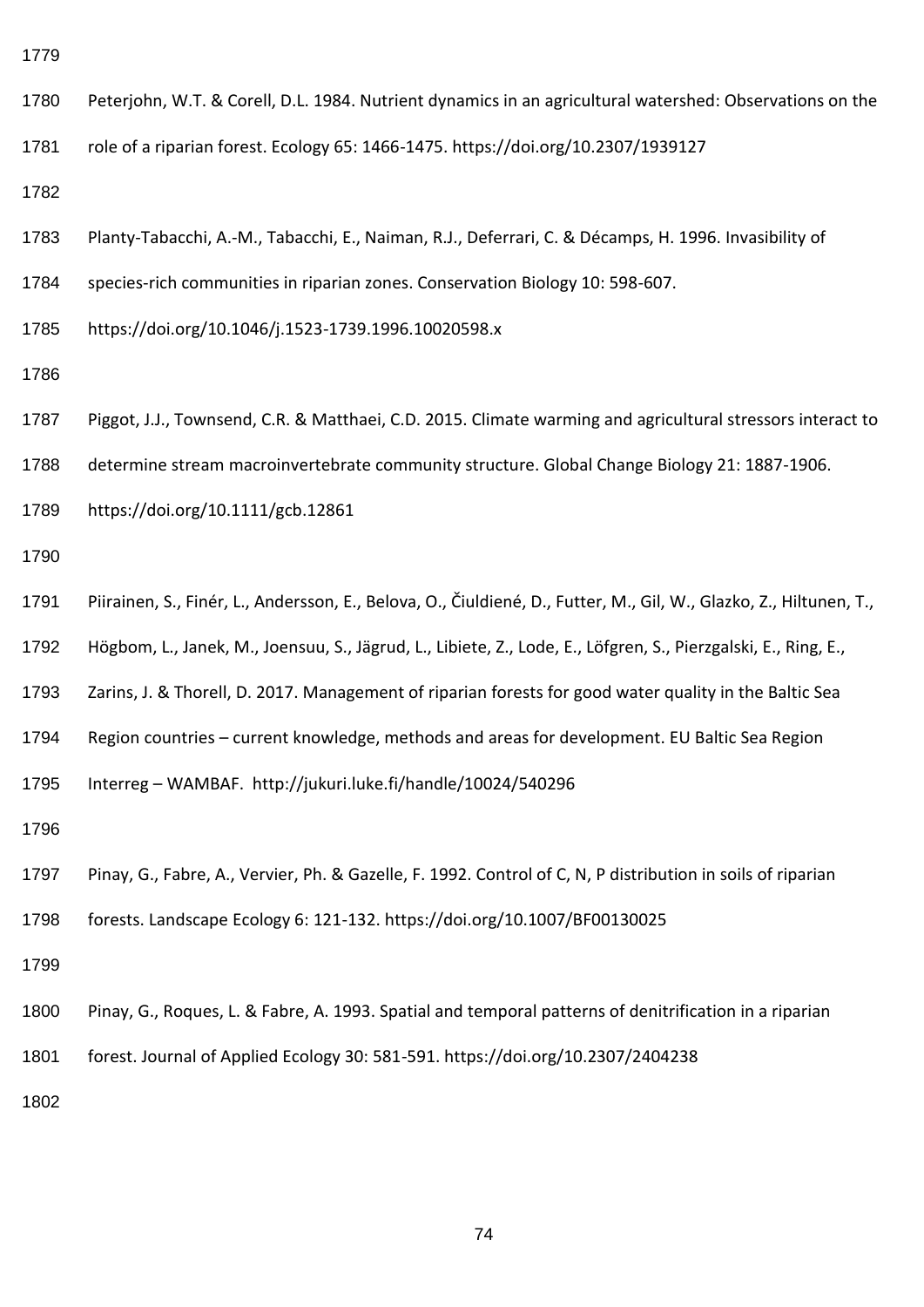- Pollock, M.M., Naiman, R.J. & Hanley, T.A. 1998. Plant species richness in riparian wetlands A test of
- biodiversity theory. Ecology 79: 94-105. https://doi.org/10.1890/0012-
- 9658(1998)079[0094:PSRIRW]2.0.CO;2
- 
- Pollock, M.M., Beechie, T.J., Wheaton, J.M., Jordan, C.E., Bouwes, N., Weber, N. & Volk, C. 2014. Using
- Beaver dams to restore incised stream ecosystems. BioScience 64: 279-290.
- https://doi.org/10.1093/biosci/biu036
- 
- Prowse, T.D. & Beltaos, S. 2002. Climatic control of river-ice hydrology: a review. Hydrological processes
- 16: 805-822. https://doi.org/10.1002/hyp.369
- 
- Quinn, J.M., Boothroyd, I.K.G. & Smith, B.J. 2004. Riparian buffers mitigate effects of pine plantation
- logging on New Zealand streams: 2. Invertebrate communities. Forest Ecology and Management 191:
- 129-146. https://doi.org/10.1016/j.foreco.2003.11.013
- 
- Richardson, J.S. & Danehy, R.J. 2007. A synthesis of the ecology of headwater streams and their riparian
- zones in temperate forests. Forest Science 53: 131-147. https://doi.org/10.1093/forestscience/53.2.131

- Richardson, D.M., Holmes, P.M., Esler, K.J., Galatowitsch, S.M., Stromberg, J.C., Kirkman, S.P., Pyšek, P.
- & Hobbs, R.J. 2007. Riparian vegetation: degradation, alien plant invasions, and restoration prospects.
- Diversity and Distribution 13: 126-139. https://doi.org/10.1111/j.1366-9516.2006.00314.x
- 
- Richardson, J. S., Naiman, R. J. & Bisson, P. A. 2017. How did fixed-width buffers become standard
- practice for protecting freshwater and their riparian areas from forest harvest practices? Freshwater
- Science 31: 232-238.
-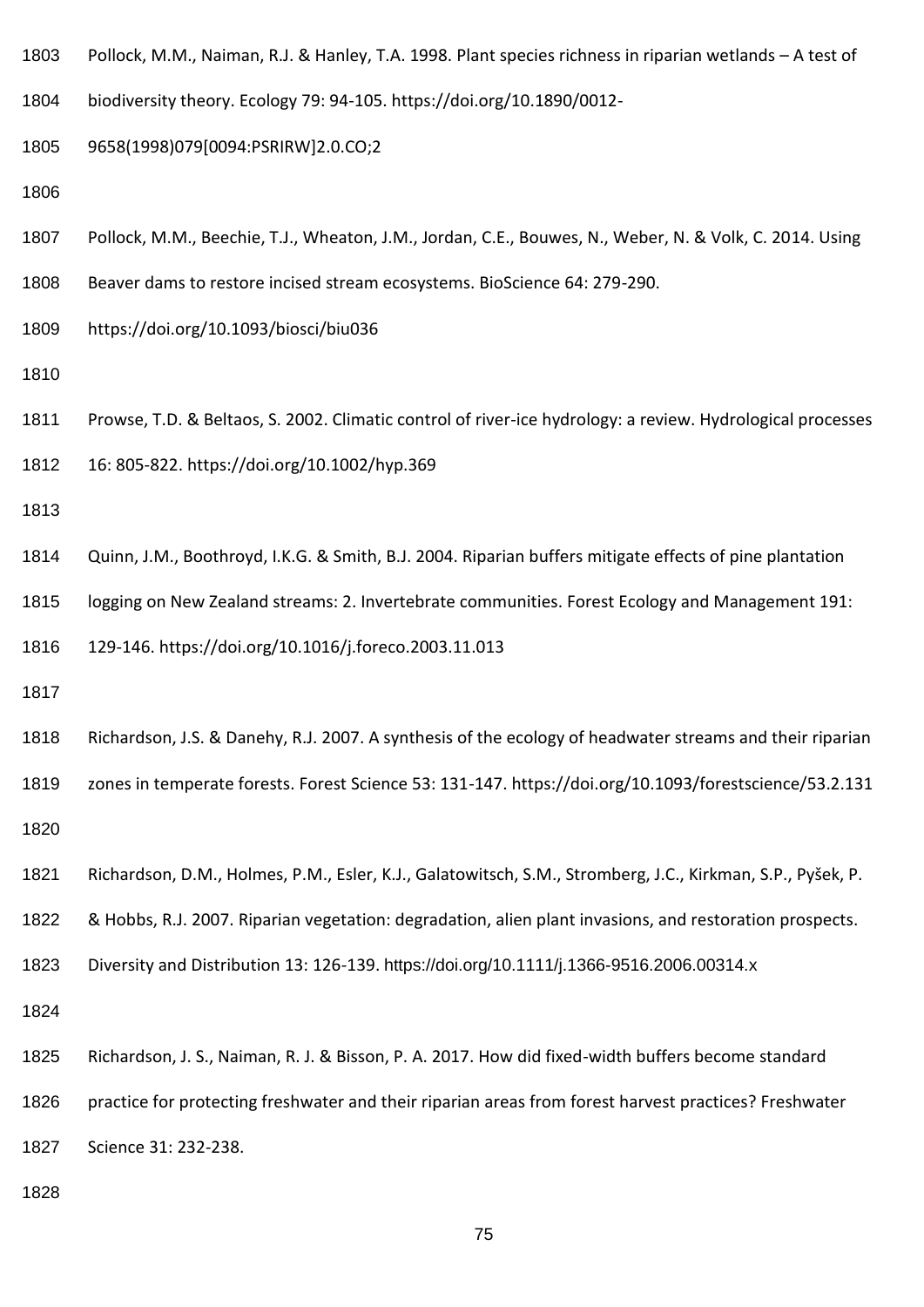- Richardson, J. S. 2019. Biological diversity in headwater streams. Water 11: 366.
- https://doi.org/10.3390/w11020366

- Riis, T. & Sand-Jensen, K. 2006. Dispersal of plant fragments in small streams. Freshwater Biology 51:
- 274-286. https://doi.org/10.1111/j.1365-2427.2005.01496.x
- 
- Ring, E., Johansson, J., Sandström, C., Bjarnadóttir, B., Finér, L., Lïbiete, Z., Lode, E., Stupak, I. &
- Sӕtersdal, M. 2017. Mapping policies for surface water protection zones in forest land in the Nordic-
- Baltic region: Large differences in prescriptiveness and zone width. Ambio 46: 878-893.
- https://doi.org/10.1007/s13280-017-0924-8

- Rossi, L. 1985. Interactions between invertebrates and microfungi in freshwater ecosystems. Oikos 44:
- 175-184. https://www.jstor.org/stable/3544059
- 
- Rousk, J., Brookes, P.C. & Bååth, E. 2010. Investigating the mechanisms for the opposing pH relationship
- of fungal and bacterial growth in soil. Soil Biology and Biochemistry 42: 926-934.
- https://doi.org/10.1016/j.soilbio.2010.02.009

- Ruiz-Conzález, C., Niño-Gracía, J.P. & del Giorgio, P.A. 2015. Terrestrial origin of bacterial communities in
- complex boreal freshwater networks. Ecology Letters. https://doi.org/10.1111/ele.12499

- Ryan, P.A. & Ryan, A.P. 2006. Impacts of global warming on New Zealand freshwater organisms: a
- preview and review. New Zealand Natural Sciences 31: 43-57.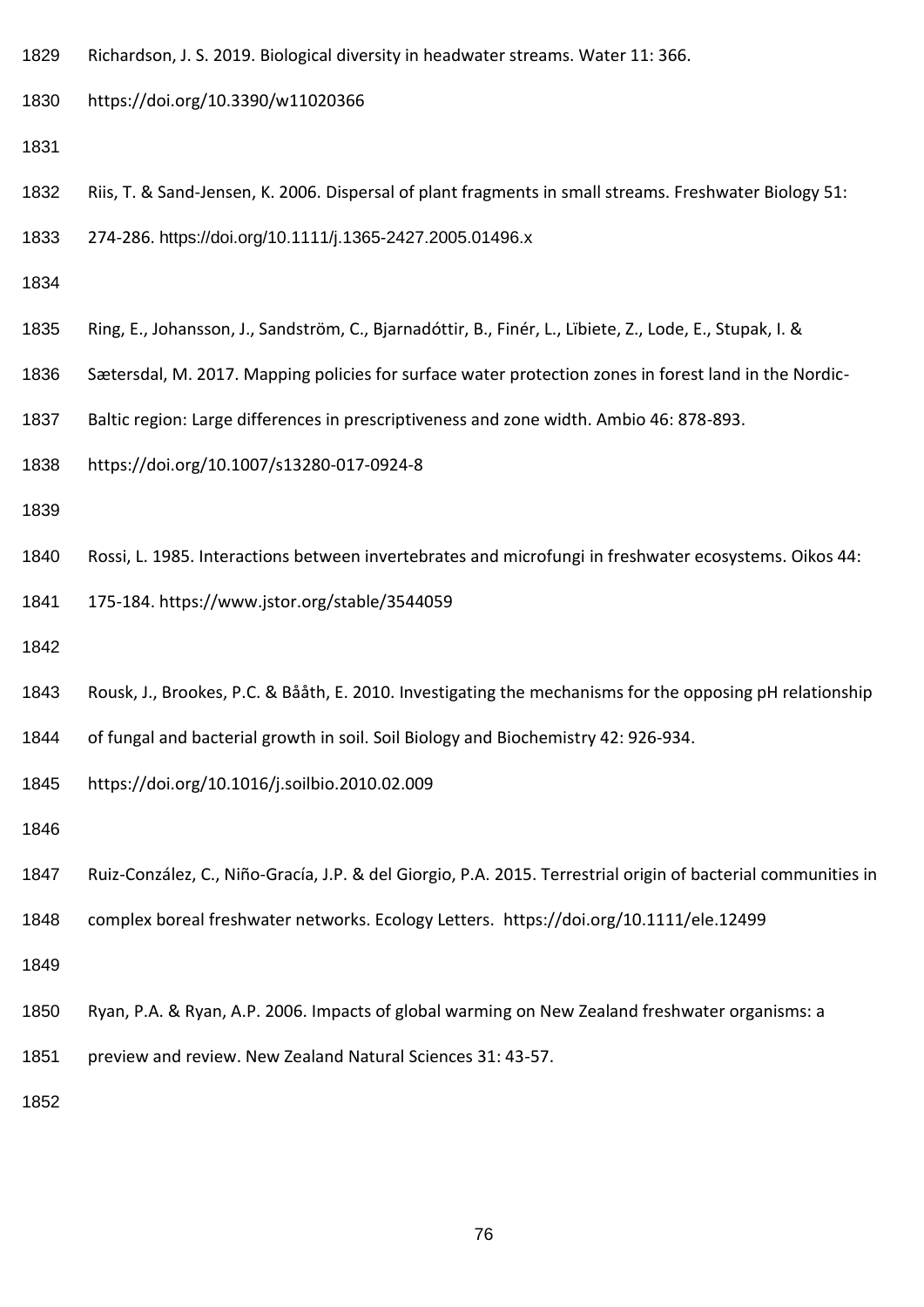- Rykken, J.J., Moldenke, A.R. & Olson, D.H. 2007. Headwater riparian forest-floor invertebrate
- communities associated with alternative forest management practices. Ecological Applications 17: 1168-

1183. https://doi.org/10.1890/06-0901

- Sabo, J.L., Sponseller, R., Dixon, M., Gade, K., Harms, T., Heffernan, J., Jani, A., Katz, G., Soykan, C.,
- Watts, J. & Welter, J. 2005. Riparian zones increase regional species richness by harboring different, not
- more, species. Ecology 86: 56–62. https://doi.org/10.1890/04-0668

- Sala, O.E., Chapin III, F.S., Armesto, J.J., Berlow, E., Bloomfield, J., Dirzo, R., Huber-Sanwald, E.,
- Huenneke, L.F., Jackson, R.B., Kinzig, A., Leemans, R., Lodge, D. M., Mooney, H.A., Oesterheld, M., Poff,
- N. LR., Sykes, M. T., Walker, B.H., Walker, M. & Wall, D.H. 2000. Global biodiversity scenarios for the
- year 2100. Science 287: 1770-1774. https://doi.org/10.1126/science.287.5459.1770

- Sarremejane, R., Mykrä, H., Bonada, N., Aroviita, J. & Muotka, T. 2017. Habitat connectivity and
- dispersal ability drive the assembly mechanisms of macroinvertebrate communities in river networks.
- Freshwater Biology 62: 1073-1082. https://doi.org/10.1111/fwb.12926

- Shelker, J., Eklöf, K., Bishop, K. & Laudon, H. 2012. Effects of forestry operations on dissolved organic
- 1871 carbon concentrations and export in boreal first-order streams. Journal of Geophysical Research 117:
- G1. https://doi.org/10.1029/2011JG001827
- 
- Schelker, J., Kuglerová, L., Eklof, K., Bishop, K. & Laudon, H. 2013. Hydrological effects of clear-cutting in
- a boreal forest Snowpack dynamics, snowmelt and streamflow responses. Journal of Hydrology 484:
- 105-114. https://doi.org/10.1016/j.jhydrol.2013.01.015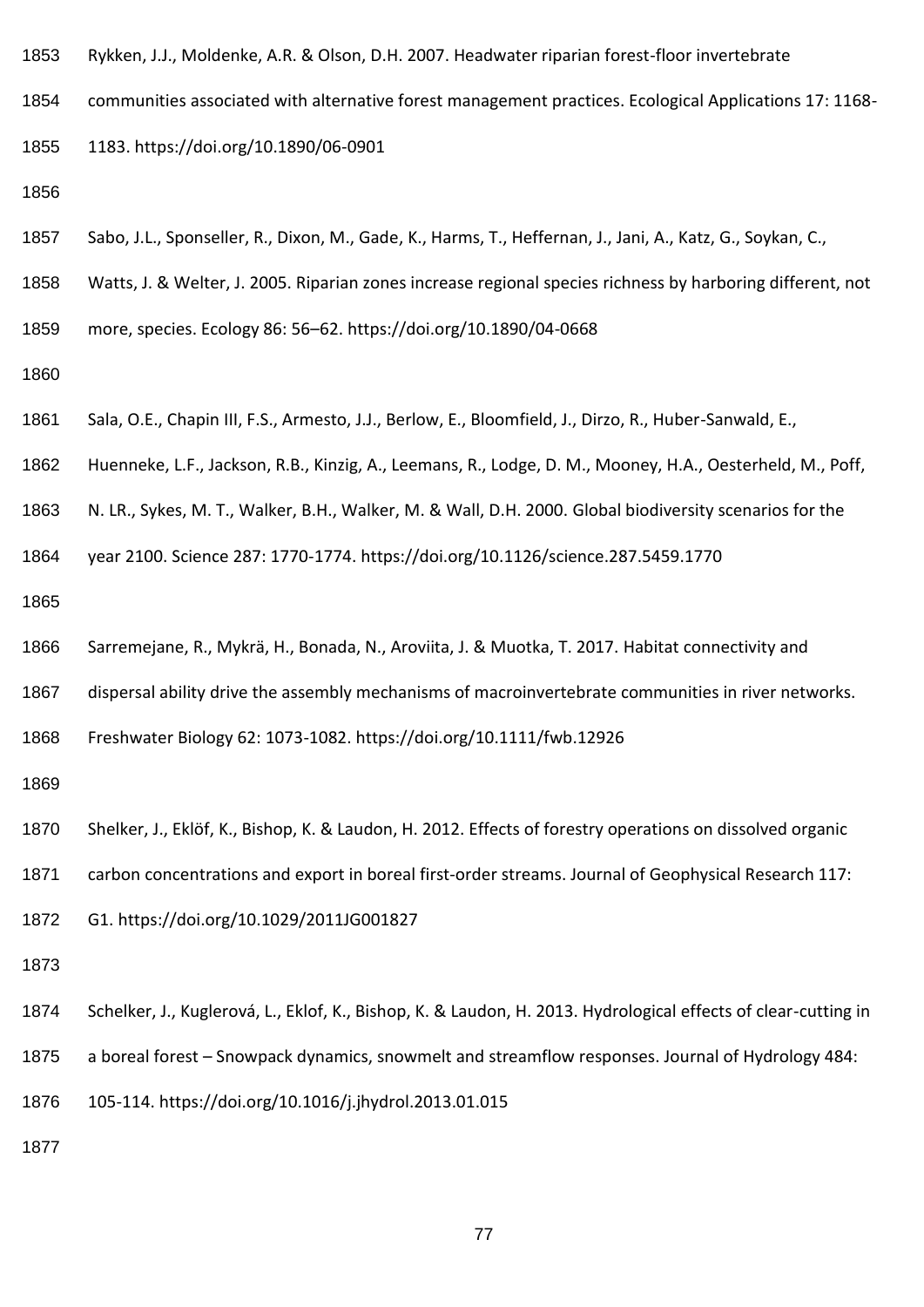- Schindler, M.H. & Gessener, M.O. 2009. Functional leaf traits and biodiversity effects on litter
- decomposition in a stream. Ecology 90: 1641-1649. https://doi.org/10.1890/08-1597.1

- Shumilova, O., et al. 2019. Simulating rewetting events in intermittent rivers and ephemeral streams: A
- global analysis of leached nutrients and organic matter. Global Change Biology 25: 1591-1611.
- https://doi.org/10.1111/gcb.14537
- 
- Selonen, V.A.O., Mussaari, M., Toivanen, T. & Kotiaho, J.S. 2011. The conservation potential of brook-
- 1886 side key habitats in managed boreal forests. Silva Fennica 45: 1041-1052.
- http://www.metla.fi/silvafennica/full/sf45/sf4551041.pdf

- Selonen, V.A.O. & Kotiaho, J.S. 2013. Buffer strips can pre-empt extinction debt in boreal streamside
- habitats. BMC Ecology 13: 24. https://doi.org/10.1186/1472-6785-13-24

- Sibley, P. K., Kreutzweiser, D. P., Naylor, B. J., Richardson, J. S. & Gordon, A. M. 2012. Emulation of
- natural disturbance (END) for riparian forest management: synthesis and recommendations. Freshwater
- Science 3: 258-264. https://doi.org/10.1899/11-094.1

- Singh, J.S. & Gupta, S.R. 1977. Plant decomposition and soil respiration in terrestrial ecosystems.
- Botanical Review 43: 449-528. https://doi.org/10.1007/BF02860844

- Sirotnak, J.M. & Huntly, N.J. 2000. Direct and indirect effects of herbivores on nitrogen dynamics: voles
- in riparian areas. Ecology 81: 78-87. https://doi.org/10.1890/0012-
- 9658(2000)081[0078:DAIEOH]2.0.CO;2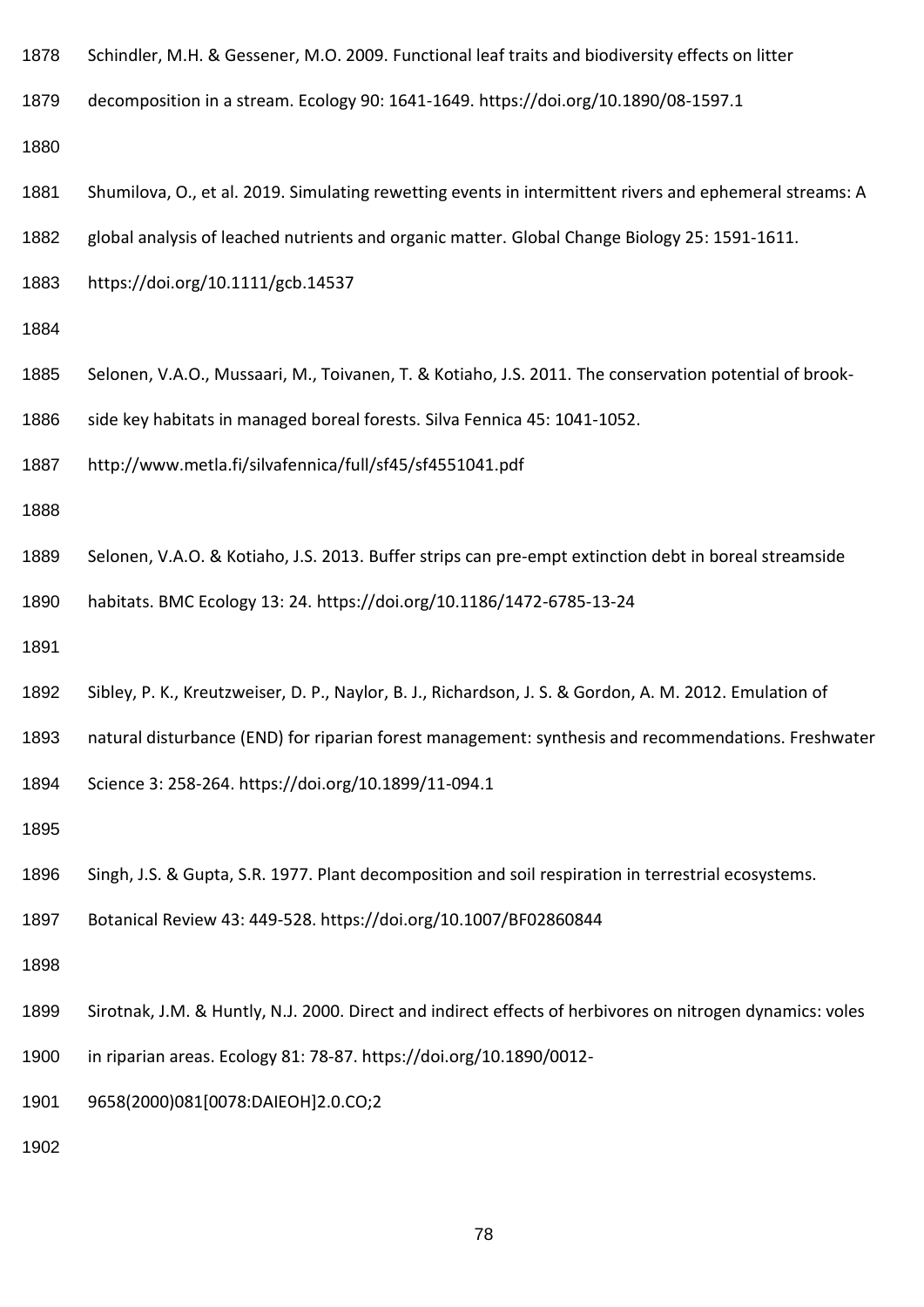| 1903 | Smerdon, B. D., Redding, T. E. & Beckers, J. 2009. An overview of the effects of forest management on        |
|------|--------------------------------------------------------------------------------------------------------------|
| 1904 | groundwater hydrology. BC Journal of Ecosystems and Management 10: 22-44.                                    |
| 1905 | www.forrex.org/publications/jem/ISS50/vol10_no1_art4.pdf                                                     |
| 1906 |                                                                                                              |
| 1907 | Smith, R.F., Alexander, L.C. & Lamp, W.O. 2009. Dispersal by terrestrial stages of stream insects in urban   |
| 1908 | watersheds: a synthesis of current knowledge. Freshwater Science 28: 1022-1037.                              |
| 1909 | https://doi.org/10.1899/08-176.1                                                                             |
| 1910 |                                                                                                              |
| 1911 | Spence, J. R. 2001. The new boreal forestry: adjusting timber management to accommodate                      |
| 1912 | biodiversity. Trends in Ecology & Evolution 16: 591-593. https://doi.org/10.1016/S0169-5347(01)02335-        |
| 1913 | $\overline{7}$                                                                                               |
| 1914 |                                                                                                              |
| 1915 | Stahl, K., Hisdal, H., Hannafold, J., Tallaksen, L., van Lanen, H., Sauquet, E., Demuth, S., Fendekova, M. & |
| 1916 | Jordar, J. Streamflow trends in Europe: evidence from a dataset of near-natural catchments. Hydrology        |
| 1917 | and Earth System Sciences 14: 2367-2382. https://doi.org/10.5194/hess-14-2367-2010                           |
| 1918 |                                                                                                              |
| 1919 | Stenberg, L., Tuukkanen, T., Finér, L., Marttila, H., Piirainen, S., Kløve, B. & Koivusalo, H. 2015. Ditch   |
| 1920 | erosion processes and sediment transport in a drained peatland forest. Ecological Engineering 75: 421-       |
| 1921 | 433. https://doi.org/10.1016/j.ecoleng.2014.11.046                                                           |
| 1922 |                                                                                                              |
| 1923 | Steward, K.J. & Mallik, A.U. 2006. Bryophyte responses to microclimatic edge effects across riparian         |
| 1924 | buffers. Ecological Applications 16: 1474-1486. https://doi.org/10.1890/1051-                                |
| 1925 | 0761(2006)016[1474:BRTMEE]2.0.CO;2                                                                           |
| 1926 |                                                                                                              |
| 1927 | Strahler, A. N. 1957. Quantitative analysis of watershed geomorphology. Transactions American                |
|      |                                                                                                              |

Geophysical Union 38: 913-920.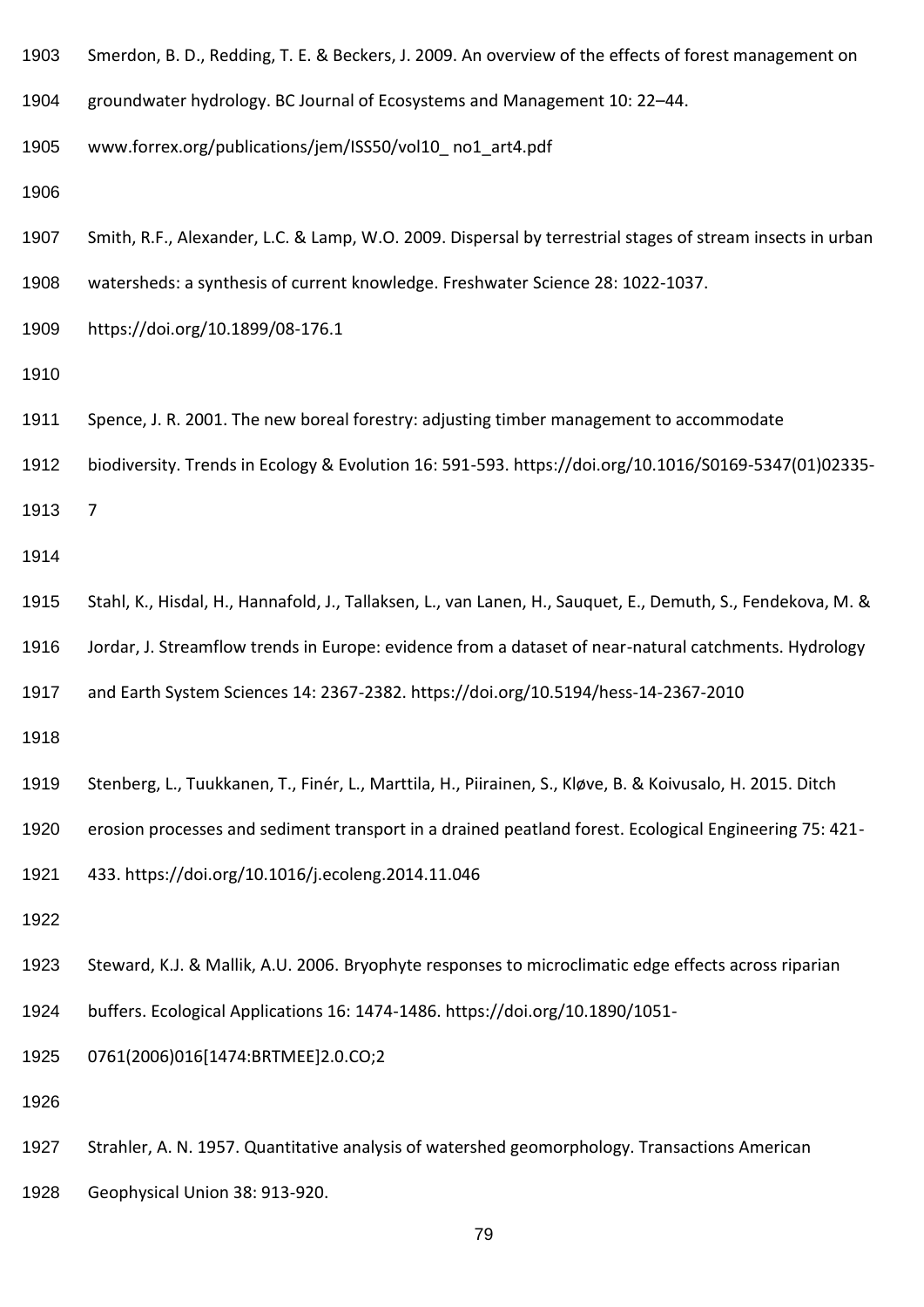- Strickland, M.S. & Rousk, J. 2010. Considering fungal:bacterial dominance in soils Methods, controls,
- and ecosystem implications. Soil Biology and Biochemistry 42: 1385-1395.
- https://doi.org/10.1016/j.soilbio.2010.05.007
- 
- Suberkropp, K. & Chauvet, E. 1995. Regulation of leaf breakdown by fungi in streams: influences of
- water chemistry. Ecology 76: 1433-1445. https://doi.org/10.2307/193814
- 
- Suberkropp, K. & Weyers, H. 1996. Application of fungal and bacterial production methodologies to
- decomposing leaves in stream. Applied and Environmental Microbiology 62: 1610-1615.
- https://aem.asm.org/content/62/5/1610.short
- 
- Sutfin, N.A., Wohl, E.E. & Dwire, K.A. 2016. Banking carbon: a review of organic carbon storage and
- physical factors influencing retention in floodplains and riparian ecosystems. Earth Surface Processes
- and Landforms 41: 38-60. https://doi.org/10.1002/esp.3857
- 
- Suurkuukka, H., Virtanen, R., Suorsa, V., Soininen, J., Paasivirta, L. & Muotka, T. 2014. Woodland key
- habitats and stream biodiversity: Does small-scale terrestrial conservation enhance the protection of
- stream biota? Biological Conservation 170: 10-19. https://doi.org/10.1016/j.biocon.2013.10.009
- 
- Swan, C.M. & Palmer, M.A. 2004. Leaf diversity alters litter breakdown in a Piedmont stream. Journal of
- North American Benthological Society 23: 15-28. https://doi.org/10.1899/0887-
- 3593(2004)023<0015:LDALBI>2.0.CO;2
-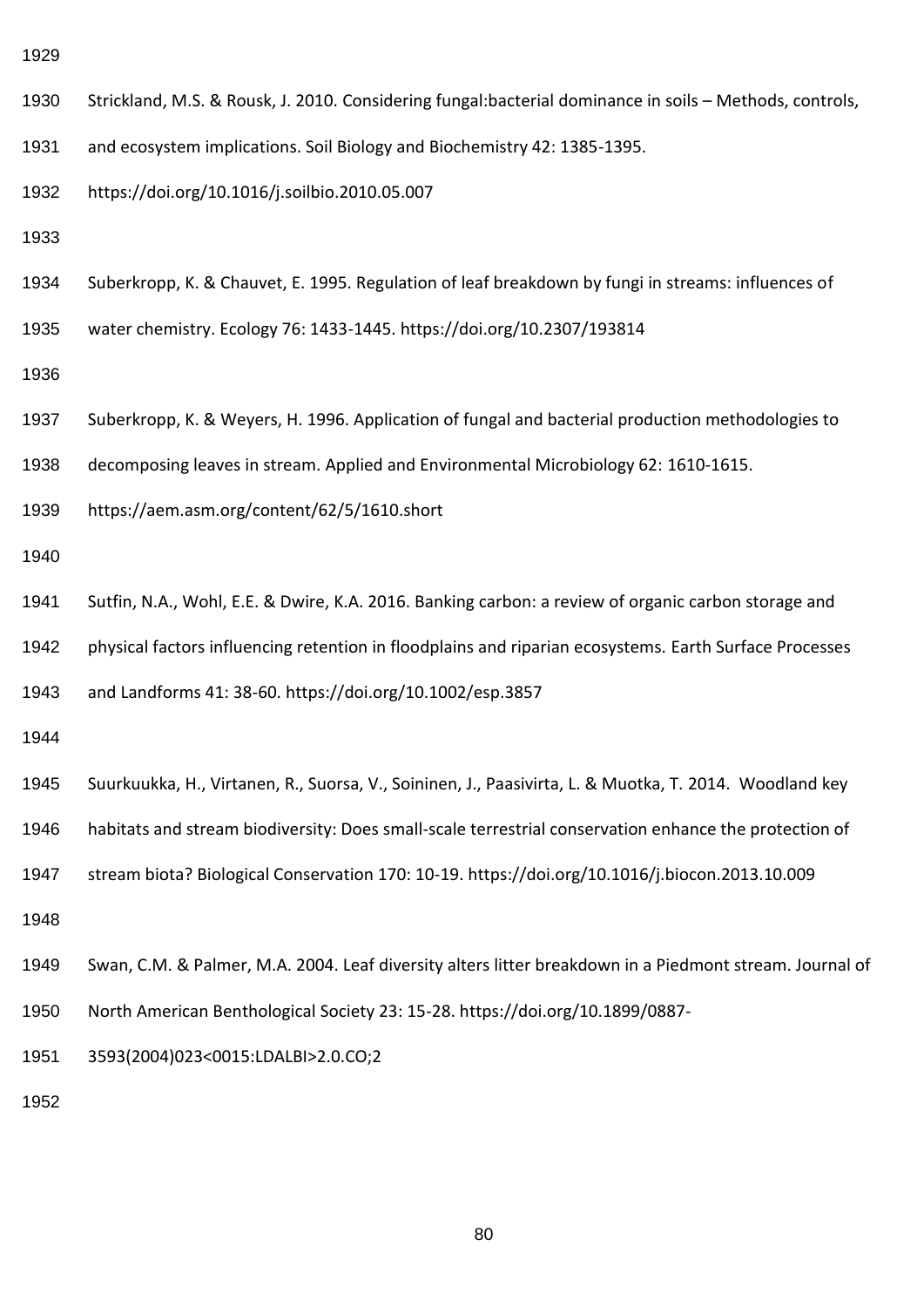- Swan, C.M. & Palmer, M.A. 2006. Composition of speciose leaf litter alters stream detrivore growth,
- feeding activity and leaf breakdown. Oecologia 147: 469-478. https://doi.org/10.1007/s00442-005-

0297-8

- Sweeney, B.W., Bott, T.L., Jackson, J.K., Kaplan, L.A., Newbold, J.D., Standley, L.J., Hession, W.C. &
- Horwitz, R.J. 2004. Riparian deforestation, stream narrowing, and loss of stream ecosystem services.
- PNAS 101: 14132-14137. https://doi.org/10.1073/pnas.0405895101

- Sweeney, B.W. & Newbold, J.D. 2014. Streamside forest buffer width needed to protect stream water
- quality, habitat, and organisms: A literature review. Journal of the American Water Resources
- Association 50: 560-584. https://doi.org/10.1111/jawr.12203

- Taylor, L. A., Arthur, M. A. & Yanai, R. D. Forest floor microbial biomass across a northern hardwood
- successional sequence. Soil Biology and Biochemisry 31: 431-439. https://doi.org/10.1016/S0038-

0717(98)00148-5

- Tiegs, S. D. et al. 2019. Global patterns and drivers of ecosystem functioning in rivers and riparian zones.
- Science Advances 5: eaav0486. https//doi.org/10.1126/sciadv.aav0486

- Thiffault, E., Hannam, K. D., Quideau, S. A., Paré, D., Bélanger, N., Oh, S.-W. & Munson, A. D. 2008.
- Chemical composition of forest floor and consequences for nutrient availability after wildfire and
- harvesting in the boreal forest. Plant and Soil 308: 37-53. https://doi.org/10.1007/s11104-008-9604-6

- Thiffault, E., Hannam, K. D., Paré, D., Titus, B. D., Hazlett, P. W., Maynard, D. G. & Brais, S. 2011. Effects
- 1977 of forest biomass harvesting on soil productivity in boreal and temperate forests A review.
- Environmental Reviews 19: 278-309. https://doi.org/10.1139/A11-009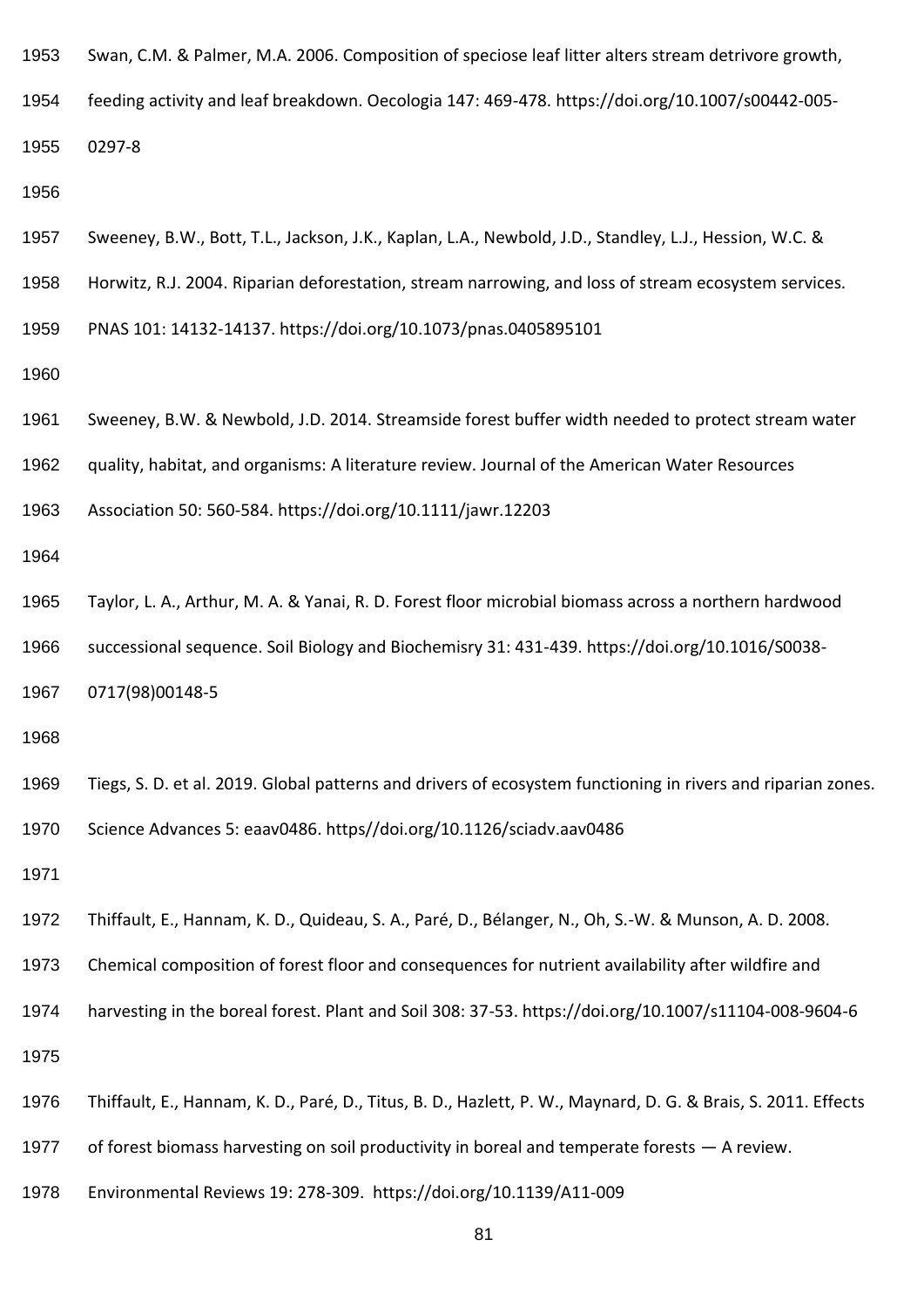| 1980 | Tiedje, J. M. 1988. Ecology of denitrification and dissimilatory nitrate reduction to ammonium. p. 179-        |
|------|----------------------------------------------------------------------------------------------------------------|
| 1981 | 244. In Zehnder, A. J. B. (ed.), Environmental Microbiology of Anaerobes. John Wiley and Sons, New             |
| 1982 | York.                                                                                                          |
| 1983 |                                                                                                                |
| 1984 | Timonen, J., Siitonen, J., Gustafsson, L., Kotiaho, J.S., Stokland, J.N., Sverdrup-Thygeson, A. &              |
| 1985 | Mönkkönen, M. 2010. Woodland key habitats on northern Europe: concepts, inventory and protection.              |
| 1986 | Scandinavian Journal of Forest Research 25: 309-324. https://doi.org/10.1080/02827581.2010.497160              |
| 1987 |                                                                                                                |
| 1988 | Tolkkinen, M., Mykrä, H., Annala, M., Markkola, A.M., Vuori, K. M. & Muotka, T. 2015. Multi-stressor           |
| 1989 | impacts on fungal diversity and ecosystem functions in streams: natural vs. anthropogenic stress.              |
| 1990 | Ecology 96: 672-683. https://doi.org/10.1890/14-0743.1                                                         |
| 1991 |                                                                                                                |
| 1992 | Tolkkinen, M.J., Mykrä, H., Virtanen, R., Tolkkinen, M., Kauppila, T., Paasivirta, L. & Muotka, T. 2016.       |
| 1993 | Land use impacts on stream community composition and concordance along a natural stress gradient.              |
| 1994 | Ecological Indicators 62: 14-21. https://doi.org/10.1016/j.ecolind.2015.11.015                                 |
| 1995 |                                                                                                                |
| 1996 | Tolonen, K.E., Picazo, F., Vilmi, A., Datry, T., Stubbington, R., Pařil, P., Perez Rocha, M. & Heino, J. 2019. |
| 1997 | Parallels and contrasts between intermittently freezing and drying streams: from individual adaptations        |
| 1998 | to biodiversity variation. Freshwater Biology 64: 1679-1691. https://doi.org/10.1111/fwb.13373                 |
| 1999 |                                                                                                                |
| 2000 | Tonkin, J.D., Altermatt, F., Finn, D., Heino, J., Olden, J.D., Pauls, S.U. & Lytle, D.A. 2018. The role of     |
| 2001 | dispersal in river network metacommunities: patterns, processes, and pathways. Freshwater Biology 63:          |
| 2002 | 141-163. https://doi.org/10.1111/fwb.13037                                                                     |
| 2003 |                                                                                                                |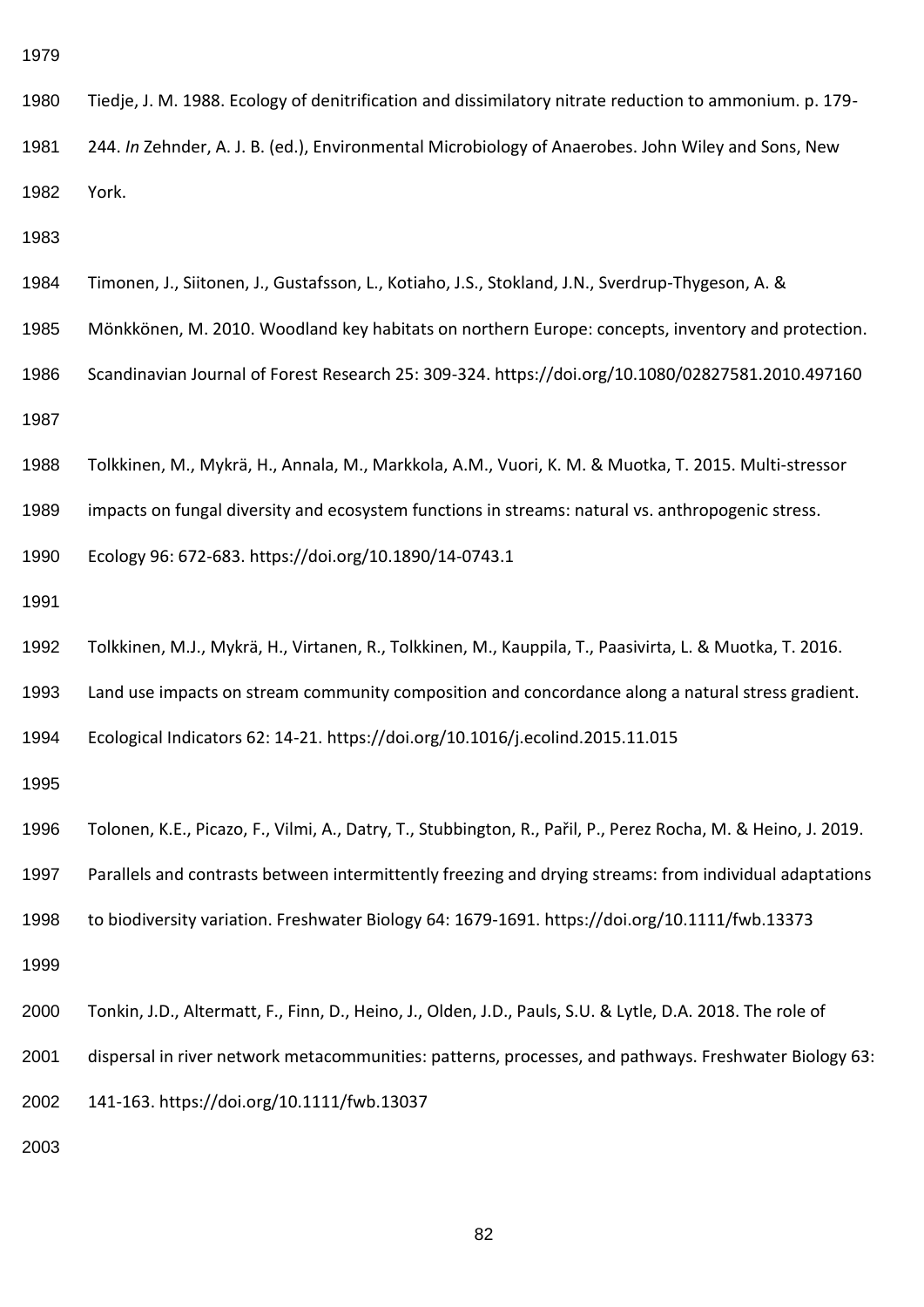- Townsend, C.R., Scarsbrook, M.R. & Dolédec, S. 1997. The intermediate disturbance hypothesis, refugia,
- and biodiversity in streams. Limnology and Oceanography 42: 938-949.
- https://doi.org/10.4319/lo.1997.42.5.0938
- 
- Turunen, J. Markkula, J., Rajakallio, M. & Aroviita, J. 2019. Riparian forests mitigate harmful ecological
- effects of agricultural diffuse pollution in medium-sized streams. Science of the Total Environment 649:
- 495-503. https://doi.org/10.1016/j.scitotenv.2018.08.427
- 
- Turunen, J., Aroviita, J., Marttila, H., Louhi, P., Laamanen, T., Tolkkinen, M., Luhta P.-L., Klove, B. &
- Muotka, T. 2017. Differential responses by stream and riparian biodiversity to restoration of forestry-
- impacted streams. Journal of Applied Ecology 54: 1505-1514. https://doi.org/10.1111/1365-2664.12897
- 
- Ussiri, D.A.N. & Johnson, C.E. 2007. Organic matter composition and dynamics in a northern hardwood
- forest ecosystem 15 years after clear-cutting. Forest Ecology and Management 240: 131-142.
- https://doi.org/10.1016/j.foreco.2006.12.017
- 
- van Deen, J. A. & Kuikman, P. J. 1990. Soil structural aspects of decomposition of organic matter by
- micro-organisms. Biochemistry 11: 213-233. https://www.jstor.org/stable/1468641
- 
- van Lanen, H.A.J., Wanders, N., Tallaksen, L.M. & Van Loon, A.F. 2013. Hydrological drought across the
- world: impact of climate and physical catchment structure. Hydrology and Earth System Sciences 17:
- 1715-1732. https://doi.org/10.5194/hess-17-1715-2013
- 
- van Leeuwen, C.H.A., Sarneel, J.M., van Paassen, J., Rip, W.J. & Bakker, E.S. 2014. Hydrology, shore
- morphology and species traits affect seed dispersal, germination and community assembly in shoreline
- plant communities. Journal of Ecology 102: 998-1007. https://doi.org/10.1111/1365-2745.12250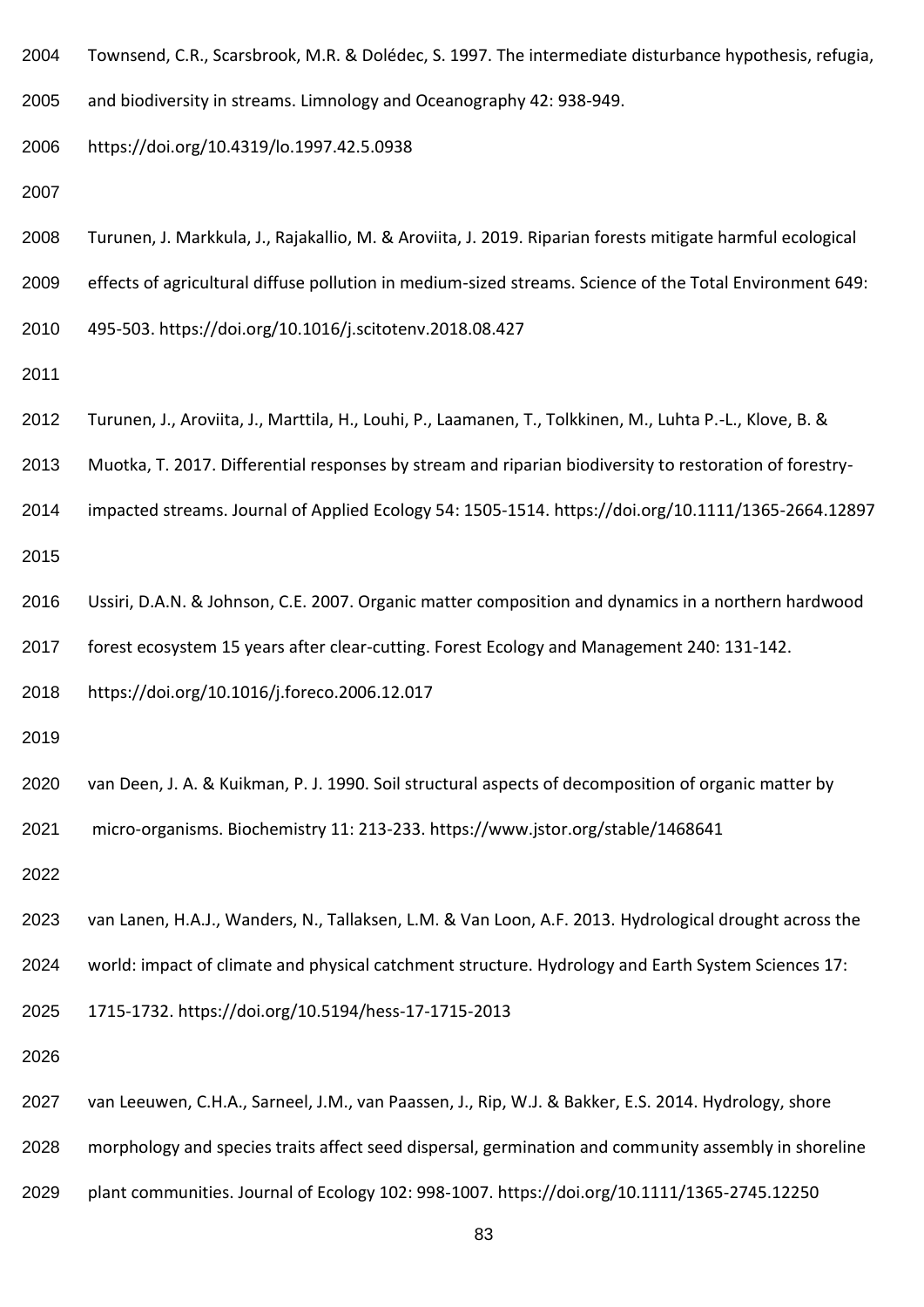- van Loon, A.F. 2015. Hydrological drought explained. WIREs Water 2: 359-392.
- https://doi.org/10.1002/wat2.1085
- 
- Vannote, R.L., Minshall, G.W., Cummins, K.W., Sedell, J.R. & Cushing C.E. 1980. The river continuum
- concept. Canadian Journal of Fisheries and Aquatic Sciences 37: 130-137. https://doi.org/10.1139/f80-
- 017
- 
- Vidon, P., Allan, G., Burns, D., Duval, T.P., Gurwick, N., Inamdar, S., Lowrance, R., Okay, J., Scott, D. &
- Sebestyen, S. 2010. Hot spots and hot moments in riparian zones: potential for improved water quality
- management. Journal of the American Water Resources Association 46: 278-298.
- https://doi.org/10.1111/j.1752-1688.2010.00420.x
- 
- Voříšková, J. & Baldrian, P. 2013. Fungal community on decomposing leaf litter undergoes rapid
- successional changes. The ISME Journal 7: 477-486. https://doi.org/10.1038/ismej.2012.116
- 
- Vowell, J.L. & Frydenborg, R.B. 2004. A biological assessment of best management practices
- effectiveness during intensive silviculture and forest chemical application. Water, Air and Soil Pollution:

Focus: 4: 297-307. https://doi.org/10.1023/B:WAFO.0000012812.90967.7a

- 
- Vuori, K.-M. & Joensuu, I. 1996. Impact of forest drainage on the macroinvertebrates of a small boreal
- headwater stream: do buffer zones protect lotic biodiversity? Biological Conservation 77: 87-95.
- https://doi.org/10.1016/0006-3207(95)00123-9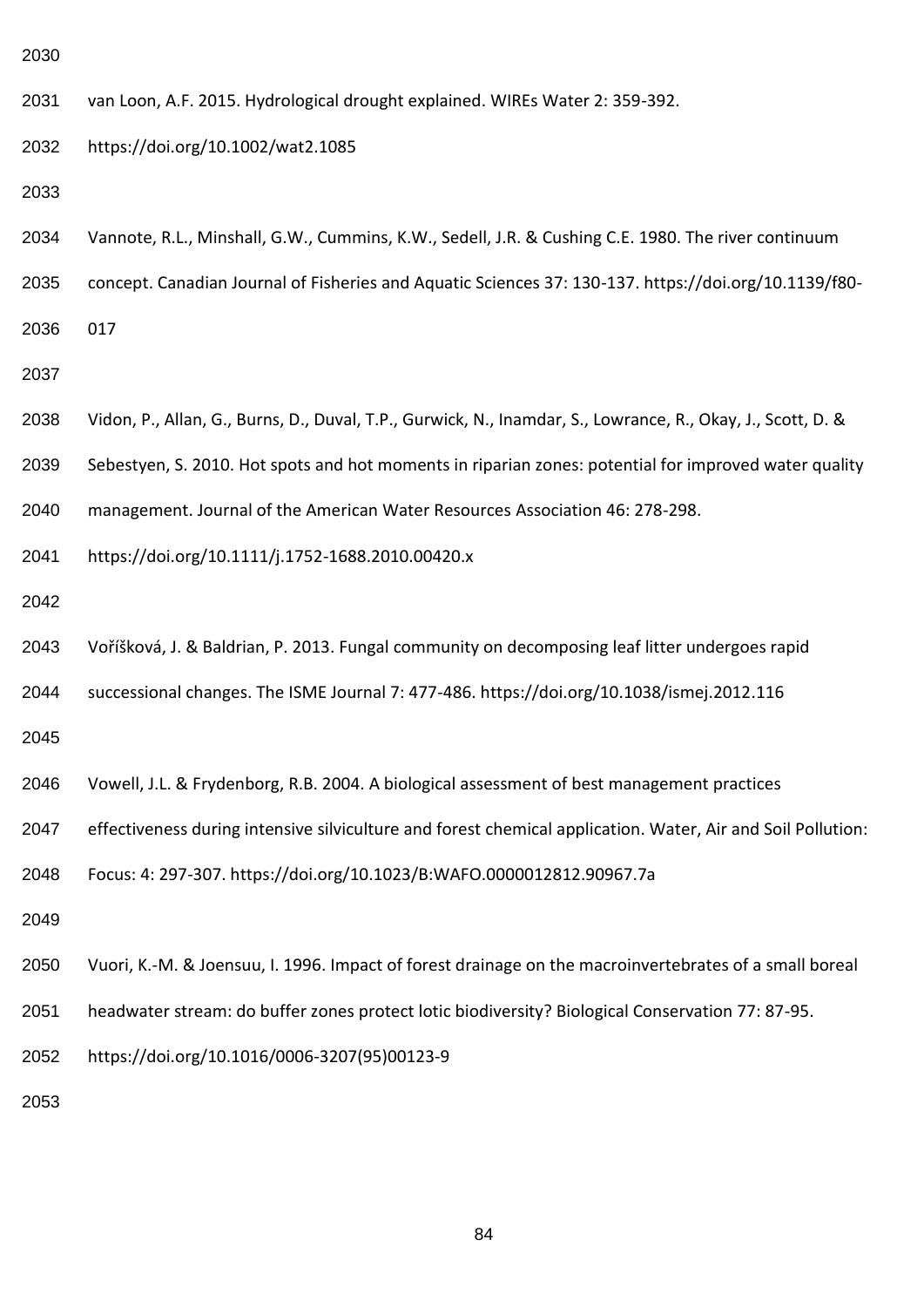| 2054 | Vuori, K.-M., Joensuu, I., Latlava, J., Jutila, E. & Ahvonen, A. 1998. Forest drainage: a threat to benthic |  |  |  |  |  |
|------|-------------------------------------------------------------------------------------------------------------|--|--|--|--|--|
|------|-------------------------------------------------------------------------------------------------------------|--|--|--|--|--|

- biodiversity of boreal headwater streams? Aquatic Conservation 8: 745-759.
- https://doi.org/10.1002/(SICI)1099-0755(1998110)8:6<745::AID-AQC310>3.0.CO;2-X

- Wagner, K., Besemer, K., Burns, N. R., Battin, T.J. & Bengtsson, M.M. 2015. Light availability affects
- stream biofilm bacterial community composition and function, but not diversity. Environmental
- Microbiology 17: 5036-5047. https://doi.org/10.1111/1462-2920.12913
- 
- Wallace, J.B., Eggert, S.L., Meyer, J.L. & Webster, J.R. 1997. Multiple trophic levels of a forest stream
- linked to terrestrial litter inputs. Science 277: 102-104. https://doi.org/10.1126/science.277.5322.102

- Wallenstein, M.D. & Hall, E.K. 2012. A trait-based framework for predicting when and where microbial
- adaptation to climate change will affect ecosystem functioning. Biogeochemistry 109: 35-47.
- https://doi.org/10.1007/s10533-011-9641-8
- 
- Wang, Y., Yang, C., Li, J. &, Shen, S. 2014. The chemical composition and source identification of soil
- dissolved organic matter in riparian buffer zones from Chongming Island, China. Chemosphere 111: 505-
- 512. https://doi.org/10.1016/j.chemosphere.2014.04.056
- 
- Ward, J.V., Tockner, K., Arscott, D.B. & Claret, C. 2002. Riverine landscape diversity. Freshwater Science
- 47: 517-539. https://doi.org/10.1046/j.1365-2427.2002.00893.x
- 
- Webster, J.R., Benfield, E.F., Ehrman, T.P., Schaeffer, M.A., Tank, J.L., Hutchens, J.J. & D'angelo, D.J.
- 1999. What happens to allochthonous material that falls into streams? A synthesis of new and published
- information from Coweeta. Freshwater Biology 41: 687-705. https://doi.org/10.1046/j.1365-
- 2427.1999.00409.x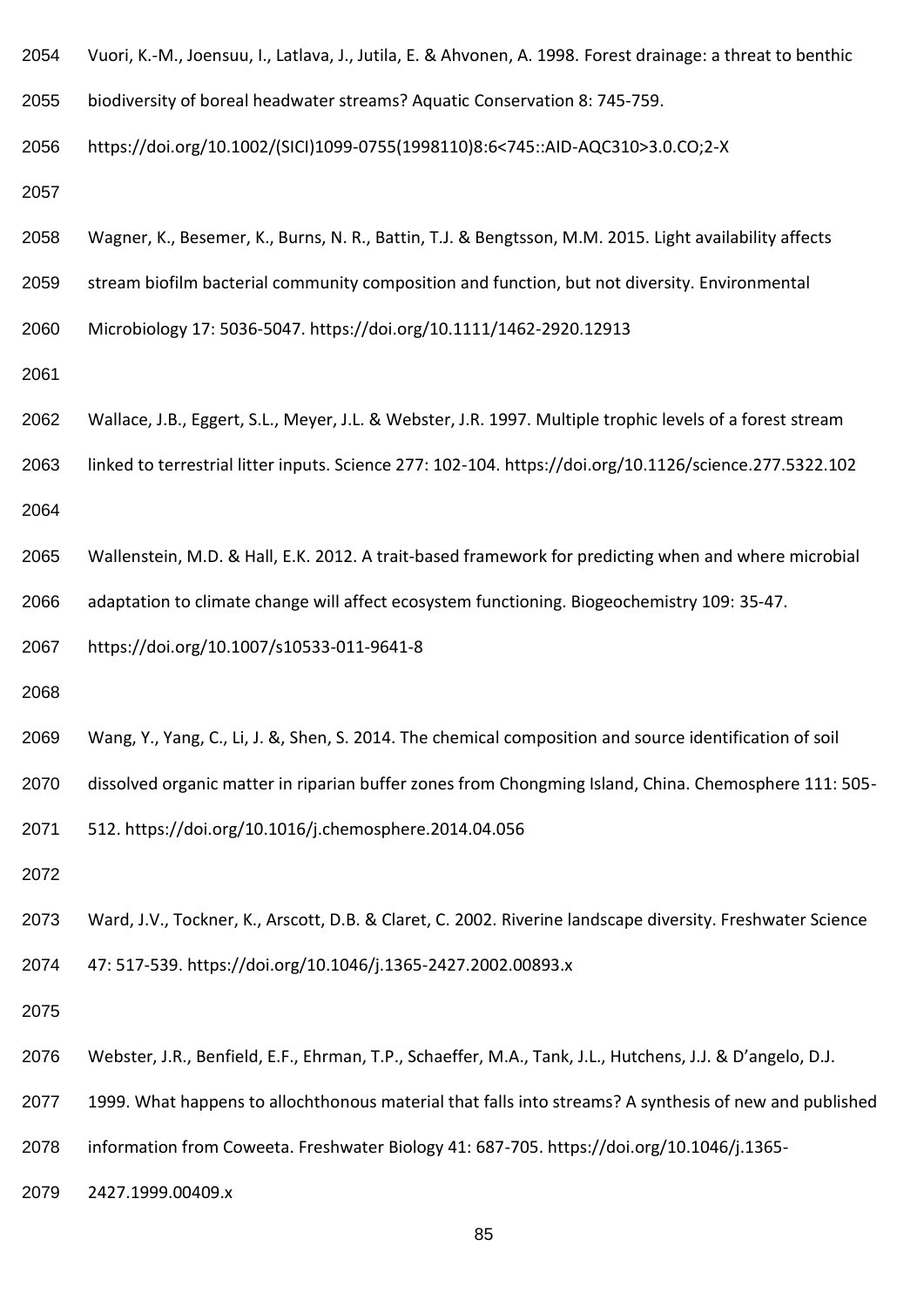- Whitaker, D.M. & Montevecchi, W.A. 1999. Breeding bird assemblages inhabiting riparian buffer strips
- in Newfoundland, Canada. Journal of Wildlife Management 63: 167-179.
- https://doi.org/10.2307/3802498
- 
- Whitham, T.G., Bailey, J.K., Schweitzer, J.A., Shuster, S.M., Bangert, R.K., LeRoy, C.J., Lonsdorf, E.V.,
- Allan, G.J., DiFazio, R.K., Potts, B.M., Fischer, D.G., Gehring, C.A., Lindroth, R.L., Marks, J.C., Hart, S.C.,
- Wimp, G.M. and Wooley, S.C. 2006. A framework for community and ecosystem genetics: from genes
- to ecosystems. Nature Reviews Genetics 7: 510-523. https://doi.org/10.1038/nrg1877
- 
- Williams, R.J., Howe, A. & Hofmockel, K.S. 2014. Demonstrating microbial co-occurrence pattern
- analyses within and between ecosystems. Frontiers in Microbiology 5: 358.
- https://doi.org/10.3389/fmicb.2014.00358
- 
- Willis, K. J., Araújo, M. B., Bennett, K. D., Figueroa-Rangel, B., Froyd, C. A. & Myers, N. 2007. How can a
- knowledge of the past help to conserve the future? Biodiversity conservation and the relevance of long-
- term ecological studies. Philosophical Transactions B 362: 175-187.
- https://doi.org/10.1098/rstb.2006.1977
- 
- Wilson, D., Hisdal, H. & Lawrence, D. 2010. Has streamflow changed in the Nordic countries? Recent
- trends and comparisons to hydrological projections. Journal of Hydrology 394: 334-346.
- https://doi.org/10.1016/j.jhydrol.2010.09.010
- 
- Winterdahl, M., Wallin, M. B., Karlsen, R. H., Laudon, H., Öquist, M. & Lyon, S. W. 2016. Decoupling of
- carbon dioxide and dissolved organic carbon in boreal headwater streams. Journal of Geophysical
- Research, Biogeosciences 121: 2630-2651. https://doi.org/10.1002/2016JG003420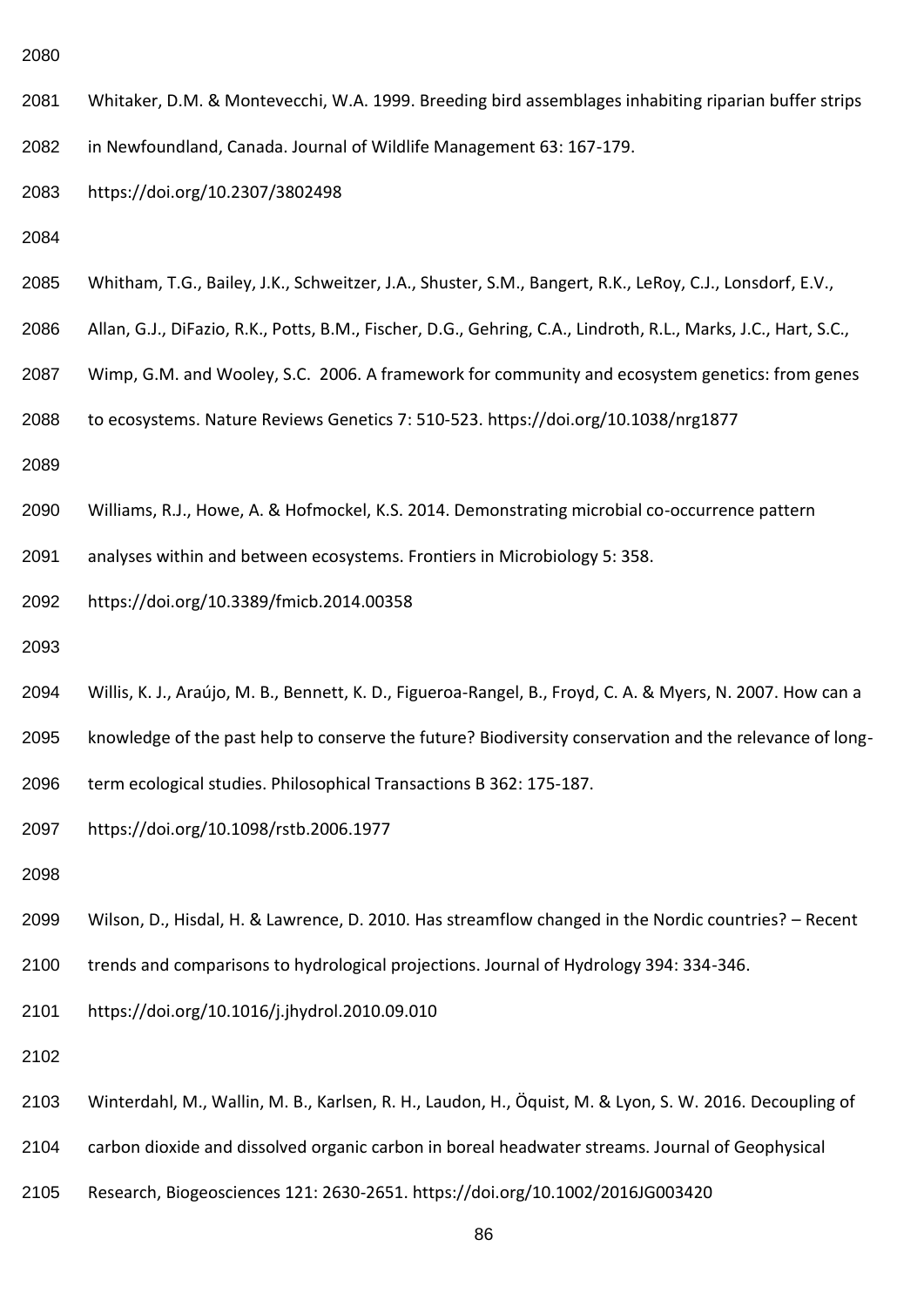- Wipfli, M.S. 1997. Terrestrial invertebrates as salmonid prey and nitrogen sources in streams:
- contrasting old-growth and young-growth riparian forests in southeastern Alaska, U.S.A. Canadian
- Journal of Fisheries and Aquatic Sciences 54: 1259-1269. https://doi.org/10.1139/f97-034
- 
- Wipfli, M.S., Gregovich, D.P. 2002. Export of invertebrates and detritus from fishless headwater streams
- in southeastern Alaska: implications for downstream salmonid production. Freshwater Biology 47: 957–
- 969. https://doi.org/10.1046/j.1365-2427.2002.00826.x
- 
- Wipfli, M.S., Richardson, J.S. & Naiman, R.J. 2007. Ecological linkages between headwaters and
- downstream ecosystems: transport of organic matter, invertebrates, and wood down headwater
- channels. Journal of the American Water Resources Association 43: 72-85.
- https://doi.org/10.1111/j.1752-1688.2007.00007.x
- 
- Wohl, E. 2017. The significance of small streams. Frontiers in Earth Science 11: 447-456.
- https://doi.org/10.1007/s11707-017-0647-y
- 
- Wolfe, E.R., Younginger, B.S. & LeRoy, C.J. 2019. Fungal endophyte-infected leaf litter alters in-stream
- microbial communities and negatively influences aquatic fungal sporulation. Oikos 128: 405-415.
- https://doi.org/10.1111/oik.05619
- 
- Wong, W.K. & Beldring, S. 2011. Climate change effects on spatiotemporal patterns of
- hydroclimatological summer droughts in Norway. Journal of Hydrometeorology 12: 1205-1220.
- https://doi.org/10.1175/2011JHM1357.1
-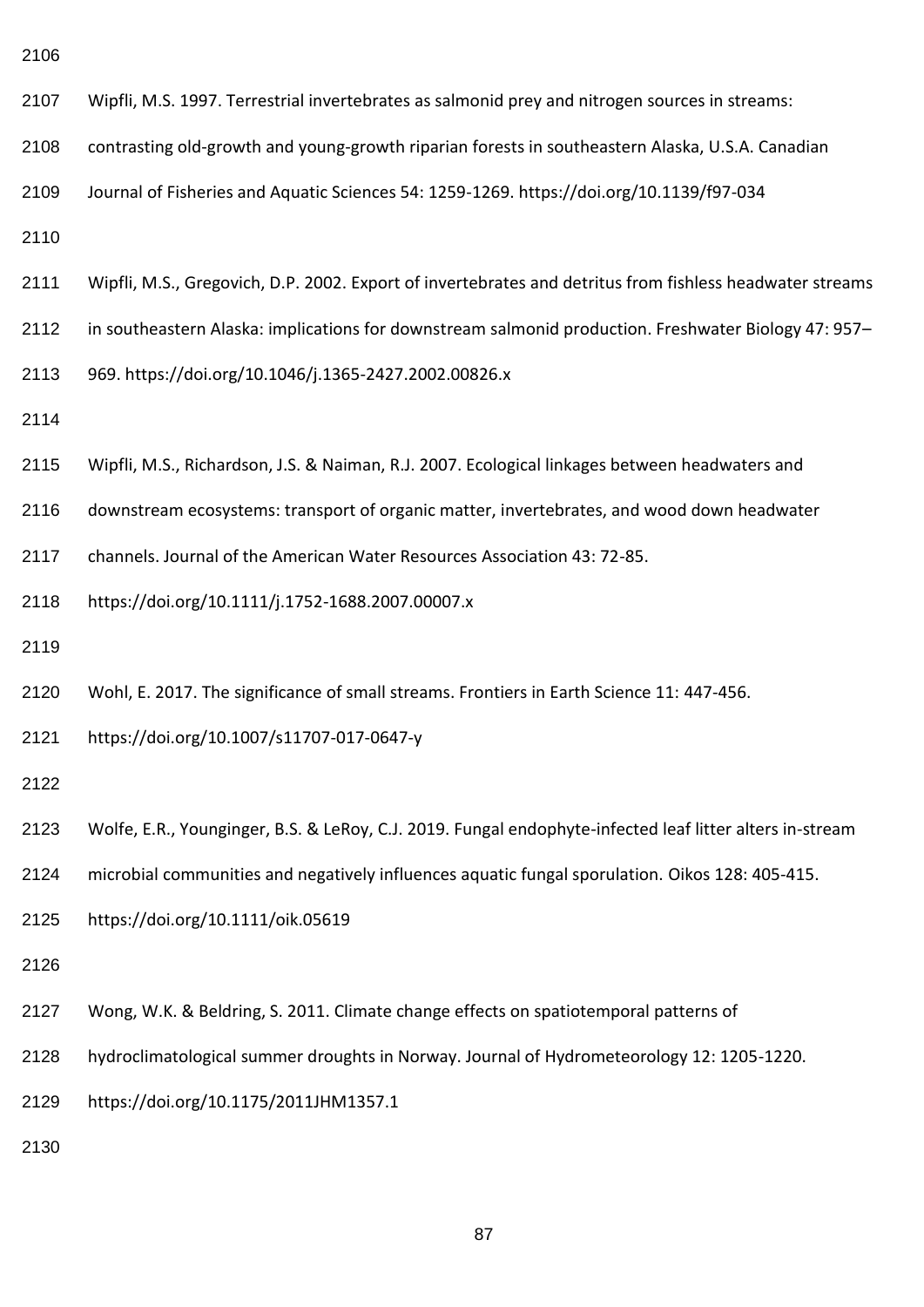- Wong, G., van Lanen, H.A.J. & Torfs, P.J.J.F. 2013. Probabilistic analysis of hydrological drought
- characteristics using meteorological drought. Hydrological Sciences Journal 58: 253–270.

https://doi.org/10.1080/02626667.2012.753147

- Wood, P. J. & Armitage, P. D. 1999. Sediment deposition in a small lowland stream management
- implications. Regulated Rivers: Research & Management 15: 199-210.
- https://doi.org/10.1002/(SICI)1099-1646(199901/06)15:1/3<199::AID-RRR531>3.0.CO;2-0

- Ylla, I., Canhoto, C. & Romaní, A.M. 2014. Effects of warming on stream biofilm organic matter use
- capabilities. Microbial Ecology 68: 132-154. https://doi.org/10.1007/s00248-014-0406-5

- Yuste, J.C., Peñuelas, J., Estiarte, M., Garcia-Mas, J., Mattana, S., Ogaya, R., Pujol, M. & Sardans, J. 2011.
- Drought-resistant fungi control soil organic matter decomposition and its response to temperature.
- Global Change Biology 17: 1475-1486. https://doi.org/10.1111/j.1365-2486.2010.02300.x

Zhang, X., Harvey, K.D., Hogg, W.D. & Yuzyk, T.R. 2001. Trends in Canadian streamflow. Water

Resources Research 37: 987-998. https://doi.org/10.1029/2000WR900357

```
2149 Zinko, U., Seibert, J., Dynesius, M. & Nilsson, C. 2005. Plant species numbers predicted by a topography-
```
based groundwater flow index. Ecosystems 8: 430-441. https://doi.org/10.1007/PL00021513

- Zogg, G.P., Zak, D.R., Ringelberg, D.B., MacDonald, N.W., Pregittzer, K.S. & White, D.C. 1997.
- Compositional and functional shifts in microbial communities due to soil warming. Soil Science Society
- of America Journal 61: 475-481. https://doi.org/10.2136/sssaj1997.03615995006100020015x